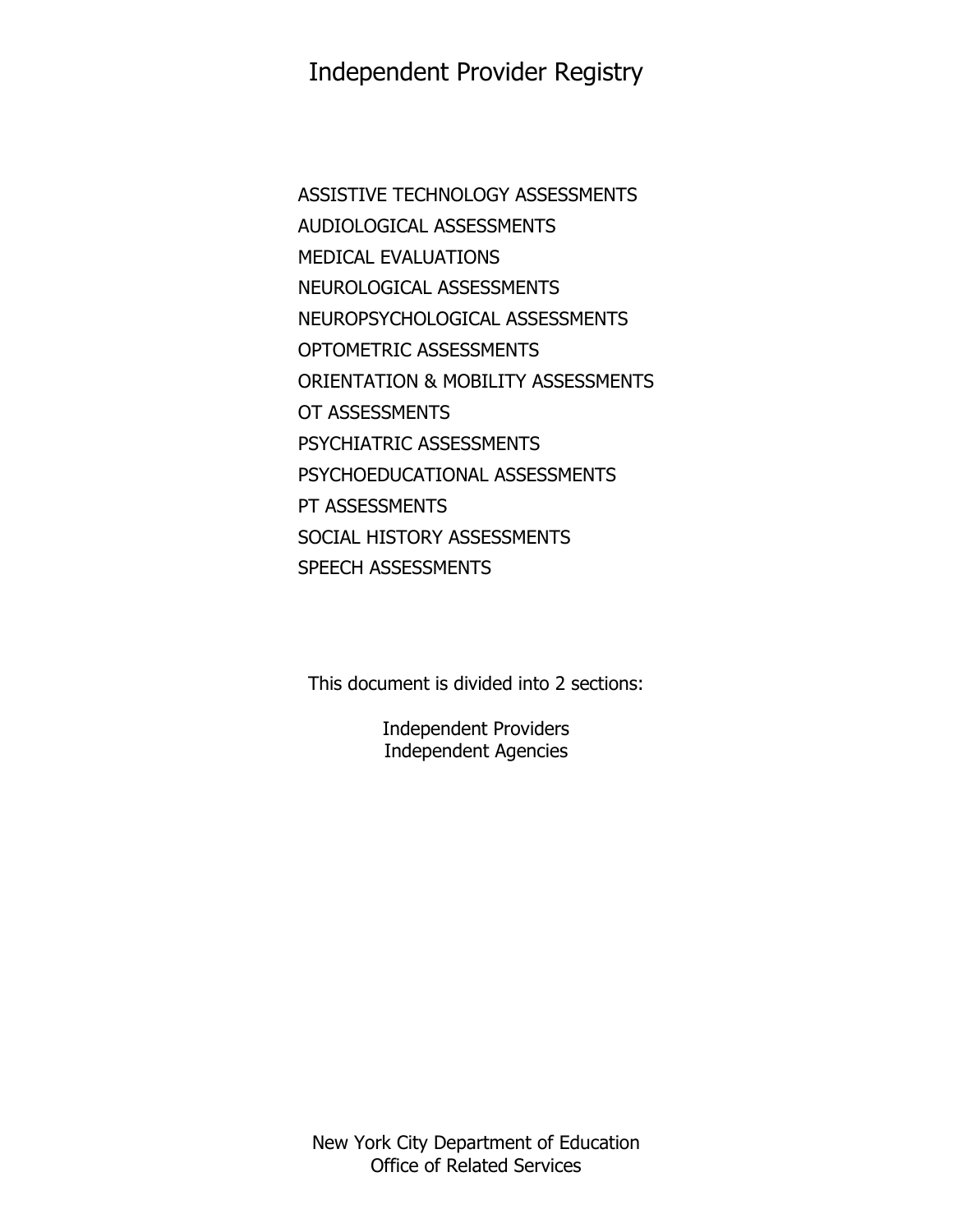# ASSISTIVE TECHNOLOGY ASSESSMENTS -- INDEPENDENT PROVIDERS

Report Run Date: Jun 15, 2022

MACCOURTNEY, DANIELLE<br>8 Elder Ave Hampton Bays, NY 11946 Work Site: Brooklyn All Districts Email ID: [Danielle@tinytransformationsnyc.com](mailto:Danielle@tinytransformationsnyc.com) 516-721-4174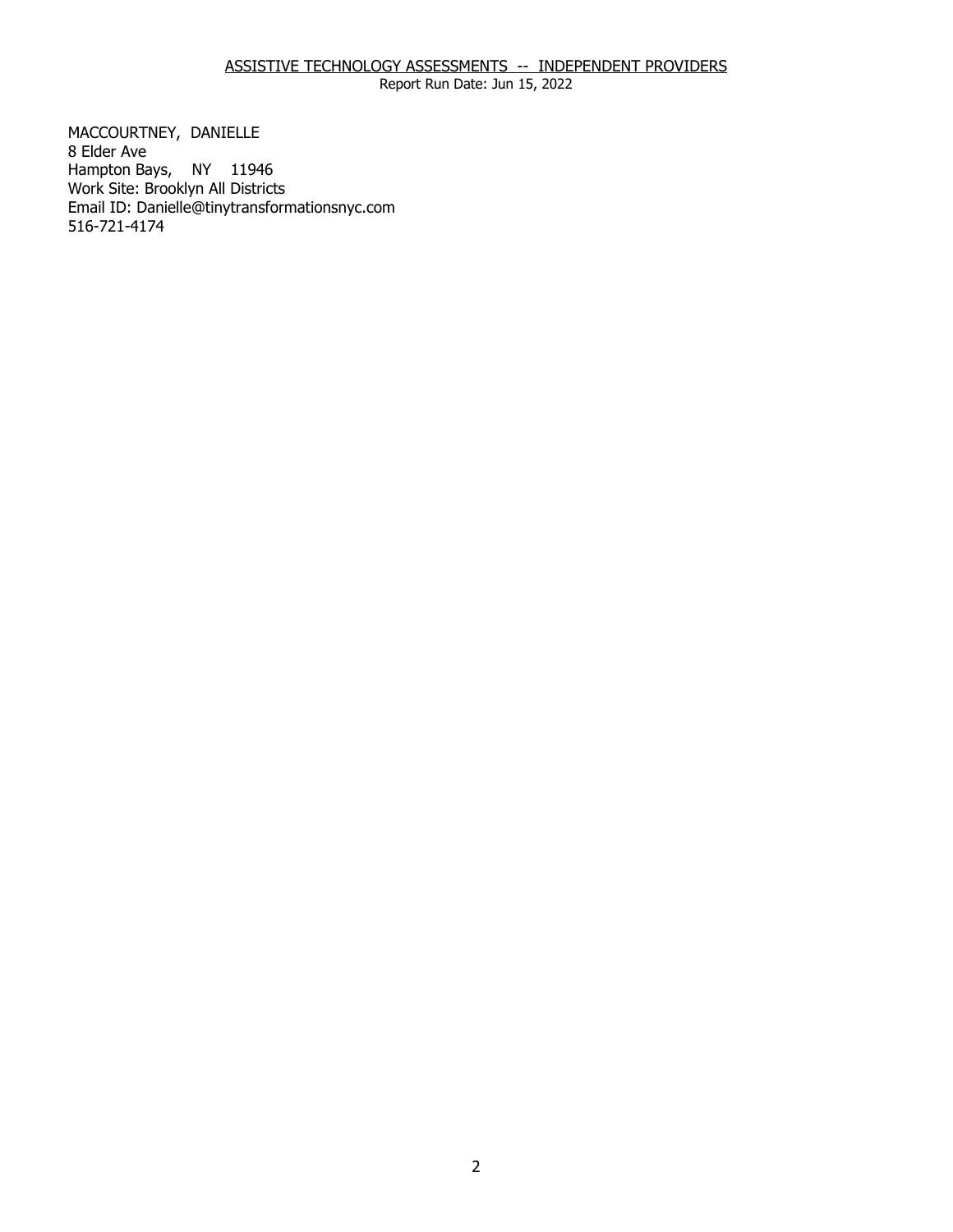DOBRANSKI, NICOLE<br>46 chestnut st Westbury, NY 11590 Work Site: Manhattan All Districts Email ID: [speechrise@gmail.com](mailto:speechrise@gmail.com)  516-650-3252

KIRSCHNER, LEON Kew Gardens, NY 11415 117-14 Union Turnpike Work Site: Manhattan All Districts Email ID: [kirschnerleon@gmail.com](mailto:kirschnerleon@gmail.com)  917-805-6799

MURPHY, JOANNA New York, NY 10011 144 West 23rd Street Work Site: Manhattan All Districts Email ID: [joeymurphyslp@gmail.com](mailto:joeymurphyslp@gmail.com)  516-695-6859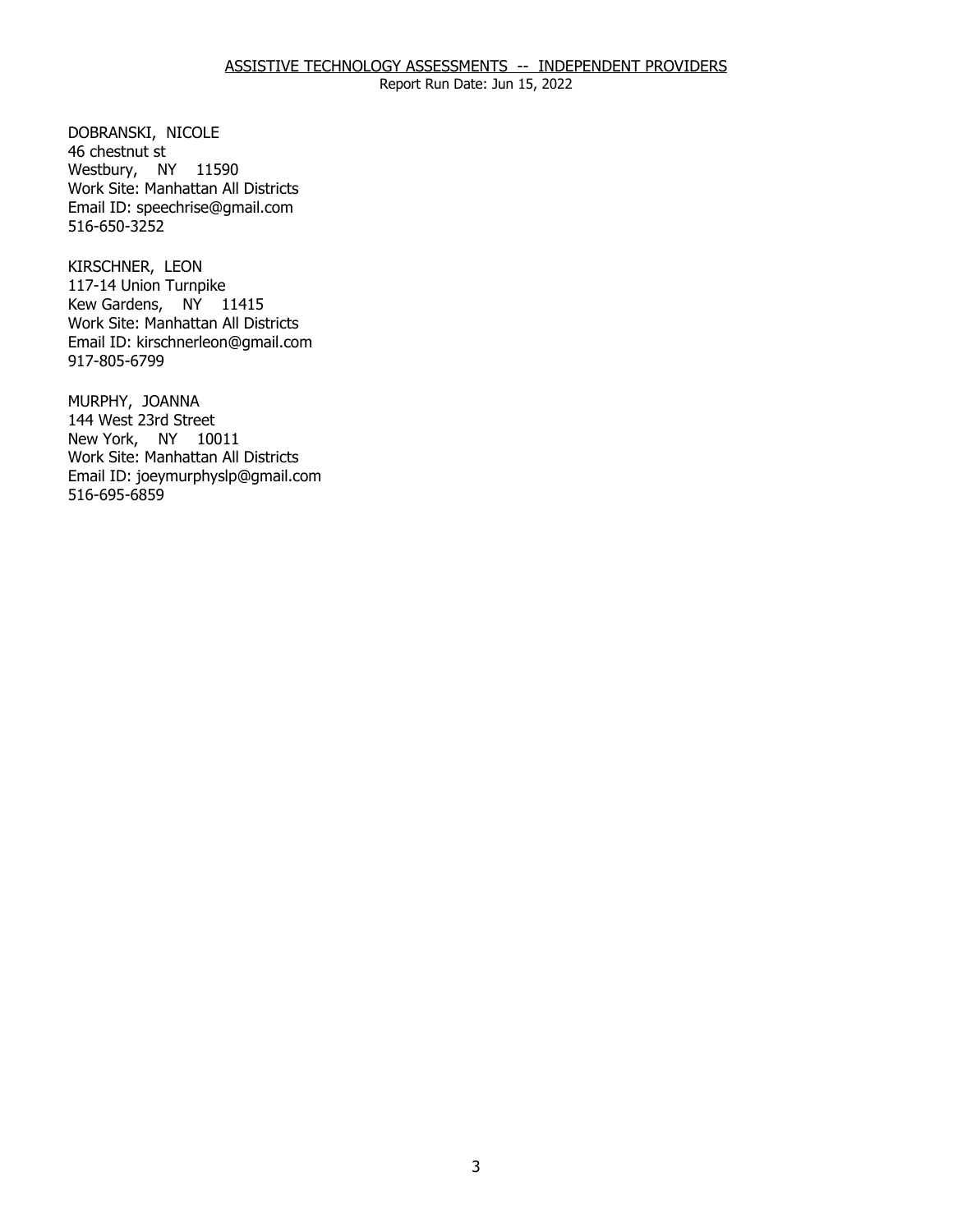DOBRANSKI, NICOLE<br>46 chestnut st Westbury, NY 11590 Work Site: Queens All Districts Email ID: [speechrise@gmail.com](mailto:speechrise@gmail.com)  516-650-3252

KIRSCHNER, LEON Kew Gardens, NY 11415 117-14 Union Turnpike Work Site: Queens All Districts Email ID: [kirschnerleon@gmail.com](mailto:kirschnerleon@gmail.com)  917-805-6799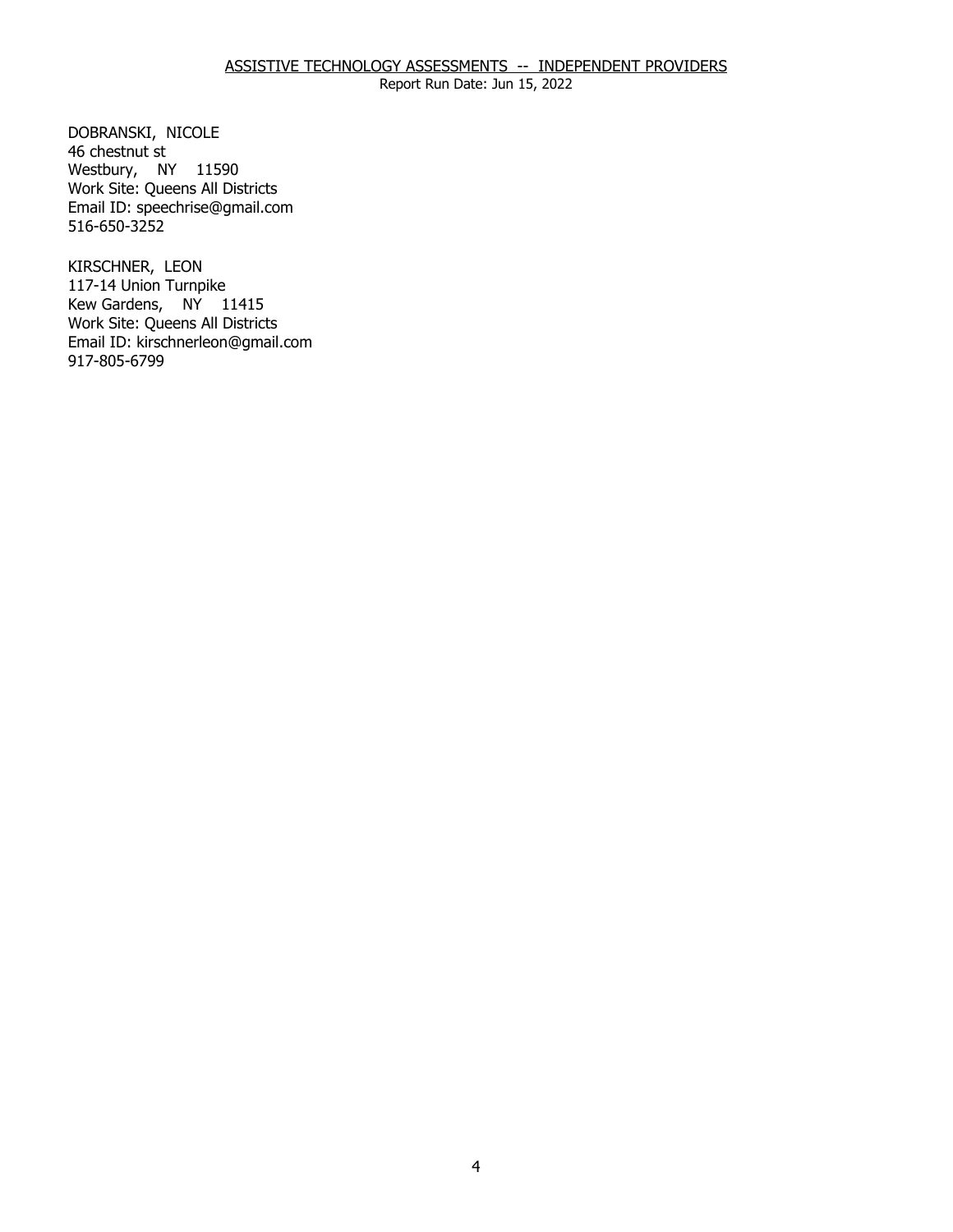## AUDIOLOGICAL ASSESSMENTS -- INDEPENDENT PROVIDERS

Report Run Date: Jun 15, 2022

AURIEMMO, JANE new, NY 10028 523 East 84th Street Work Site: All Boroughs/Districts Email ID: [ajane\\_2000@yahoo.com](mailto:ajane_2000@yahoo.com)  917-576-2556

STROM, RIVKA Brooklyn, NY 11219 1270 54th Street Work Site: All Boroughs/Districts Email ID: [Rivka.aud@gmail.com](mailto:Rivka.aud@gmail.com) 917-371-8500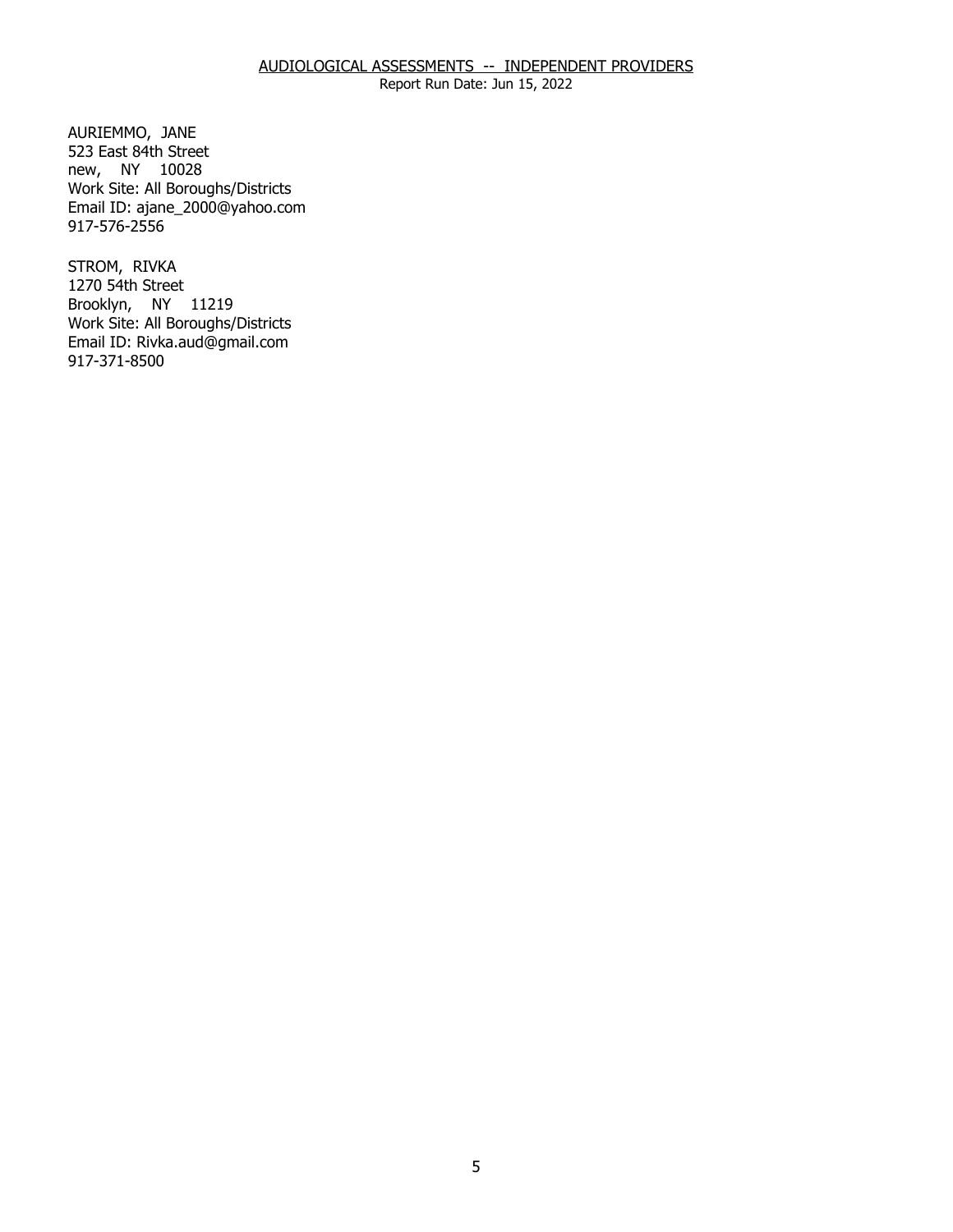# AUDIOLOGICAL ASSESSMENTS -- INDEPENDENT PROVIDERS

Report Run Date: Jun 15, 2022

LIS, OLGA Brooklyn, NY 11235 3120 A Emmons Avenue, 2nd Floor Work Site: Manhattan All Districts Email ID: [olga\\_lis@yahoo.com](mailto:olga_lis@yahoo.com) 917-251-6215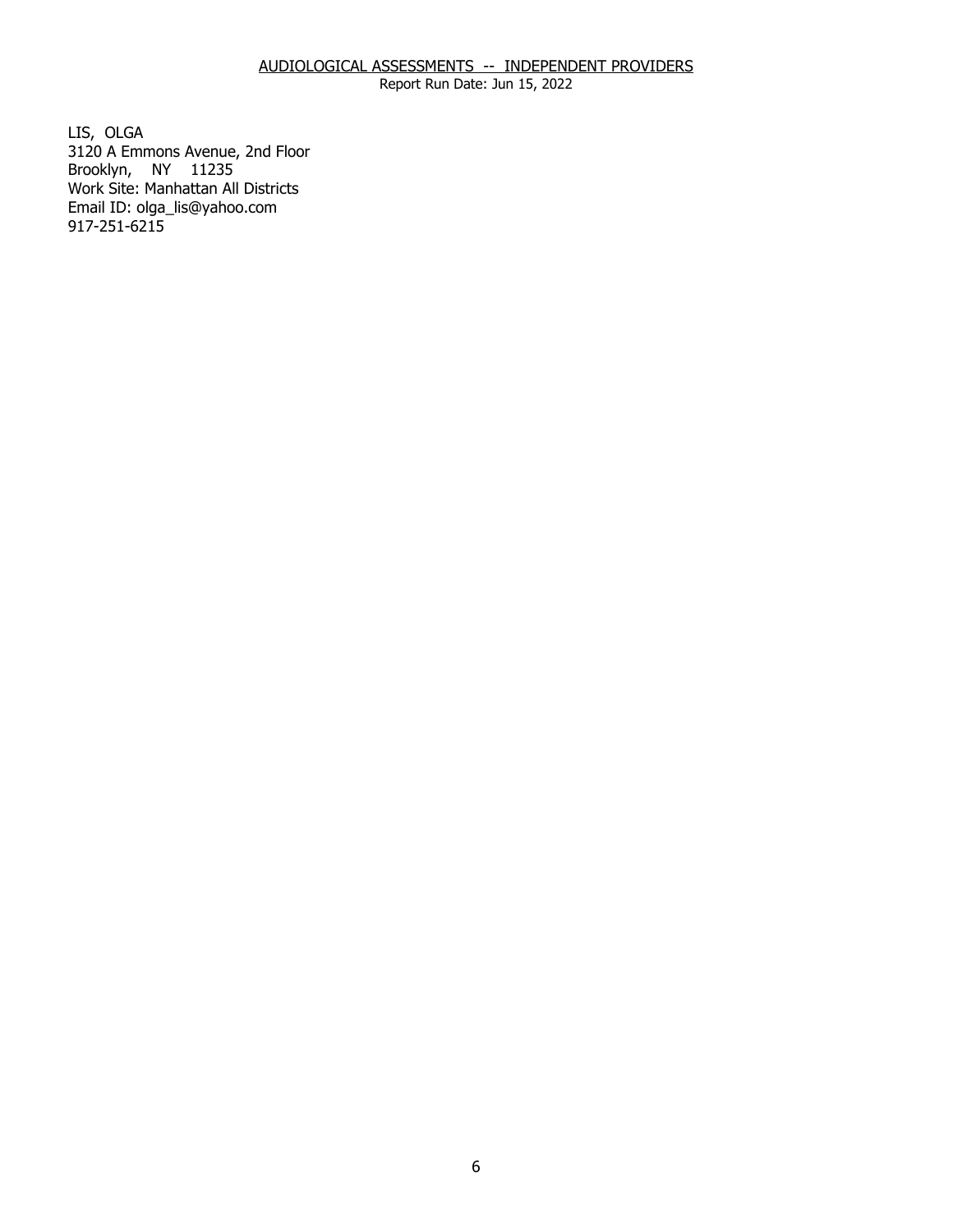ADAMS-BEST, ZAKIYA New Listing Brooklyn, NY 11233 672 Macon Street Work Site: All Boroughs/Districts Email ID: [dr.adamsbest@gmail.com](mailto:dr.adamsbest@gmail.com)  404-704-6908

BRICKMAN, JILL NEW YORK, NY 10019 330 W. 58th Street Work Site: All Boroughs/Districts Email ID: [jill@drjillbrickman.com](mailto:jill@drjillbrickman.com) 347-560-1782

DAVIDOVICZ, HERMAN Great Neck, NY 11021 45 North Station Plaza Work Site: All Boroughs/Districts Email ID: [hdavidovicz@gmail.com](mailto:hdavidovicz@gmail.com) 516-487-4466

GORE, TARA Staten Island, NY 10314 3298 Victory Blvd Work Site: All Boroughs/Districts Email ID: [tara@steppingstonesnyc.com](mailto:tara@steppingstonesnyc.com) 917-475-6421 Language(s): URDU

JOH, YOON BROOKLYN, NY 11215 362 16th Street Work Site: All Boroughs/Districts Email ID: [yjoh2007@gmail.com](mailto:yjoh2007@gmail.com)  347-570-3970

KOZELKA, SUSAN<br>1441 B'way New York, NY 10021 Work Site: All Boroughs/Districts Email ID: [susie@decodingneuro.com](mailto:susie@decodingneuro.com)  646-504-1294

LOVE, HUGH NEW YORK, NY 10016 6 E39th STREET Work Site: All Boroughs/Districts Email ID: [hughlovephd@gmail.com](mailto:hughlovephd@gmail.com) 929-244-9180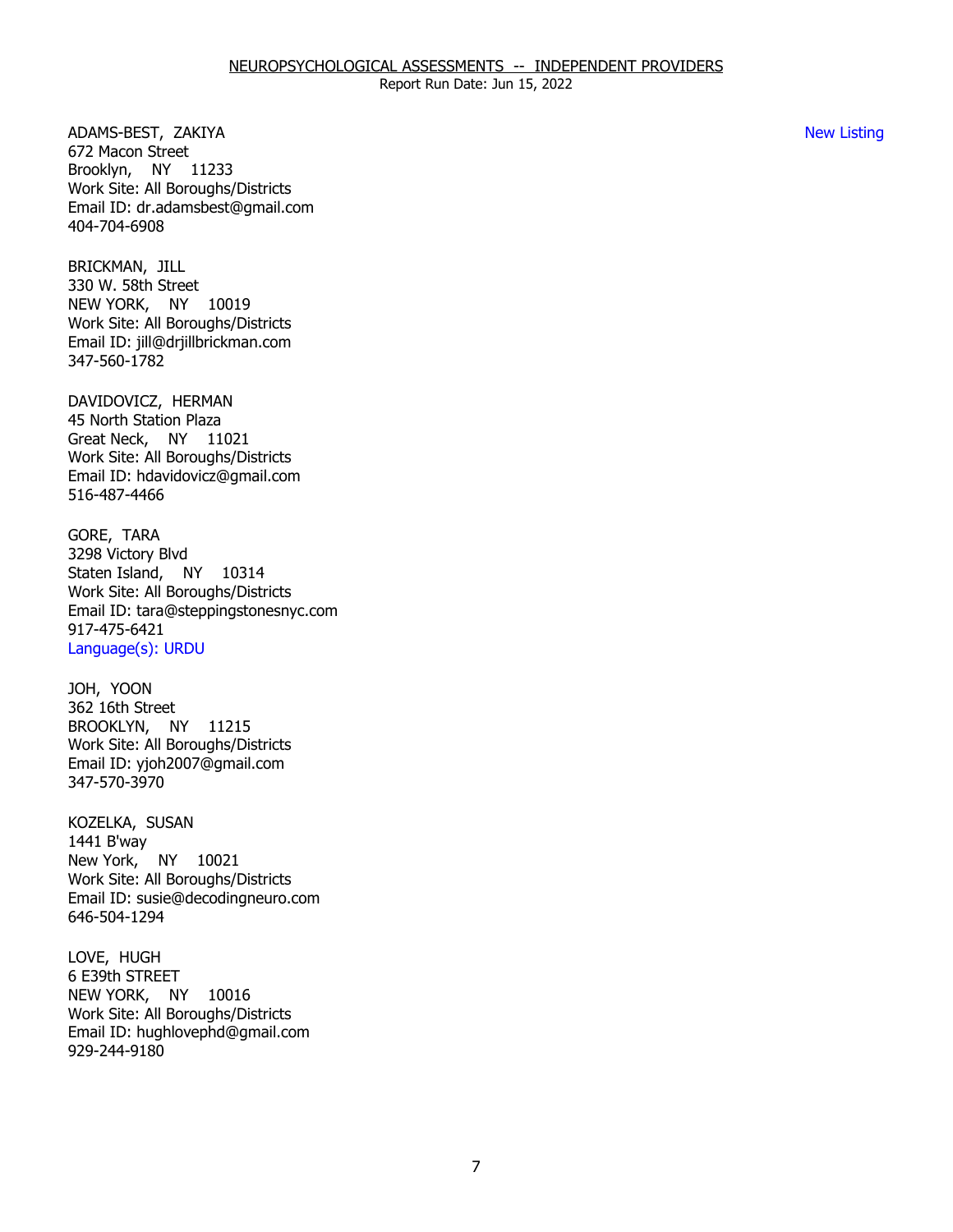#### NEUROPSYCHOLOGICAL ASSESSMENTS -- INDEPENDENT PROVIDERS

Report Run Date: Jun 15, 2022

MEAGER, MICHAEL New York, NY 10003 9 East 8th Street Work Site: All Boroughs/Districts Email ID: [mmeager@greymatterneuro.com](mailto:mmeager@greymatterneuro.com) 646-543-4467

MEISTER, JESSICA New York, NY 10016 6 East 39th Street Work Site: All Boroughs/Districts Email ID: [dr.jessicameister@gmail.com](mailto:dr.jessicameister@gmail.com) 646-946-2792

NAGGAR, DIANA Brooklyn, NY 11230 1576 East 8th Street Work Site: All Boroughs/Districts Email ID: [dianahaddadpsyd@gmail.com](mailto:dianahaddadpsyd@gmail.com) 347-687-9445

NEWMAN, EUGENE<br>19 W 34th Street NEW YORK, NY 10001 Work Site: All Boroughs/Districts Email ID: [ENewman210@aol.com](mailto:ENewman210@aol.com) 917-886-8962 Language(s): SPANISH

PAGIRSKY, MATTHEW<br>130 E 63rd Street New York, NY 10028 Work Site: All Boroughs/Districts Email ID: [drmattpagirsky@gmail.com](mailto:drmattpagirsky@gmail.com) 516-459-4458

RODRIGUEZ, ISABEL New York, NY 10022 141 East 55th Street Suite 2A Work Site: All Boroughs/Districts Email ID: [iarodriguezphd@gmail.com](mailto:iarodriguezphd@gmail.com)  305-962-3332 Language(s): SPANISH

SCHATZ, LOIS New York, NY 10025 257 West 93rd Street Work Site: All Boroughs/Districts Email ID: [Lofluffy1@aol.com](mailto:Lofluffy1@aol.com)  212-662-0728 Language(s): SPANISH HEBREW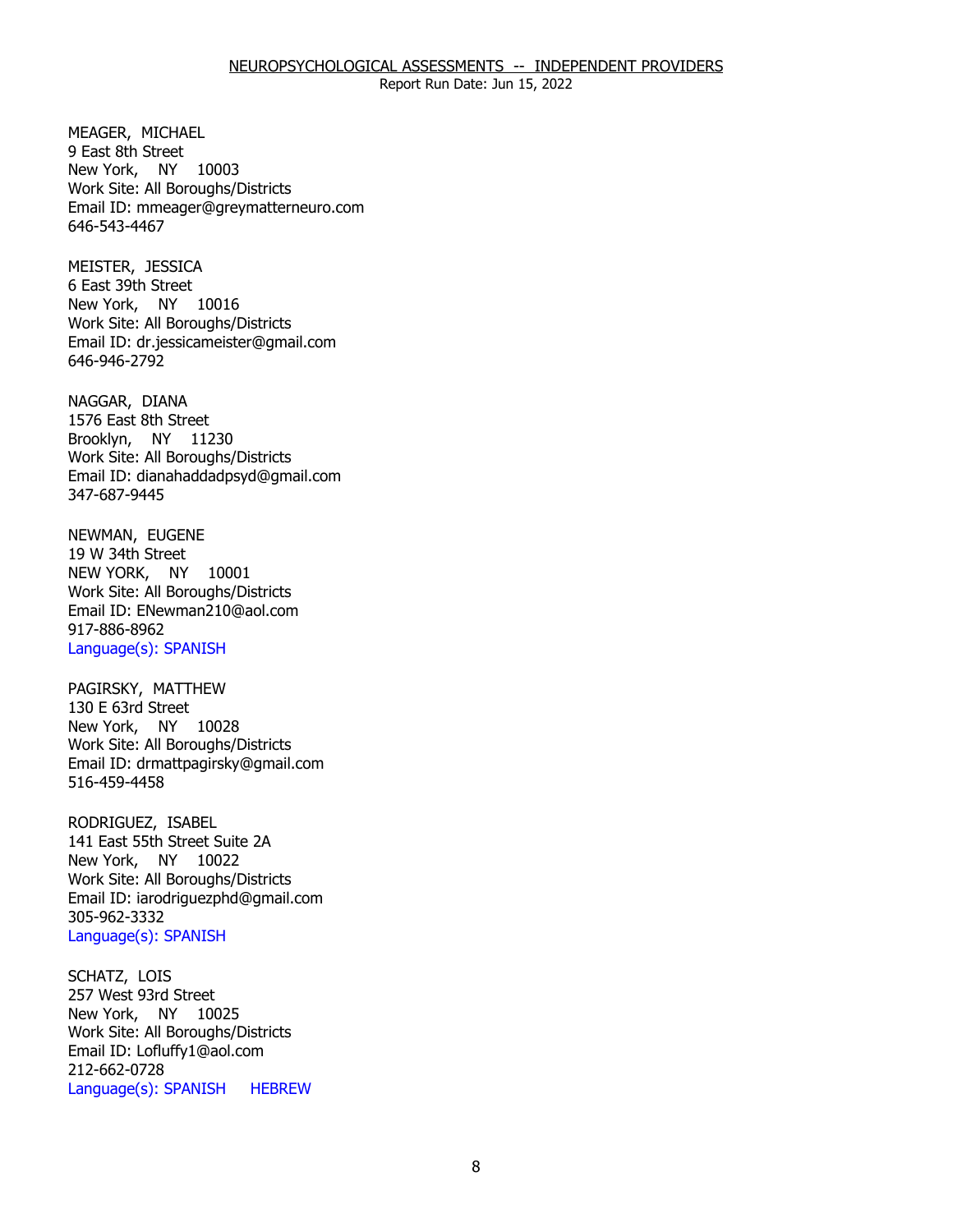CARABALLO, KAREN New York, NY 10006 165 Broadway 23rd floor Work Site: Bronx All Districts Email ID: [info@nyccps.com](mailto:info@nyccps.com)  347-781-4614 Language(s): SPANISH

COUNTS, PAMELA<br>30 Broad Street New York, NY 10024 Work Site: Bronx All Districts Email ID: [psa.counts@gmail.com](mailto:psa.counts@gmail.com) 714-402-8151

 CROUCH, SABRINA 2 Hamilton Ave New Rochelle, NY 10801 Work Site: Bronx All Districts Email ID: [drsabrinacrouch@hotmail.com](mailto:drsabrinacrouch@hotmail.com)  917-673-4621

DENOR, ANNE New York, NY 10036 1177 Avenue of the Americas Work Site: Bronx All Districts Email ID: [annedenorpsyd@gmail.com](mailto:annedenorpsyd@gmail.com)  201-702-1185

DOWNING, KAYLA New York, NY 10018 1441 Broadway 5th floor Work Site: Bronx All Districts Email ID: [kayladowningphd@gmail.com](mailto:kayladowningphd@gmail.com)  646-818-9876

ELBERG, TOVA New York City, NY 10011 341West 24th Street Apt 11 F Work Site: Bronx All Districts Email ID: [tovaelberg@yahoo.com](mailto:tovaelberg@yahoo.com)  212-627-1753

KAUSHIK, TANYA<br>Maiden Lane New York, NY 10038 Work Site: Bronx All Districts Email ID: [tanyak22@gmail.com](mailto:tanyak22@gmail.com)  212-349-2014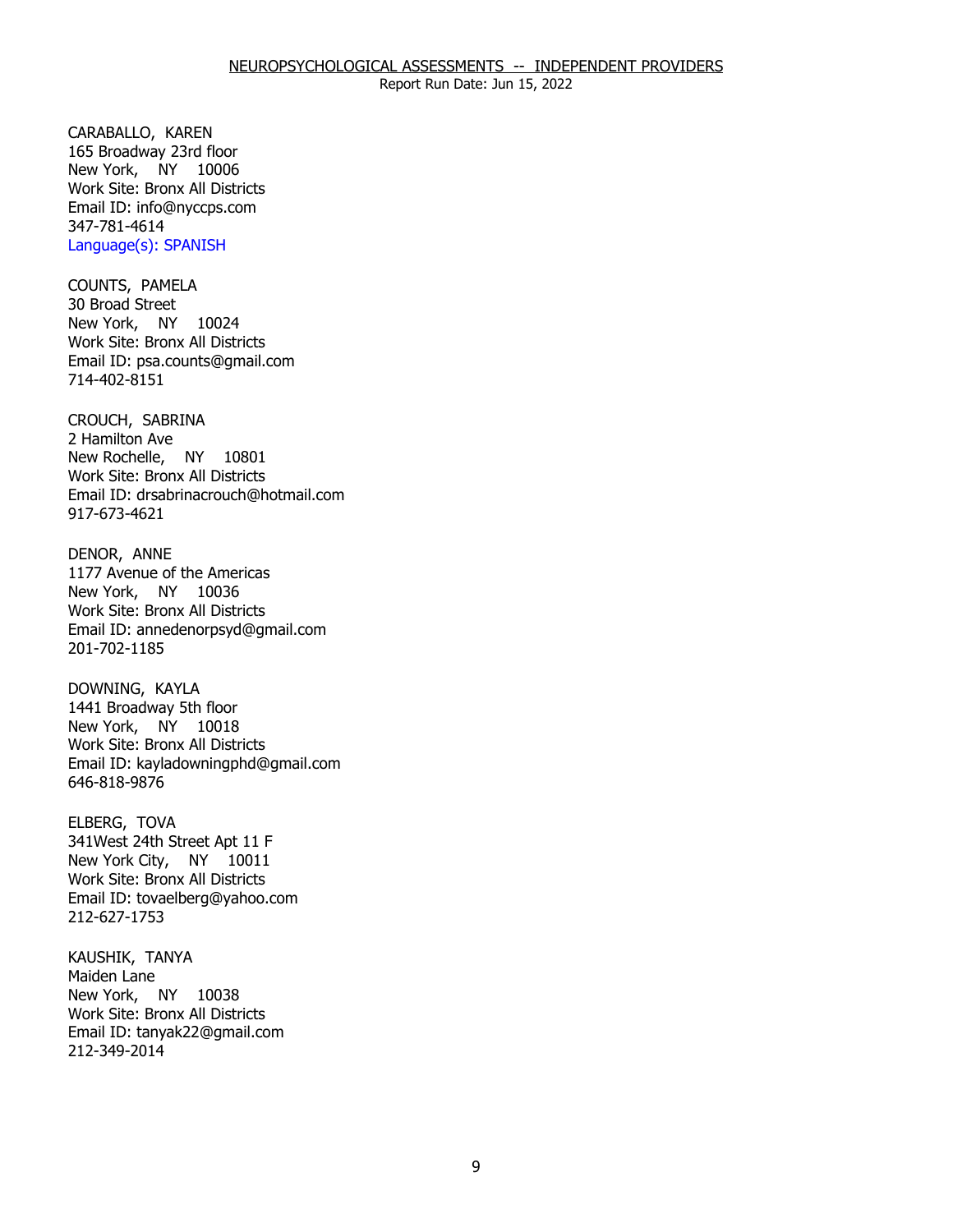#### NEUROPSYCHOLOGICAL ASSESSMENTS -- INDEPENDENT PROVIDERS

Report Run Date: Jun 15, 2022

KURLANSIK, EMILY<br>583 5th street Brooklyn, NY 11215 Work Site: Bronx All Districts Email ID: [emilykurlansik@gmail.com](mailto:emilykurlansik@gmail.com) 917-409-7197

MIHAILA, CHRISTINE<br>30 Broad Street New York, NY 10004 Work Site: Bronx All Districts Email ID: [drchristinemihaila@gmail.com](mailto:drchristinemihaila@gmail.com)  347-994-8855

MYERS, THOMAS<br>1 Rosalie Ct Plainview, NY 11803 Work Site: Bronx All Districts Email ID: [TMyersPhD@gmail.com](mailto:TMyersPhD@gmail.com)  646-494-6895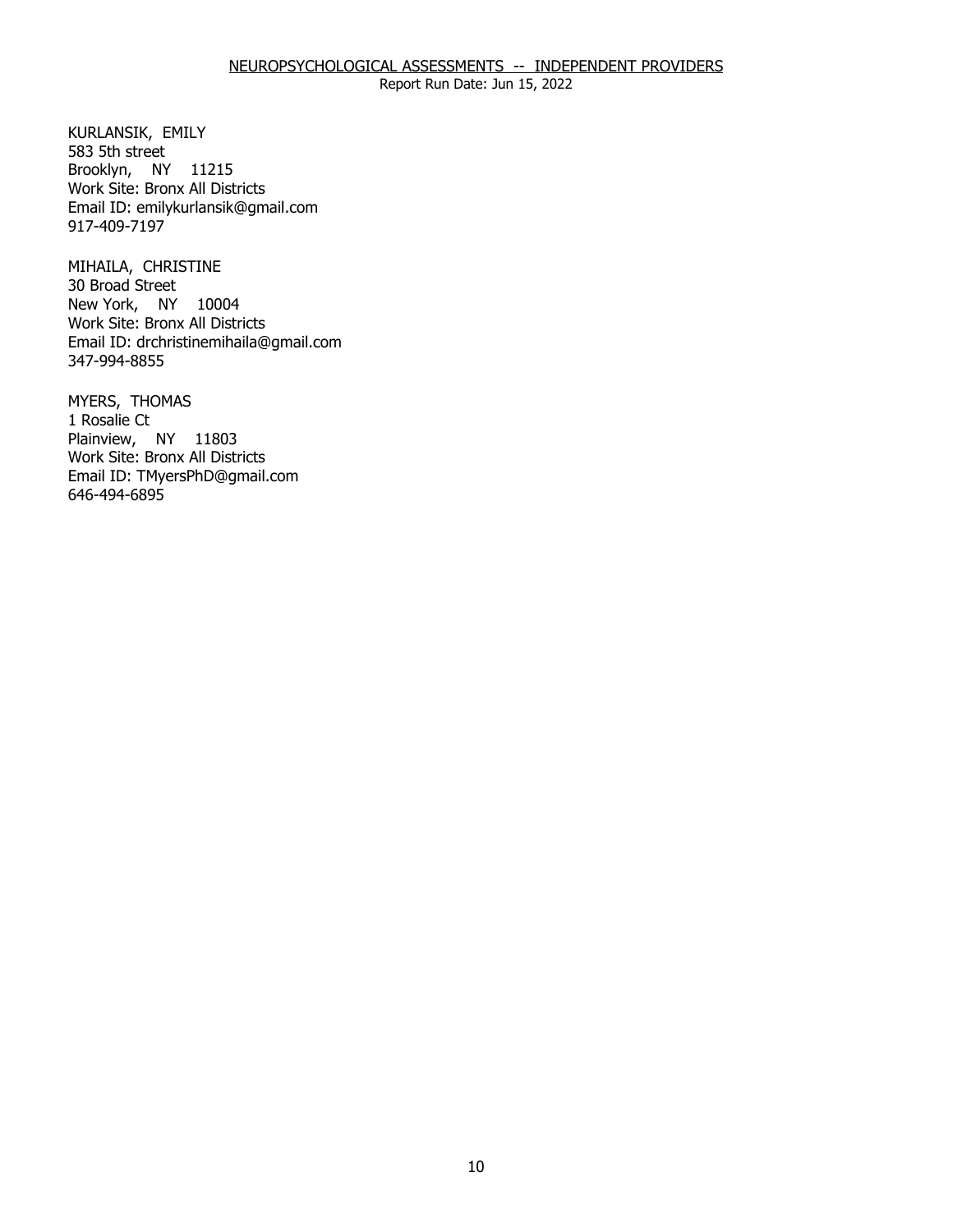ANDREWS, ELIZABETH<br>26 Court Street Brooklyn, NY 11201 Work Site: Brooklyn All Districts Email ID: [iaandrews@me.com](mailto:iaandrews@me.com)  914-510-7245

BRAHA, SOPHIA Brooklyn, NY 11230 1010 east 4th St Work Site: Brooklyn All Districts Email ID: [sophbraha@gmail.com](mailto:sophbraha@gmail.com) 917-596-2808

CARABALLO, KAREN New York, NY 10006 165 Broadway 23rd floor Work Site: Brooklyn All Districts Email ID: [info@nyccps.com](mailto:info@nyccps.com)  347-781-4614 Language(s): SPANISH

COUNTS, PAMELA New York, NY 10024 30 Broad Street Work Site: Brooklyn All Districts Email ID: [psa.counts@gmail.com](mailto:psa.counts@gmail.com) 714-402-8151

DENOR, ANNE New York, NY 10036 1177 Avenue of the Americas Work Site: Brooklyn All Districts Email ID: [annedenorpsyd@gmail.com](mailto:annedenorpsyd@gmail.com)  201-702-1185

DOWNING, KAYLA New York, NY 10018 1441 Broadway 5th floor Work Site: Brooklyn All Districts Email ID: [kayladowningphd@gmail.com](mailto:kayladowningphd@gmail.com)  646-818-9876

ELBERG, TOVA New York City, NY 10011 341West 24th Street Apt 11 F Work Site: Brooklyn All Districts Email ID: [tovaelberg@yahoo.com](mailto:tovaelberg@yahoo.com)  212-627-1753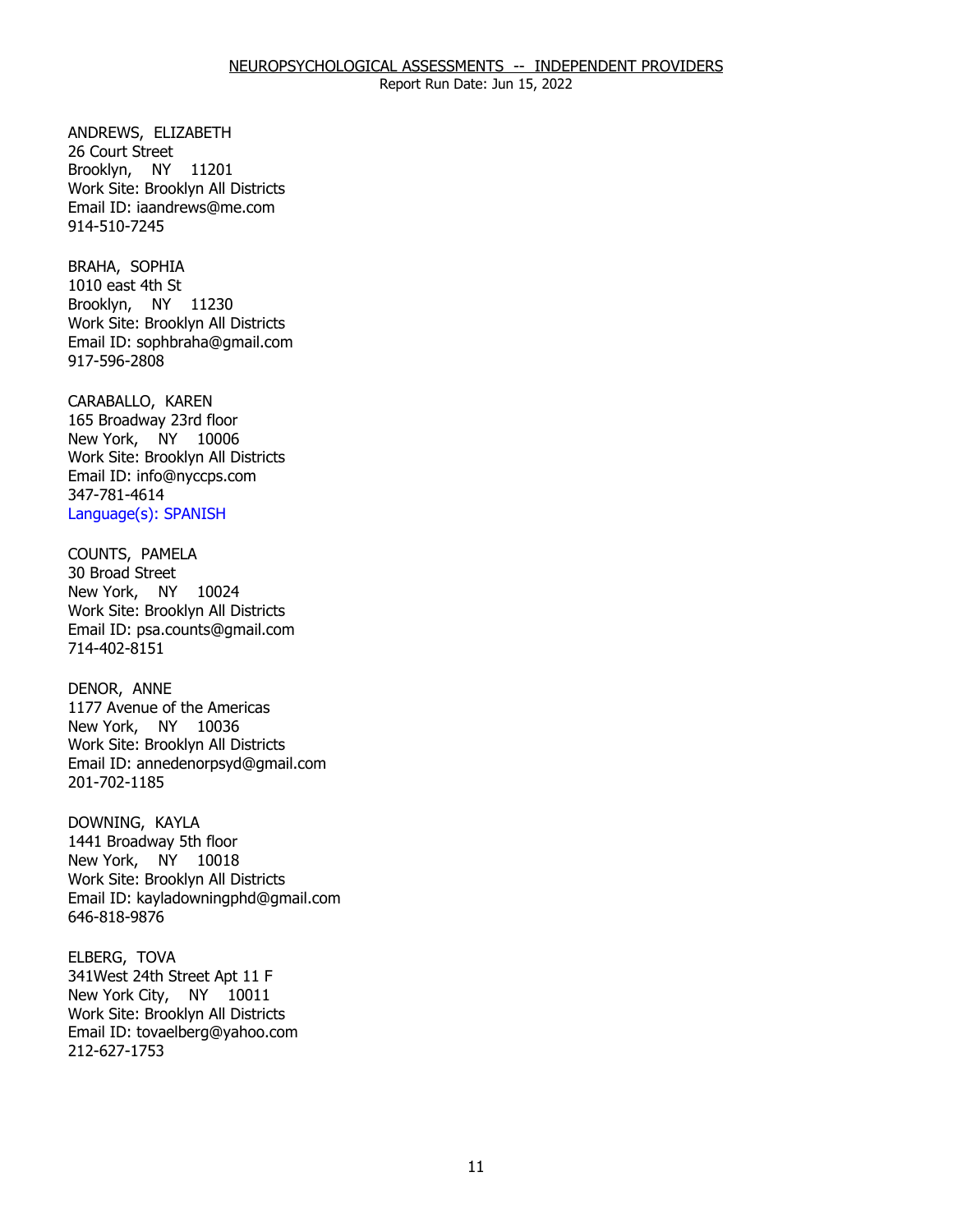KAUSHIK, TANYA<br>Maiden Lane New York, NY 10038 Work Site: Brooklyn All Districts Email ID: [tanyak22@gmail.com](mailto:tanyak22@gmail.com)  212-349-2014

KURLANSIK, EMILY<br>583 5th street Brooklyn, NY 11215 Work Site: Brooklyn All Districts Email ID: [emilykurlansik@gmail.com](mailto:emilykurlansik@gmail.com) 917-409-7197

LIPOVENKO, LEVI Brooklyn, NY 11230 1580 East 18th Street Work Site: Brooklyn All Districts Email ID: [drlipovenko@gmail.com](mailto:drlipovenko@gmail.com) 848-210-0028

MALKIN, BENJAMIN<br>663 Golf Drive Valley Stream, NY 11581 Work Site: Brooklyn All Districts Email ID: [drmalkin@neuropsychdoctor.com](mailto:drmalkin@neuropsychdoctor.com)  917-719-1238

MIHAILA, CHRISTINE<br>30 Broad Street New York, NY 10004 Work Site: Brooklyn All Districts Email ID: [drchristinemihaila@gmail.com](mailto:drchristinemihaila@gmail.com)  347-994-8855

MYERS, THOMAS<br>1 Rosalie Ct Plainview, NY 11803 Work Site: Brooklyn All Districts Email ID: [TMyersPhD@gmail.com](mailto:TMyersPhD@gmail.com)  646-494-6895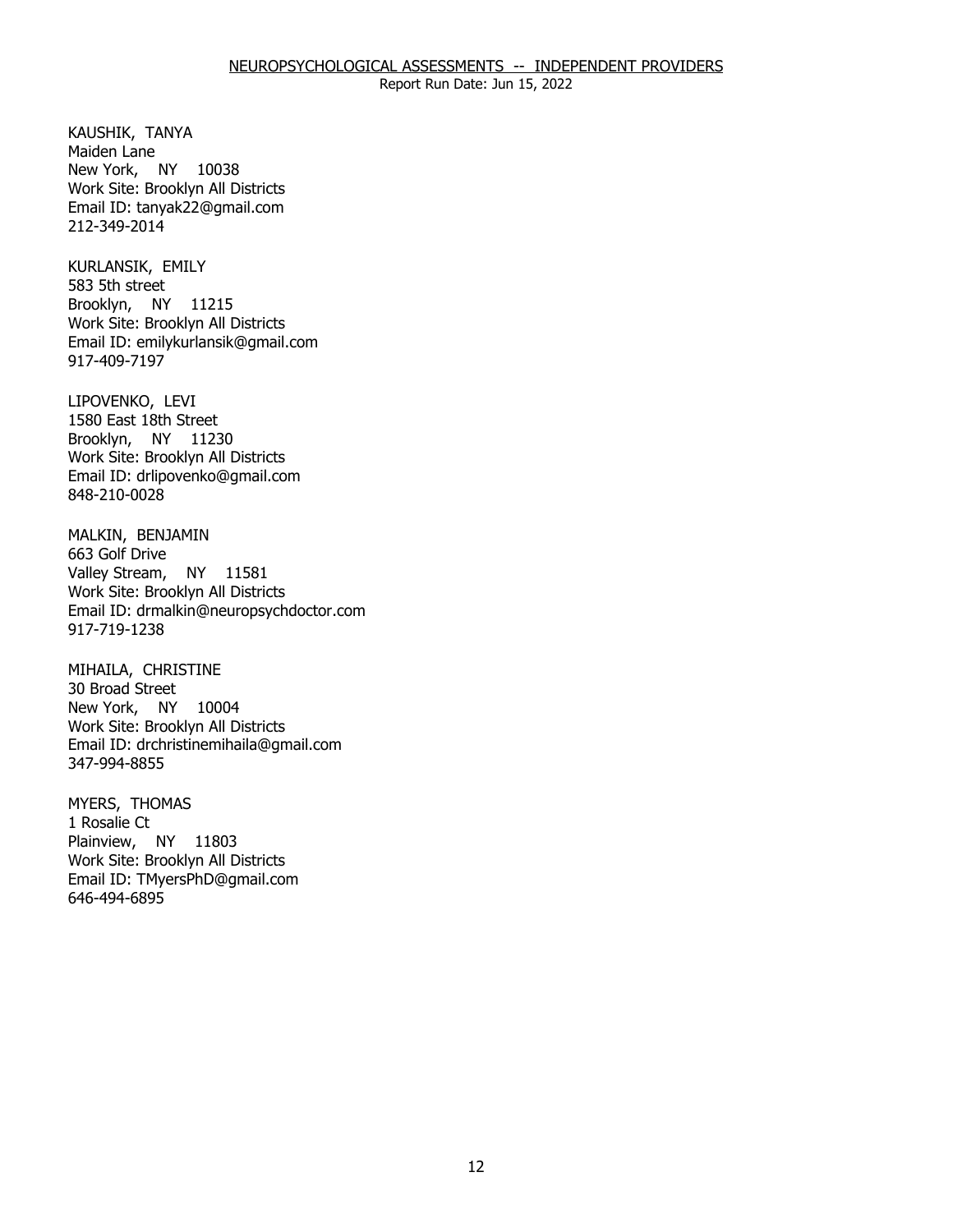BRAHA, SOPHIA Brooklyn, NY 11230 1010 east 4th St Work Site: Manhattan All Districts Email ID: [sophbraha@gmail.com](mailto:sophbraha@gmail.com) 917-596-2808

CARABALLO, KAREN New York, NY 10006 165 Broadway 23rd floor Work Site: Manhattan All Districts Email ID: [info@nyccps.com](mailto:info@nyccps.com)  347-781-4614 Language(s): SPANISH

COUNTS, PAMELA<br>30 Broad Street New York, NY 10024 Work Site: Manhattan All Districts Email ID: [psa.counts@gmail.com](mailto:psa.counts@gmail.com) 714-402-8151

 CROUCH, SABRINA 2 Hamilton Ave New Rochelle, NY 10801 Work Site: Manhattan All Districts Email ID: [drsabrinacrouch@hotmail.com](mailto:drsabrinacrouch@hotmail.com)  917-673-4621

DENOR, ANNE New York, NY 10036 1177 Avenue of the Americas Work Site: Manhattan All Districts Email ID: [annedenorpsyd@gmail.com](mailto:annedenorpsyd@gmail.com)  201-702-1185

DORFMAN, AVA BETH<br>200 Park Ave South New York, NY 10003 Work Site: Manhattan All Districts Email ID: [dradorfman@gmail.com](mailto:dradorfman@gmail.com)  347-916-4936

DOWNING, KAYLA New York, NY 10018 1441 Broadway 5th floor Work Site: Manhattan All Districts Email ID: [kayladowningphd@gmail.com](mailto:kayladowningphd@gmail.com)  646-818-9876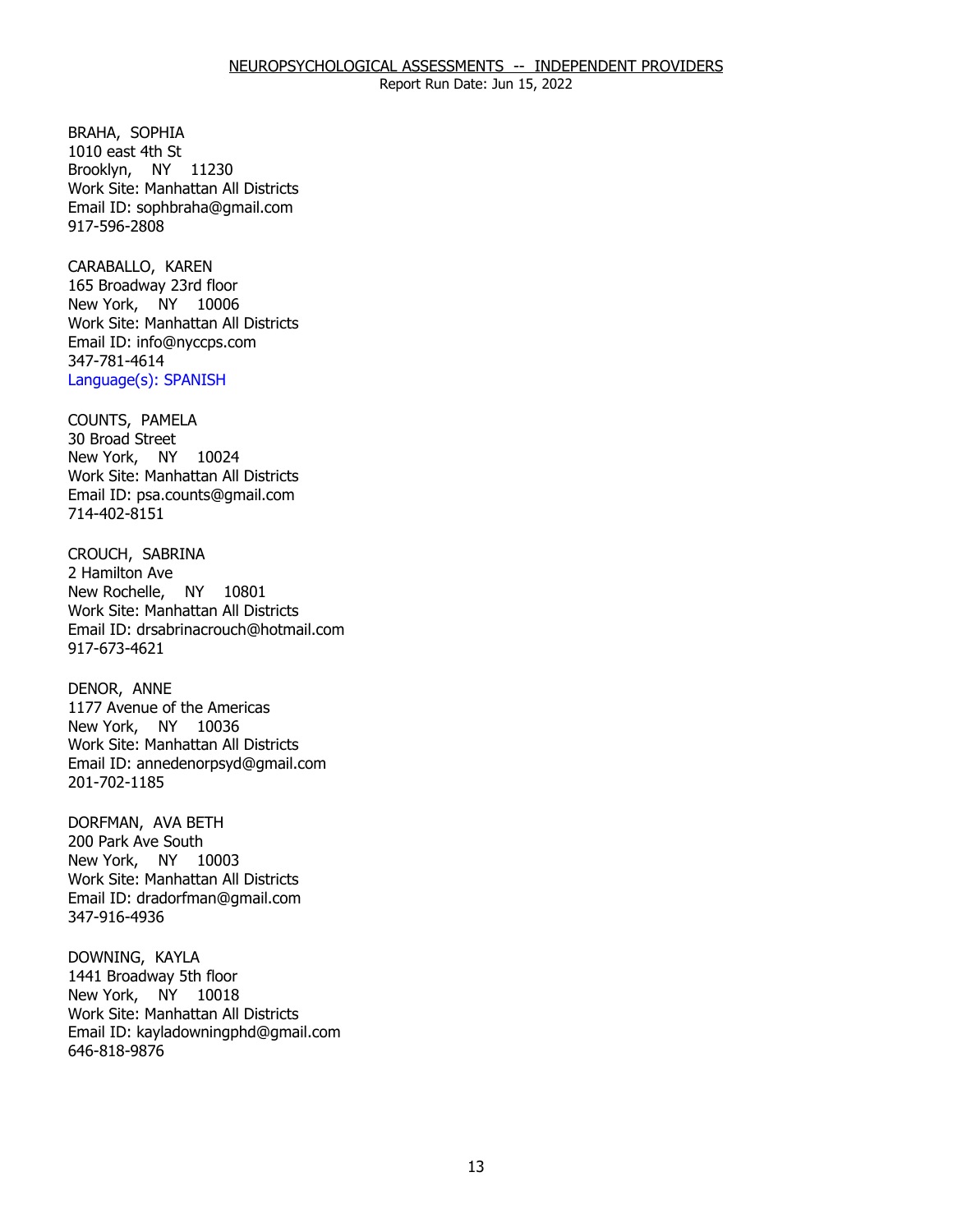ELBERG, TOVA New York City, NY 10011 341West 24th Street Apt 11 F Work Site: Manhattan All Districts Email ID: [tovaelberg@yahoo.com](mailto:tovaelberg@yahoo.com)  212-627-1753

GU, WEN New York, NY 10003 18 East 16th Street Work Site: Manhattan All Districts Email ID: [wenguphd@gmail.com](mailto:wenguphd@gmail.com) 646-251-6715

JOSEPH, MIRIAM New York, NY 10025 40 West 34th Street Work Site: Manhattan All Districts Email ID: [miriamjosephphd@gmail.com](mailto:miriamjosephphd@gmail.com) 917-701-6739

KATZ, NICOLE NewYork, NY 10075 341 East 79th Street Work Site: Manhattan All Districts Email ID: [nicole@drnicolekatz.com](mailto:nicole@drnicolekatz.com)  516-524-6021

KAUSHIK, TANYA<br>Maiden Lane New York, NY 10038 Work Site: Manhattan All Districts Email ID: [tanyak22@gmail.com](mailto:tanyak22@gmail.com)  212-349-2014

KURLANSIK, EMILY<br>583 5th street Brooklyn, NY 11215 Work Site: Manhattan All Districts Email ID: [emilykurlansik@gmail.com](mailto:emilykurlansik@gmail.com) 917-409-7197

LOOPS, KAREN NEW YORK, NY 10017 315 Madison Avenue Work Site: Manhattan All Districts Email ID: [karen.loops@gmail.com](mailto:karen.loops@gmail.com) 646-456-7956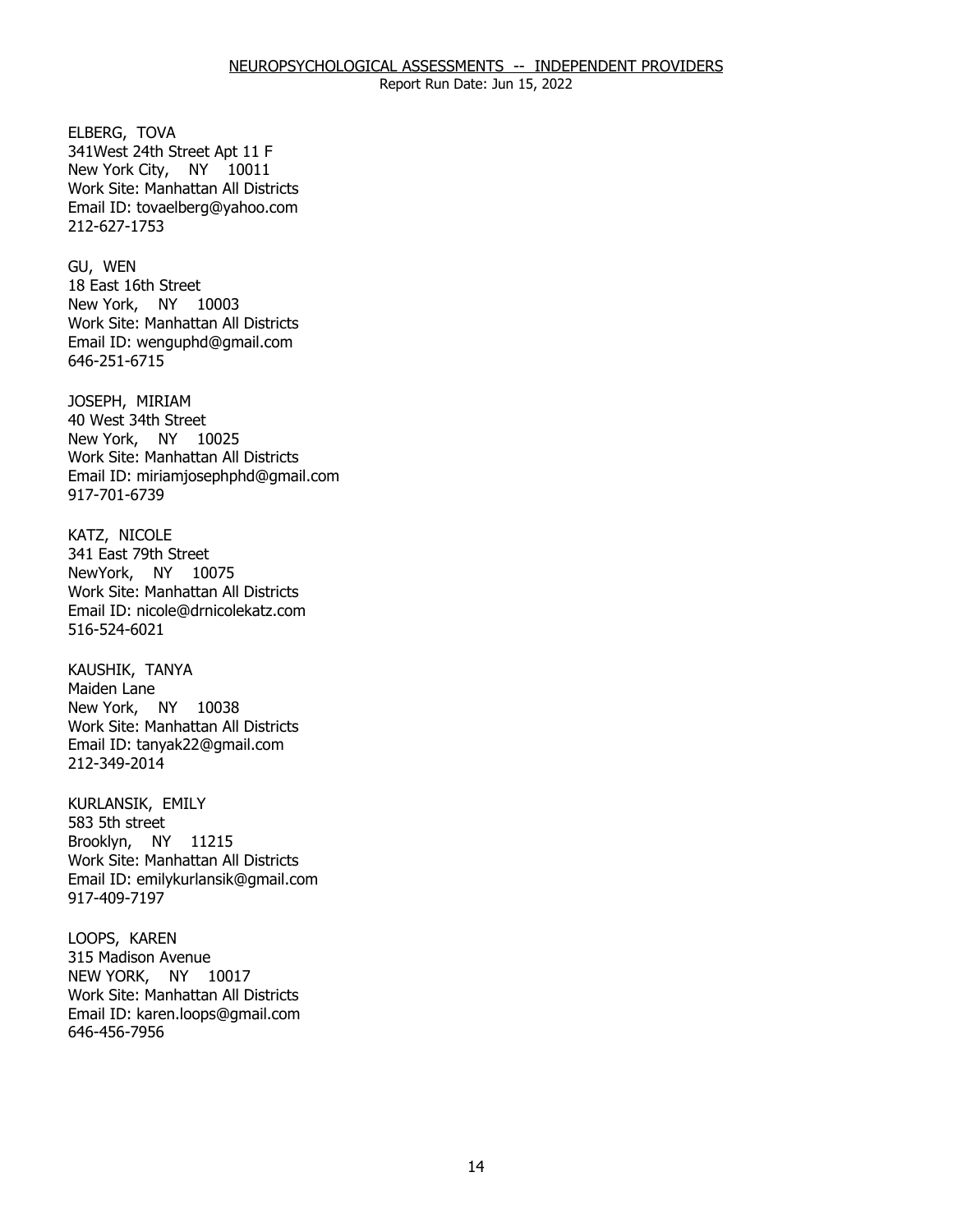#### NEUROPSYCHOLOGICAL ASSESSMENTS -- INDEPENDENT PROVIDERS

Report Run Date: Jun 15, 2022

MALKIN, BENJAMIN<br>663 Golf Drive Valley Stream, NY 11581 Work Site: Manhattan All Districts Email ID: [drmalkin@neuropsychdoctor.com](mailto:drmalkin@neuropsychdoctor.com)  917-719-1238

MIHAILA, CHRISTINE<br>30 Broad Street New York, NY 10004 Work Site: Manhattan All Districts Email ID: [drchristinemihaila@gmail.com](mailto:drchristinemihaila@gmail.com)  347-994-8855

MILLER, JOHN LAURENCE<br>144 West 27th St. New York, NY 10001 Work Site: Manhattan All Districts Email ID: [lmillerphd@verizon.net](mailto:lmillerphd@verizon.net)  646-322-8780

MYERS, THOMAS<br>1 Rosalie Ct Plainview, NY 11803 Work Site: Manhattan All Districts Email ID: [TMyersPhD@gmail.com](mailto:TMyersPhD@gmail.com)  646-494-6895

ROZENBLATT, SHAHAL Forest Hills, NY 11375 14 Greenway Terrace Work Site: Manhattan All Districts Email ID: [neurodoc@advancedpsy.com](mailto:neurodoc@advancedpsy.com) 718-261-3508

SCHUSTER, RICHARD<br>275 MADISON AVE NEW YORK, NY 10016 Work Site: Manhattan All Districts Email ID: [crcny@aol.com](mailto:crcny@aol.com)  212-370-5544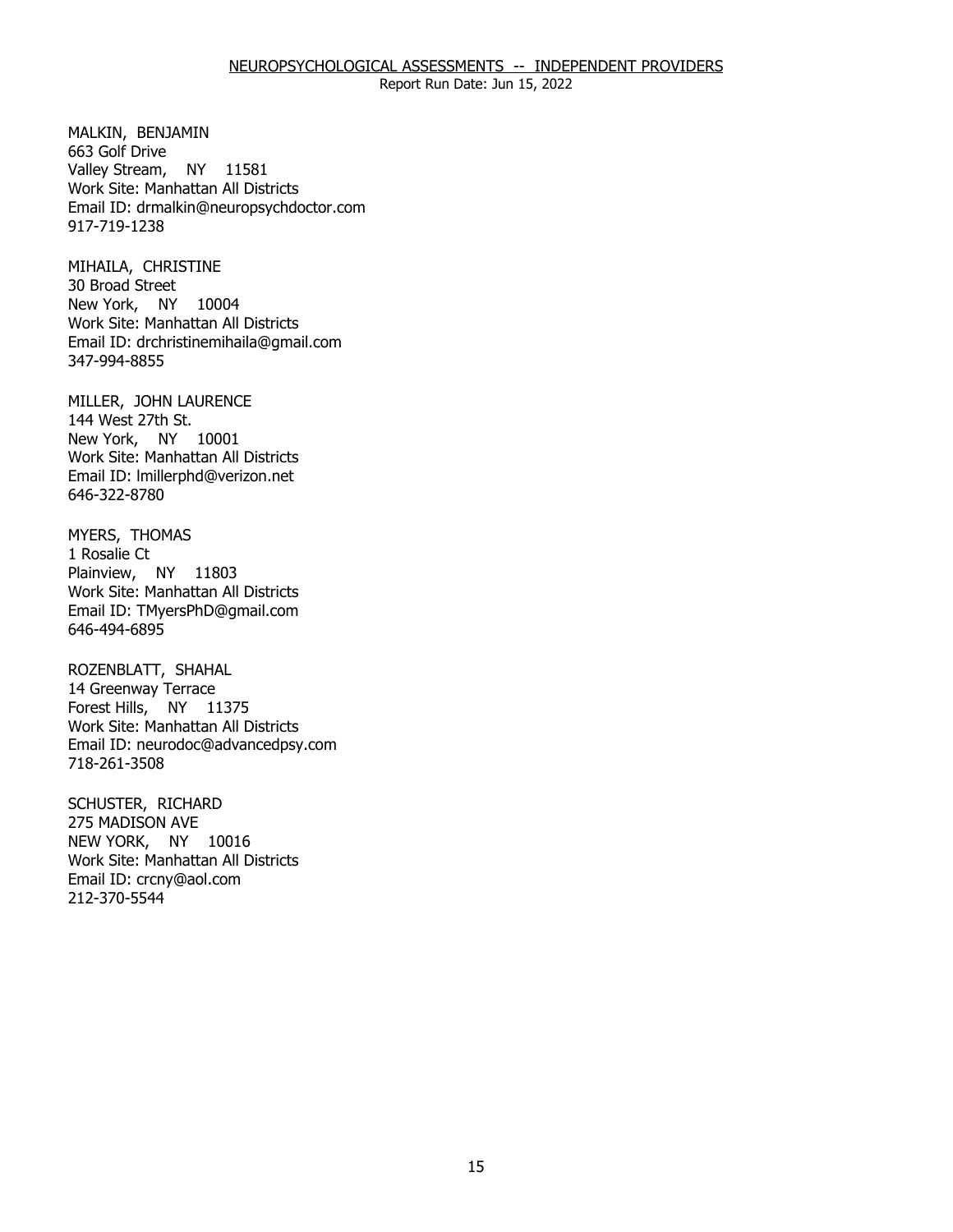CARABALLO, KAREN New York, NY 10006 165 Broadway 23rd floor Work Site: Queens All Districts Email ID: [info@nyccps.com](mailto:info@nyccps.com)  347-781-4614 Language(s): SPANISH

COUNTS, PAMELA<br>30 Broad Street New York, NY 10024 Work Site: Queens All Districts Email ID: [psa.counts@gmail.com](mailto:psa.counts@gmail.com) 714-402-8151

DENOR, ANNE New York, NY 10036 1177 Avenue of the Americas Work Site: Queens All Districts Email ID: [annedenorpsyd@gmail.com](mailto:annedenorpsyd@gmail.com)  201-702-1185

ELBERG, TOVA New York City, NY 10011 341West 24th Street Apt 11 F Work Site: Queens All Districts Email ID: [tovaelberg@yahoo.com](mailto:tovaelberg@yahoo.com)  212-627-1753

KAUSHIK, TANYA<br>Maiden Lane New York, NY 10038 Work Site: Queens All Districts Email ID: [tanyak22@gmail.com](mailto:tanyak22@gmail.com)  212-349-2014

KURLANSIK, EMILY<br>583 5th street Brooklyn, NY 11215 Work Site: Queens All Districts Email ID: [emilykurlansik@gmail.com](mailto:emilykurlansik@gmail.com) 917-409-7197

MALKIN, BENJAMIN<br>663 Golf Drive Valley Stream, NY 11581 Work Site: Queens All Districts Email ID: [drmalkin@neuropsychdoctor.com](mailto:drmalkin@neuropsychdoctor.com)  917-719-1238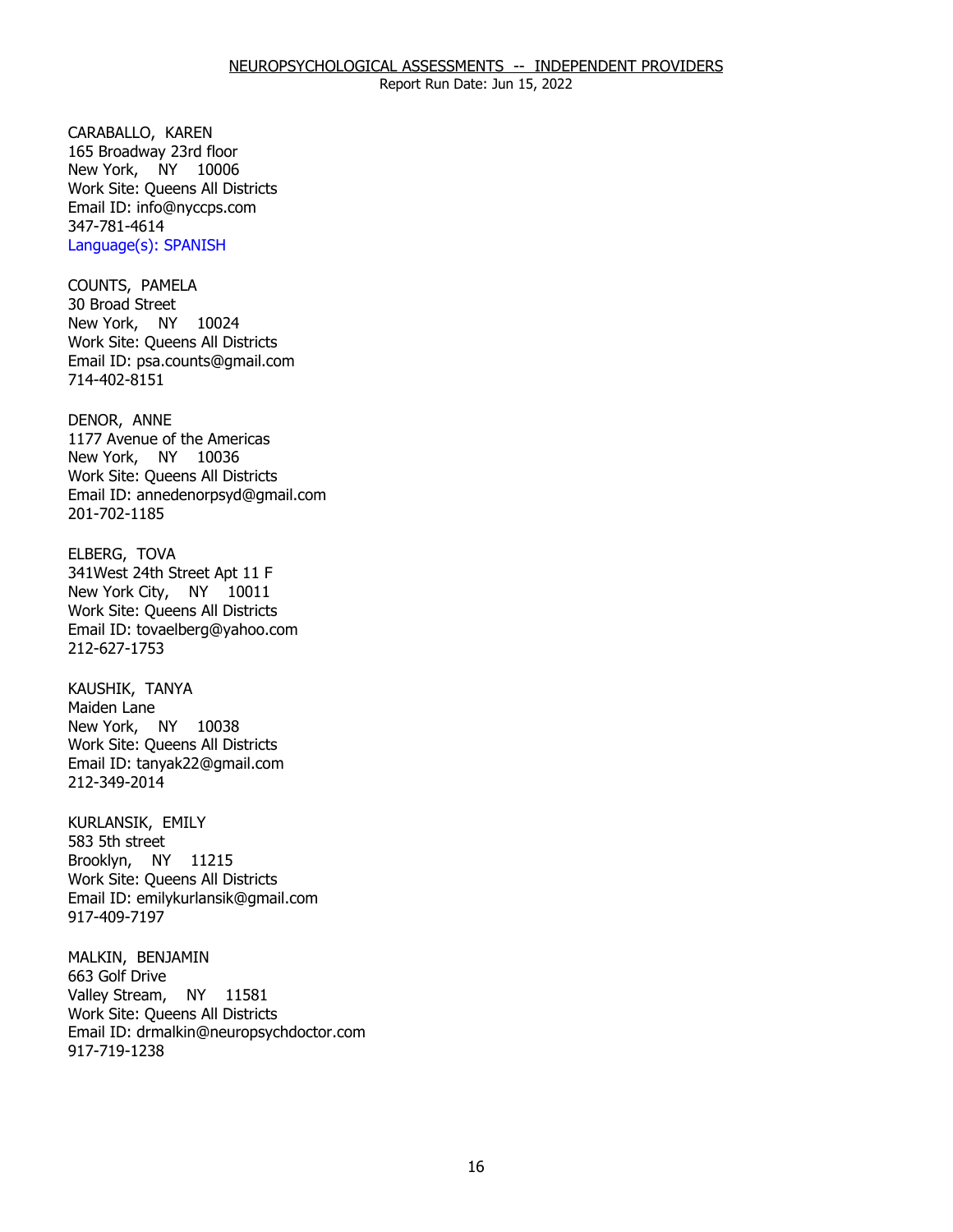#### NEUROPSYCHOLOGICAL ASSESSMENTS -- INDEPENDENT PROVIDERS

Report Run Date: Jun 15, 2022

MIHAILA, CHRISTINE<br>30 Broad Street New York, NY 10004 Work Site: Queens All Districts Email ID: [drchristinemihaila@gmail.com](mailto:drchristinemihaila@gmail.com)  347-994-8855

MYERS, THOMAS<br>1 Rosalie Ct Plainview, NY 11803 Work Site: Queens All Districts Email ID: [TMyersPhD@gmail.com](mailto:TMyersPhD@gmail.com)  646-494-6895

ROZENBLATT, SHAHAL<br>14 Greenway Terrace Forest Hills, NY 11375 Work Site: Queens All Districts Email ID: [neurodoc@advancedpsy.com](mailto:neurodoc@advancedpsy.com) 718-261-3508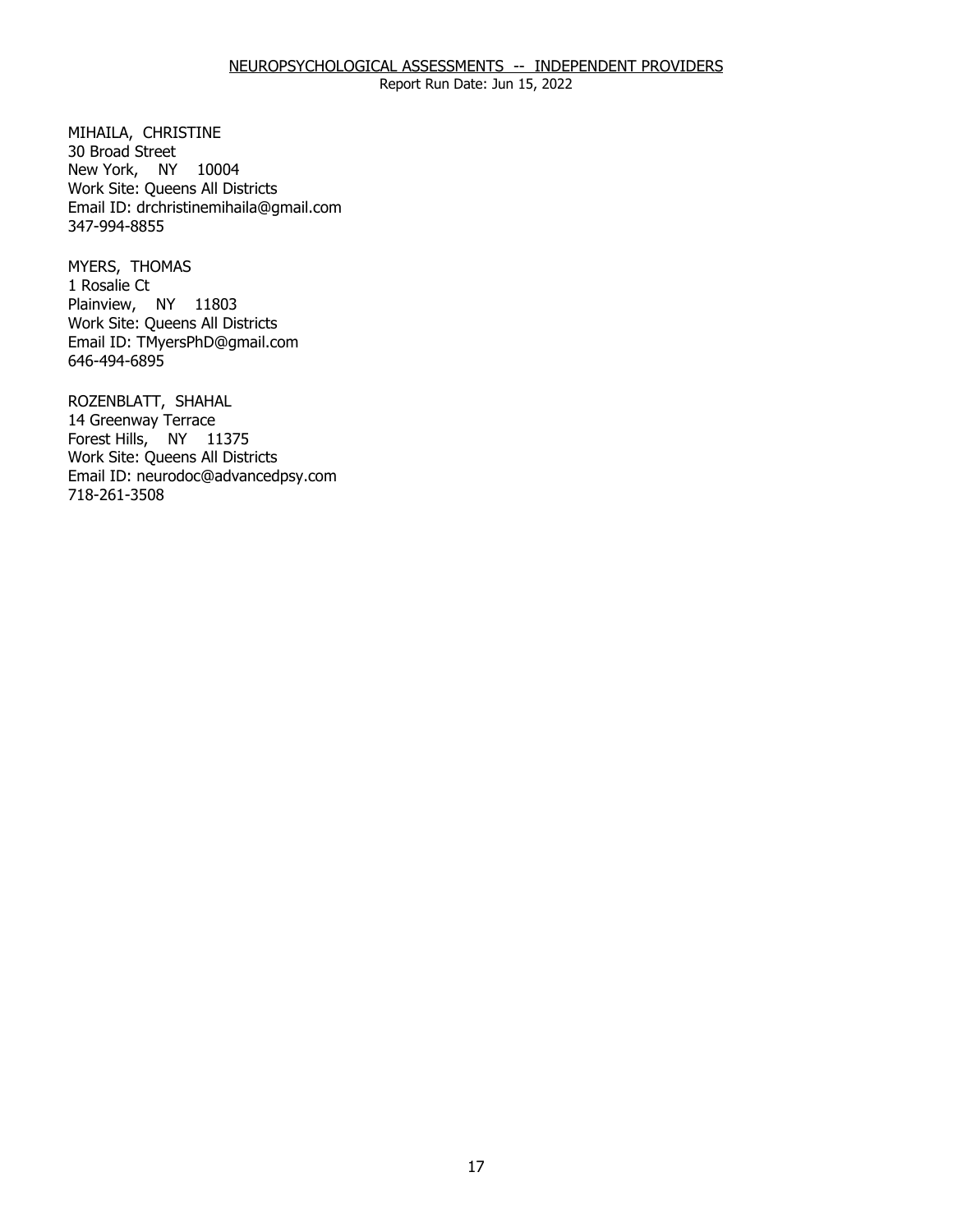# NEUROPSYCHOLOGICAL ASSESSMENTS -- INDEPENDENT PROVIDERS

Report Run Date: Jun 15, 2022

BRIODY, MARIE Staten Island, NY 10304 65 Columbus Ave Work Site: Staten Island All Districts Email ID: [m.briody@hca-si.com](mailto:m.briody@hca-si.com) 718-448-3210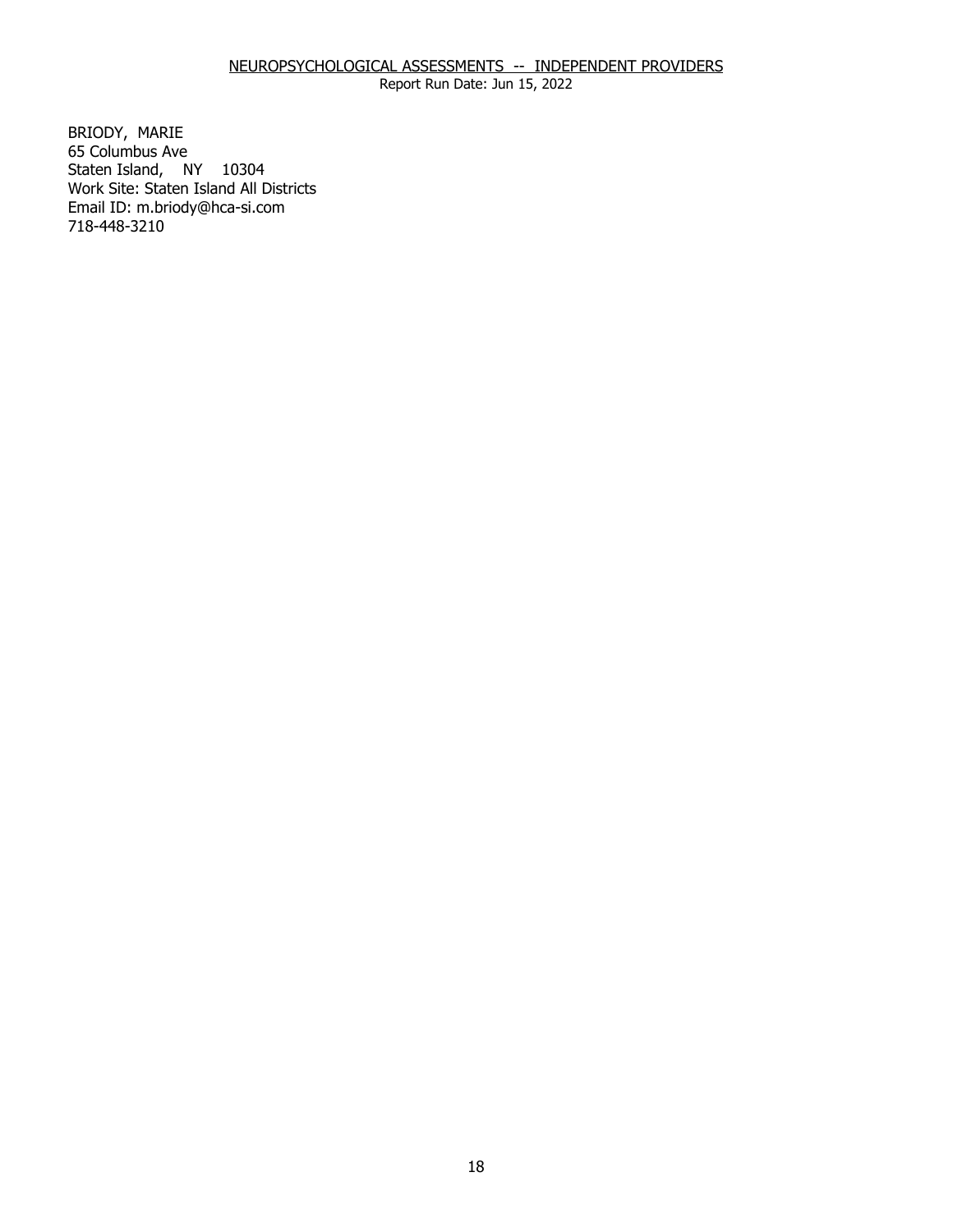Report Run Date: Jun 15, 2022

STEIN, MARCIE HOLLISWOOD, NY 11423 198-10 EPSON COURSE Work Site: Queens All Districts Email ID: [drmestein@aol.com](mailto:drmestein@aol.com) 516-456-3113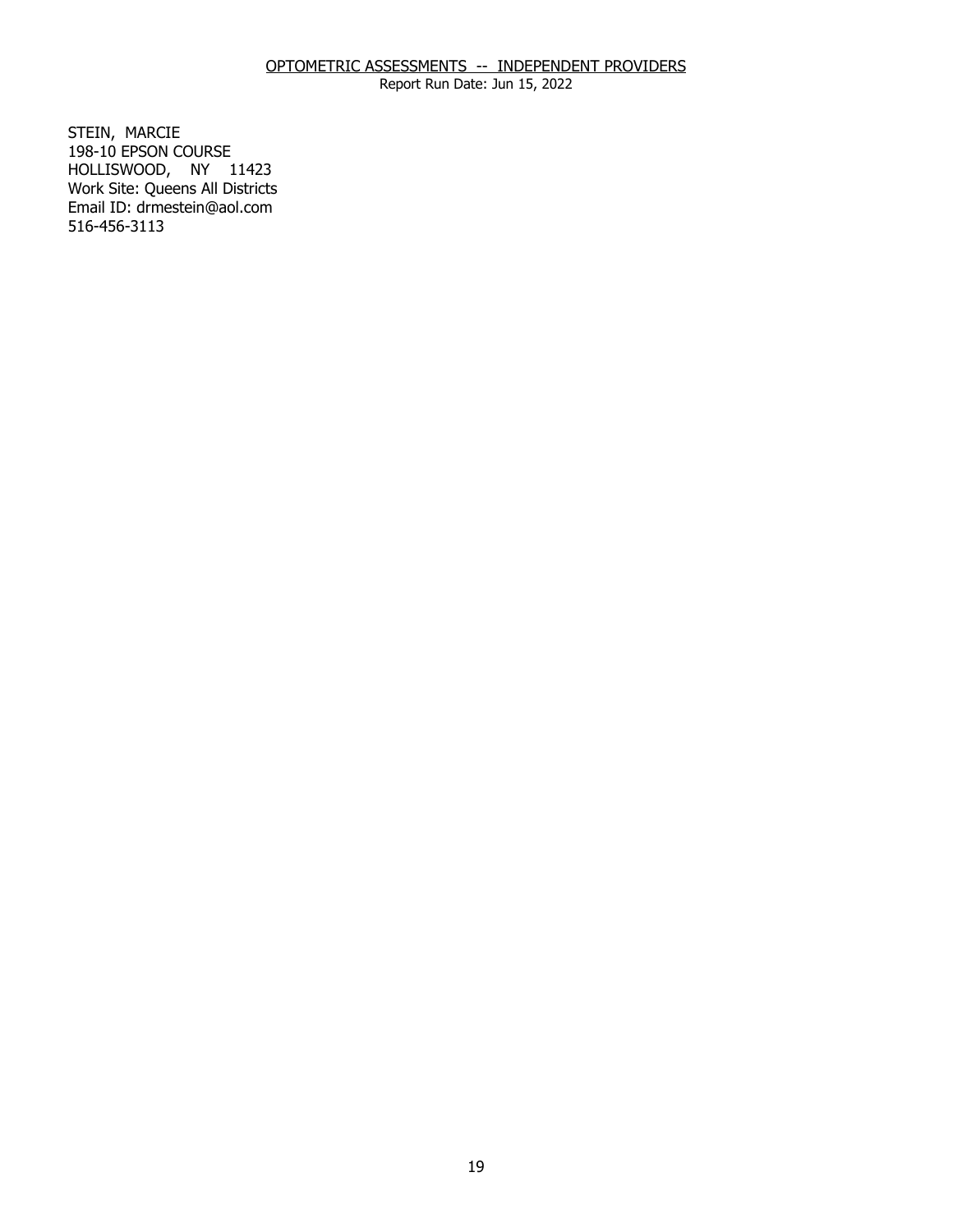Report Run Date: Jun 15, 2022

SHAPIRO, ANATOLY BROOKLYN, NY 11234 2766 East 65th Street Work Site: All Boroughs/Districts Email ID: [anatolyshapiro@gmail.com](mailto:anatolyshapiro@gmail.com)  917-292-8702

TIROL, CHIMENE Staten Island, NY 10314 1298 Rockland Ave Work Site: All Boroughs/Districts Email ID: [tchimene@gmail.com](mailto:tchimene@gmail.com)  718-501-3204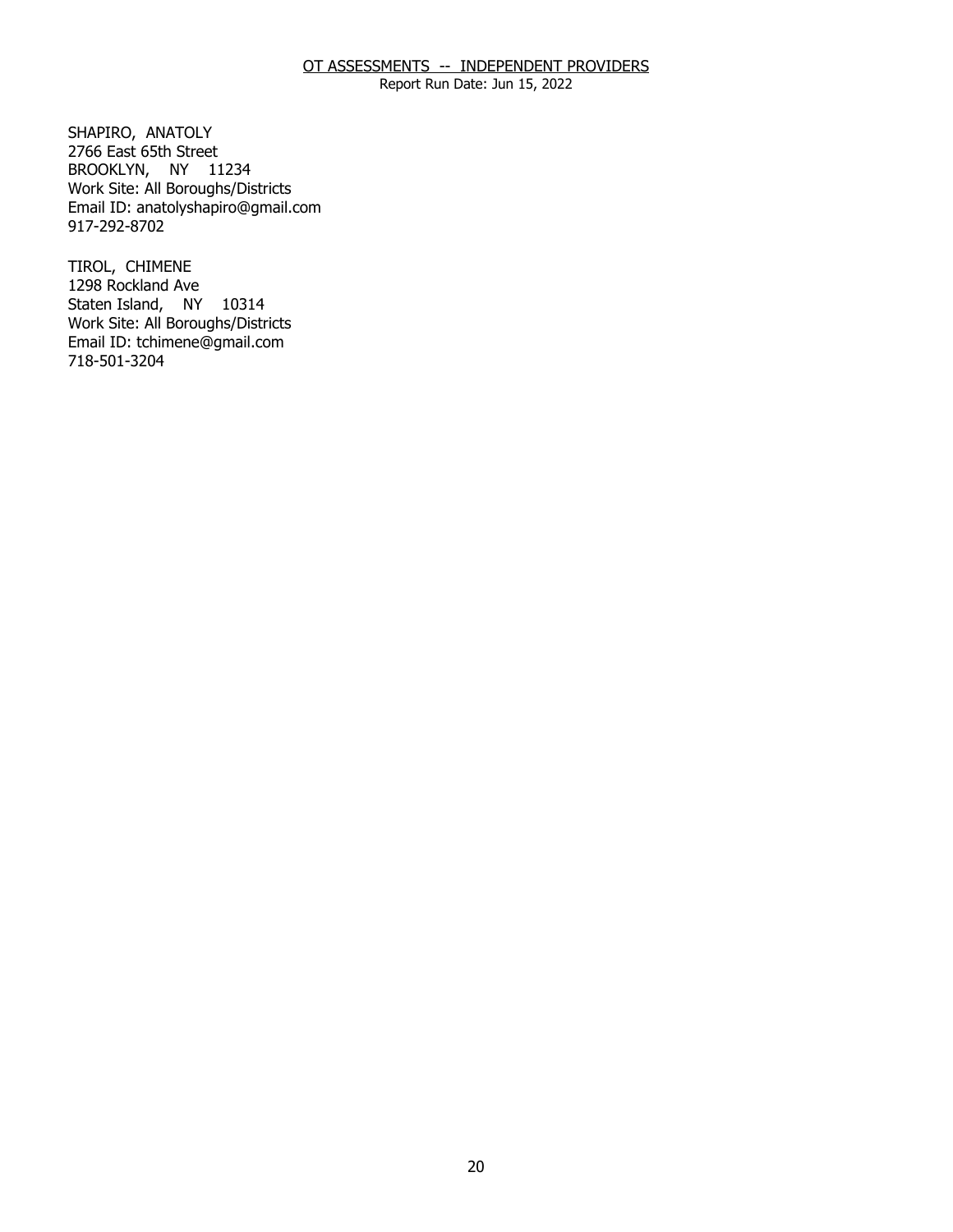Report Run Date: Jun 15, 2022

CHOUDHURY, RUMA<br>934 Van Nest BRONX, NY 10462 Work Site: Bronx All Districts Email ID: [RumaOTR@gmail.com](mailto:RumaOTR@gmail.com)  914-330-5188

DUONG, TRISH Brooklyn, NY 11204 2055 73rd Street Work Site: Bronx All Districts Email ID: [duong.ramos@gmail.com](mailto:duong.ramos@gmail.com) 469-321-6758

HUNTER, MONICA Bronx, NY 10471 5642 Mosholu Ave Work Site: Bronx All Districts Email ID: [MOME93@AOL.COM](mailto:MOME93@AOL.COM)  917-559-1348

KOLGE, SANDHYA New York, NY 10128 321 E 89TH ST APT 1F Work Site: Bronx All Districts Email ID: [sdkolge@gmail.com](mailto:sdkolge@gmail.com)  646-740-9803

LEGUISAMO, ANA CRISTINA<br>41-15 51st Street WOODSIDE, NY 11377 Work Site: Bronx All Districts Email ID: [anacrisot@yahoo.com](mailto:anacrisot@yahoo.com)  718-505-2298

PARRY, SHERYL Acworth, GA 30101 3823 Autumn View Ln NW Work Site: Bronx All Districts Email ID: [sheryl.parryotrl@gmail.com](mailto:sheryl.parryotrl@gmail.com) 718-712-5970

SOLOMON, TAMAR<br>1790 Palisade Ave Teaneck, NJ 07666 Work Site: Bronx All Districts Email ID: [everyoneachievesllc@gmail.com](mailto:everyoneachievesllc@gmail.com) 201-878-6023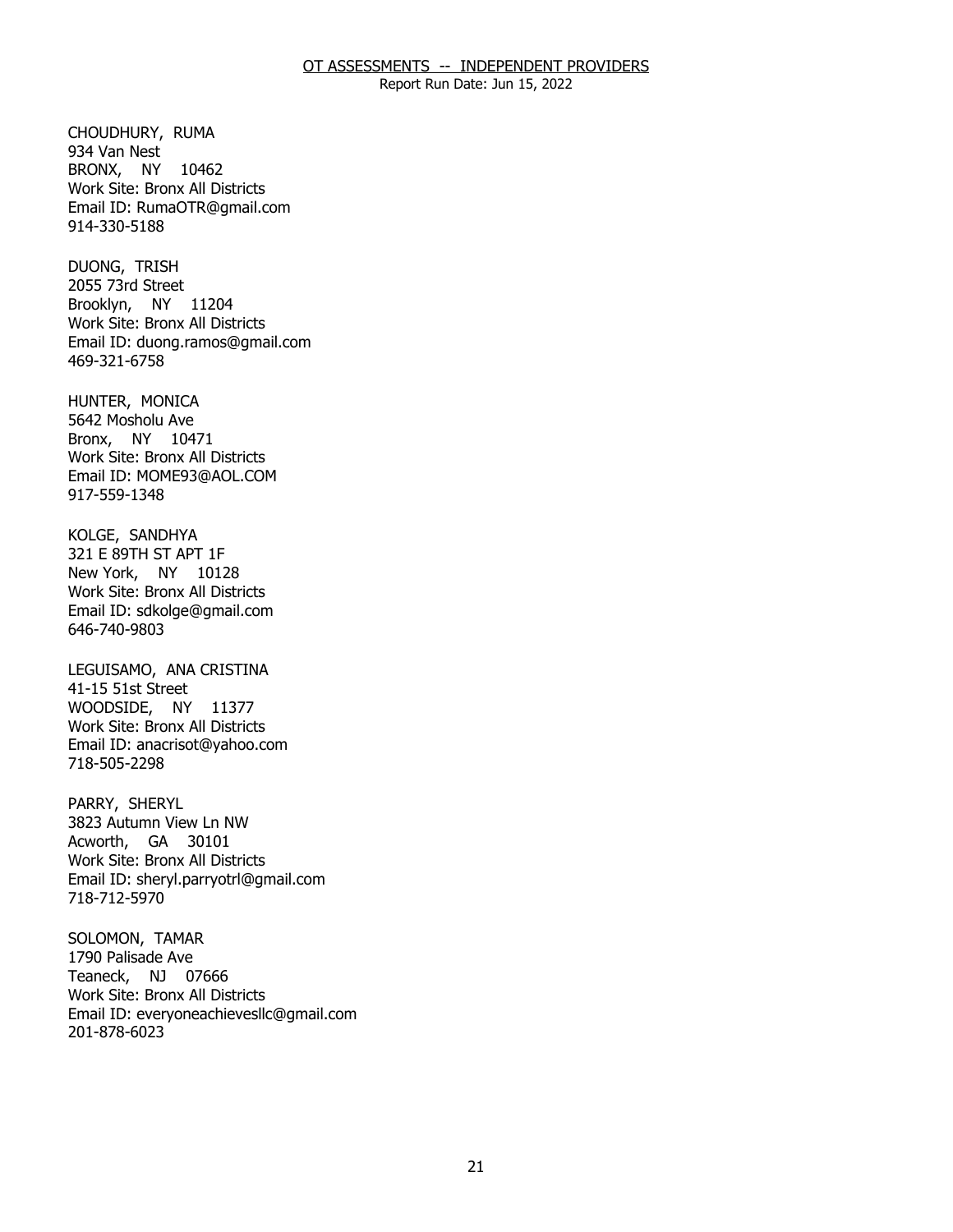Report Run Date: Jun 15, 2022

ABDUL, SHABANA Brooklyn, NY 11208 125 Crystal Street Work Site: Brooklyn All Districts Email ID: [sa2088@aol.com](mailto:sa2088@aol.com)  917-500-3503

CHAN, KENNETH<br>7212 Kessel St. Forest Hills, NY 11375 Work Site: Brooklyn All Districts Email ID: [kenchanot@gmail.com](mailto:kenchanot@gmail.com)  646-421-9433

GRANT, CHRISTINE BROOKLYN, NY 11233 222 MOTHER GASTON BLVD Work Site: Brooklyn All Districts Email ID: [seegrant@msn.com](mailto:seegrant@msn.com) 718-949-5439

HECTOR, BEATRICE<br>703 Flatbush Avenue Brooklyn, NY 11204 Work Site: Brooklyn All Districts Email ID: [Msbea@sensoryst.com](mailto:Msbea@sensoryst.com) 718-789-2451

LEGUISAMO, ANA CRISTINA<br>41-15 51st Street WOODSIDE, NY 11377 Work Site: Brooklyn All Districts Email ID: [anacrisot@yahoo.com](mailto:anacrisot@yahoo.com)  718-505-2298

MACCOURTNEY, DANIELLE<br>8 Elder Ave Hampton Bays, NY 11946 Work Site: Brooklyn All Districts Email ID: [Danielle@tinytransformationsnyc.com](mailto:Danielle@tinytransformationsnyc.com) 516-721-4174

MALIK, SALMA<br>40 Balfour Drive Bethpage, NY 11714 Work Site: Brooklyn All Districts Email ID: [salma@salmasot.com](mailto:salma@salmasot.com)  347-987-2494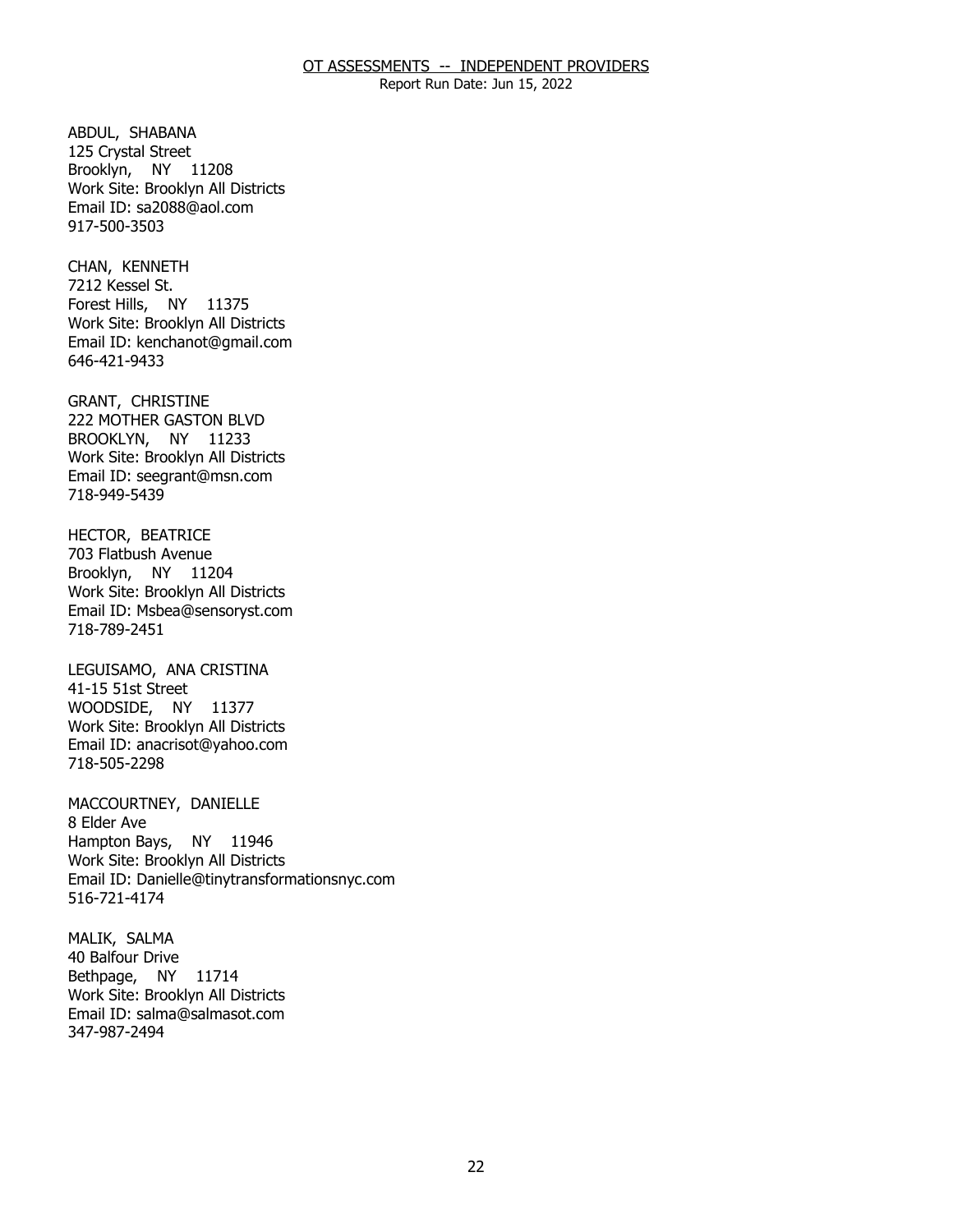Report Run Date: Jun 15, 2022

NATHAN, MONICA BROOKLYN, NY 11218 1115 Prospect Avenue Work Site: Brooklyn All Districts Email ID: [monicalnathan@aol.com](mailto:monicalnathan@aol.com)  917-804-3716

RANDAZZO, JACQUELINE<br>7410 20th Ave BROOKLYN, NY 11204 Work Site: Brooklyn All Districts Email ID: [jrr608@sensorytree.me](mailto:jrr608@sensorytree.me) 718-232-0730

STEWART, PAULA<br>38 Byway Drive Deer Park, NY 11729 Work Site: Brooklyn All Districts Email ID: [plstewart23@hotmail.com](mailto:plstewart23@hotmail.com) 646-302-6709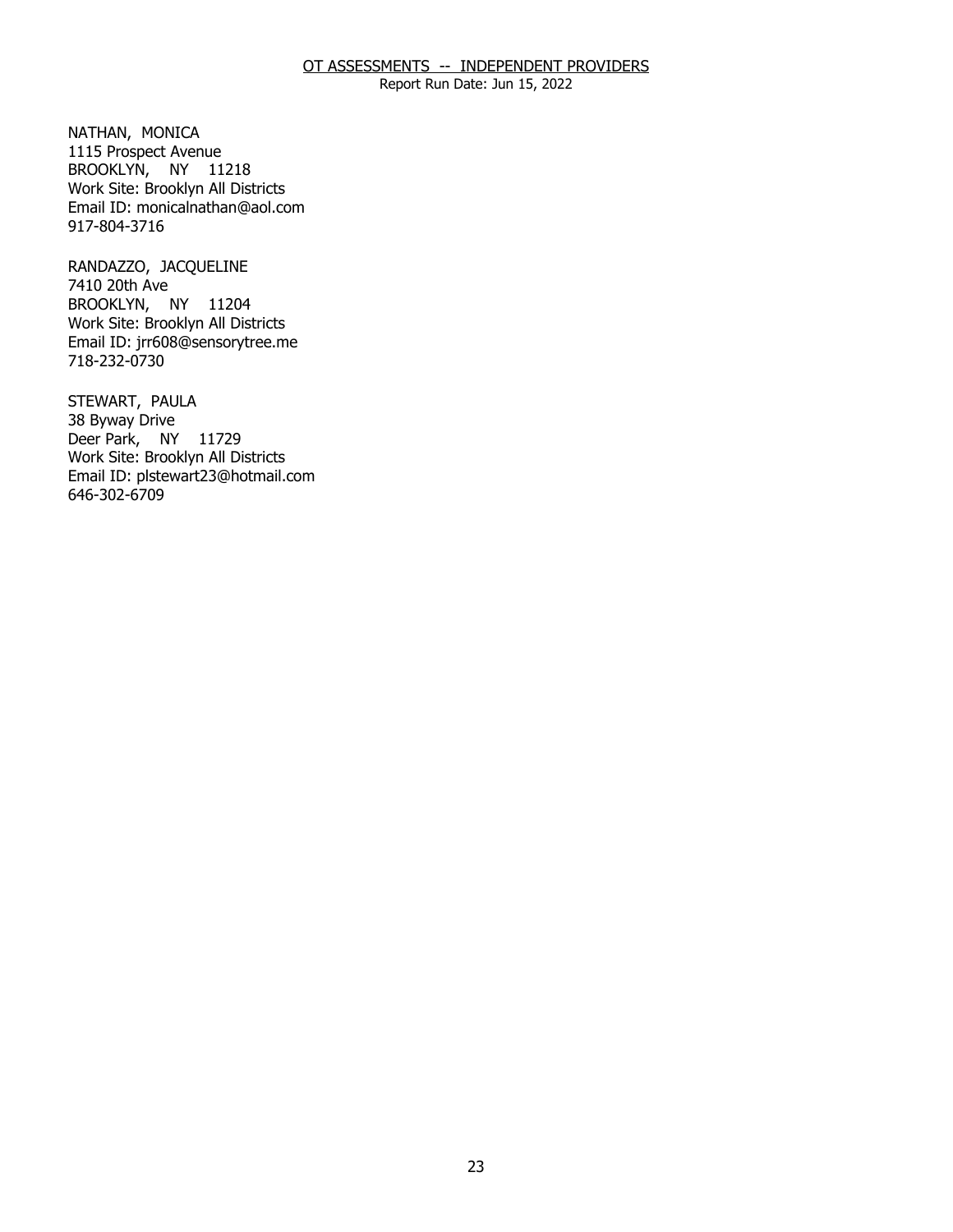Report Run Date: Jun 15, 2022

ABDUL, SHABANA Brooklyn, NY 11208 125 Crystal Street Work Site: Manhattan All Districts Email ID: [sa2088@aol.com](mailto:sa2088@aol.com)  917-500-3503

CHAN, KENNETH<br>7212 Kessel St. Forest Hills, NY 11375 Work Site: Manhattan All Districts Email ID: [kenchanot@gmail.com](mailto:kenchanot@gmail.com)  646-421-9433

 HARDEN BRADFORD, FELICIA 954 St. Nicholas Avenue New York, NY 10032 Work Site: Manhattan All Districts Email ID: [felicia.bradford@gmail.com](mailto:felicia.bradford@gmail.com) 917-587-9749

HUNTER, MONICA<br>5642 Mosholu Ave Bronx, NY 10471 Work Site: Manhattan All Districts Email ID: [MOME93@AOL.COM](mailto:MOME93@AOL.COM)  917-559-1348

KHANDARE, VAISHALI NEW YORK, NY 10128 345 East 93rd Street Work Site: Manhattan All Districts Email ID: [vaishali@appleblossomtherapy.com](mailto:vaishali@appleblossomtherapy.com) 347-210-2963

KOLGE, SANDHYA New York, NY 10128 321 E 89TH ST APT 1F Work Site: Manhattan All Districts Email ID: [sdkolge@gmail.com](mailto:sdkolge@gmail.com)  646-740-9803

LEGUISAMO, ANA CRISTINA<br>41-15 51st Street WOODSIDE, NY 11377 Work Site: Manhattan All Districts Email ID: [anacrisot@yahoo.com](mailto:anacrisot@yahoo.com)  718-505-2298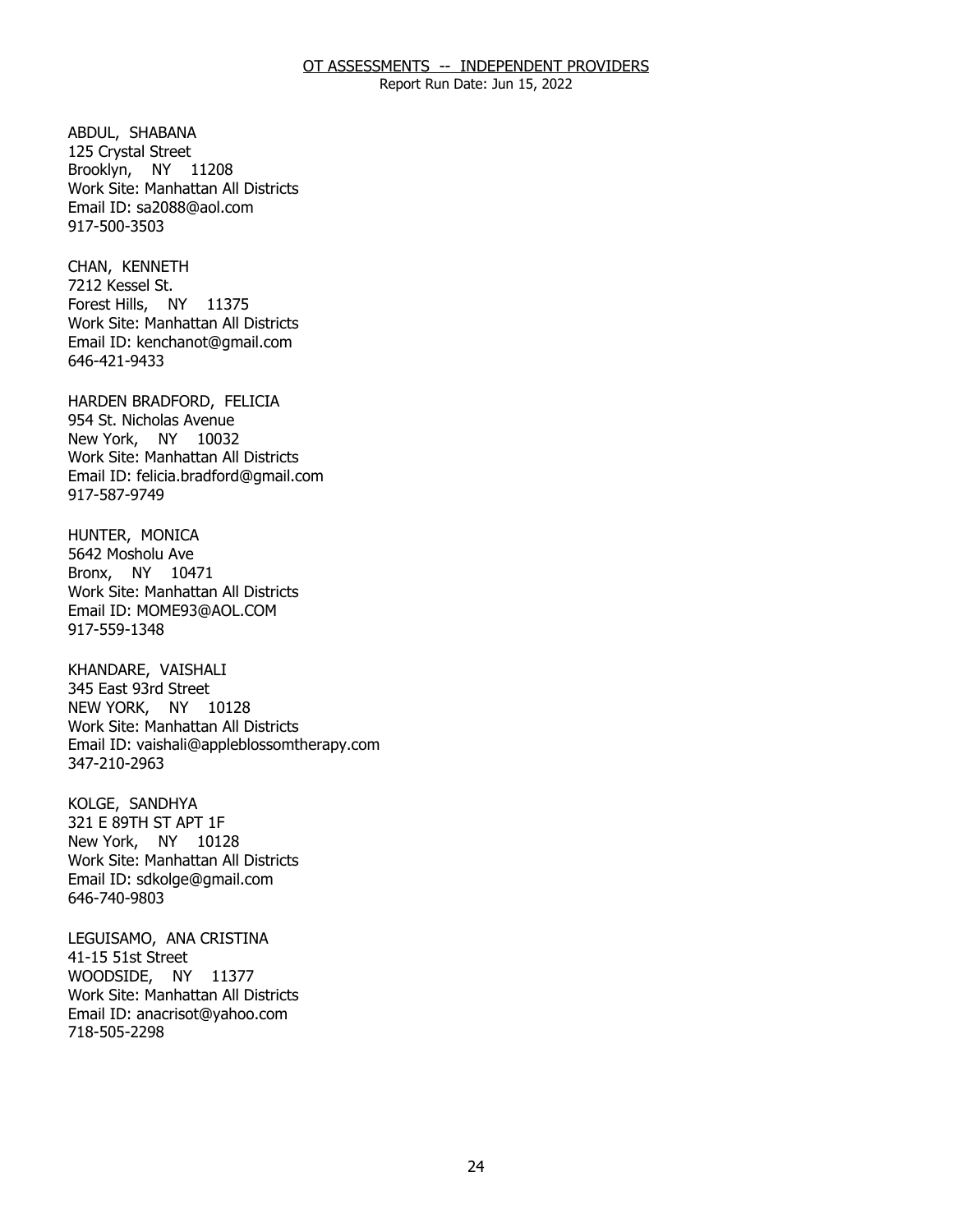Report Run Date: Jun 15, 2022

MOJESCIK, ASIA NEW YORK, NY 10002 617 HUDSON ST Work Site: Manhattan All Districts Email ID: [asiamojescikot@gmail.com](mailto:asiamojescikot@gmail.com)  917-526-2252

PEREIRA, IRMA Yonkers, NY 10703 126 Hillside Avenue Work Site: Manhattan All Districts Email ID: [ipereiraOTD@gmail.com](mailto:ipereiraOTD@gmail.com) 917-449-8349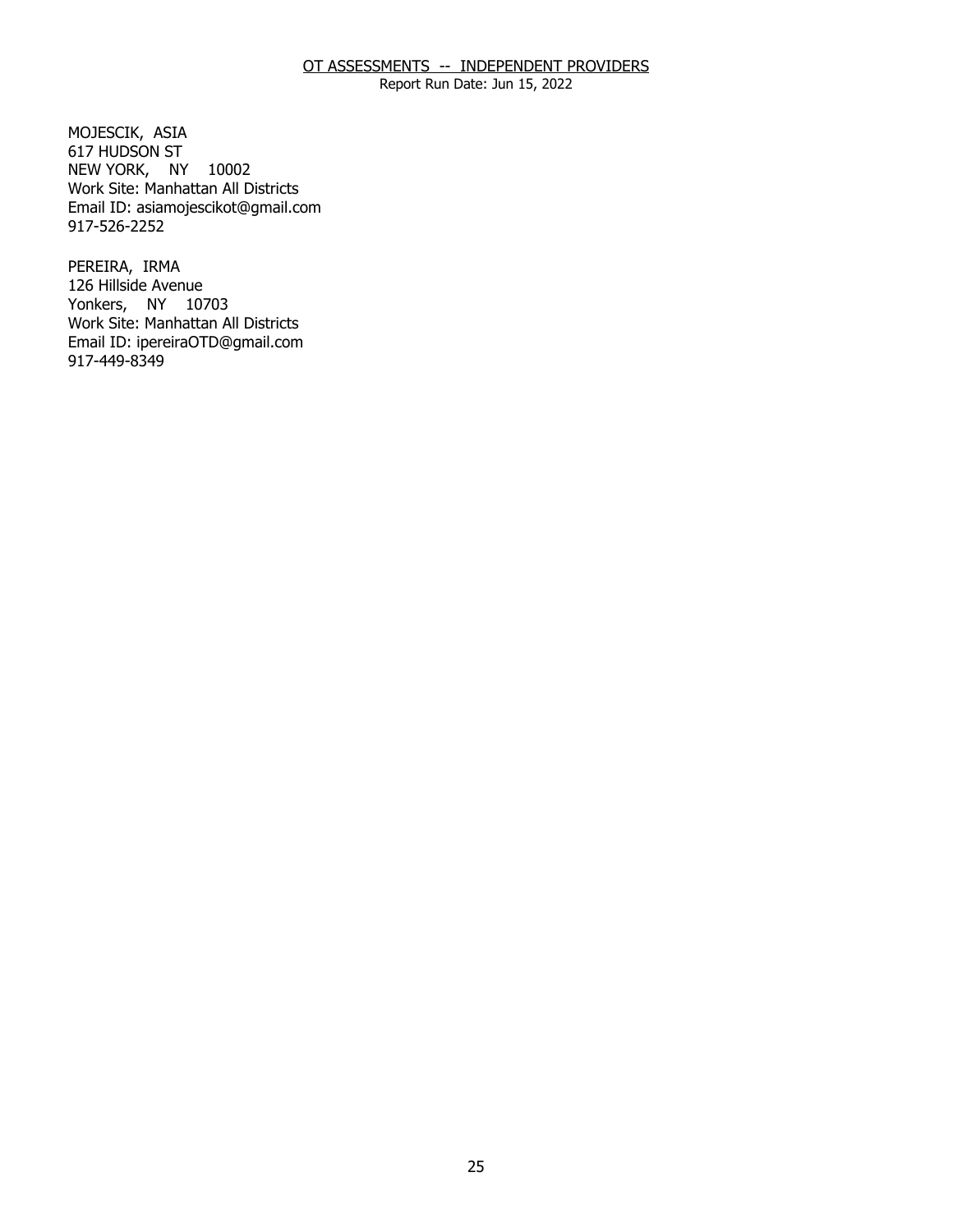Report Run Date: Jun 15, 2022

ABDUL, SHABANA Brooklyn, NY 11208 125 Crystal Street Work Site: Queens All Districts Email ID: [sa2088@aol.com](mailto:sa2088@aol.com)  917-500-3503

ARISTIDE, REGINE Rosedale, NY 11422 253-44 147th Road Work Site: Queens All Districts Email ID: [growinghandsot@gmail.com](mailto:growinghandsot@gmail.com)  347-387-8708

CHAN, KENNETH<br>7212 Kessel St. Forest Hills, NY 11375 Work Site: Queens All Districts Email ID: [kenchanot@gmail.com](mailto:kenchanot@gmail.com)  646-421-9433

DUNGCA, FAYE Bayside, NY 11361 4223 Francis Lewis Blvd Work Site: Queens All Districts Email ID: [admin@achieveableot.com](mailto:admin@achieveableot.com)  718-357-1620

HENRY, LATOYA BROOKLYN, NY 11236 1888 ROCKAWAY PARKWAY Work Site: Queens All Districts Email ID: [latoyanhenry@gmail.com](mailto:latoyanhenry@gmail.com) 347-481-2969

 HUTCHINSON, CLOVER 111-74 179 ST QUEENS, NY 11433 Work Site: Queens All Districts Email ID: [cahsah@aol.com](mailto:cahsah@aol.com) 718-206-1286

LEGUISAMO, ANA CRISTINA<br>41-15 51st Street WOODSIDE, NY 11377 Work Site: Queens All Districts Email ID: [anacrisot@yahoo.com](mailto:anacrisot@yahoo.com)  718-505-2298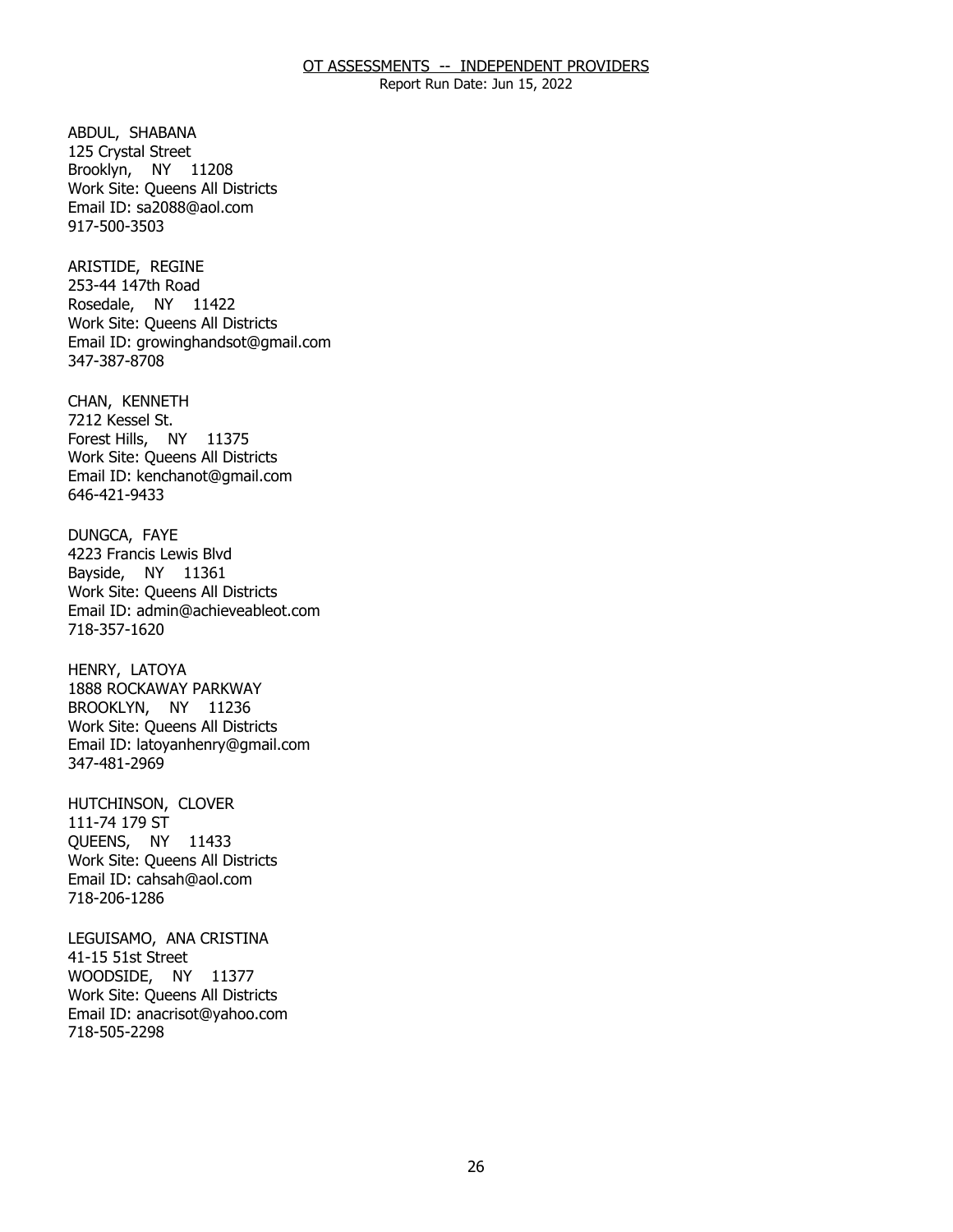Report Run Date: Jun 15, 2022

MEDALION, LEEAT bayside, NY 11360 2820 214th Place Work Site: Queens All Districts Email ID: [LEEAT@MEDALIONOCCUPATIONALTHERAPY.Com](mailto:LEEAT@MEDALIONOCCUPATIONALTHERAPY.Com)  917-498-3034

ROBINSON, COURTNEY Long Island City, NY 11101 27-19 44th Dr., Apt 7B Work Site: Queens All Districts Email ID: [courtney.l.robinsn@gmail.com](mailto:courtney.l.robinsn@gmail.com) 314-799-3299

ROTH, MIRIAM Lawrence, NY 11559 1049 New McNeil Avenue Work Site: Queens All Districts Email ID: [miriam1049@gmail.com](mailto:miriam1049@gmail.com) 516-295-7950

SMITH, VANESSA<br>P.O.Box 200095 South Ozone Park, NY 11420 Work Site: Queens All Districts Email ID: [vness329@gmail.com](mailto:vness329@gmail.com) 347-697-3569

STEWART, PAULA<br>38 Byway Drive Deer Park, NY 11729 Work Site: Queens All Districts Email ID: [plstewart23@hotmail.com](mailto:plstewart23@hotmail.com) 646-302-6709

TIU-CURCIO, SHARMIN<br>33-10 Queens Blvd Long Island City, NY 11101 Work Site: Queens All Districts Email ID: [sharmin.otconcept@gmail.com](mailto:sharmin.otconcept@gmail.com)  718-285-0884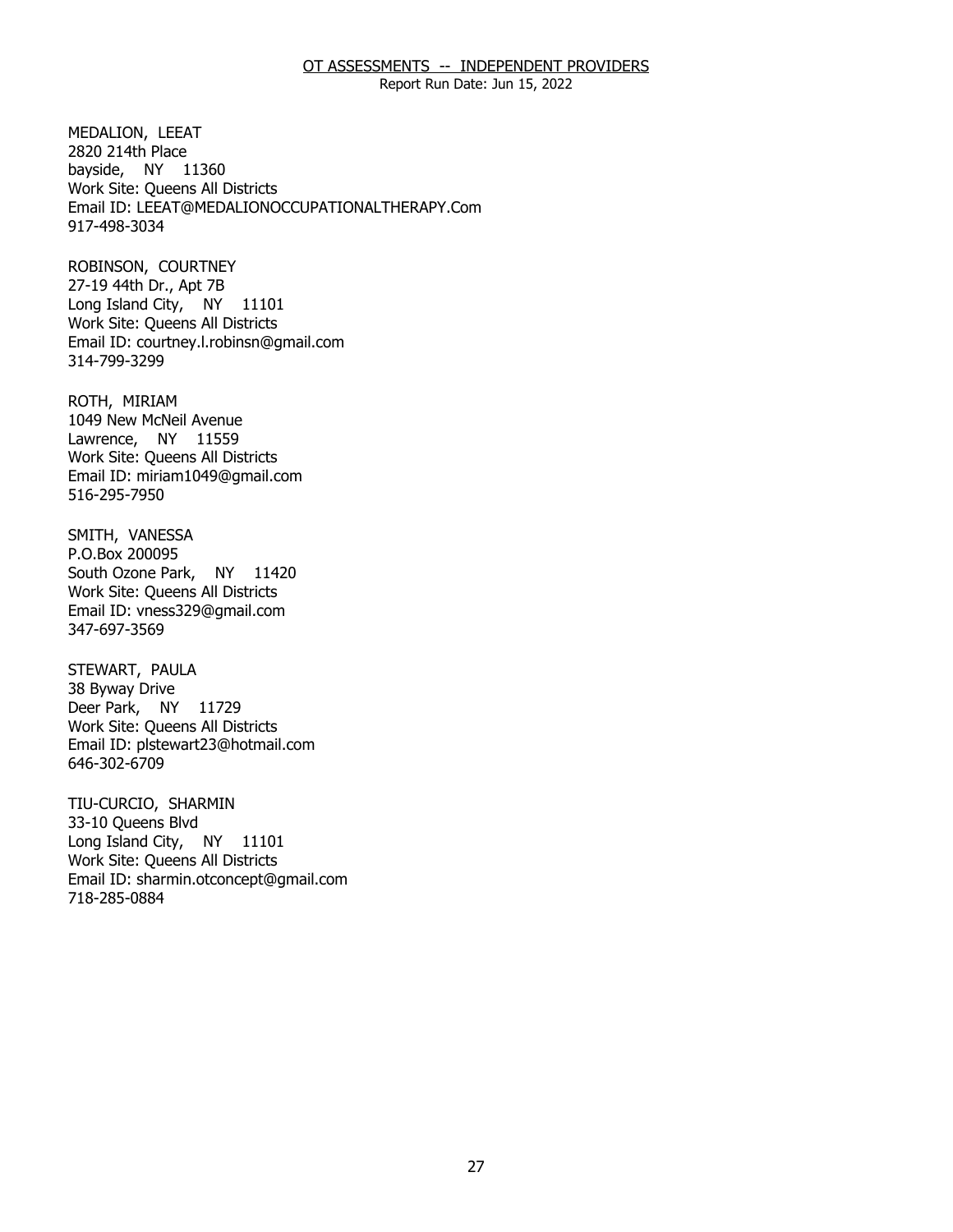Report Run Date: Jun 15, 2022

GHERALDI, VANESSA<br>23 Dovetree Lane Staten Island, NY 10314 Work Site: Staten Island All Districts Email ID: [vtruncellito@gmail.com](mailto:vtruncellito@gmail.com)  347-465-7180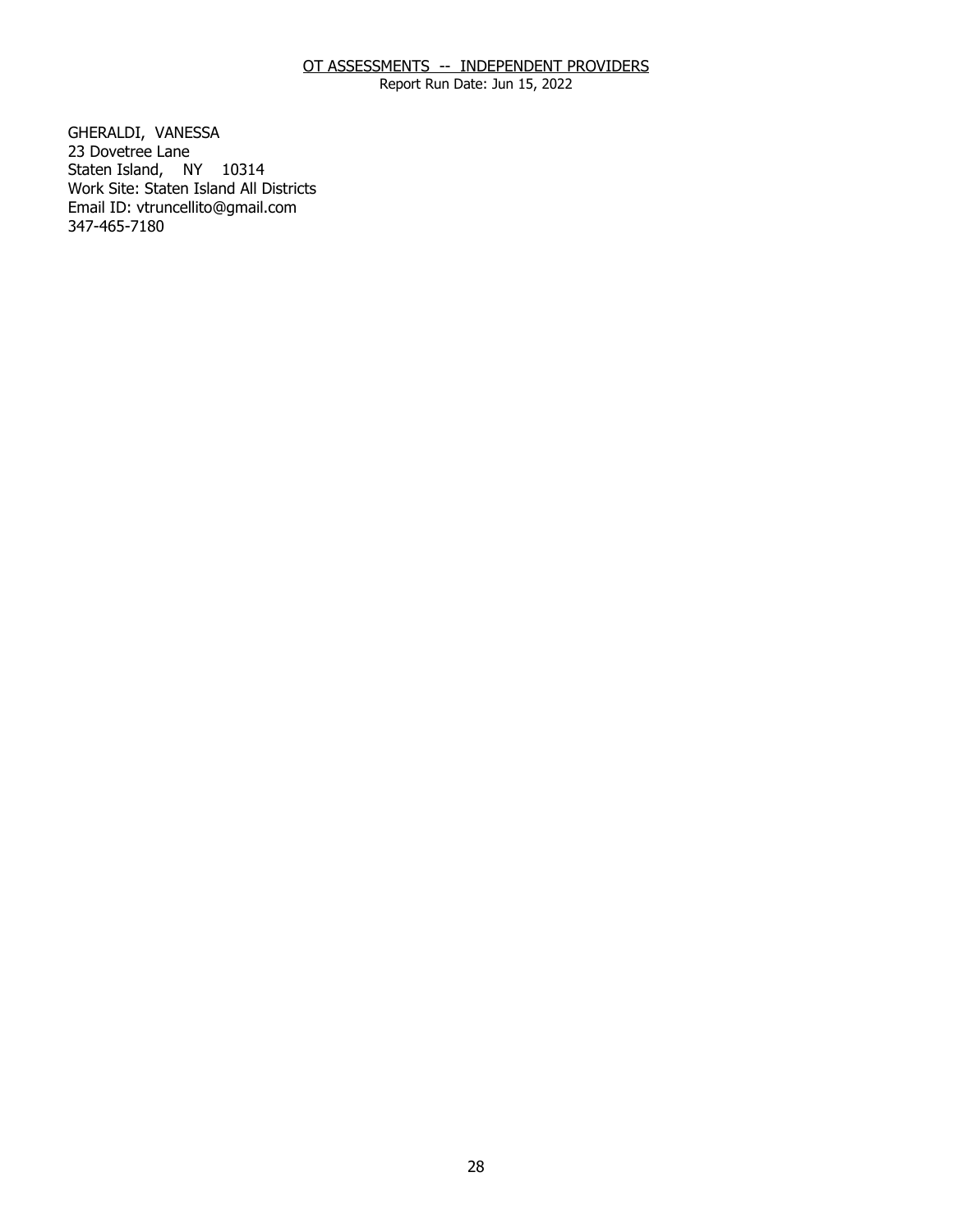Report Run Date: Jun 15, 2022

AGGARWAL, NEIL New York, NY 10019 105 West 55th Street Work Site: All Boroughs/Districts Email ID: [doctor@neilkaggarwal.com](mailto:doctor@neilkaggarwal.com)  917-725-0723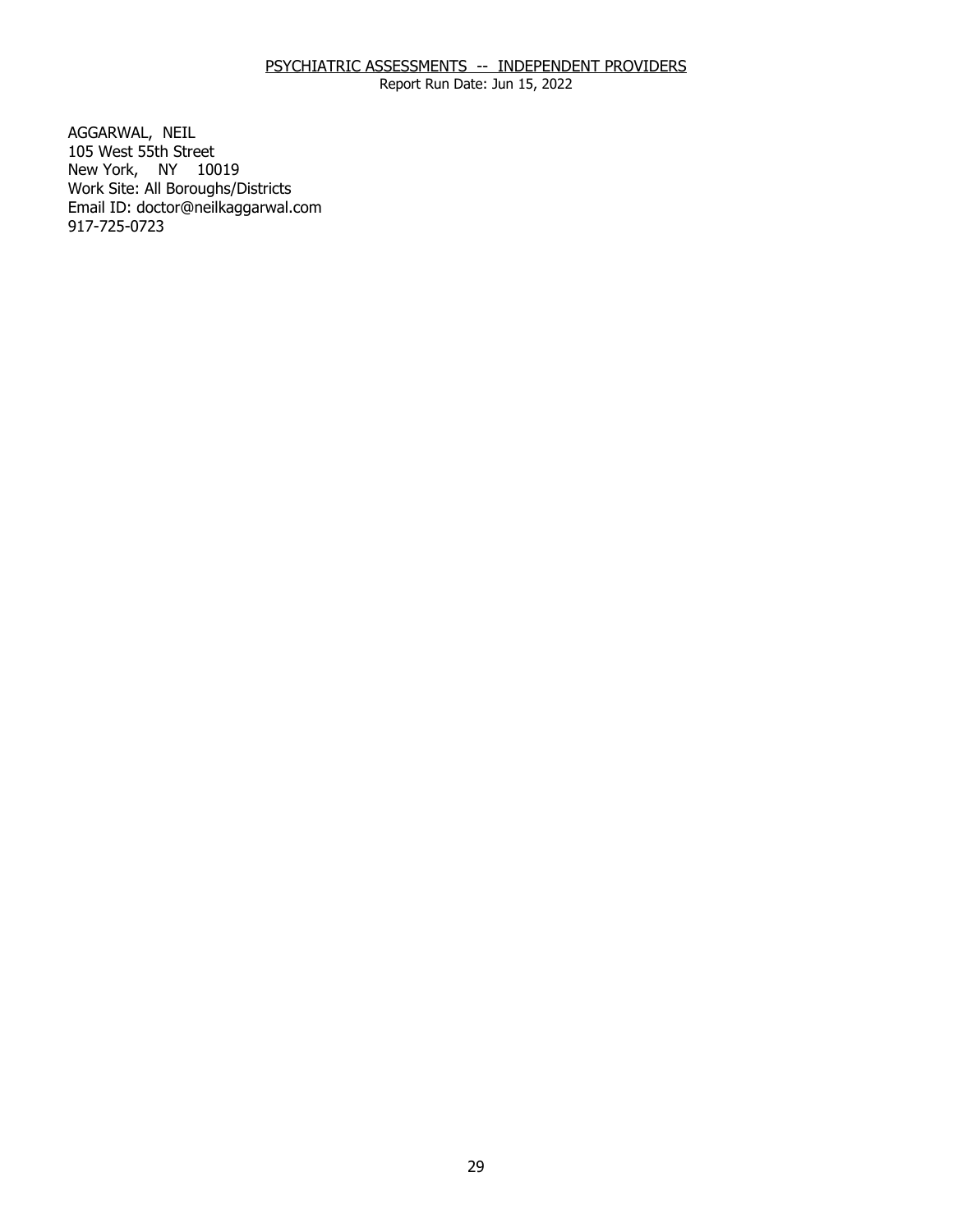Report Run Date: Jun 15, 2022

SILLER, PAMELA Great Neck, NY 11021 29 Barstow Road Work Site: Bronx All Districts Email ID: [pamela.siller@gmail.com](mailto:pamela.siller@gmail.com) 917-841-0663

SPANOS, STEPHANIE SCARSDALE, NY 10583 86 OLD ARMY ROAD Work Site: Bronx All Districts Email ID: [stephaniebspanos@gmail.com](mailto:stephaniebspanos@gmail.com) 917-674-9342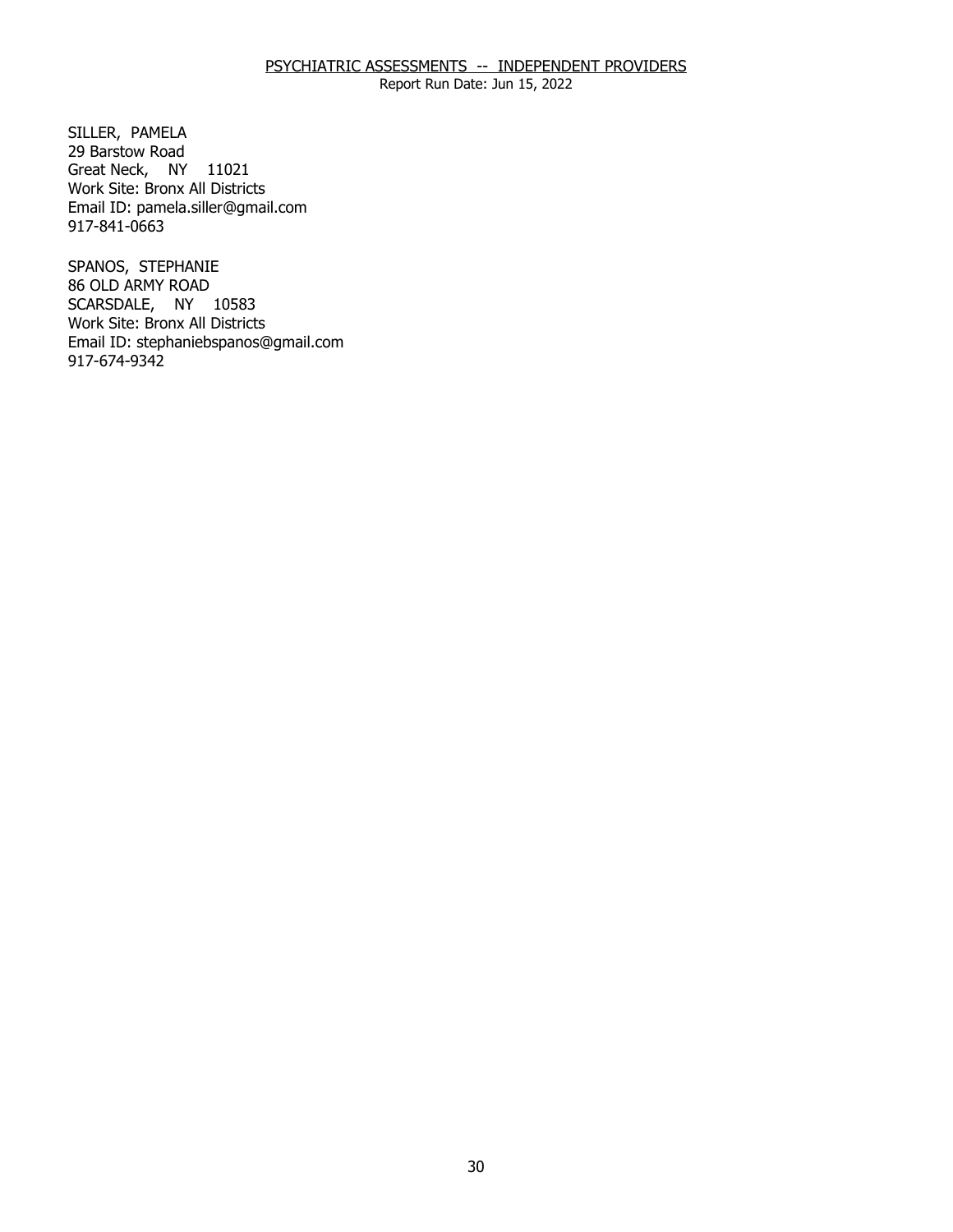Report Run Date: Jun 15, 2022

SILLER, PAMELA Great Neck, NY 11021 29 Barstow Road Work Site: Brooklyn All Districts Email ID: [pamela.siller@gmail.com](mailto:pamela.siller@gmail.com) 917-841-0663

SPANOS, STEPHANIE SCARSDALE, NY 10583 86 OLD ARMY ROAD Work Site: Brooklyn All Districts Email ID: [stephaniebspanos@gmail.com](mailto:stephaniebspanos@gmail.com) 917-674-9342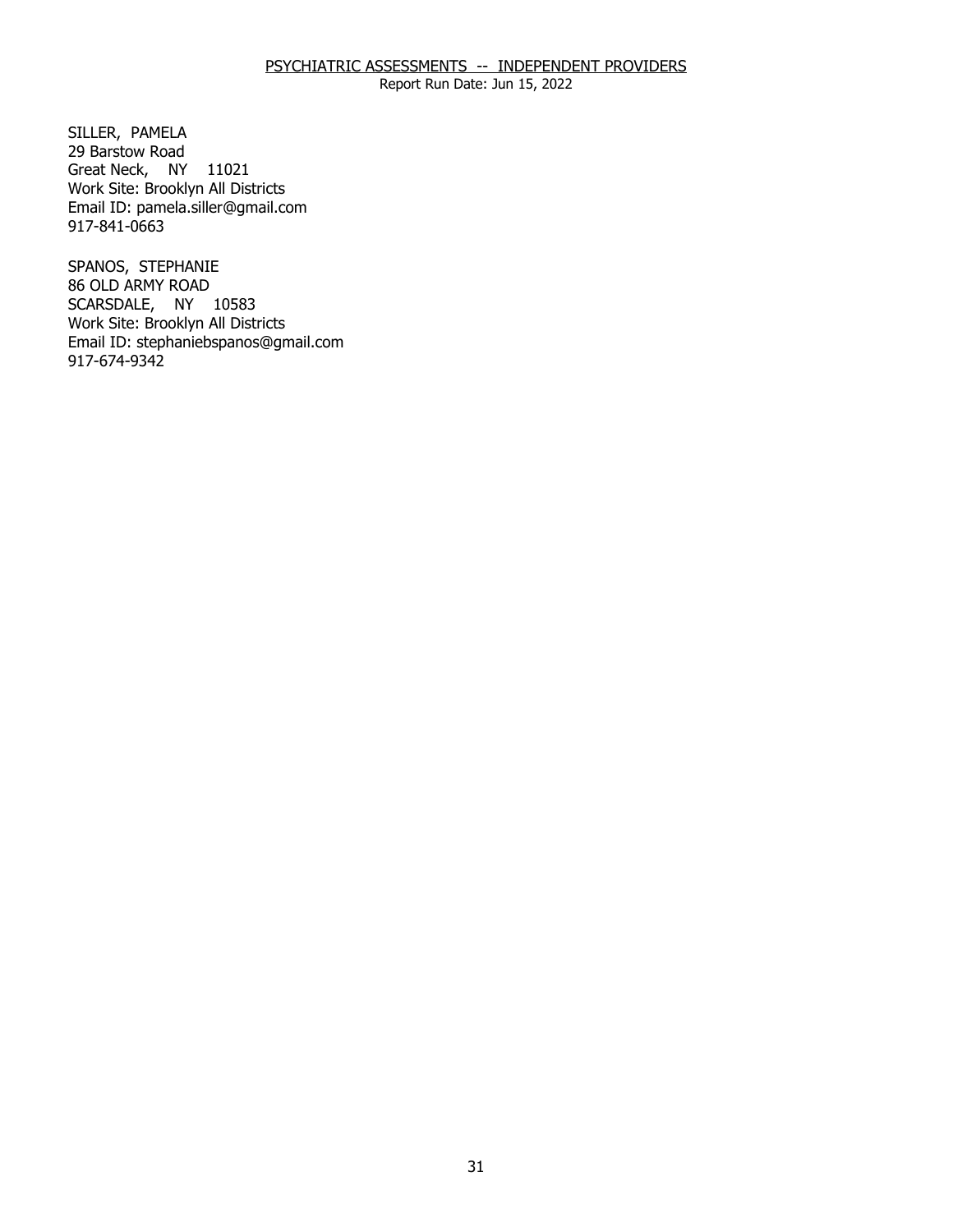Report Run Date: Jun 15, 2022

SILLER, PAMELA Great Neck, NY 11021 29 Barstow Road Work Site: Manhattan All Districts Email ID: [pamela.siller@gmail.com](mailto:pamela.siller@gmail.com) 917-841-0663

SPANOS, STEPHANIE SCARSDALE, NY 10583 86 OLD ARMY ROAD Work Site: Manhattan All Districts Email ID: [stephaniebspanos@gmail.com](mailto:stephaniebspanos@gmail.com) 917-674-9342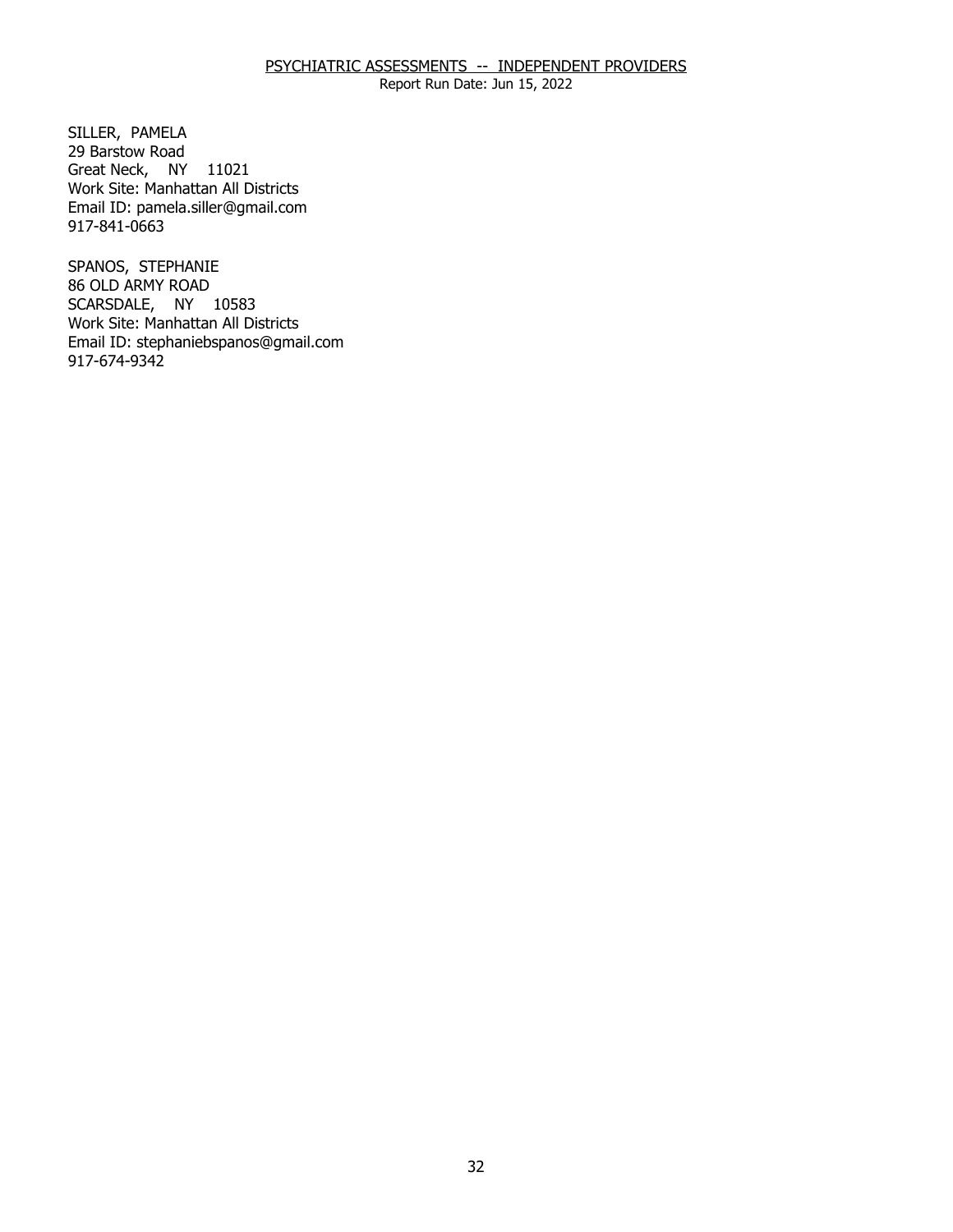Report Run Date: Jun 15, 2022

SILLER, PAMELA Great Neck, NY 11021 29 Barstow Road Work Site: Queens All Districts Email ID: [pamela.siller@gmail.com](mailto:pamela.siller@gmail.com) 917-841-0663

SPANOS, STEPHANIE SCARSDALE, NY 10583 86 OLD ARMY ROAD Work Site: Queens All Districts Email ID: [stephaniebspanos@gmail.com](mailto:stephaniebspanos@gmail.com) 917-674-9342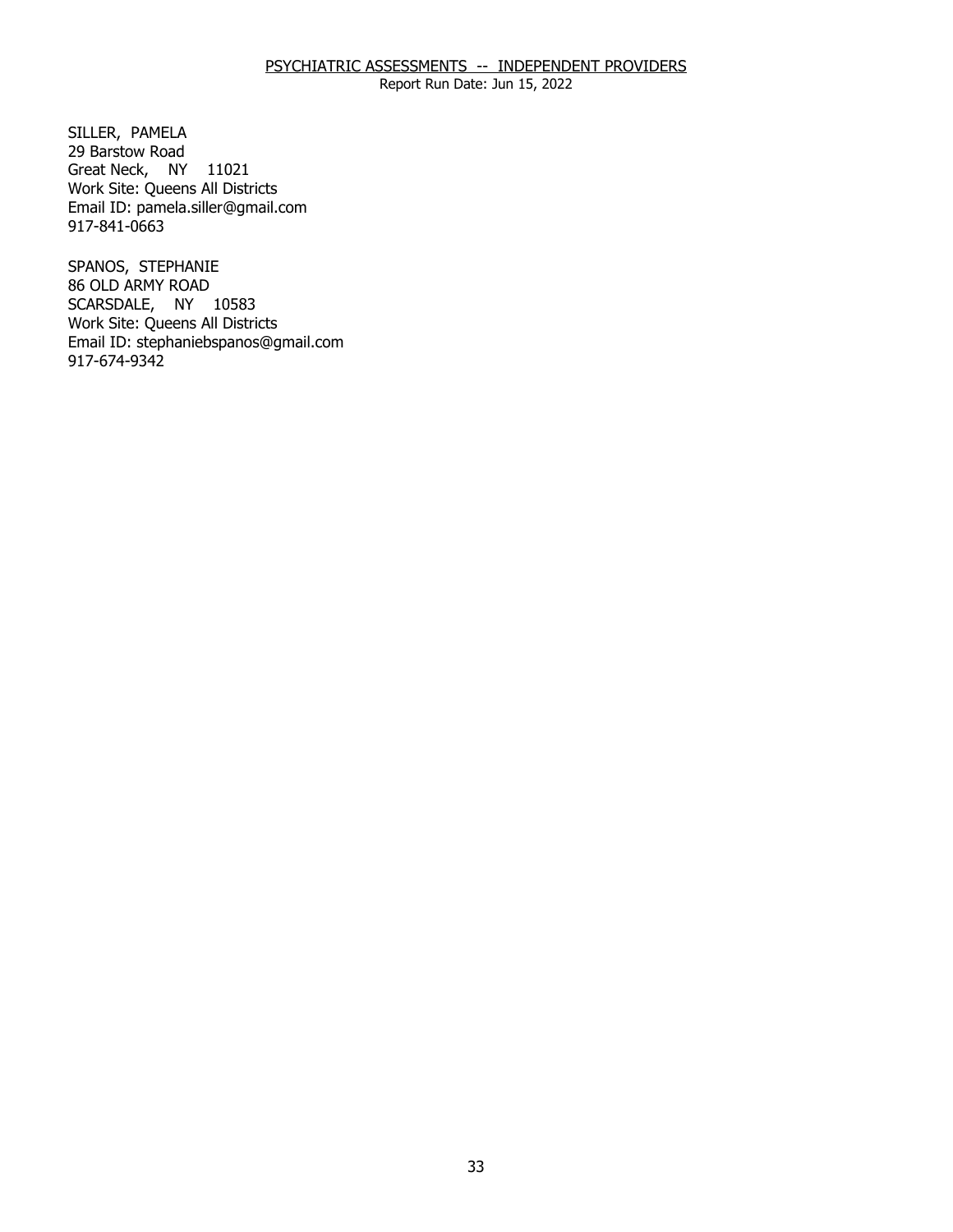ACER, KATHLEEN New York, NY 10016 275 Madison Avenue Work Site: All Boroughs/Districts Email ID: [kacer@crcnewyork.com](mailto:kacer@crcnewyork.com) 212-370-5544

 ADAMS-BEST, ZAKIYA New Listing Brooklyn, NY 11233 672 Macon Street Work Site: All Boroughs/Districts Email ID: [dr.adamsbest@gmail.com](mailto:dr.adamsbest@gmail.com)  404-704-6908

BRICKMAN, JILL NEW YORK, NY 10019 330 W. 58th Street Work Site: All Boroughs/Districts Email ID: [jill@drjillbrickman.com](mailto:jill@drjillbrickman.com) 347-560-1782

CARDONA, VILMA Yorktown Heights, NY 10598 3304 Quinlan Street Work Site: All Boroughs/Districts Email ID: [drvcardona@gmail.com](mailto:drvcardona@gmail.com)  914-980-3028 Language(s): SPANISH

DAVIDOVICZ, HERMAN<br>45 North Station Plaza Great Neck, NY 11021 Work Site: All Boroughs/Districts Email ID: [hdavidovicz@gmail.com](mailto:hdavidovicz@gmail.com) 516-487-4466

 GREENFIELD, LINDSEY 33 Clinton Road West Caldwell, NJ 07006 Work Site: All Boroughs/Districts Email ID: [drgreenfield@lindseygreenfieldpsyd.com](mailto:drgreenfield@lindseygreenfieldpsyd.com) 201-719-1780

JOH, YOON BROOKLYN, NY 11215 362 16th Street Work Site: All Boroughs/Districts Email ID: [yjoh2007@gmail.com](mailto:yjoh2007@gmail.com)  347-570-3970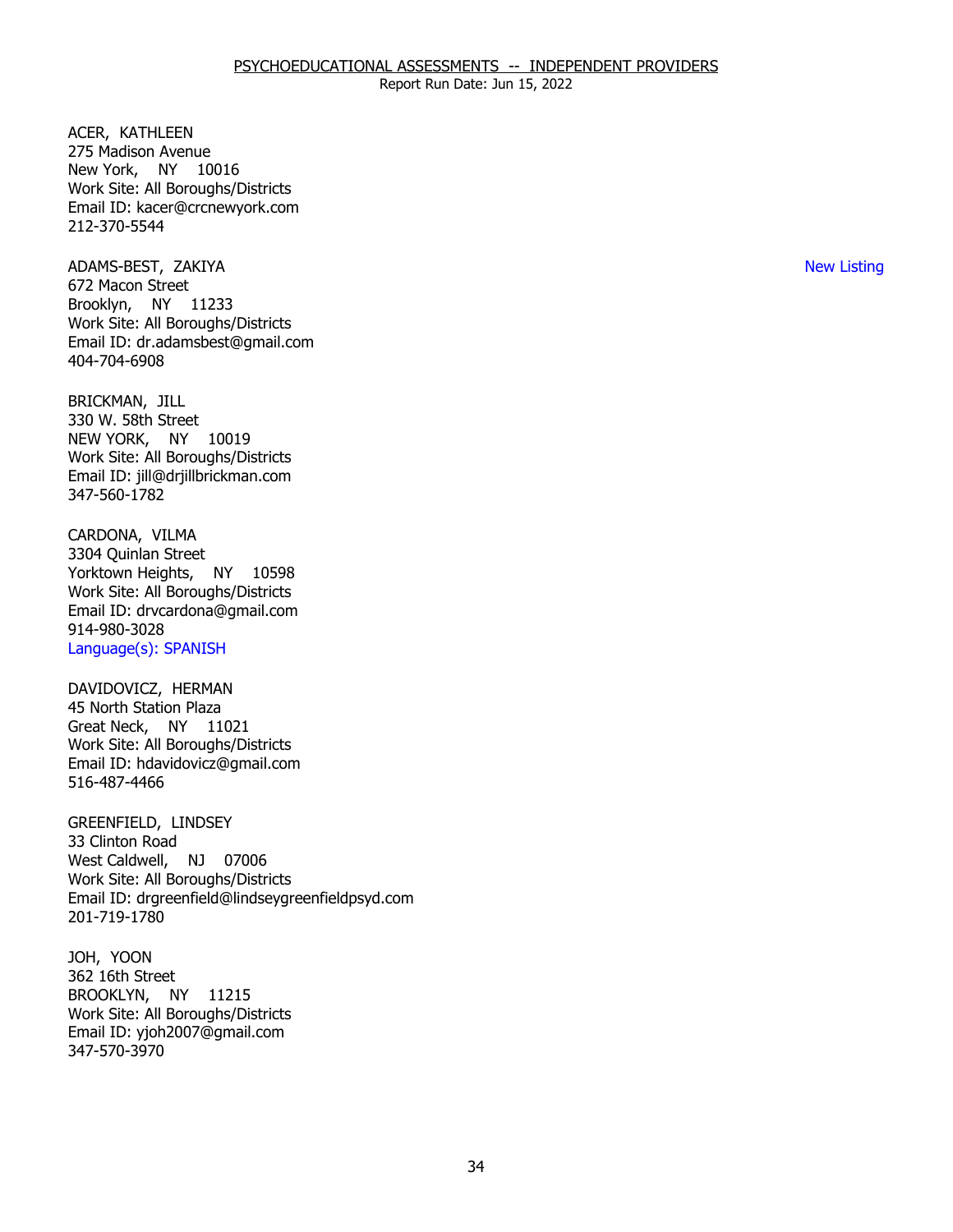KIM, EUNAE Fort Lee, NJ 07024 1018 Palisade Ave Work Site: All Boroughs/Districts Email ID: [Eunaeck@yahoo.com](mailto:Eunaeck@yahoo.com) 718-578-5242 Language(s): KOREAN

KOZELKA, SUSAN<br>1441 B'way New York, NY 10021 Work Site: All Boroughs/Districts Email ID: [susie@decodingneuro.com](mailto:susie@decodingneuro.com)  646-504-1294

MEAGER, MICHAEL<br>9 East 8th Street New York, NY 10003 Work Site: All Boroughs/Districts Email ID: [mmeager@greymatterneuro.com](mailto:mmeager@greymatterneuro.com) 646-543-4467

MEISTER, JESSICA New York, NY 10016 6 East 39th Street Work Site: All Boroughs/Districts Email ID: [dr.jessicameister@gmail.com](mailto:dr.jessicameister@gmail.com) 646-946-2792

NAGGAR, DIANA Brooklyn, NY 11230 1576 East 8th Street Work Site: All Boroughs/Districts Email ID: [dianahaddadpsyd@gmail.com](mailto:dianahaddadpsyd@gmail.com) 347-687-9445

PAGIRSKY, MATTHEW<br>130 E 63rd Street New York, NY 10028 Work Site: All Boroughs/Districts Email ID: [drmattpagirsky@gmail.com](mailto:drmattpagirsky@gmail.com) 516-459-4458

RODRIGUEZ, ISABEL New York, NY 10022 141 East 55th Street Suite 2A Work Site: All Boroughs/Districts Email ID: [iarodriguezphd@gmail.com](mailto:iarodriguezphd@gmail.com)  305-962-3332 Language(s): SPANISH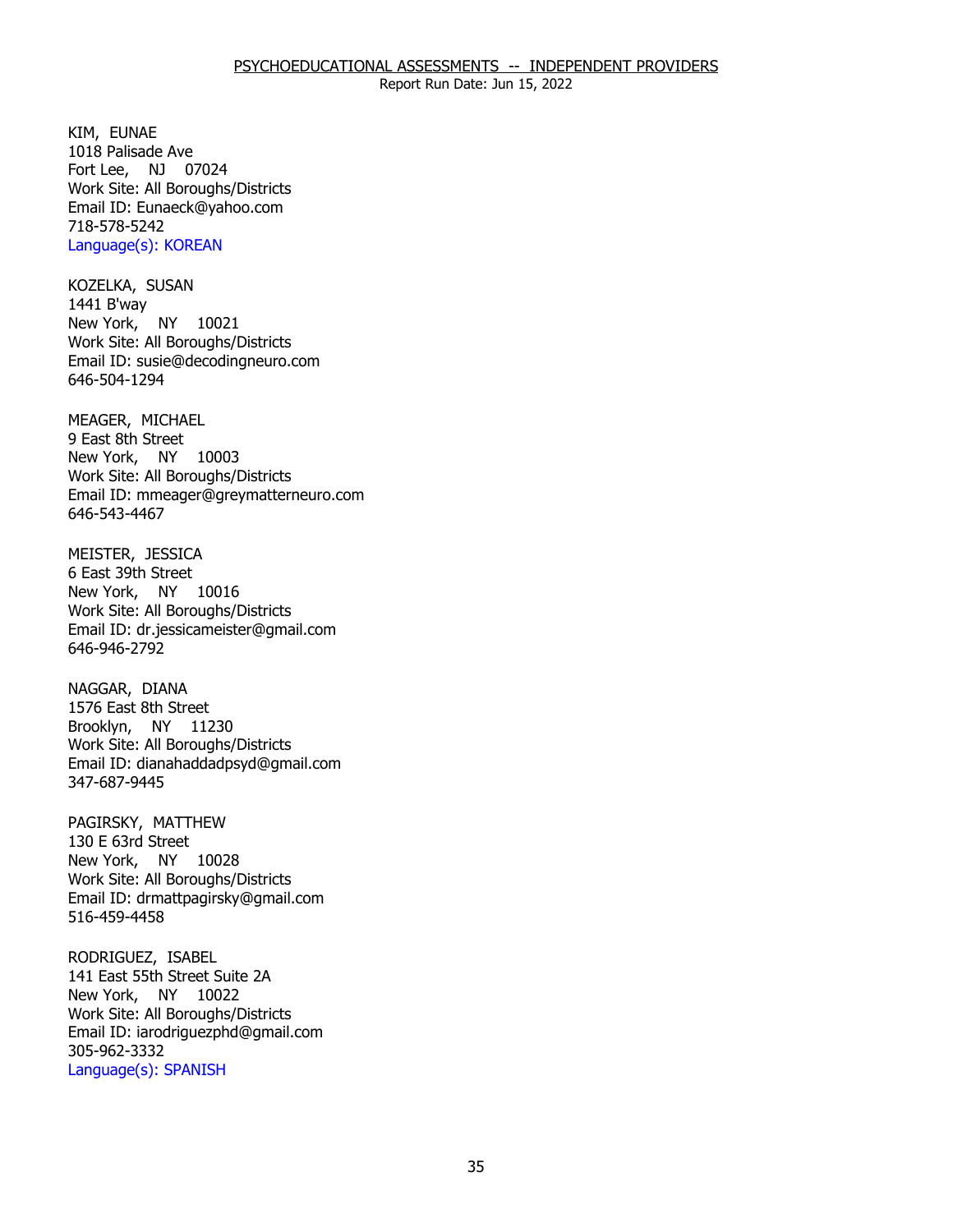SCHATZ, LOIS New York, NY 10025 257 West 93rd Street Work Site: All Boroughs/Districts Email ID: [Lofluffy1@aol.com](mailto:Lofluffy1@aol.com)  212-662-0728 Language(s): SPANISH HEBREW

ZHOU, ZHENG Bronx, NY 10471 4437 Douglas Ave Work Site: All Boroughs/Districts Email ID: [jennyzhou2002@yahoo.com](mailto:jennyzhou2002@yahoo.com) 917-365-1734 Language(s): CHINESE (MANDARIN)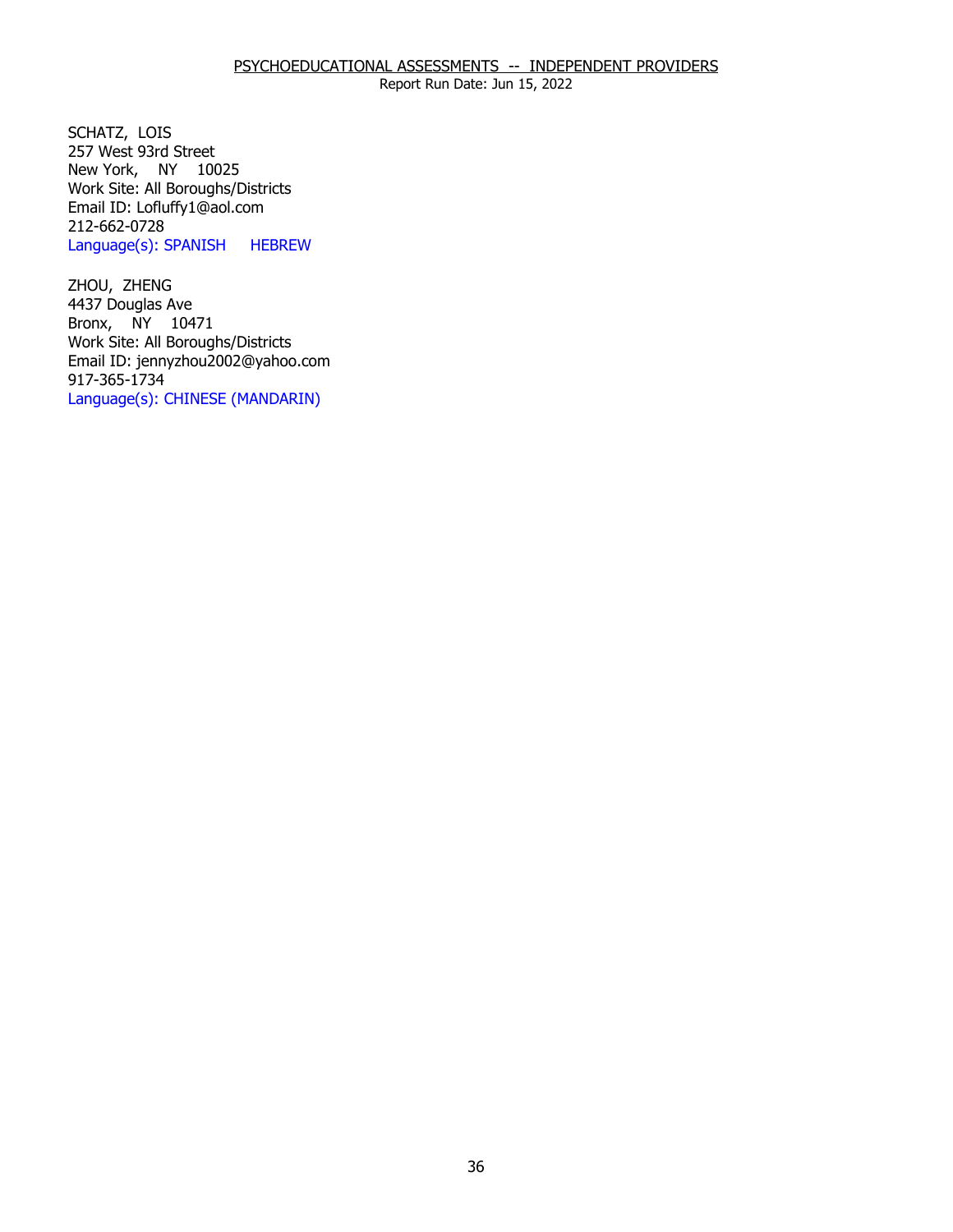CARABALLO, KAREN New York, NY 10006 165 Broadway 23rd floor Work Site: Bronx All Districts Email ID: [info@nyccps.com](mailto:info@nyccps.com)  347-781-4614 Language(s): SPANISH

 CASTILLO, JENEAN A New Listing Bronx, NY 10473 1990 Gildersleeve Ave Work Site: Bronx All Districts Email ID: [jeneancastillophd@gmail.com](mailto:jeneancastillophd@gmail.com)  000-000-0000

CHEN, CLIFF YUNG-CHI<br>47-21 44th Street Woodside, NY 11377 Work Site: Bronx All Districts Email ID: [dr.cliffchen@gmail.com](mailto:dr.cliffchen@gmail.com)  646-450-0938 Language(s): CHINESE (MANDARIN)

COUNTS, PAMELA<br>30 Broad Street New York, NY 10024 Work Site: Bronx All Districts Email ID: [psa.counts@gmail.com](mailto:psa.counts@gmail.com) 714-402-8151

 CROUCH, SABRINA 2 Hamilton Ave New Rochelle, NY 10801 Work Site: Bronx All Districts Email ID: [drsabrinacrouch@hotmail.com](mailto:drsabrinacrouch@hotmail.com)  917-673-4621

DAVIS, GERALENE Far Rockaway, NY 10156 20-53 Seagrit Blvd Work Site: Bronx All Districts Email ID: [Jeriwdavis@aol.com](mailto:Jeriwdavis@aol.com)  718-866-5279

 DE LA FUENTE, ANGELICA New Listing New York, NY 10027 3 West 122nd Street Work Site: Bronx All Districts Email ID: [delafuente.angelica@gmail.com](mailto:delafuente.angelica@gmail.com)  646-285-8780 Language(s): SPANISH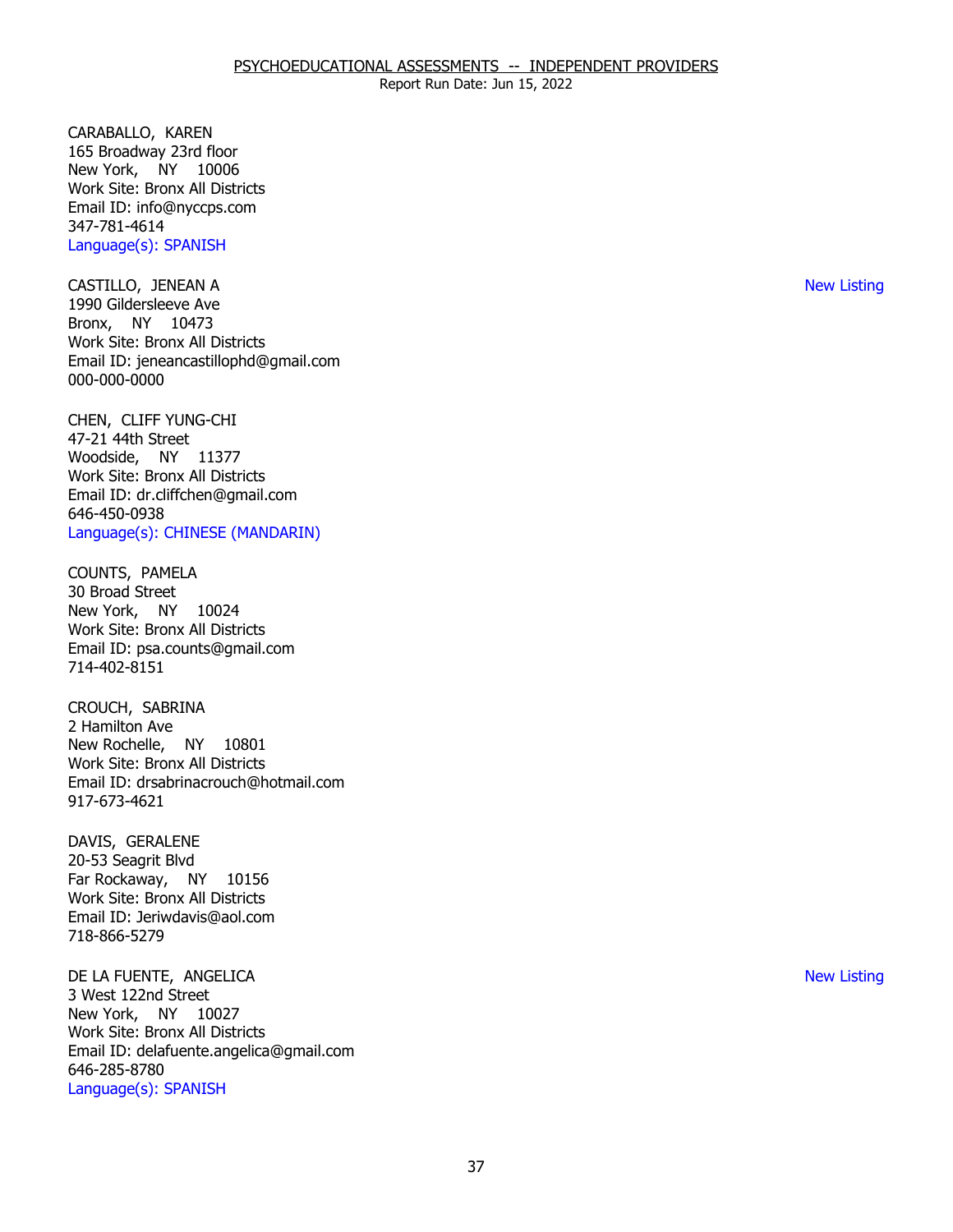#### PSYCHOEDUCATIONAL ASSESSMENTS -- INDEPENDENT PROVIDERS

Report Run Date: Jun 15, 2022

FISKUS, JONATHAN Bronx, NY 10463 3240 Henry Hudson Parkway Apt. 6M Work Site: Bronx All Districts Email ID: [drjonathanfiskus@gmail.com](mailto:drjonathanfiskus@gmail.com) 917-951-9439

GERARD, DAVID New York, NY 10014 49 Grove Street Work Site: Bronx All Districts Email ID: [DrDavidGerard@gmail.com](mailto:DrDavidGerard@gmail.com) 646-355-8037

KAUSHIK, TANYA<br>Maiden Lane New York, NY 10038 Work Site: Bronx All Districts Email ID: [tanyak22@gmail.com](mailto:tanyak22@gmail.com)  212-349-2014

LOVE, HUGH NEW YORK, NY 10016 6 E39th STREET Work Site: Bronx All Districts Email ID: [hughlovephd@gmail.com](mailto:hughlovephd@gmail.com) 929-244-9180

MYERS, THOMAS<br>1 Rosalie Ct Plainview, NY 11803 Work Site: Bronx All Districts Email ID: [TMyersPhD@gmail.com](mailto:TMyersPhD@gmail.com)  646-494-6895

ROSENBERG, FAIGI<br>141-13 72nd Dr FLUSHING, NY 11367 Work Site: Bronx All Districts Email ID: [psychoedconsult@gmail.com](mailto:psychoedconsult@gmail.com)  718-310-7796 Language(s): HEBREW YIDDISH

SINGER, DAVID NEW YORK, NY 10001 138 West 25th STreet Work Site: Bronx All Districts Email ID: [dsinger001@yahoo.com](mailto:dsinger001@yahoo.com)  212-864-0211 Language(s): SPANISH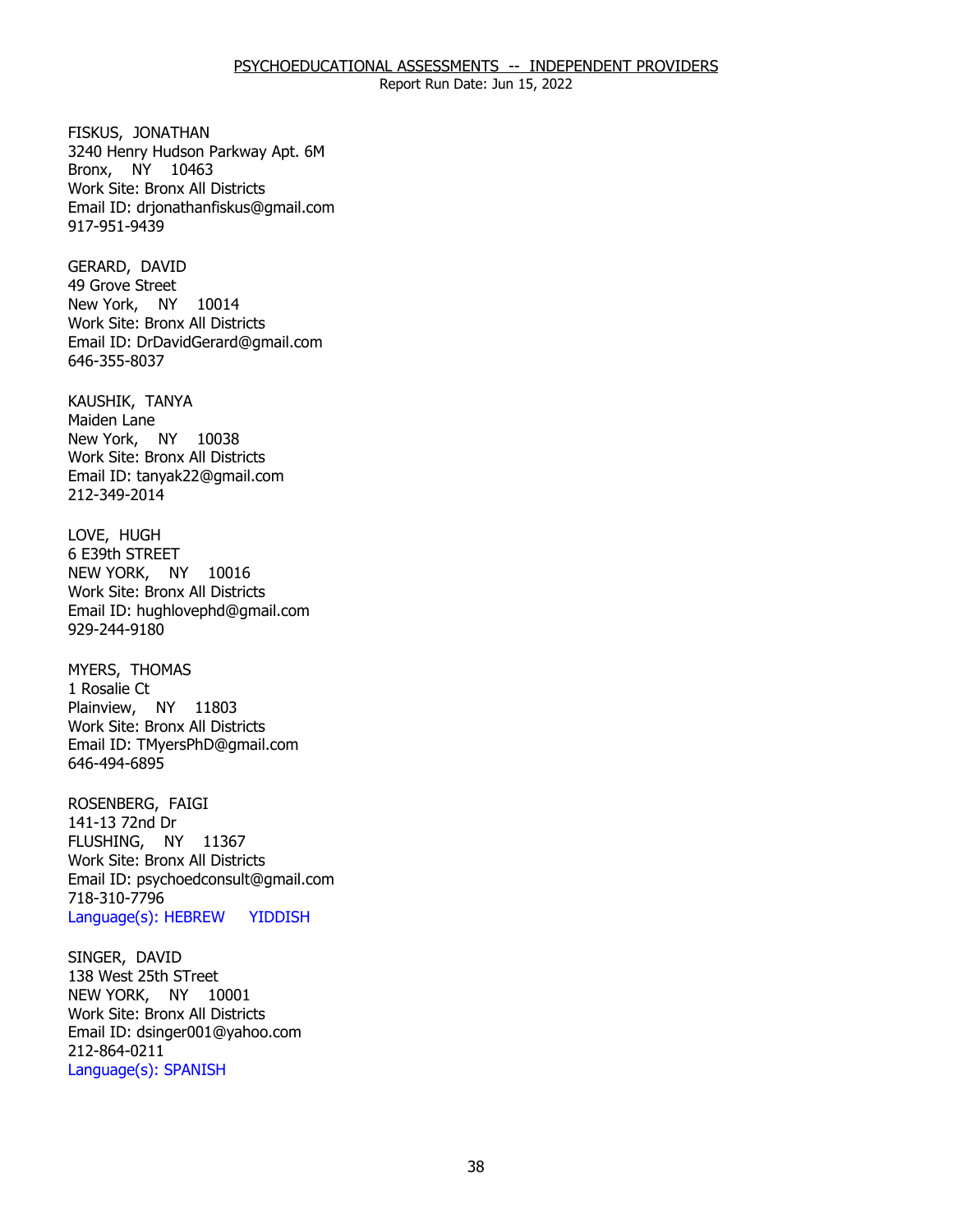# PSYCHOEDUCATIONAL ASSESSMENTS -- INDEPENDENT PROVIDERS

Report Run Date: Jun 15, 2022

WALDMAN, PENNI YONKERS, NY 10710 5 SADORE LANE Work Site: Bronx All Districts Email ID: [lifechangingdr@gmail.com](mailto:lifechangingdr@gmail.com) 914-961-8412

WINSLOW, INIKA<br>34 Esplanade Mount Vernon, NY 10553 Work Site: Bronx All Districts Email ID: [dr.iwinslow@gmail.com](mailto:dr.iwinslow@gmail.com)  929-430-6184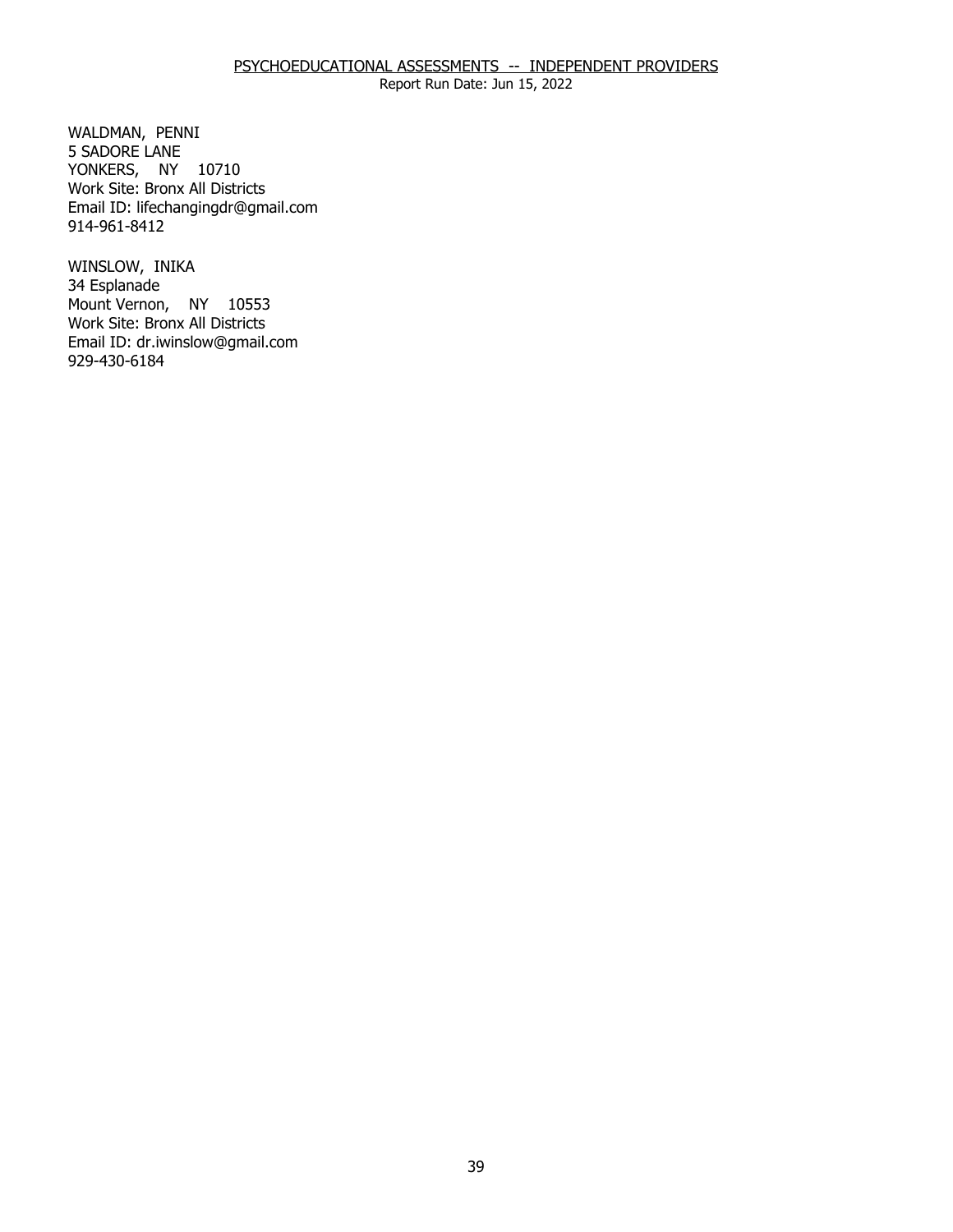ANDREWS, ELIZABETH<br>26 Court Street Brooklyn, NY 11201 Work Site: Brooklyn All Districts Email ID: [iaandrews@me.com](mailto:iaandrews@me.com)  914-510-7245

BRAHA, SOPHIA Brooklyn, NY 11230 1010 east 4th St Work Site: Brooklyn All Districts Email ID: [sophbraha@gmail.com](mailto:sophbraha@gmail.com) 917-596-2808

CARABALLO, KAREN New York, NY 10006 165 Broadway 23rd floor Work Site: Brooklyn All Districts Email ID: [info@nyccps.com](mailto:info@nyccps.com)  347-781-4614 Language(s): SPANISH

CHEN, CLIFF YUNG-CHI<br>47-21 44th Street Woodside, NY 11377 Work Site: Brooklyn All Districts Email ID: [dr.cliffchen@gmail.com](mailto:dr.cliffchen@gmail.com)  646-450-0938 Language(s): CHINESE (MANDARIN)

COUNTS, PAMELA<br>30 Broad Street New York, NY 10024 Work Site: Brooklyn All Districts Email ID: [psa.counts@gmail.com](mailto:psa.counts@gmail.com) 714-402-8151

DAVIS, GERALENE Far Rockaway, NY 10156 20-53 Seagrit Blvd Work Site: Brooklyn All Districts Email ID: [Jeriwdavis@aol.com](mailto:Jeriwdavis@aol.com)  718-866-5279

 DE LA FUENTE, ANGELICA New Listing New York, NY 10027 3 West 122nd Street Work Site: Brooklyn All Districts Email ID: [delafuente.angelica@gmail.com](mailto:delafuente.angelica@gmail.com)  646-285-8780 Language(s): SPANISH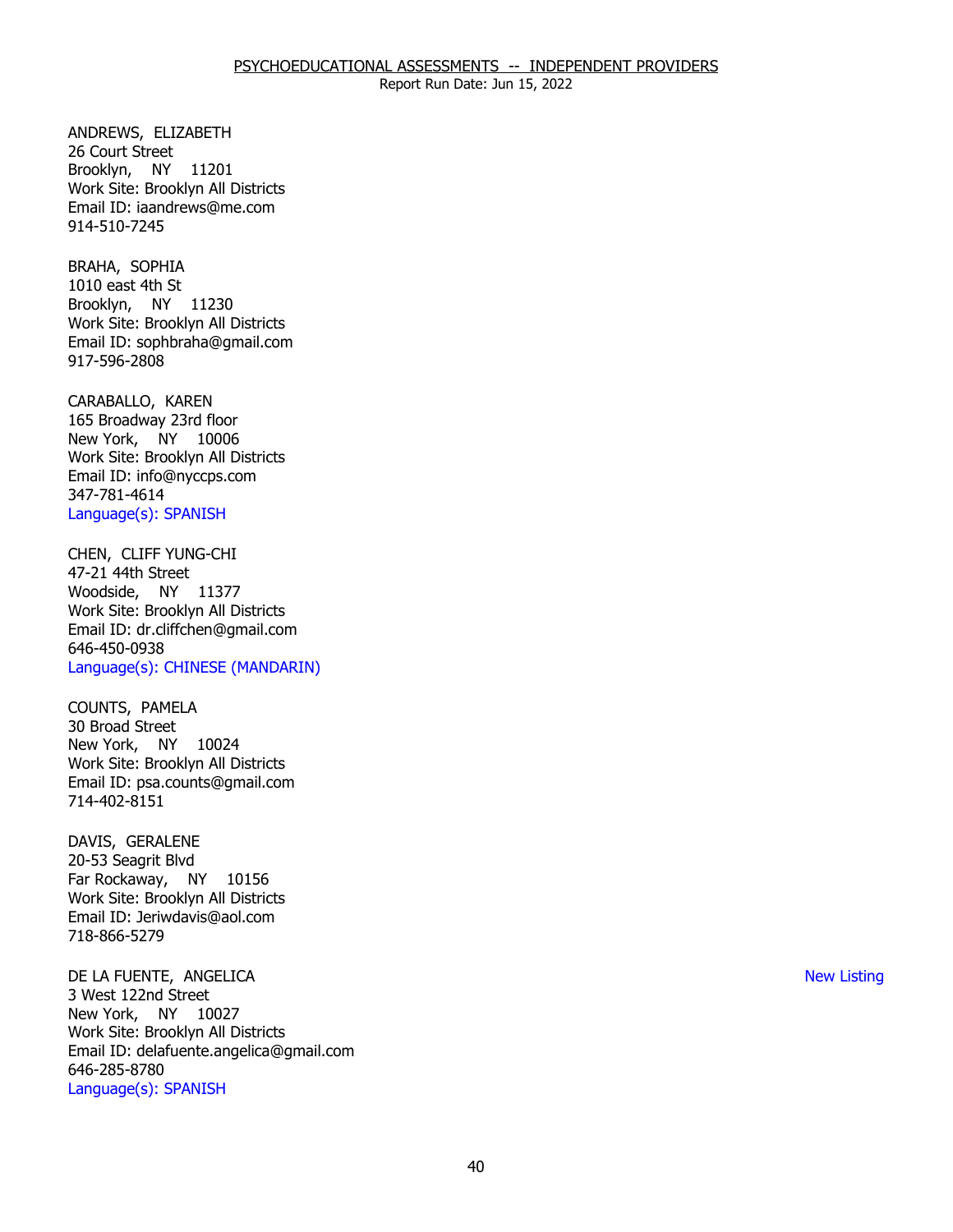GAMPEL, EZRA STATEN ISLAND, NY 10314 142 WASHINGTON AVE Work Site: Brooklyn All Districts Email ID: [dr.e.gampel@gmail.com](mailto:dr.e.gampel@gmail.com)  718-983-0980 Language(s): HEBREW SPANISH YIDDISH

GERARD, DAVID<br>49 Grove Street New York, NY 10014 Work Site: Brooklyn All Districts Email ID: [DrDavidGerard@gmail.com](mailto:DrDavidGerard@gmail.com) 646-355-8037

KAUSHIK, TANYA<br>Maiden Lane New York, NY 10038 Work Site: Brooklyn All Districts Email ID: [tanyak22@gmail.com](mailto:tanyak22@gmail.com)  212-349-2014

KIDRON, RACHEL Brooklyn, NY 11230 1510 Ocean Parkway Work Site: Brooklyn All Districts Email ID: [Rakhel.Kidron@gmail.com](mailto:Rakhel.Kidron@gmail.com) 646-410-8595 Language(s): HEBREW

KRAMER, NECHAMA BROOKLYN, NY 11230 1412 east 5th street Work Site: Brooklyn All Districts Email ID: [nechamapsyd@gmail.com](mailto:nechamapsyd@gmail.com)  917-692-7192 Language(s): YIDDISH

LERMAN, DAVID<br>64 Boone St. NY, NY 10314 Work Site: Brooklyn All Districts Email ID: [lerman11@gmail.com](mailto:lerman11@gmail.com) 917-783-5378

LIPOVENKO, LEVI Brooklyn, NY 11230 1580 East 18th Street Work Site: Brooklyn All Districts Email ID: [drlipovenko@gmail.com](mailto:drlipovenko@gmail.com) 848-210-0028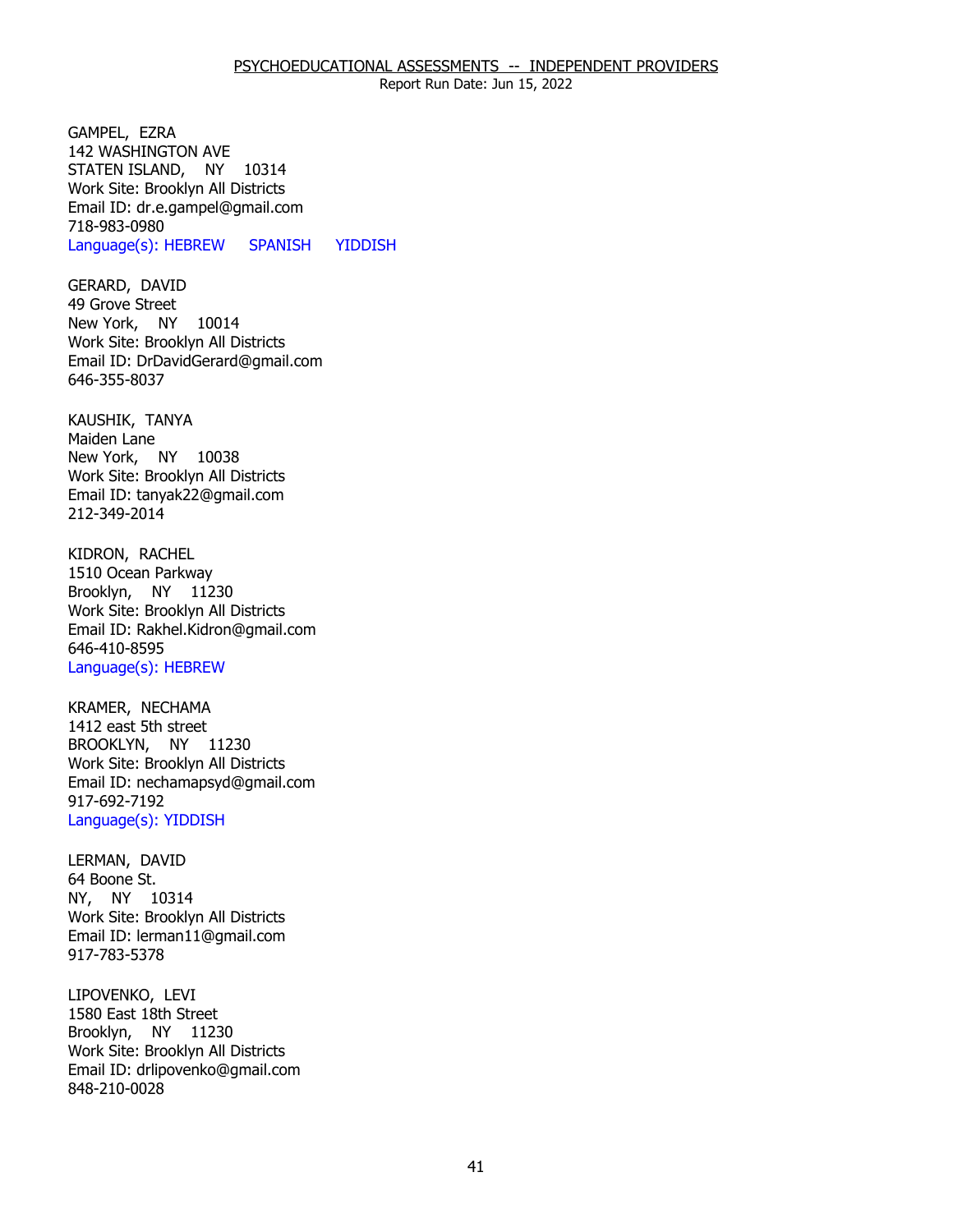LOVE, HUGH NEW YORK, NY 10016 6 E39th STREET Work Site: Brooklyn All Districts Email ID: [hughlovephd@gmail.com](mailto:hughlovephd@gmail.com) 929-244-9180

MALKIN, BENJAMIN<br>663 Golf Drive Valley Stream, NY 11581 Work Site: Brooklyn All Districts Email ID: [drmalkin@neuropsychdoctor.com](mailto:drmalkin@neuropsychdoctor.com)  917-719-1238

MCGOVERN, LILLIAN NEPONSIT, NY 11210 236 BEACH 147TH ST Work Site: Brooklyn All Districts Email ID: [lbmcgovern@msn.com](mailto:lbmcgovern@msn.com) 718-917-8484

MYERS, THOMAS<br>1 Rosalie Ct Plainview, NY 11803 Work Site: Brooklyn All Districts Email ID: [TMyersPhD@gmail.com](mailto:TMyersPhD@gmail.com)  646-494-6895

PALMER, VIKKI Staten Island, NY 10303 2702 Richmond Terrace Work Site: Brooklyn All Districts Email ID: [vypc11596@aol.com](mailto:vypc11596@aol.com)  718-882-4693

ROSENBERG, FAIGI<br>141-13 72nd Dr FLUSHING, NY 11367 Work Site: Brooklyn All Districts Email ID: [psychoedconsult@gmail.com](mailto:psychoedconsult@gmail.com)  718-310-7796 Language(s): HEBREW YIDDISH

SHAPIRO, FEIGE BROOKLYN, NY 11229 1824 AVENUE S Work Site: Brooklyn All Districts Email ID: [fshapiro2@gmail.com](mailto:fshapiro2@gmail.com) 718-743-1344 Language(s): YIDDISH HEBREW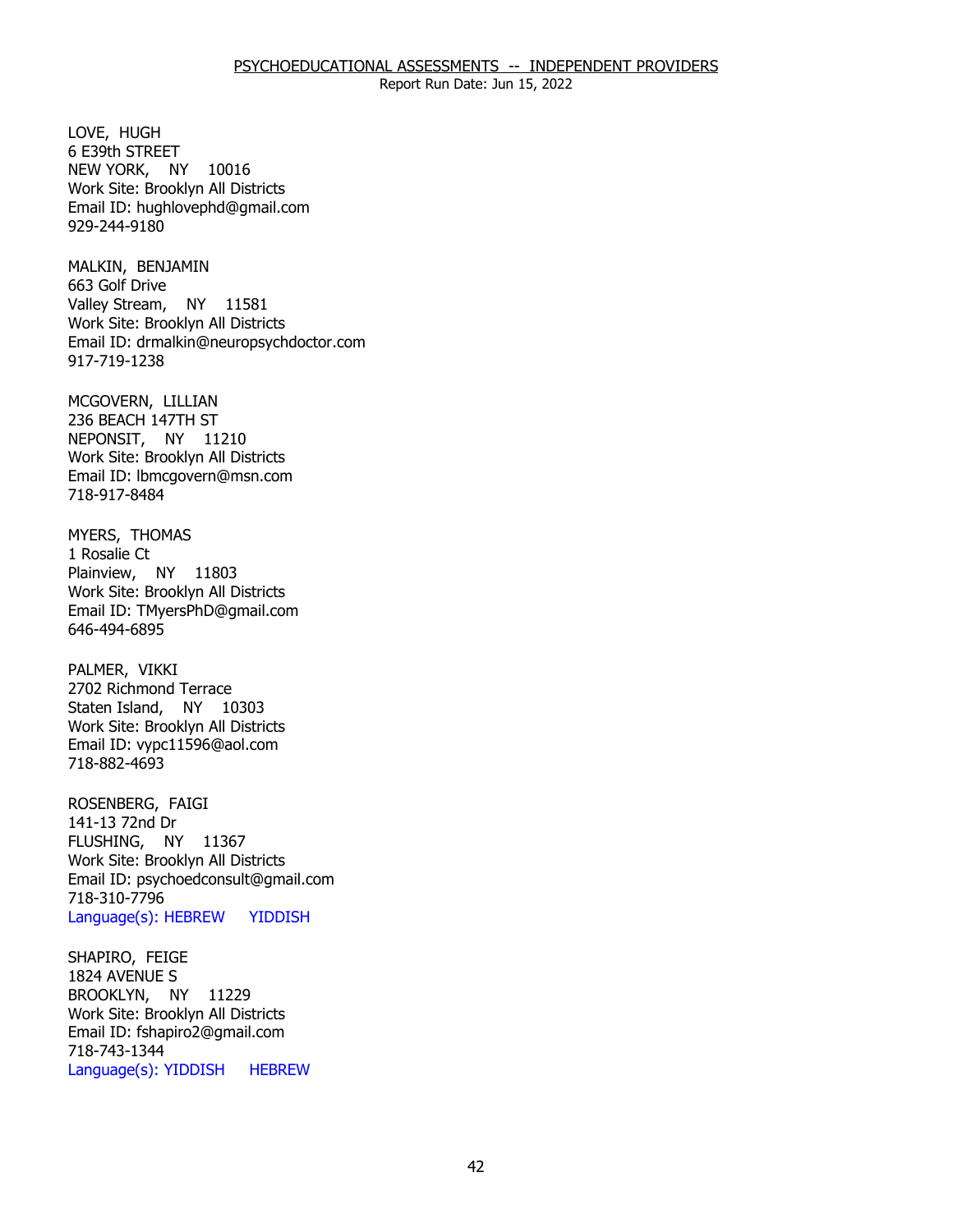SINGER, DAVID NEW YORK, NY 10001 138 West 25th STreet Work Site: Brooklyn All Districts Email ID: [dsinger001@yahoo.com](mailto:dsinger001@yahoo.com)  212-864-0211 Language(s): SPANISH

WALDMAN, PENNI<br>5 SADORE LANE YONKERS, NY 10710 Work Site: Brooklyn All Districts Email ID: [lifechangingdr@gmail.com](mailto:lifechangingdr@gmail.com) 914-961-8412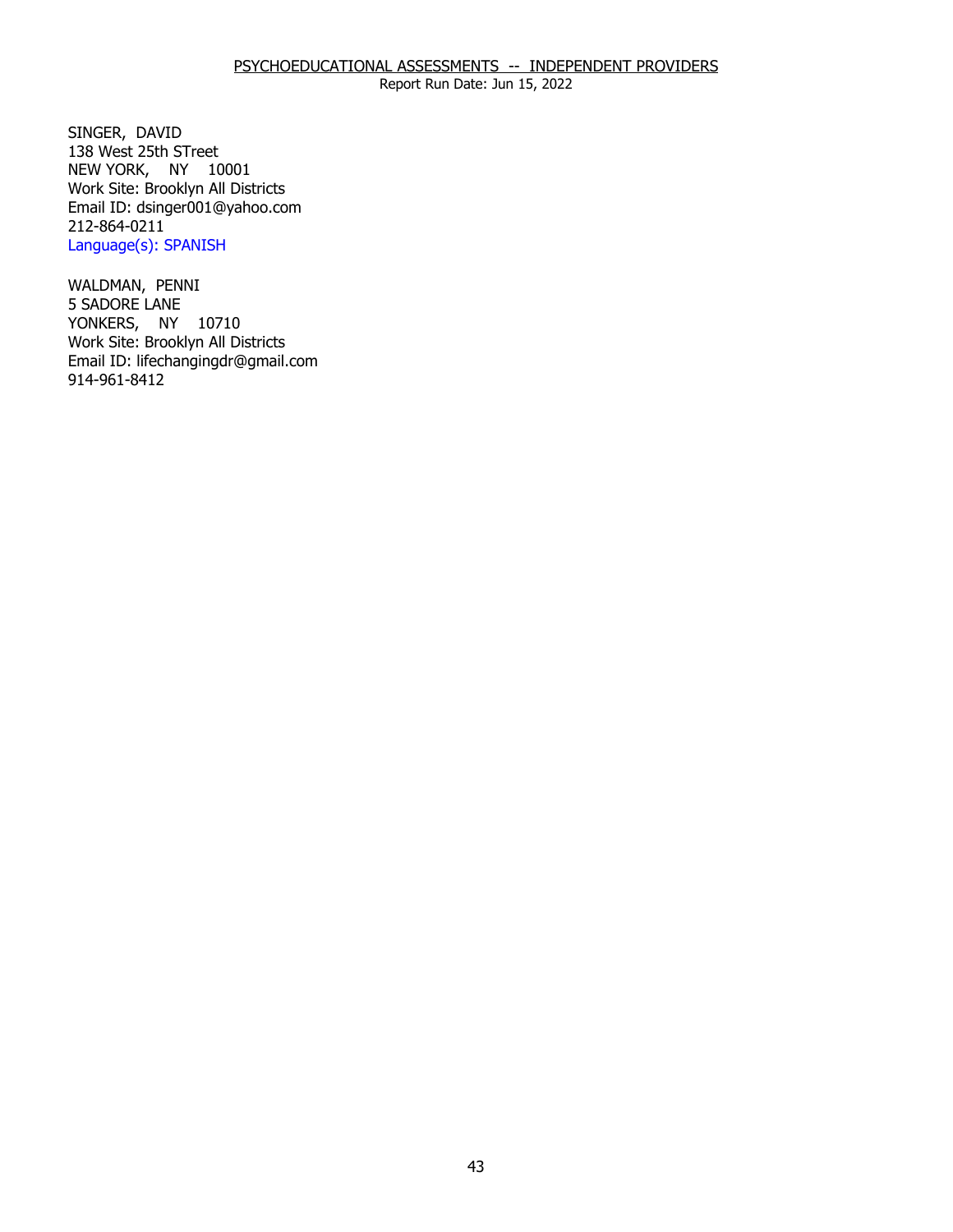BRAHA, SOPHIA Brooklyn, NY 11230 1010 east 4th St Work Site: Manhattan All Districts Email ID: [sophbraha@gmail.com](mailto:sophbraha@gmail.com) 917-596-2808

CARABALLO, KAREN New York, NY 10006 165 Broadway 23rd floor Work Site: Manhattan All Districts Email ID: [info@nyccps.com](mailto:info@nyccps.com)  347-781-4614 Language(s): SPANISH

CHEN, CLIFF YUNG-CHI<br>47-21 44th Street Woodside, NY 11377 Work Site: Manhattan All Districts Email ID: [dr.cliffchen@gmail.com](mailto:dr.cliffchen@gmail.com)  646-450-0938 Language(s): CHINESE (MANDARIN)

COUNTS, PAMELA<br>30 Broad Street New York, NY 10024 Work Site: Manhattan All Districts Email ID: [psa.counts@gmail.com](mailto:psa.counts@gmail.com) 714-402-8151

 CROUCH, SABRINA 2 Hamilton Ave New Rochelle, NY 10801 Work Site: Manhattan All Districts Email ID: [drsabrinacrouch@hotmail.com](mailto:drsabrinacrouch@hotmail.com)  917-673-4621

DAVIS, GERALENE Far Rockaway, NY 10156 20-53 Seagrit Blvd Work Site: Manhattan All Districts Email ID: [Jeriwdavis@aol.com](mailto:Jeriwdavis@aol.com)  718-866-5279

 DE LA FUENTE, ANGELICA New Listing New York, NY 10027 3 West 122nd Street Work Site: Manhattan All Districts Email ID: [delafuente.angelica@gmail.com](mailto:delafuente.angelica@gmail.com)  646-285-8780 Language(s): SPANISH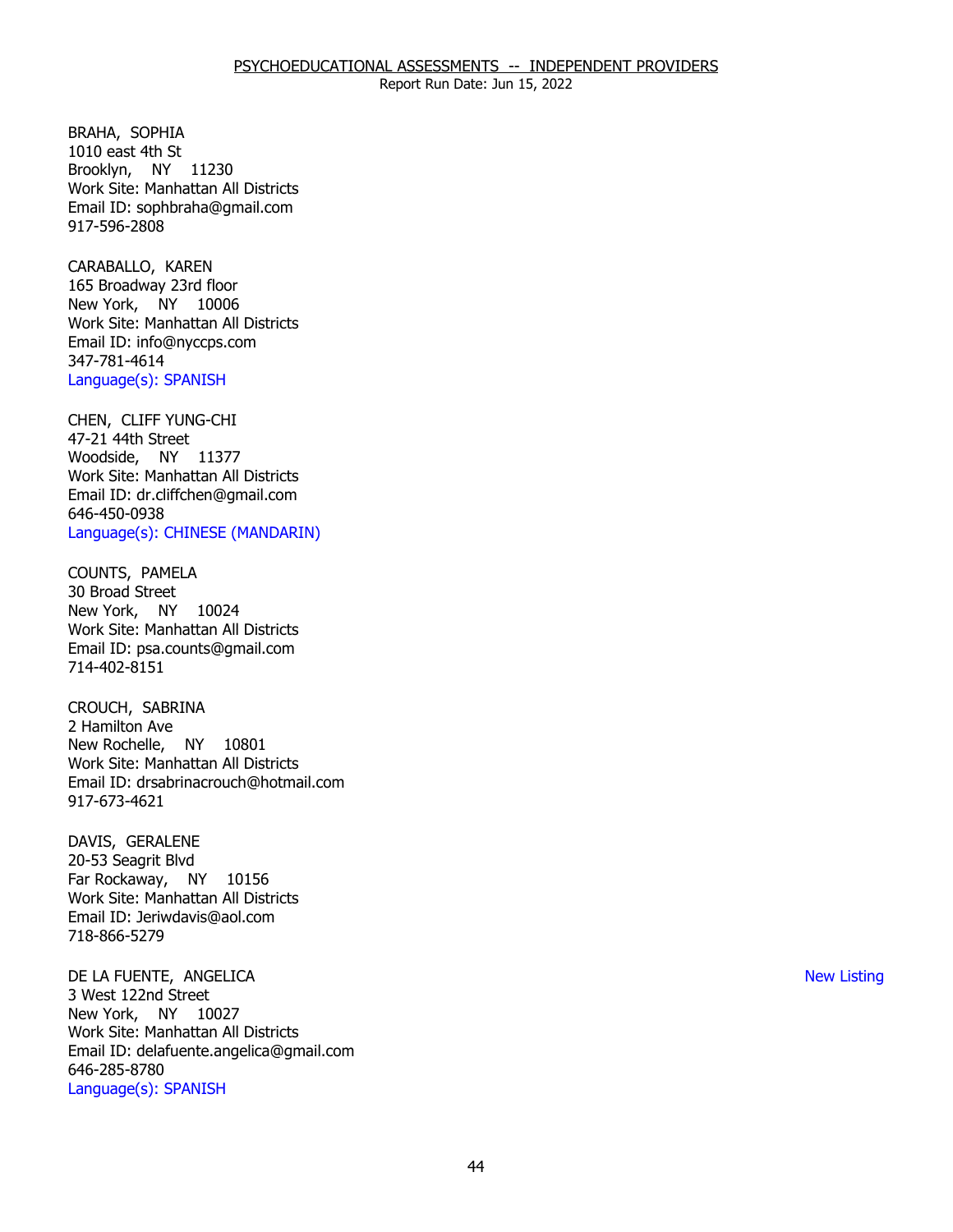### PSYCHOEDUCATIONAL ASSESSMENTS -- INDEPENDENT PROVIDERS

Report Run Date: Jun 15, 2022

FISKUS, JONATHAN Bronx, NY 10463 3240 Henry Hudson Parkway Apt. 6M Work Site: Manhattan All Districts Email ID: [drjonathanfiskus@gmail.com](mailto:drjonathanfiskus@gmail.com) 917-951-9439

GERARD, DAVID New York, NY 10014 49 Grove Street Work Site: Manhattan All Districts Email ID: [DrDavidGerard@gmail.com](mailto:DrDavidGerard@gmail.com) 646-355-8037

GU, WEN New York, NY 10003 18 East 16th Street Work Site: Manhattan All Districts Email ID: [wenguphd@gmail.com](mailto:wenguphd@gmail.com) 646-251-6715

JOSEPH, MIRIAM New York, NY 10025 40 West 34th Street Work Site: Manhattan All Districts Email ID: [miriamjosephphd@gmail.com](mailto:miriamjosephphd@gmail.com) 917-701-6739

KATZ, NICOLE NewYork, NY 10075 341 East 79th Street Work Site: Manhattan All Districts Email ID: [nicole@drnicolekatz.com](mailto:nicole@drnicolekatz.com)  516-524-6021

KAUSHIK, TANYA<br>Maiden Lane New York, NY 10038 Work Site: Manhattan All Districts Email ID: [tanyak22@gmail.com](mailto:tanyak22@gmail.com)  212-349-2014

KRAMER, NECHAMA<br>1412 east 5th street BROOKLYN, NY 11230 Work Site: Manhattan All Districts Email ID: [nechamapsyd@gmail.com](mailto:nechamapsyd@gmail.com)  917-692-7192 Language(s): YIDDISH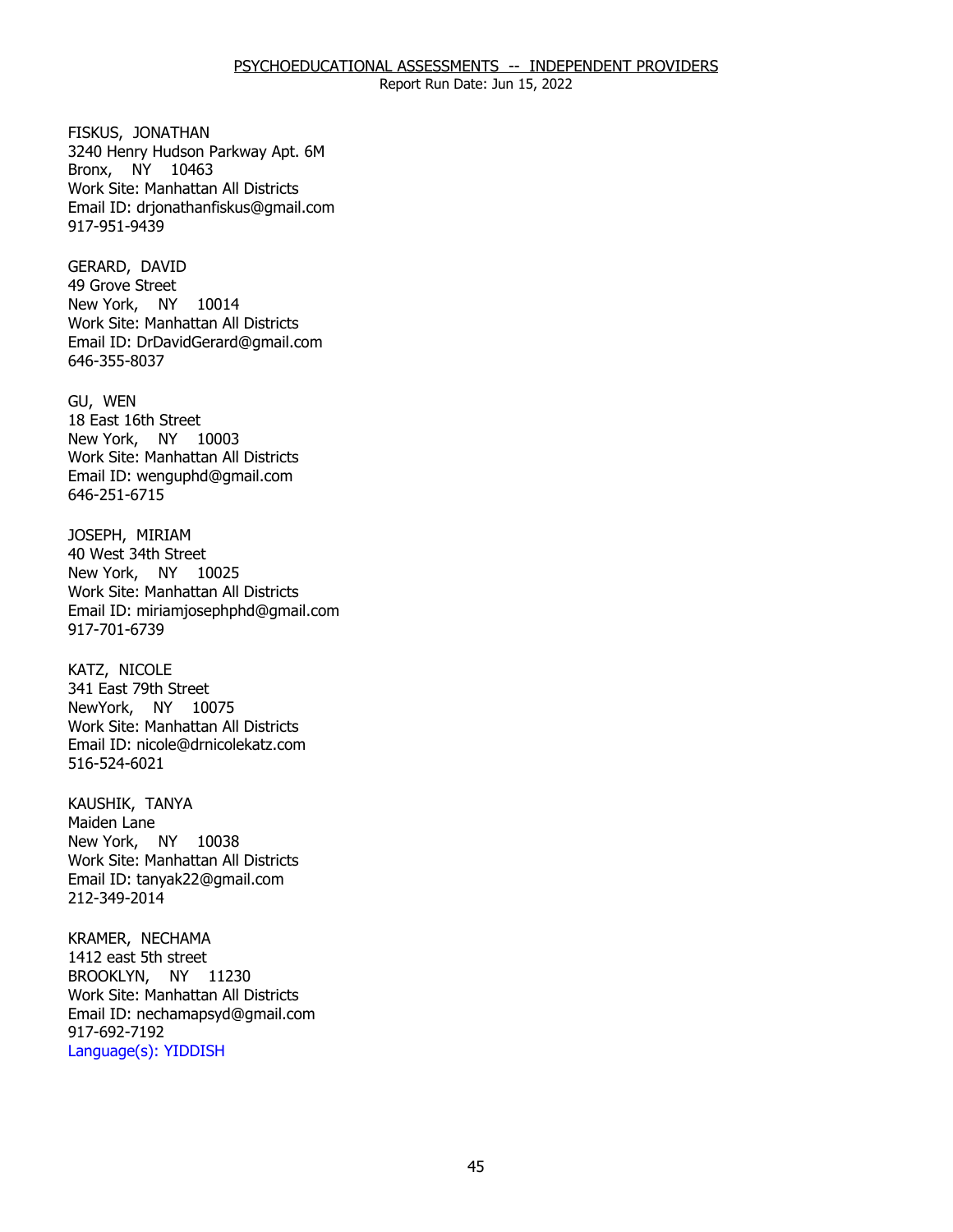LOVE, HUGH NEW YORK, NY 10016 6 E39th STREET Work Site: Manhattan All Districts Email ID: [hughlovephd@gmail.com](mailto:hughlovephd@gmail.com) 929-244-9180

MALKIN, BENJAMIN<br>663 Golf Drive Valley Stream, NY 11581 Work Site: Manhattan All Districts Email ID: [drmalkin@neuropsychdoctor.com](mailto:drmalkin@neuropsychdoctor.com)  917-719-1238

MYERS, THOMAS<br>1 Rosalie Ct Plainview, NY 11803 Work Site: Manhattan All Districts Email ID: [TMyersPhD@gmail.com](mailto:TMyersPhD@gmail.com)  646-494-6895

ROSEN, JONATHAN<br>1760 2nd Ave New York, NY 10128 Work Site: Manhattan All Districts Email ID: [jrosen@rosenpsychology.com](mailto:jrosen@rosenpsychology.com)  516-581-2113

ROSENBERG, FAIGI<br>141-13 72nd Dr FLUSHING, NY 11367 Work Site: Manhattan All Districts Email ID: [psychoedconsult@gmail.com](mailto:psychoedconsult@gmail.com)  718-310-7796 Language(s): HEBREW YIDDISH

ROZENBLATT, SHAHAL<br>14 Greenway Terrace Forest Hills, NY 11375 Work Site: Manhattan All Districts Email ID: [neurodoc@advancedpsy.com](mailto:neurodoc@advancedpsy.com) 718-261-3508

SCHATTNER, VICTORIA<br>1161 York Ave New York, NY 10065 Work Site: Manhattan All Districts Email ID: [SchattnerV@hotmail.com](mailto:SchattnerV@hotmail.com) 917-415-2267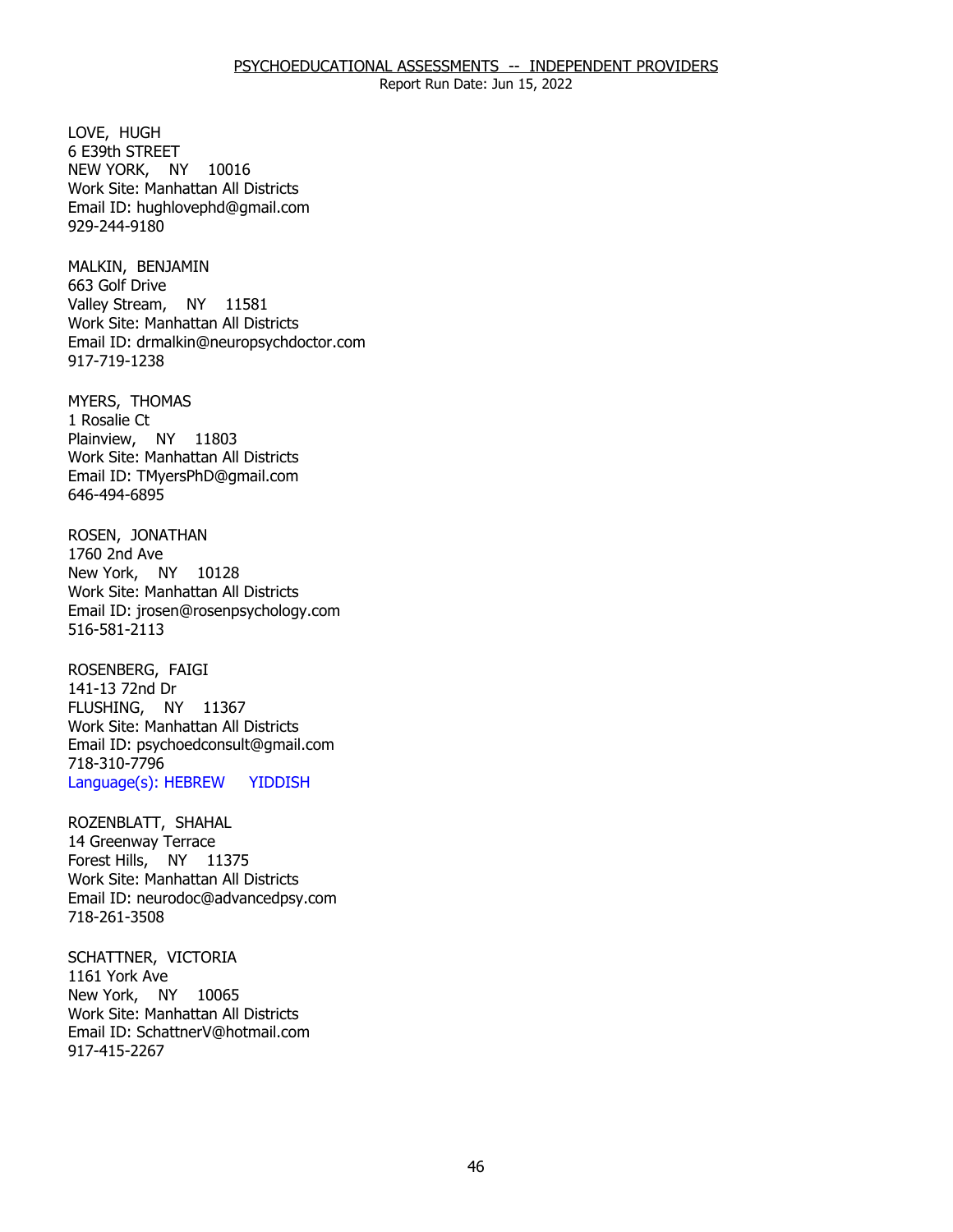SCHUSTER, RICHARD<br>275 MADISON AVE NEW YORK, NY 10016 Work Site: Manhattan All Districts Email ID: [crcny@aol.com](mailto:crcny@aol.com)  212-370-5544

SINGER, DAVID NEW YORK, NY 10001 138 West 25th STreet Work Site: Manhattan All Districts Email ID: [dsinger001@yahoo.com](mailto:dsinger001@yahoo.com)  212-864-0211 Language(s): SPANISH

WALDMAN, PENNI<br>5 SADORE LANE YONKERS, NY 10710 Work Site: Manhattan All Districts Email ID: [lifechangingdr@gmail.com](mailto:lifechangingdr@gmail.com) 914-961-8412

WINSLOW, INIKA<br>34 Esplanade Mount Vernon, NY 10553 Work Site: Manhattan All Districts Email ID: [dr.iwinslow@gmail.com](mailto:dr.iwinslow@gmail.com)  929-430-6184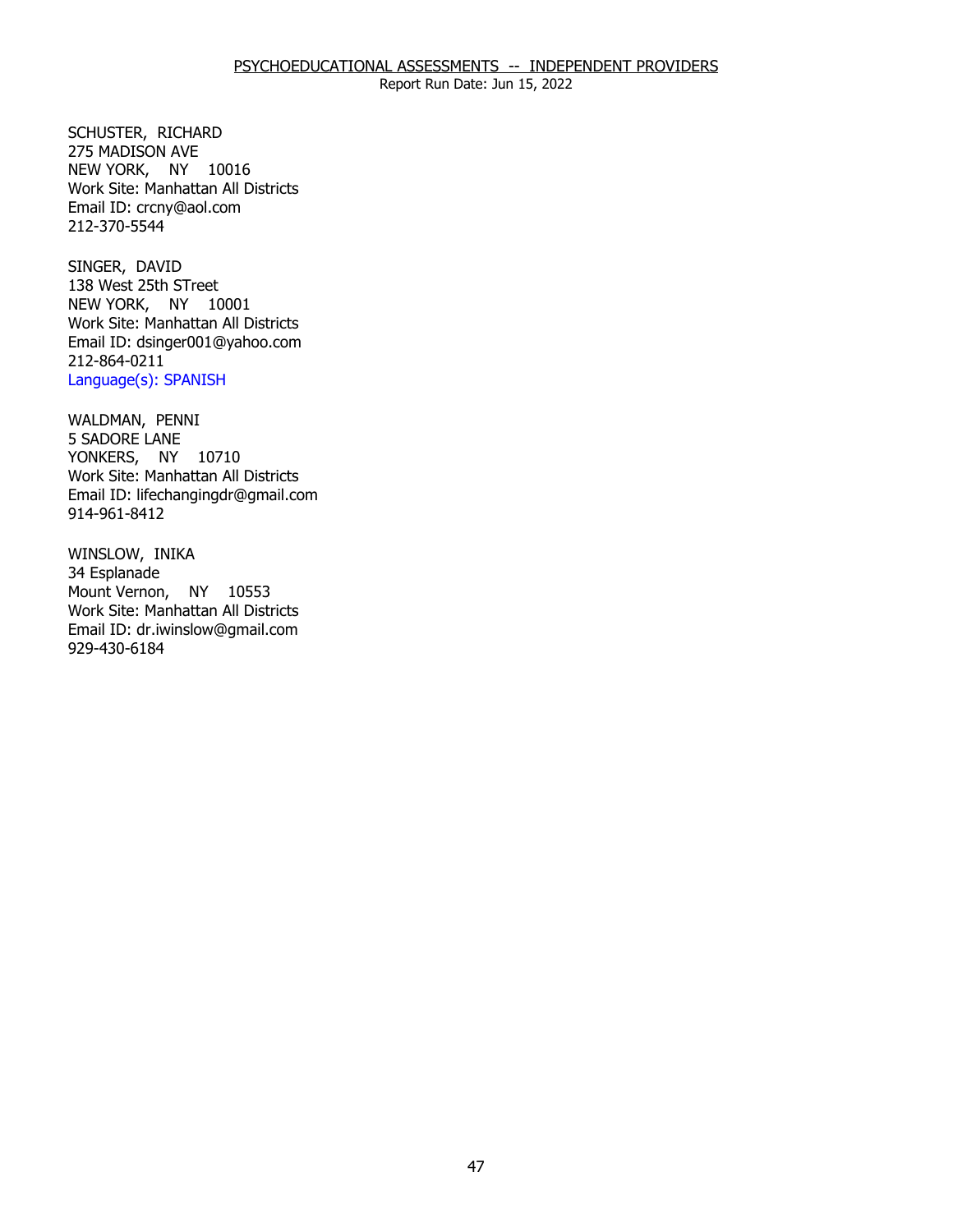CARABALLO, KAREN New York, NY 10006 165 Broadway 23rd floor Work Site: Queens All Districts Email ID: [info@nyccps.com](mailto:info@nyccps.com)  347-781-4614 Language(s): SPANISH

CHEN, CLIFF YUNG-CHI<br>47-21 44th Street Woodside, NY 11377 Work Site: Queens All Districts Email ID: [dr.cliffchen@gmail.com](mailto:dr.cliffchen@gmail.com)  646-450-0938 Language(s): CHINESE (MANDARIN)

COUNTS, PAMELA<br>30 Broad Street New York, NY 10024 Work Site: Queens All Districts Email ID: [psa.counts@gmail.com](mailto:psa.counts@gmail.com) 714-402-8151

DAVIS, GERALENE Far Rockaway, NY 10156 20-53 Seagrit Blvd Work Site: Queens All Districts Email ID: [Jeriwdavis@aol.com](mailto:Jeriwdavis@aol.com)  718-866-5279

 DE LA FUENTE, ANGELICA New Listing New York, NY 10027 3 West 122nd Street Work Site: Queens All Districts Email ID: [delafuente.angelica@gmail.com](mailto:delafuente.angelica@gmail.com)  646-285-8780 Language(s): SPANISH

FEIGENBAUM, TOVA<br>782 Plainfield Lane Valley Stream, NY 11581 Work Site: Queens All Districts Email ID: [DrFeigenbaum@gmail.com](mailto:DrFeigenbaum@gmail.com)  347-306-3348

GERARD, DAVID<br>49 Grove Street New York, NY 10014 Work Site: Queens All Districts Email ID: [DrDavidGerard@gmail.com](mailto:DrDavidGerard@gmail.com) 646-355-8037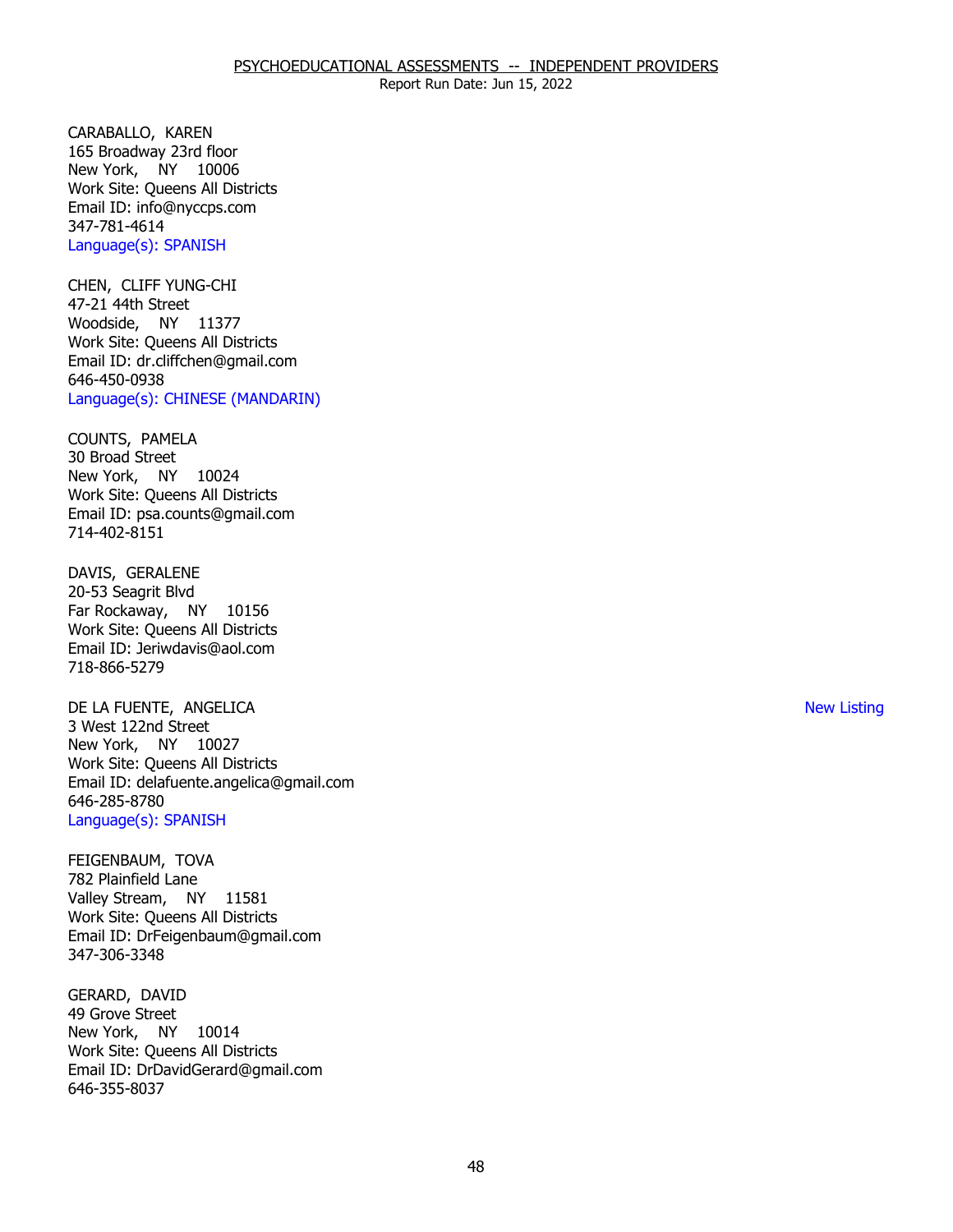GRYSMAN, BENJAMIN Flushing, NY 11367 141-08 Jewel Avenue Work Site: Queens All Districts Email ID: [bengrys@gmail.com](mailto:bengrys@gmail.com) 347-815-4228

KAUSHIK, TANYA<br>Maiden Lane New York, NY 10038 Work Site: Queens All Districts Email ID: [tanyak22@gmail.com](mailto:tanyak22@gmail.com)  212-349-2014

LOVE, HUGH NEW YORK, NY 10016 6 E39th STREET Work Site: Queens All Districts Email ID: [hughlovephd@gmail.com](mailto:hughlovephd@gmail.com) 929-244-9180

MALKIN, BENJAMIN<br>663 Golf Drive Valley Stream, NY 11581 Work Site: Queens All Districts Email ID: [drmalkin@neuropsychdoctor.com](mailto:drmalkin@neuropsychdoctor.com)  917-719-1238

MCGLASHAN, ALEXANDRA<br>83-24 242nd ST Bellerose, NY 11426 Work Site: Queens All Districts Email ID: [dralexmcglashan@gmail.com](mailto:dralexmcglashan@gmail.com) 646-644-0855

MCGOVERN, LILLIAN NEPONSIT, NY 11210 236 BEACH 147TH ST Work Site: Queens All Districts Email ID: [lbmcgovern@msn.com](mailto:lbmcgovern@msn.com) 718-917-8484

MYERS, THOMAS<br>1 Rosalie Ct Plainview, NY 11803 Work Site: Queens All Districts Email ID: [TMyersPhD@gmail.com](mailto:TMyersPhD@gmail.com)  646-494-6895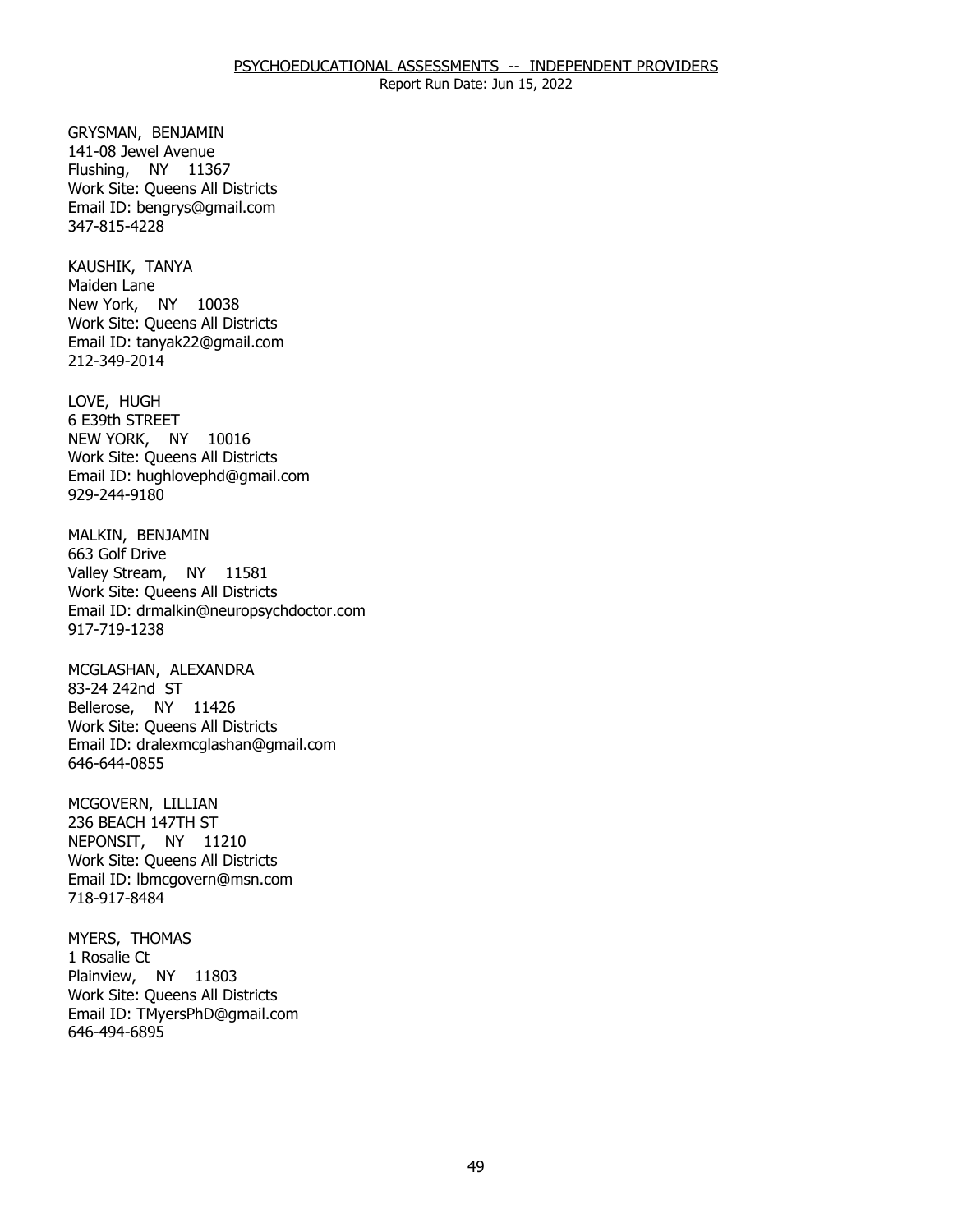ROSENBERG, FAIGI<br>141-13 72nd Dr FLUSHING, NY 11367 Work Site: Queens All Districts Email ID: [psychoedconsult@gmail.com](mailto:psychoedconsult@gmail.com)  718-310-7796 Language(s): HEBREW YIDDISH

ROZENBLATT, SHAHAL Forest Hills, NY 11375 14 Greenway Terrace Work Site: Queens All Districts Email ID: [neurodoc@advancedpsy.com](mailto:neurodoc@advancedpsy.com) 718-261-3508

SINGER, DAVID NEW YORK, NY 10001 138 West 25th STreet Work Site: Queens All Districts Email ID: [dsinger001@yahoo.com](mailto:dsinger001@yahoo.com)  212-864-0211 Language(s): SPANISH

WOOD, TARYN Jericho, NY 11753 500 N Broadway Work Site: Queens All Districts Email ID: [drtarynwood@yahoo.com](mailto:drtarynwood@yahoo.com)  516-398-6812

New Listing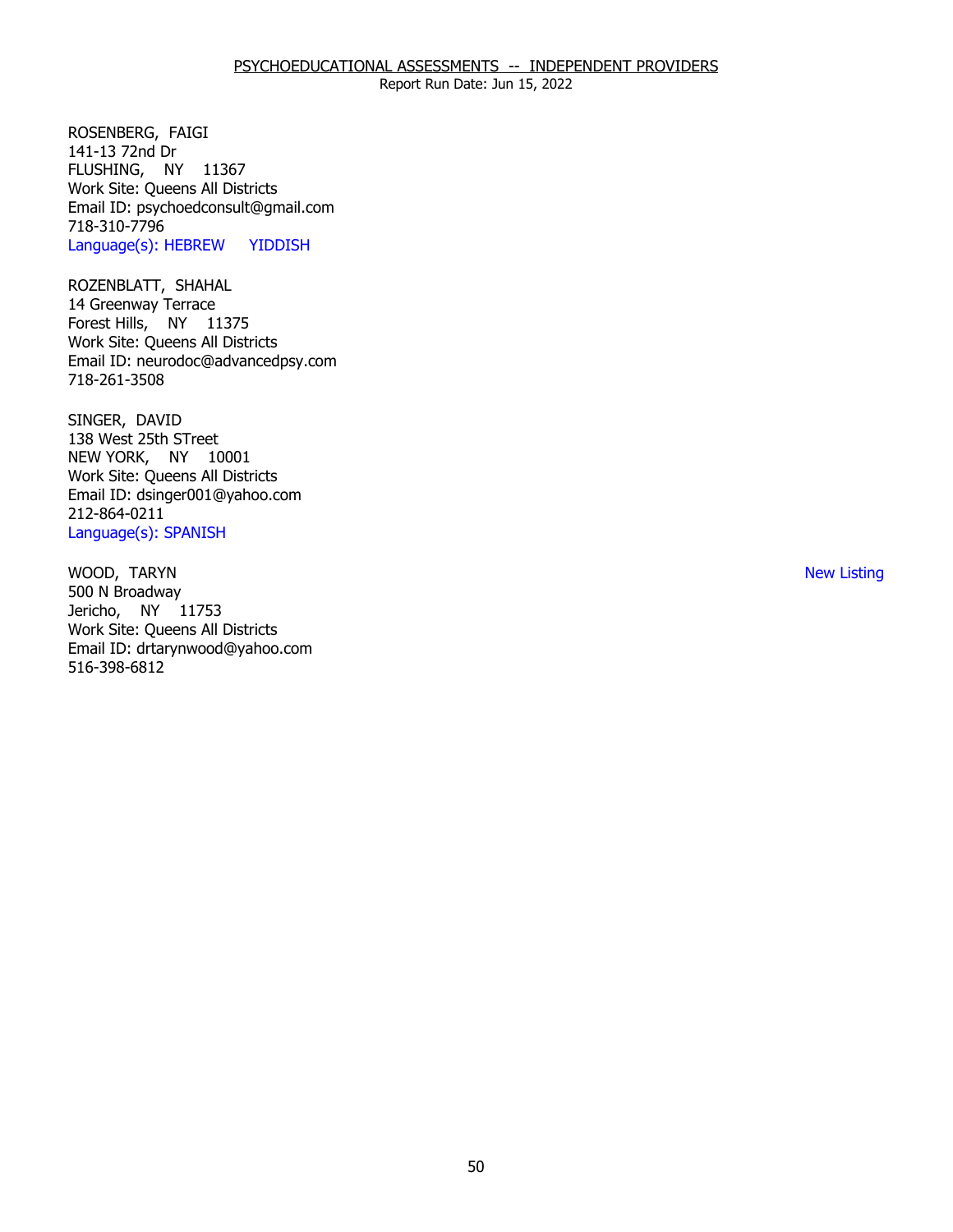### PSYCHOEDUCATIONAL ASSESSMENTS -- INDEPENDENT PROVIDERS

Report Run Date: Jun 15, 2022

GAMPEL, EZRA STATEN ISLAND, NY 10314 142 WASHINGTON AVE Work Site: Staten Island All Districts Email ID: [dr.e.gampel@gmail.com](mailto:dr.e.gampel@gmail.com)  718-983-0980 Language(s): HEBREW SPANISH YIDDISH

LERMAN, DAVID<br>64 Boone St. NY, NY 10314 Work Site: Staten Island All Districts Email ID: [lerman11@gmail.com](mailto:lerman11@gmail.com) 917-783-5378

PALMER, VIKKI Staten Island, NY 10303 2702 Richmond Terrace Work Site: Staten Island All Districts Email ID: [vypc11596@aol.com](mailto:vypc11596@aol.com)  718-882-4693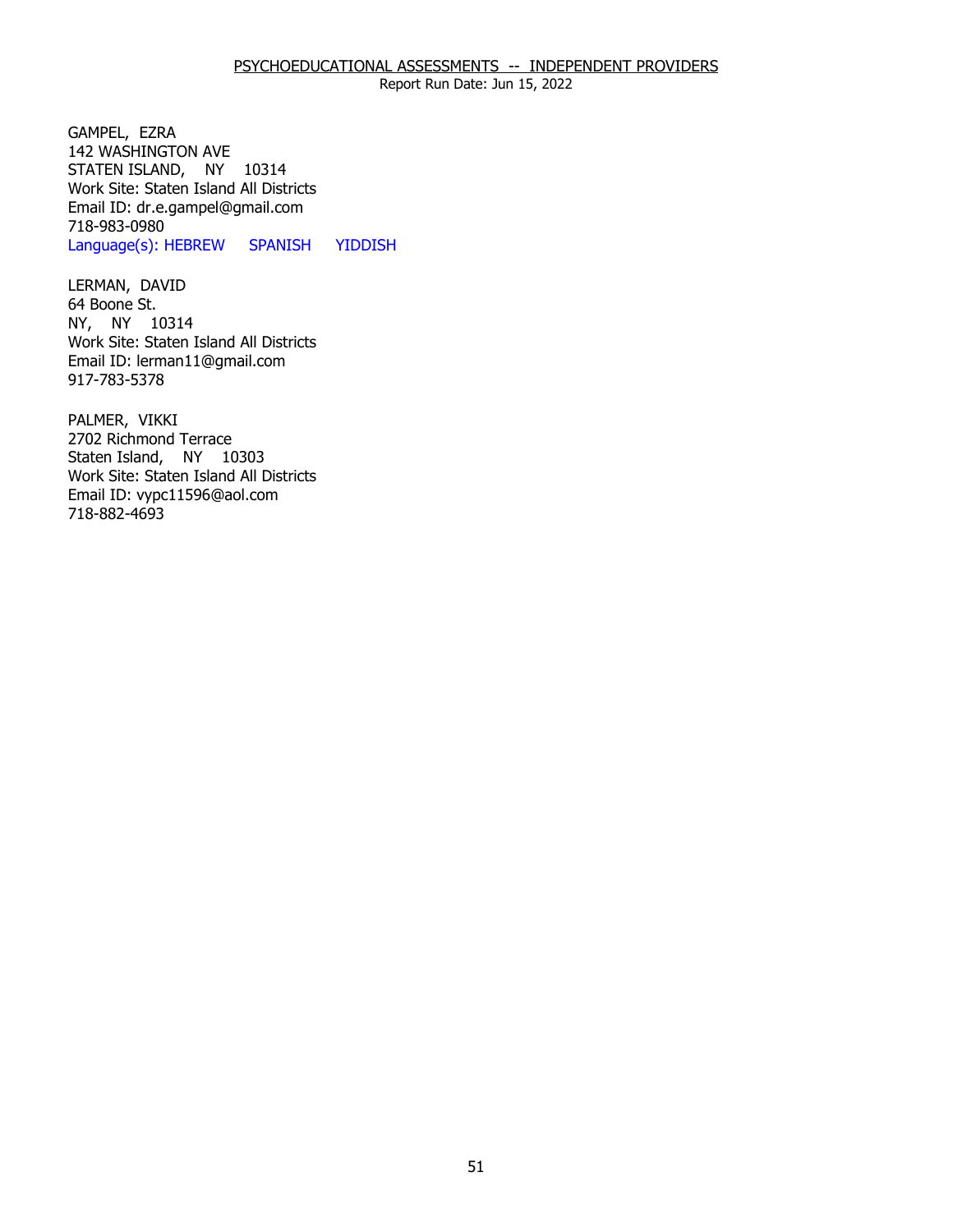Report Run Date: Jun 15, 2022

CHAND, LEENA Franklin Square, NY 11010 719 Adonia Street Work Site: All Boroughs/Districts Email ID: [leenachand@gmail.com](mailto:leenachand@gmail.com) 917-324-1831

PINCKNEY, MICHAEL Springfiled Garden, NY 11413 184-27 145th Avenue Work Site: All Boroughs/Districts Email ID: [tbonery@yahoo.com](mailto:tbonery@yahoo.com)  347-661-2646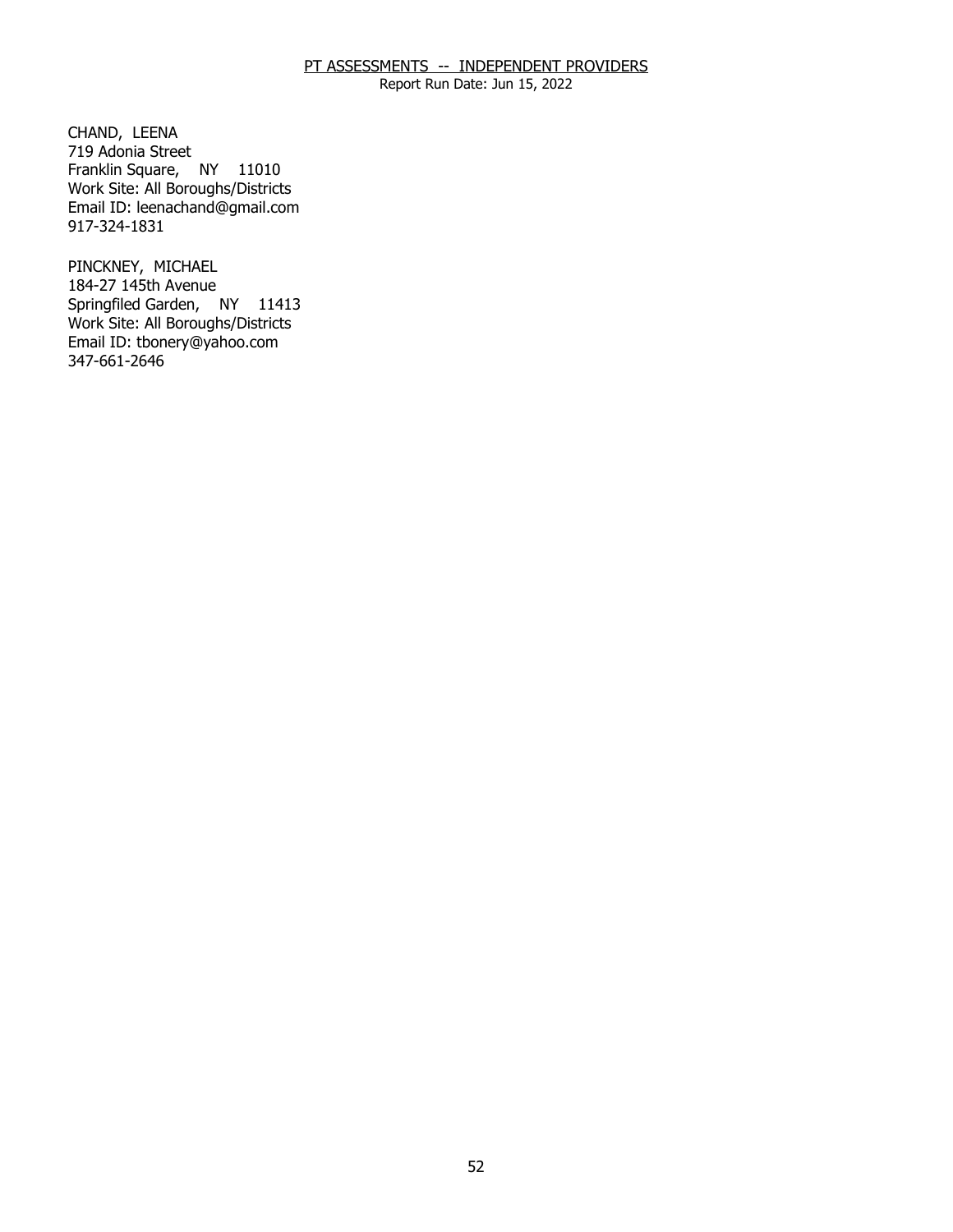Report Run Date: Jun 15, 2022

ABRAHAM, ABRAHAM Allendale, NJ 07401 57 Mallinson street Work Site: Bronx All Districts Email ID: [crosspt123@gmail.com](mailto:crosspt123@gmail.com) 646-220-5962

TAMIR, ERIC BAYSIDE, NY 11364 226-07 UNION TPKE Work Site: Bronx All Districts Email ID: [etamir08@aol.com](mailto:etamir08@aol.com)  917-968-6605

VALERIO, KRISTINE<br>25 Aberfoyle Road New Rochelle, NY 10804 Work Site: Bronx All Districts Email ID: [kvalerio1@me.com](mailto:kvalerio1@me.com)  347-217-2172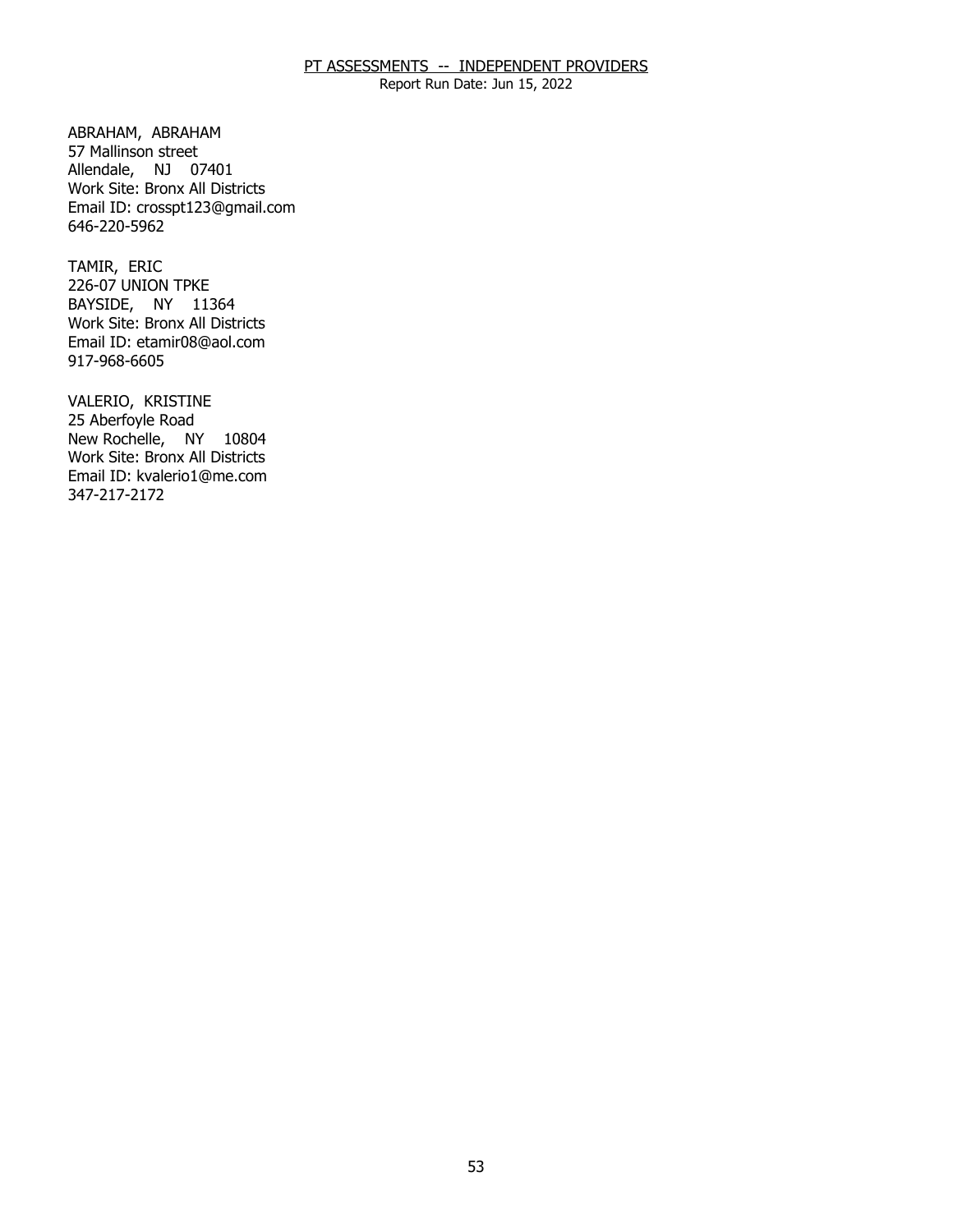Report Run Date: Jun 15, 2022

ABRAHAM, ABRAHAM Allendale, NJ 07401 57 Mallinson street Work Site: Brooklyn All Districts Email ID: [crosspt123@gmail.com](mailto:crosspt123@gmail.com) 646-220-5962

ABULMAGD, ABDELRAHIM<br>58 BELAIR LANE STATEN ISLAND, NY 10305 Work Site: Brooklyn All Districts Email ID: [drabulmagd@gmail.com](mailto:drabulmagd@gmail.com)  718-812-6764

AMMAR, IBRAHIM BROOKLYN, NY 11228 1522 82nd Street Work Site: Brooklyn All Districts Email ID: [ibrahimammardpt@verizon.net](mailto:ibrahimammardpt@verizon.net) 718-496-7179

CUETO, CELSO Rockville Centre, NY 11570 265 Sunrise Highway Work Site: Brooklyn All Districts Email ID: [celptherapy@aol.com](mailto:celptherapy@aol.com)  718-930-6359

DE LA CALZADA, JULIUS<br>1685 Remsen Ave BROOKLYN, NY 11236 Work Site: Brooklyn All Districts Email ID: [juliusrpt@gmail.com](mailto:juliusrpt@gmail.com)  917-470-2116

DECANGCHON, JEARGIAN<br>2 South End Avenue New York, NY 10280 Work Site: Brooklyn All Districts Email ID: [Jeargian@yahoo.com](mailto:Jeargian@yahoo.com) 347-260-8449

MAYER, SOLOMON<br>1250 40TH STREET BROOKLYN, NY 11218 Work Site: Brooklyn All Districts Email ID: [shloimypt@gmail.com](mailto:shloimypt@gmail.com)  718-288-3109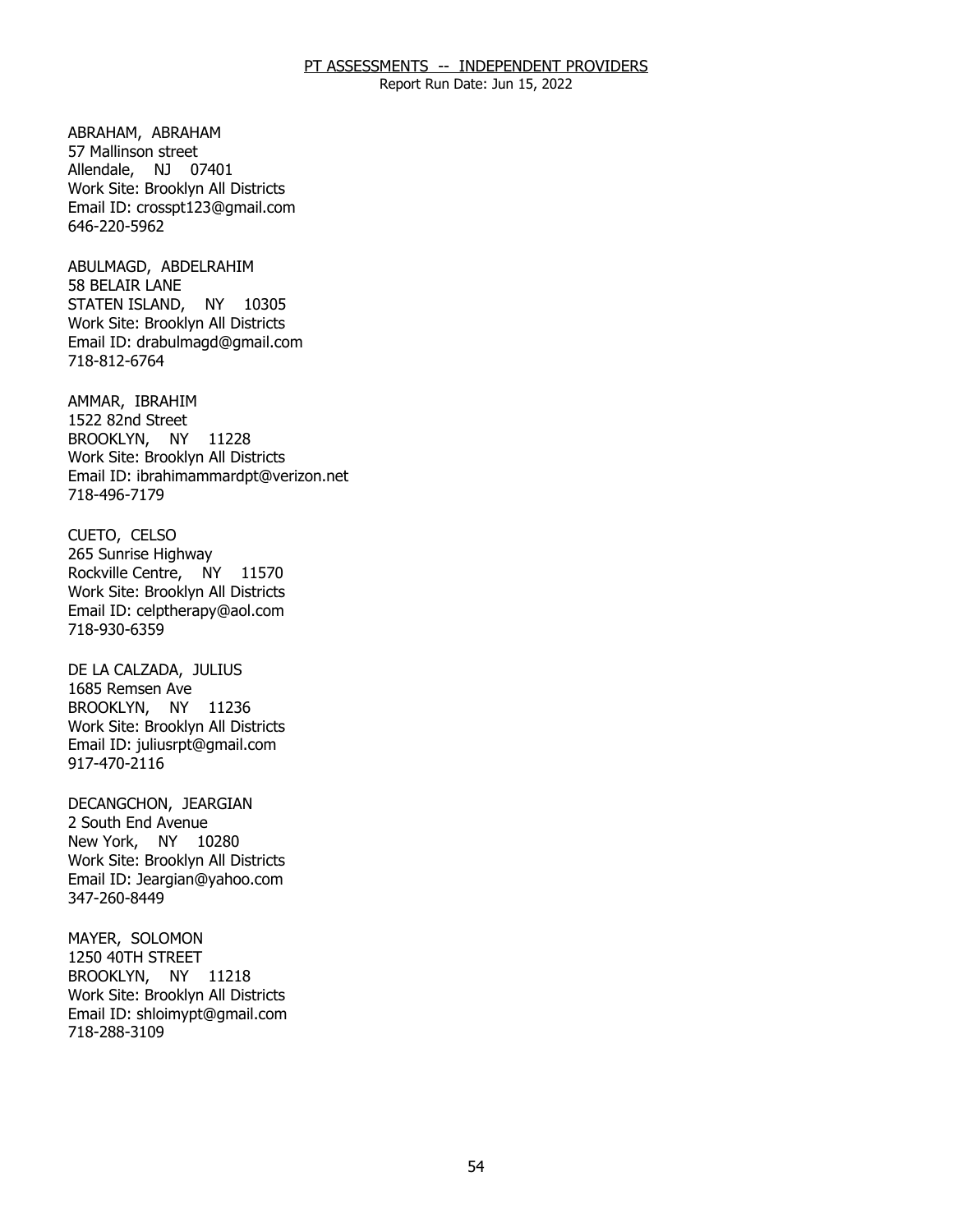Report Run Date: Jun 15, 2022

NEWMAN, SETH BROOKLYN, NY 11230 1438 East 13th Street Work Site: Brooklyn All Districts Email ID: [newptman@aol.com](mailto:newptman@aol.com)  917-803-9918

TAMIR, ERIC BAYSIDE, NY 11364 226-07 UNION TPKE Work Site: Brooklyn All Districts Email ID: [etamir08@aol.com](mailto:etamir08@aol.com)  917-968-6605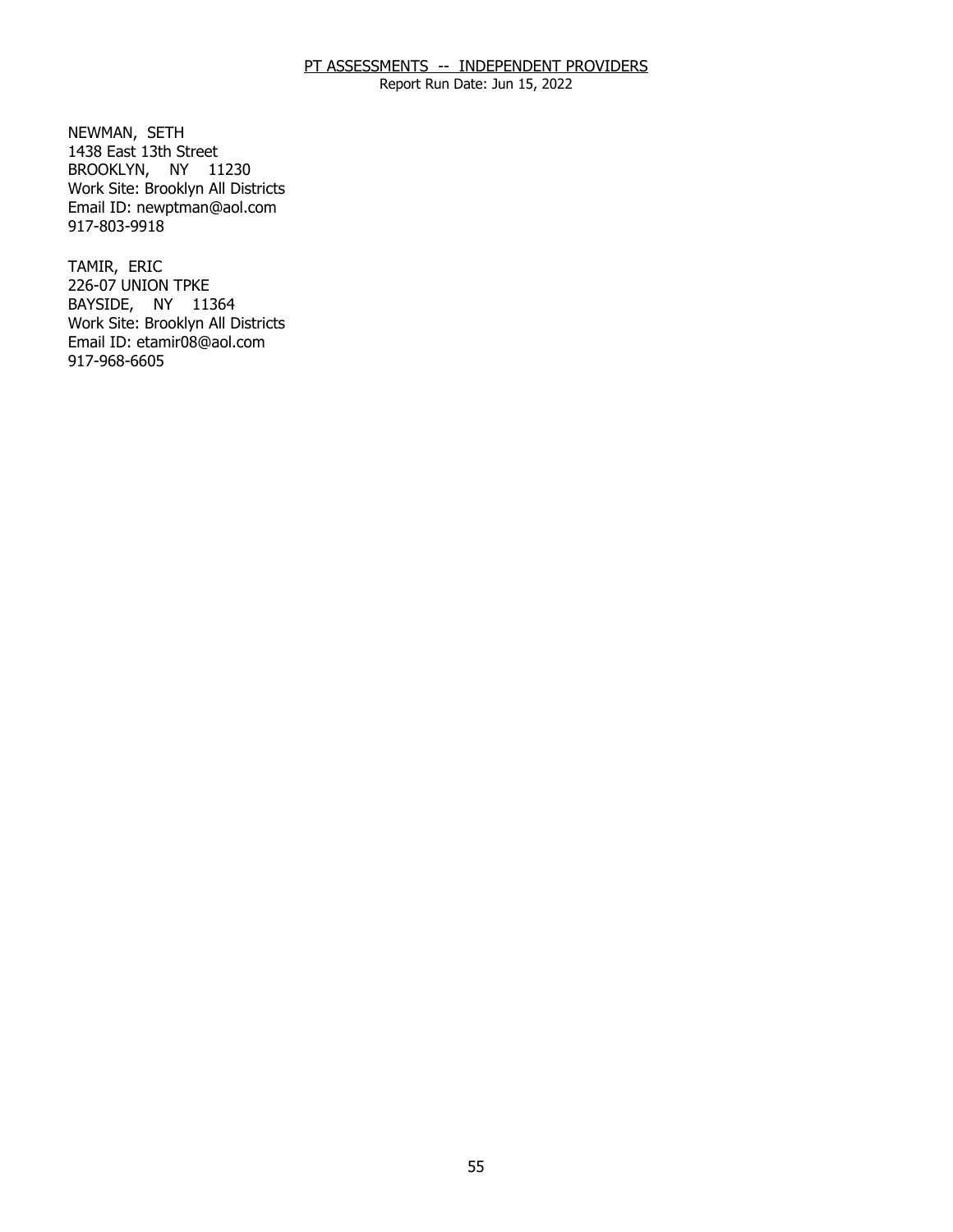Report Run Date: Jun 15, 2022

ABRAHAM, ABRAHAM Allendale, NJ 07401 57 Mallinson street Work Site: Manhattan All Districts Email ID: [crosspt123@gmail.com](mailto:crosspt123@gmail.com) 646-220-5962

BRONSKY-LEDERMAN, SHARYL<br>500 EAST 77TH STREET NEW YORK, NY 10162 Work Site: Manhattan All Districts Email ID: [SharylPT@aol.com](mailto:SharylPT@aol.com) 917-653-4114

DECANGCHON, JEARGIAN<br>2 South End Avenue New York, NY 10280 Work Site: Manhattan All Districts Email ID: [Jeargian@yahoo.com](mailto:Jeargian@yahoo.com) 347-260-8449

HELFMAN, JUSTIN<br>170 Amsterdam NY, NY 10023 Work Site: Manhattan All Districts Email ID: [Justin.Helfman@gmail.com](mailto:Justin.Helfman@gmail.com) 917-699-7939

TAMIR, ERIC BAYSIDE, NY 11364 226-07 UNION TPKE Work Site: Manhattan All Districts Email ID: [etamir08@aol.com](mailto:etamir08@aol.com)  917-968-6605

VALERIO, KRISTINE New Rochelle, NY 10804 25 Aberfoyle Road Work Site: Manhattan All Districts Email ID: [kvalerio1@me.com](mailto:kvalerio1@me.com)  347-217-2172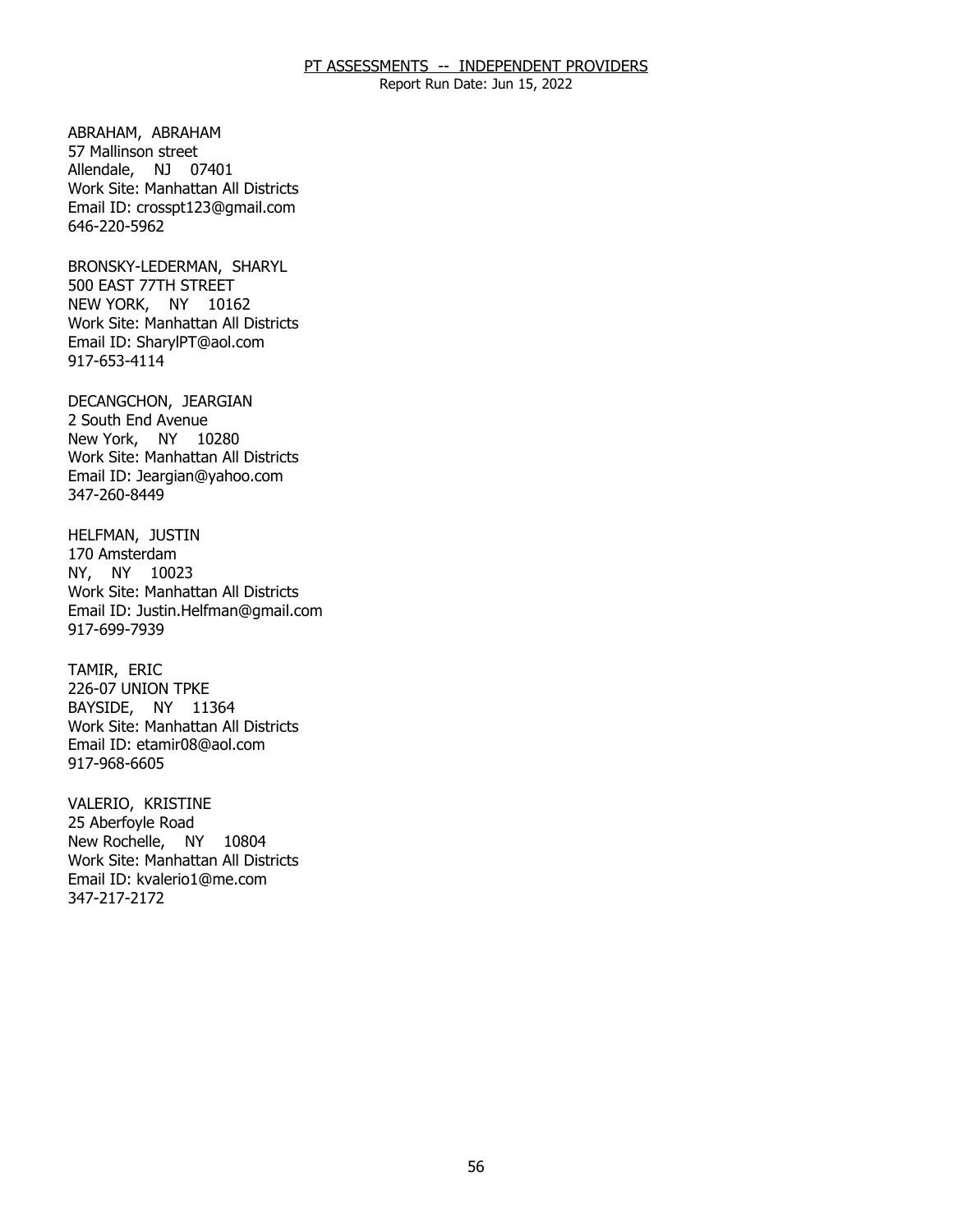Report Run Date: Jun 15, 2022

ABRAHAM, ABRAHAM Allendale, NJ 07401 57 Mallinson street Work Site: Queens All Districts Email ID: [crosspt123@gmail.com](mailto:crosspt123@gmail.com) 646-220-5962

AMMAR, IBRAHIM BROOKLYN, NY 11228 1522 82nd Street Work Site: Queens All Districts Email ID: [ibrahimammardpt@verizon.net](mailto:ibrahimammardpt@verizon.net) 718-496-7179

CALVEZ, ROWENA Bayside, NY 11361 202-06 42 Avenue Work Site: Queens All Districts Email ID: [rowenarusso@gmail.com](mailto:rowenarusso@gmail.com) 516-445-7215

DECANGCHON, JEARGIAN<br>2 South End Avenue New York, NY 10280 Work Site: Queens All Districts Email ID: [Jeargian@yahoo.com](mailto:Jeargian@yahoo.com) 347-260-8449

PAPANTONIS, LEAH<br>8-05 36TH AVE LIC, NY 11106 Work Site: Queens All Districts Email ID: [leahpapantonis@gmail.com](mailto:leahpapantonis@gmail.com)  917-446-7407

TAMIR, ERIC BAYSIDE, NY 11364 226-07 UNION TPKE Work Site: Queens All Districts Email ID: [etamir08@aol.com](mailto:etamir08@aol.com)  917-968-6605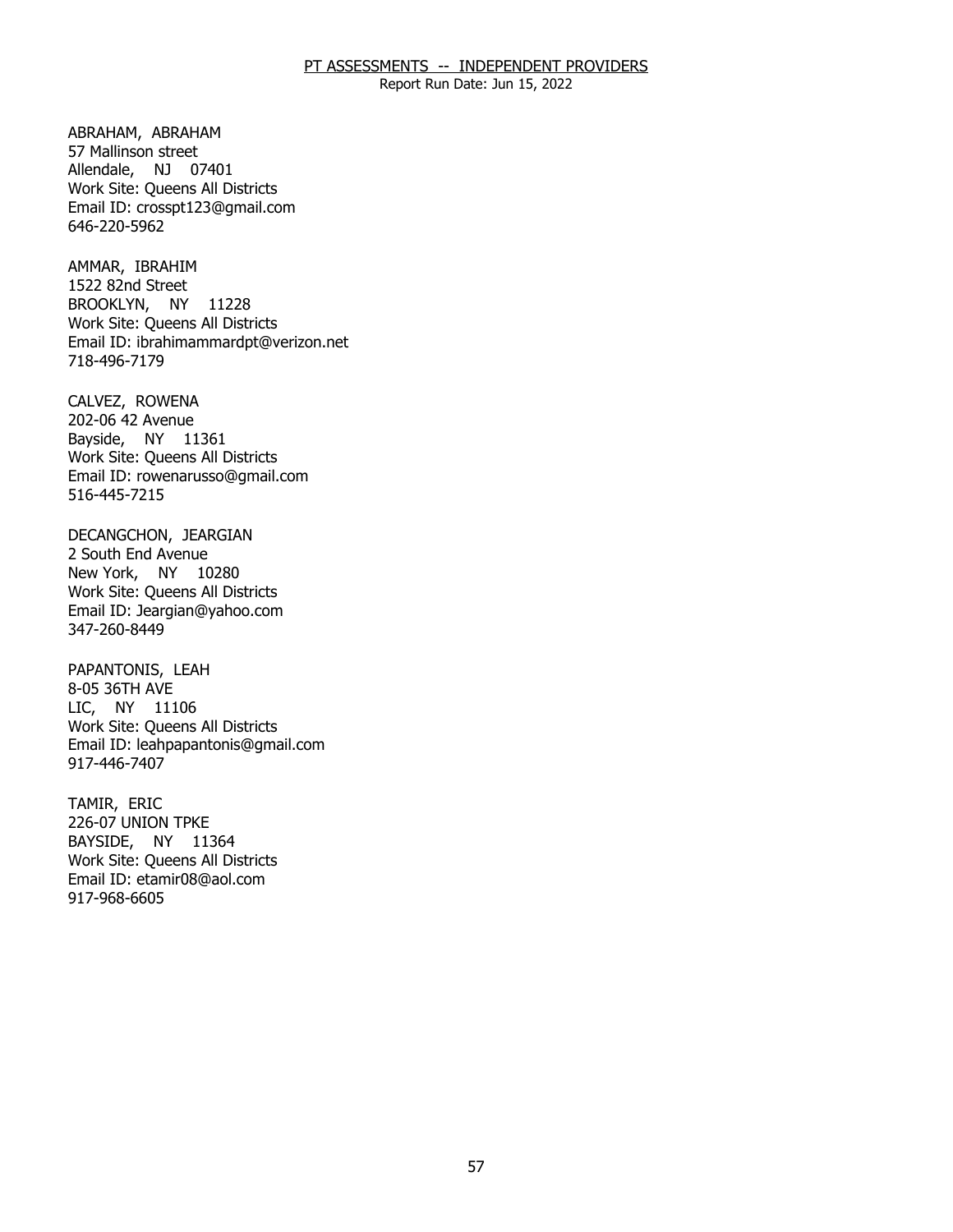Report Run Date: Jun 15, 2022

ABULMAGD, ABDELRAHIM<br>58 BELAIR LANE STATEN ISLAND, NY 10305 Work Site: Staten Island All Districts Email ID: [drabulmagd@gmail.com](mailto:drabulmagd@gmail.com)  718-812-6764

SIDECO, MENETTE Bayonne, NJ 07002 94 West 18th Street Work Site: Staten Island All Districts Email ID: [menettesideco@gmail.com](mailto:menettesideco@gmail.com) 201-344-9300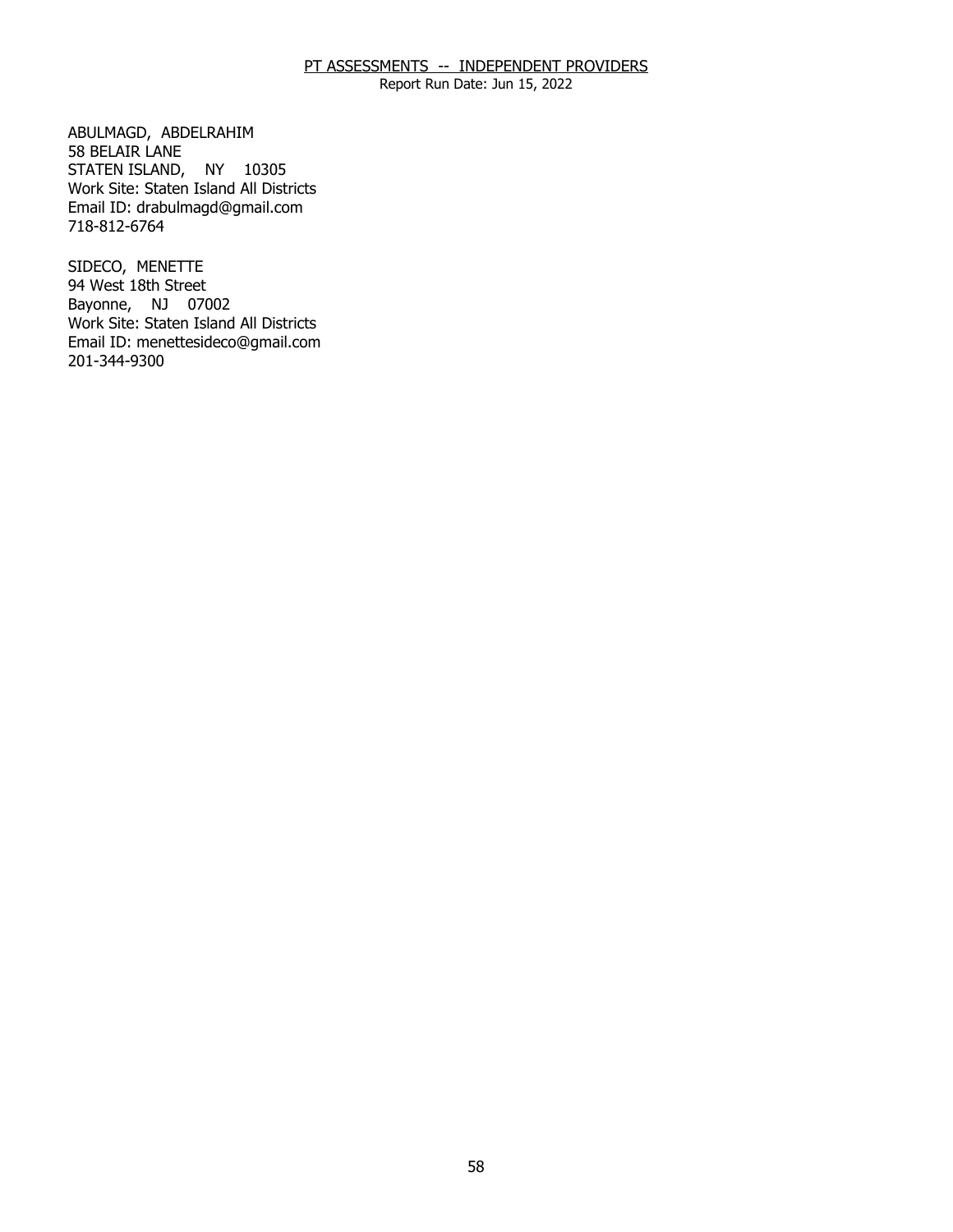# SOCIAL HISTORY ASSESSMENTS -- INDEPENDENT PROVIDERS

Report Run Date: Jun 15, 2022

PINEL, KARLA patterson, NY 12563 10 sanborn road Work Site: All Boroughs/Districts Email ID: [kjpny21@aol.com](mailto:kjpny21@aol.com) 914-557-1718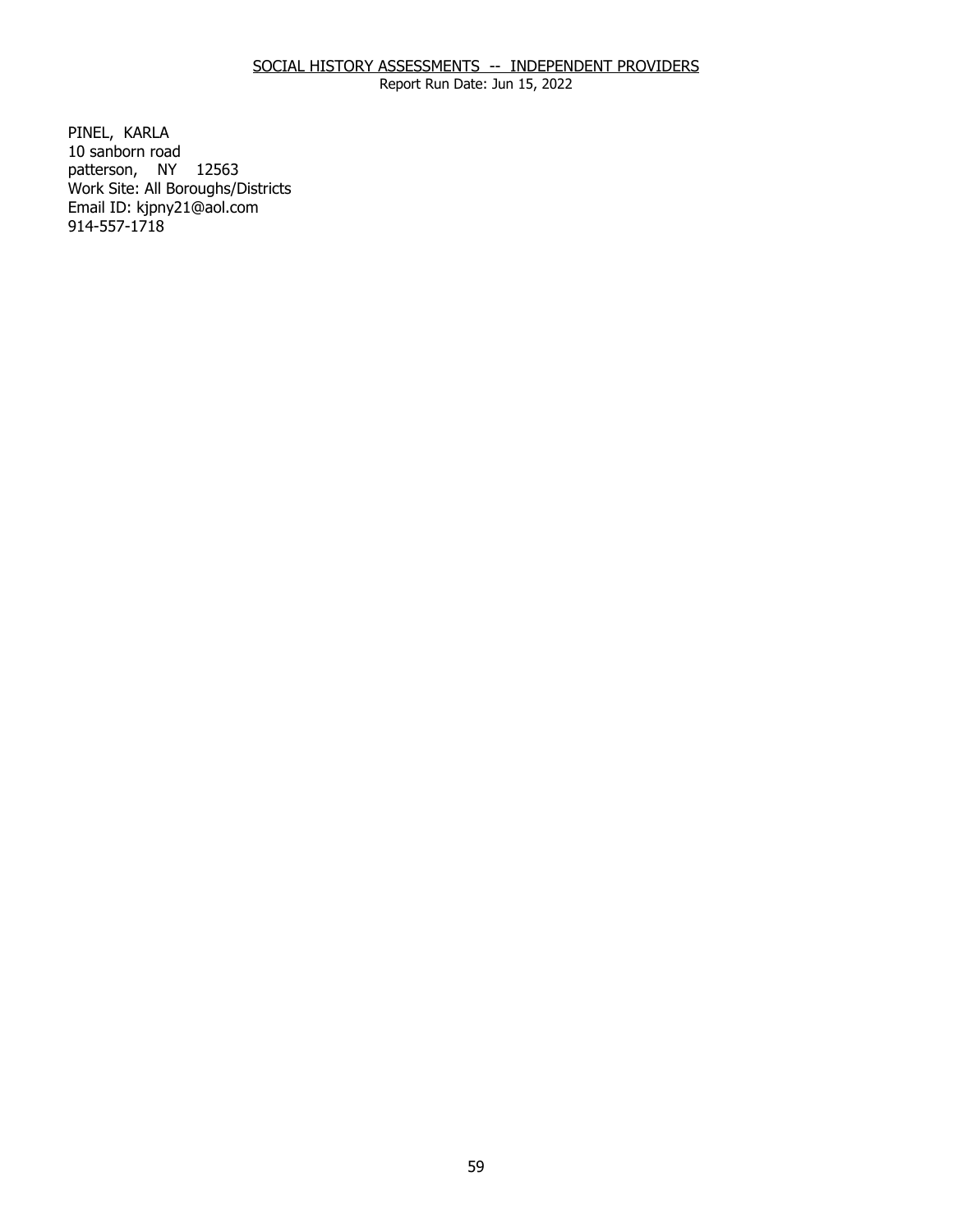BARRETO, MARIA<br>81 Locust Ave Rye, NY 10580 Work Site: Bronx All Districts Email ID: [mcbnyer@gmail.com](mailto:mcbnyer@gmail.com) 646-705-2486

BATISTA SOBA, ALICIA<br>PO BOX 351 Albrightsville, PA 18210 Work Site: Bronx All Districts Email ID: [msbatista@hotmail.com](mailto:msbatista@hotmail.com) 646-387-4533 Language(s): SPANISH

CAMACHO, ALIDA<br>100SOUTH MUNN NEW JERSEY, NJ 07018 Work Site: Bronx All Districts Email ID: [alidacam@aol.com](mailto:alidacam@aol.com) 973-677-7419

CANDELARIO CARMONA, JOE A JR<br>2426 Eastchester Road Bronx, NY 10469 Work Site: Bronx All Districts Email ID: [jccarmona@consultingcare.net](mailto:jccarmona@consultingcare.net) 917-708-9777

GARCIA, LESLIE Corona, NY 11368 35-33 98 thStreet Work Site: Bronx All Districts Email ID: [socialworktime@gmail.com](mailto:socialworktime@gmail.com) 917-572-0013 Language(s): SPANISH

HURST, CHERYL Bronx, NY 10468 18 East 199thSt #1G Work Site: Bronx All Districts Email ID: [c.hurst.lcsw@gmail.com](mailto:c.hurst.lcsw@gmail.com) 347-524-0202

MARQUEZ, WANDA Bronx, NY 10459 1065 Southern Blvd Work Site: Bronx All Districts Email ID: [wmarquez3@verizon.net](mailto:wmarquez3@verizon.net)  917-375-4081 Language(s): SPANISH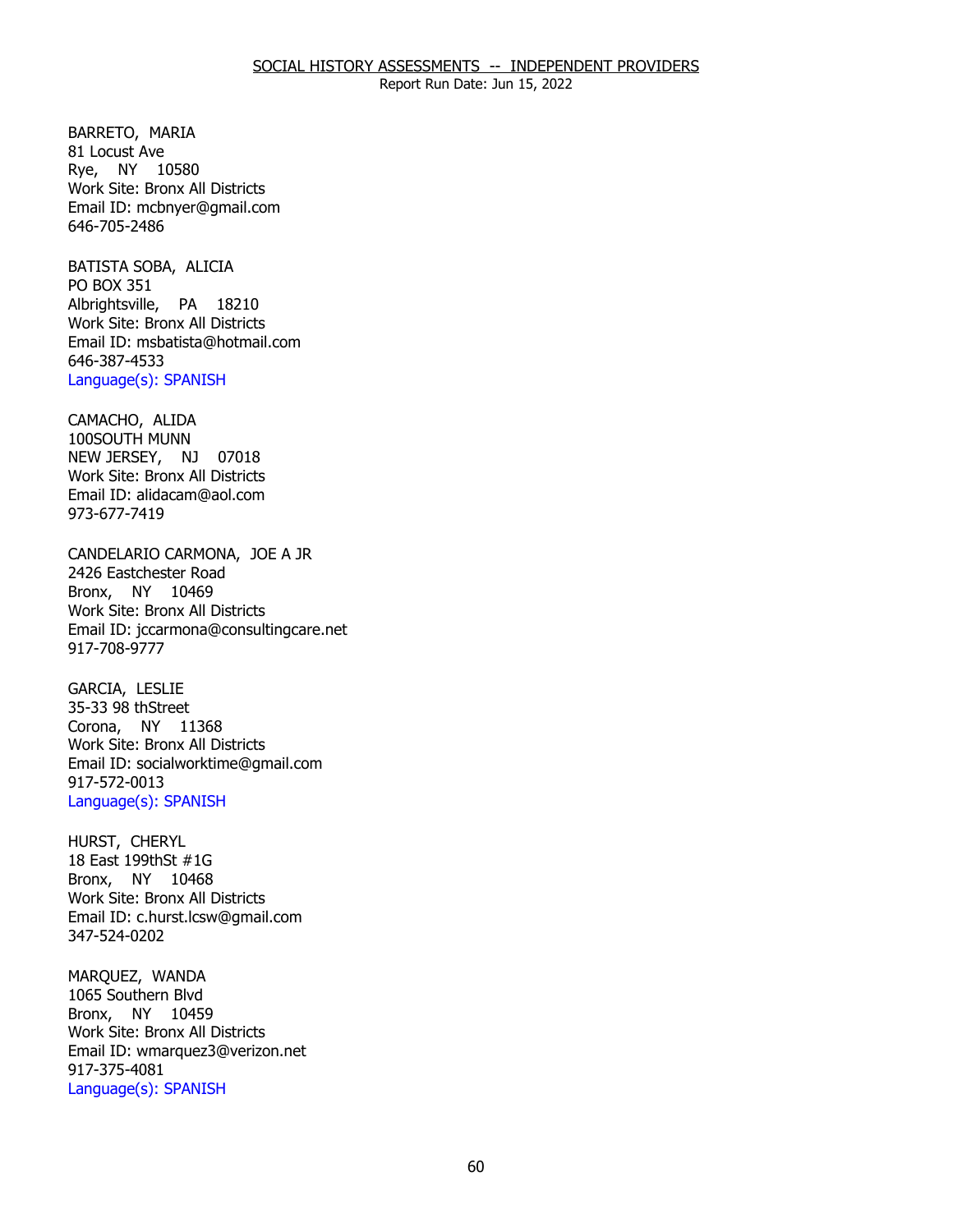STINSON, DEBORAH NEW YORK, NY 10025 207 WEST 98TH ST. Work Site: Bronx All Districts Email ID: [debstin@aol.com](mailto:debstin@aol.com) 212-662-2420

VEGA, BRUNILDA New York, NY 10039 130 Bradhurst Avenue Work Site: Bronx All Districts Email ID: [omivega@aol.com](mailto:omivega@aol.com)  917-543-0798 Language(s): SPANISH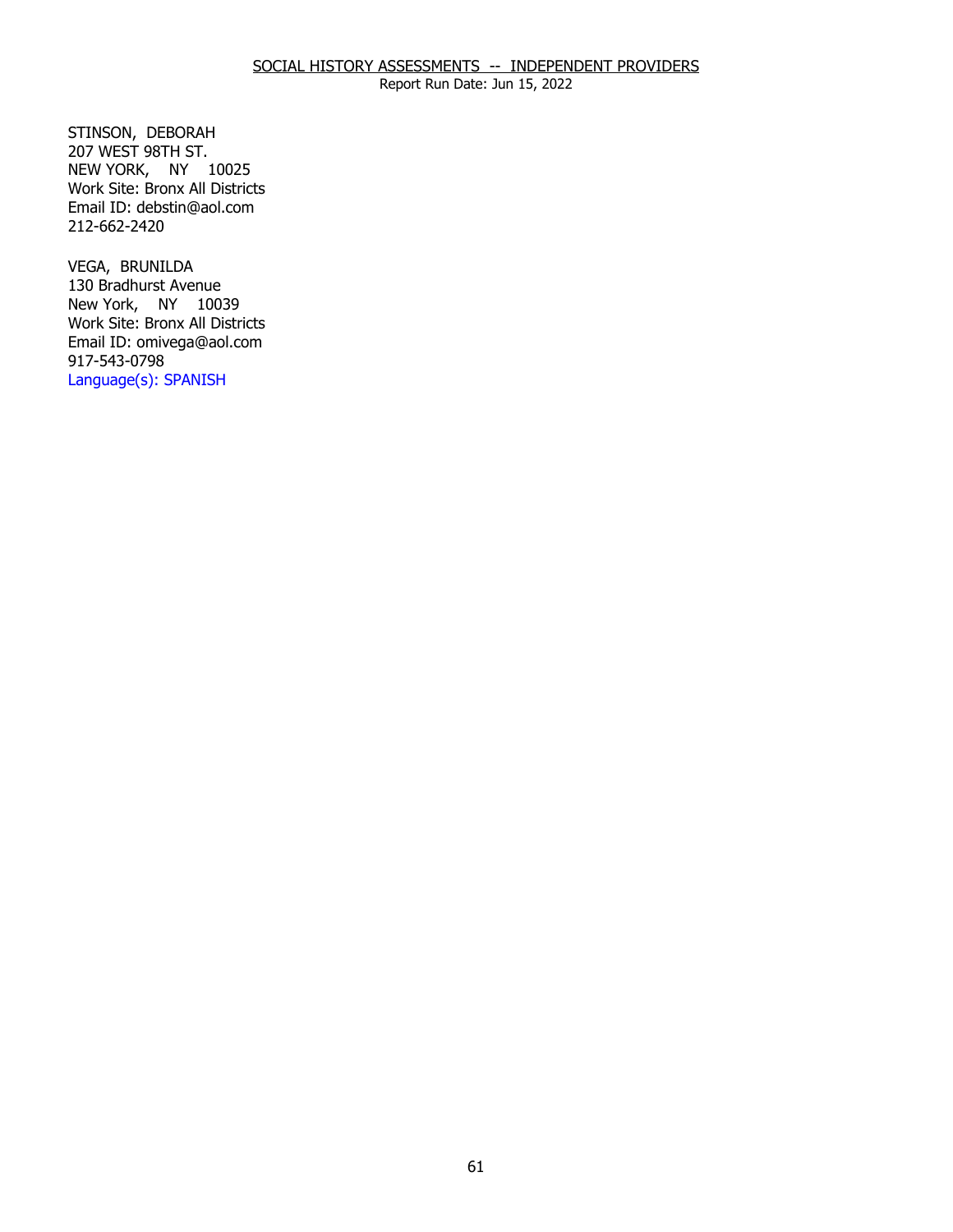BATISTA SOBA, ALICIA<br>PO BOX 351 Albrightsville, PA 18210 Work Site: Brooklyn All Districts Email ID: [msbatista@hotmail.com](mailto:msbatista@hotmail.com) 646-387-4533 Language(s): SPANISH

DUBIN, DINA Brooklyn, NY 11230 1412 Avenue L Work Site: Brooklyn All Districts Email ID: [dinadubin@gmail.com](mailto:dinadubin@gmail.com) 718-338-2697

EDELSTEIN JACOBSON, ESTHER<br>6 Vassar St Staten Island, NY 10314 Work Site: Brooklyn All Districts Email ID: [esejacobson@gmail.com](mailto:esejacobson@gmail.com) 718-640-3250

**GARCIA, LESLIE**  Corona, NY 11368 35-33 98 thStreet Work Site: Brooklyn All Districts Email ID: [socialworktime@gmail.com](mailto:socialworktime@gmail.com) 917-572-0013 Language(s): SPANISH

GOLUS, ITA Hillside, NJ 07205 912 Haviland Drive Work Site: Brooklyn All Districts Email ID: [ita.golus@ahrcnyc.org](mailto:ita.golus@ahrcnyc.org)  917-971-9594

KAIMAN, CHANA Brooklyn, NY 11210 925 East 29th Street Work Site: Brooklyn All Districts Email ID: [chanakaiman@gmail.com](mailto:chanakaiman@gmail.com) 203-400-3197 Language(s): YIDDISH

KUTIS, BETH NEW YORK, NY 10013 311 GREENWICH STREET Work Site: Brooklyn All Districts Email ID: [bethkutis@gmail.com](mailto:bethkutis@gmail.com)  212-571-5592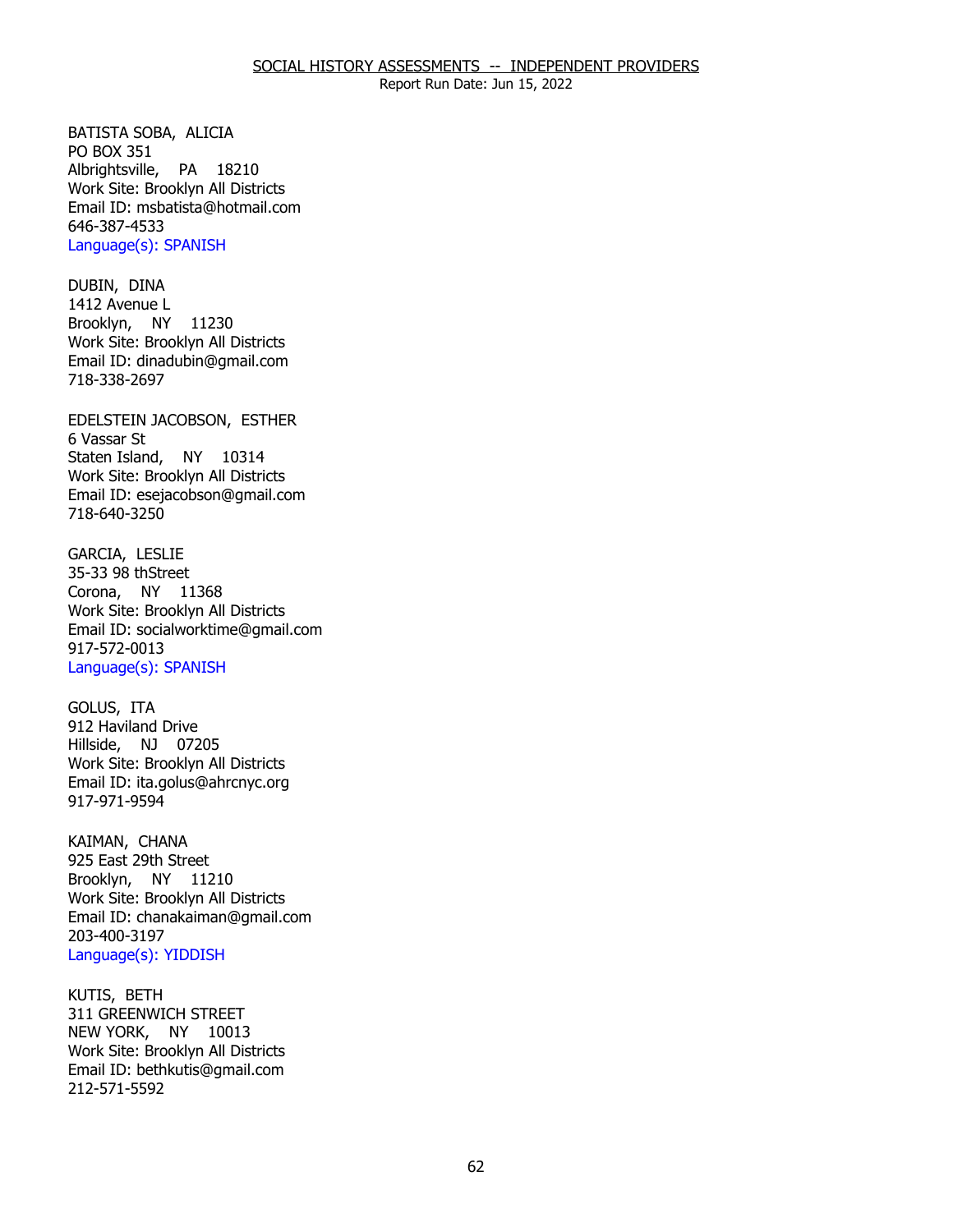# SOCIAL HISTORY ASSESSMENTS -- INDEPENDENT PROVIDERS

Report Run Date: Jun 15, 2022

MARQUEZ, WANDA Bronx, NY 10459 1065 Southern Blvd Work Site: Brooklyn All Districts Email ID: [wmarquez3@verizon.net](mailto:wmarquez3@verizon.net)  917-375-4081 Language(s): SPANISH

SCHULMAN, SARA Brooklyn, NY 11230 1331 East 16th Street Work Site: Brooklyn All Districts Email ID: [saraschulmanlcsw@gmail.com](mailto:saraschulmanlcsw@gmail.com) 917-886-8097

 SEMEXANT, MARIE-IRVINE 770 Meacham Ave Elmont, NY 11003 Work Site: Brooklyn All Districts Email ID: [cuisinerus@msn.com](mailto:cuisinerus@msn.com)  516-424-6037 Language(s): HAITIAN CREOLE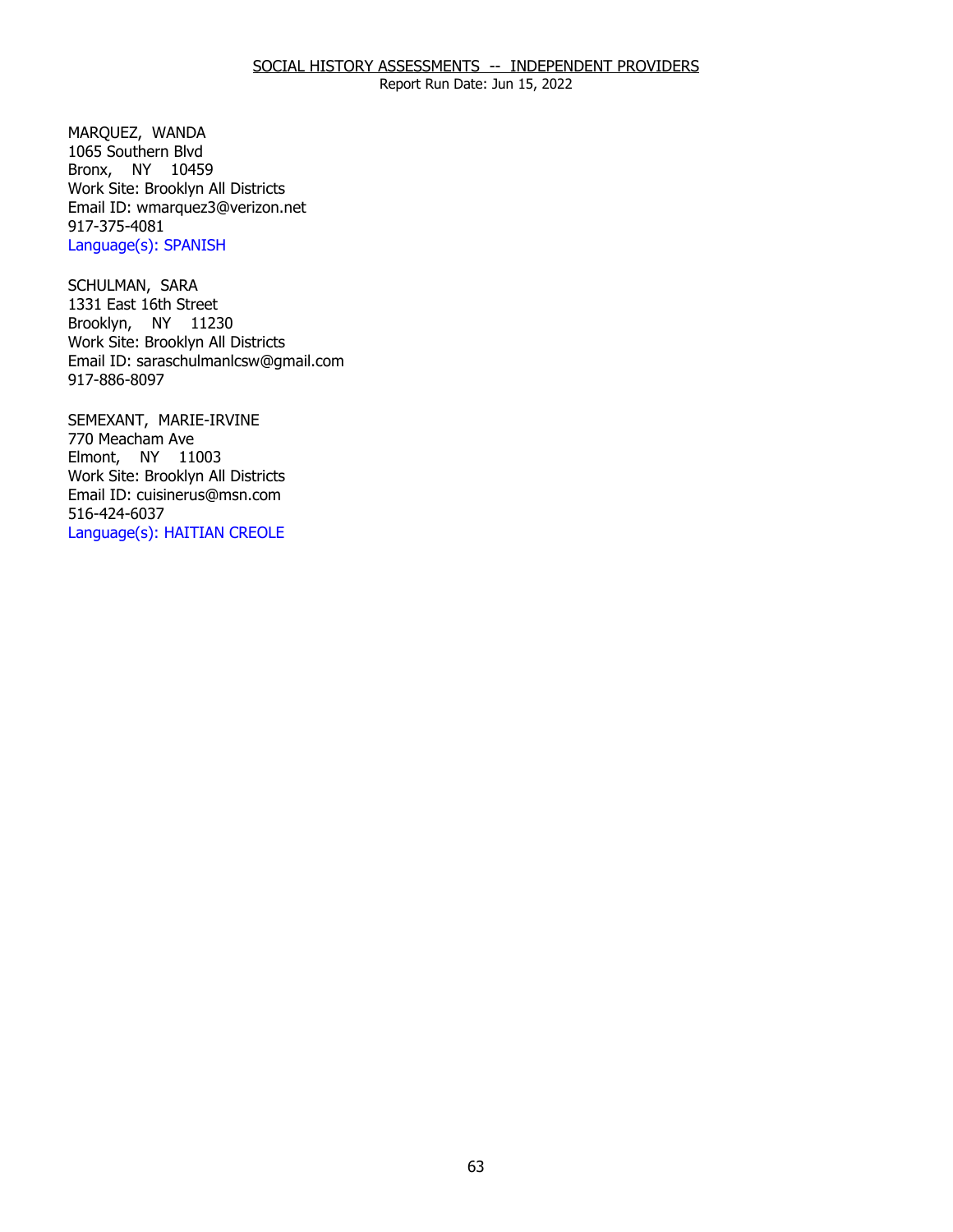BATISTA SOBA, ALICIA<br>PO BOX 351 Albrightsville, PA 18210 Work Site: Manhattan All Districts Email ID: [msbatista@hotmail.com](mailto:msbatista@hotmail.com) 646-387-4533 Language(s): SPANISH

CANDELARIO CARMONA, JOE A JR<br>2426 Eastchester Road Bronx, NY 10469 Work Site: Manhattan All Districts Email ID: [jccarmona@consultingcare.net](mailto:jccarmona@consultingcare.net) 917-708-9777

GARCIA, LESLIE Corona, NY 11368 35-33 98 thStreet Work Site: Manhattan All Districts Email ID: [socialworktime@gmail.com](mailto:socialworktime@gmail.com) 917-572-0013 Language(s): SPANISH

GOLUS, ITA Hillside, NJ 07205 912 Haviland Drive Work Site: Manhattan All Districts Email ID: [ita.golus@ahrcnyc.org](mailto:ita.golus@ahrcnyc.org)  917-971-9594

KAIMAN, CHANA Brooklyn, NY 11210 925 East 29th Street Work Site: Manhattan All Districts Email ID: [chanakaiman@gmail.com](mailto:chanakaiman@gmail.com) 203-400-3197 Language(s): YIDDISH

KUTIS, BETH NEW YORK, NY 10013 311 GREENWICH STREET Work Site: Manhattan All Districts Email ID: [bethkutis@gmail.com](mailto:bethkutis@gmail.com)  212-571-5592

LORES, MONIQUE NEW YORK, NY 10036 400 WEST 43RD STREET Work Site: Manhattan All Districts Email ID: [monique.lores@gmail.com](mailto:monique.lores@gmail.com) 212-695-8048 Language(s): FRENCH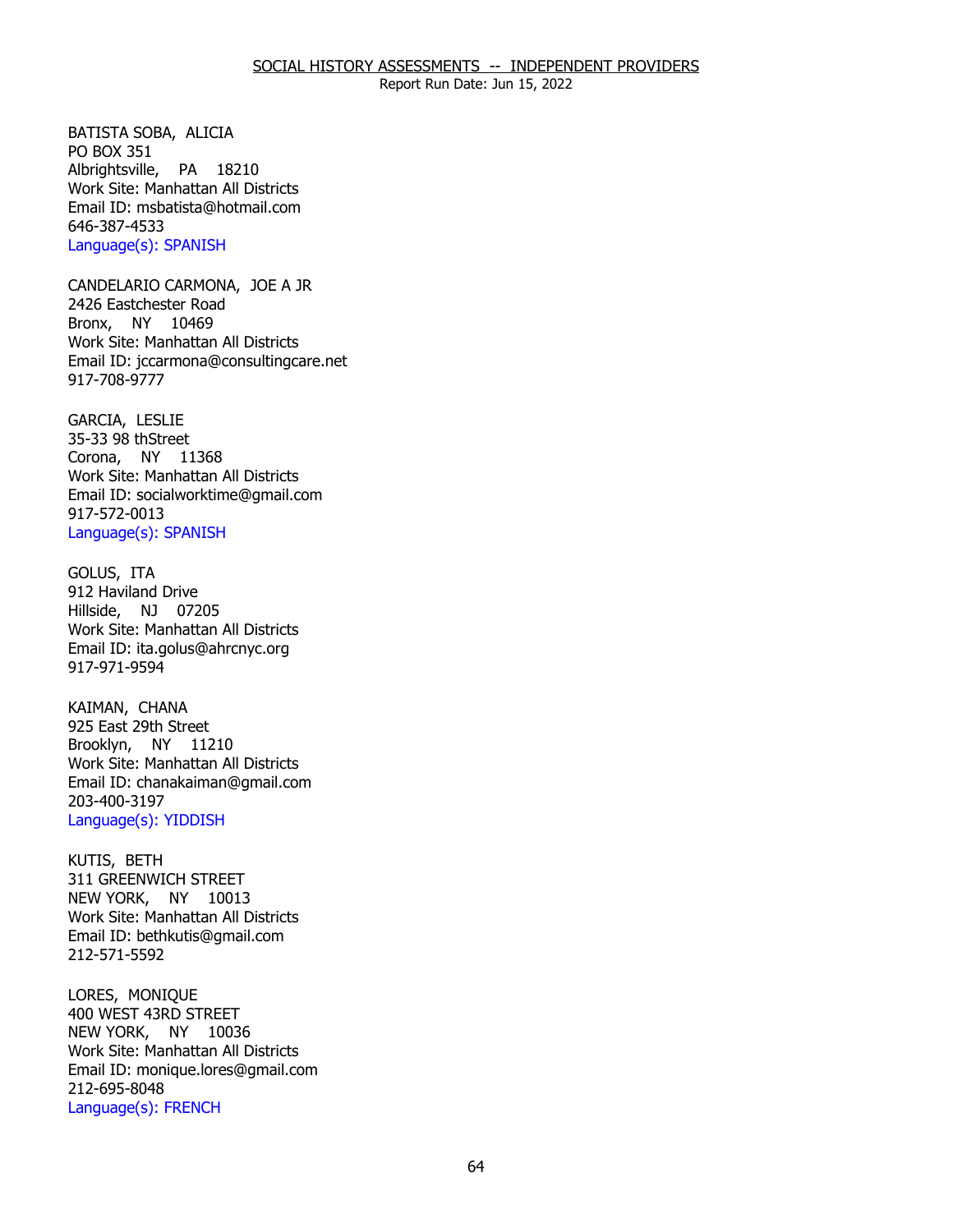### SOCIAL HISTORY ASSESSMENTS -- INDEPENDENT PROVIDERS

Report Run Date: Jun 15, 2022

MARQUEZ, WANDA Bronx, NY 10459 1065 Southern Blvd Work Site: Manhattan All Districts Email ID: [wmarquez3@verizon.net](mailto:wmarquez3@verizon.net)  917-375-4081 Language(s): SPANISH

STINSON, DEBORAH NEW YORK, NY 10025 207 WEST 98TH ST. Work Site: Manhattan All Districts Email ID: [debstin@aol.com](mailto:debstin@aol.com) 212-662-2420

TERRY, MICHELLE New York, NY 10075 308 E 79th Street. Work Site: Manhattan All Districts Email ID: [michelledterry@yahoo.com](mailto:michelledterry@yahoo.com) 551-275-5179

VEGA, BRUNILDA New York, NY 10039 130 Bradhurst Avenue Work Site: Manhattan All Districts Email ID: [omivega@aol.com](mailto:omivega@aol.com)  917-543-0798 Language(s): SPANISH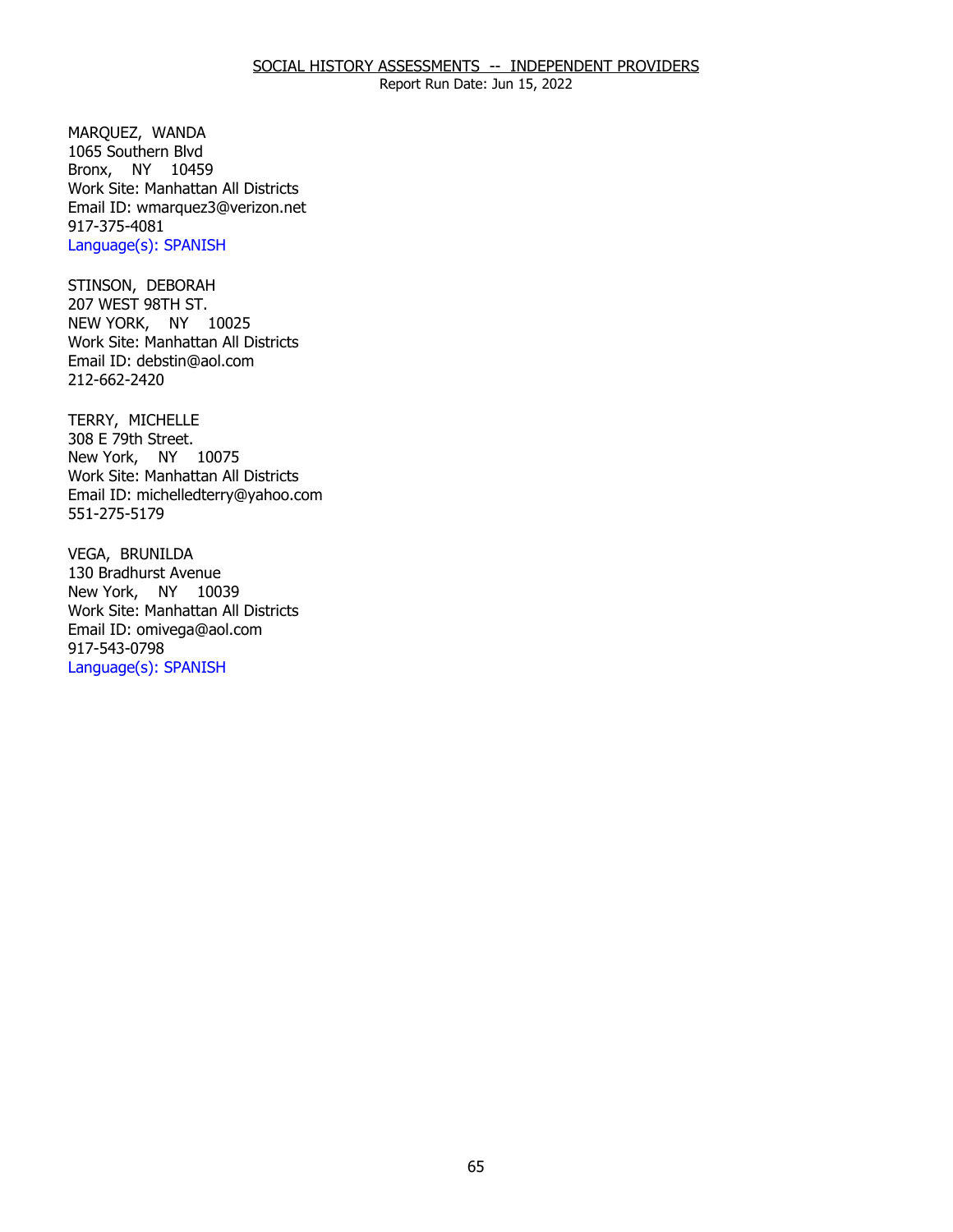BATISTA SOBA, ALICIA<br>PO BOX 351 Albrightsville, PA 18210 Work Site: Queens All Districts Email ID: [msbatista@hotmail.com](mailto:msbatista@hotmail.com) 646-387-4533 Language(s): SPANISH

EDOUARD, KATHOUCHA<br>3325 90 street Queens, NY 11372 Work Site: Queens All Districts Email ID: [Kjedouard@yahoo.com](mailto:Kjedouard@yahoo.com) 917-757-5616 Language(s): HAITIAN CREOLE

**GARCIA, LESLIE**  Corona, NY 11368 35-33 98 thStreet Work Site: Queens All Districts Email ID: [socialworktime@gmail.com](mailto:socialworktime@gmail.com) 917-572-0013 Language(s): SPANISH

 SEMEXANT, MARIE-IRVINE 770 Meacham Ave Elmont, NY 11003 Work Site: Queens All Districts Email ID: [cuisinerus@msn.com](mailto:cuisinerus@msn.com)  516-424-6037 Language(s): HAITIAN CREOLE

STINSON, DEBORAH<br>207 WEST 98TH ST. NEW YORK, NY 10025 Work Site: Queens All Districts Email ID: [debstin@aol.com](mailto:debstin@aol.com) 212-662-2420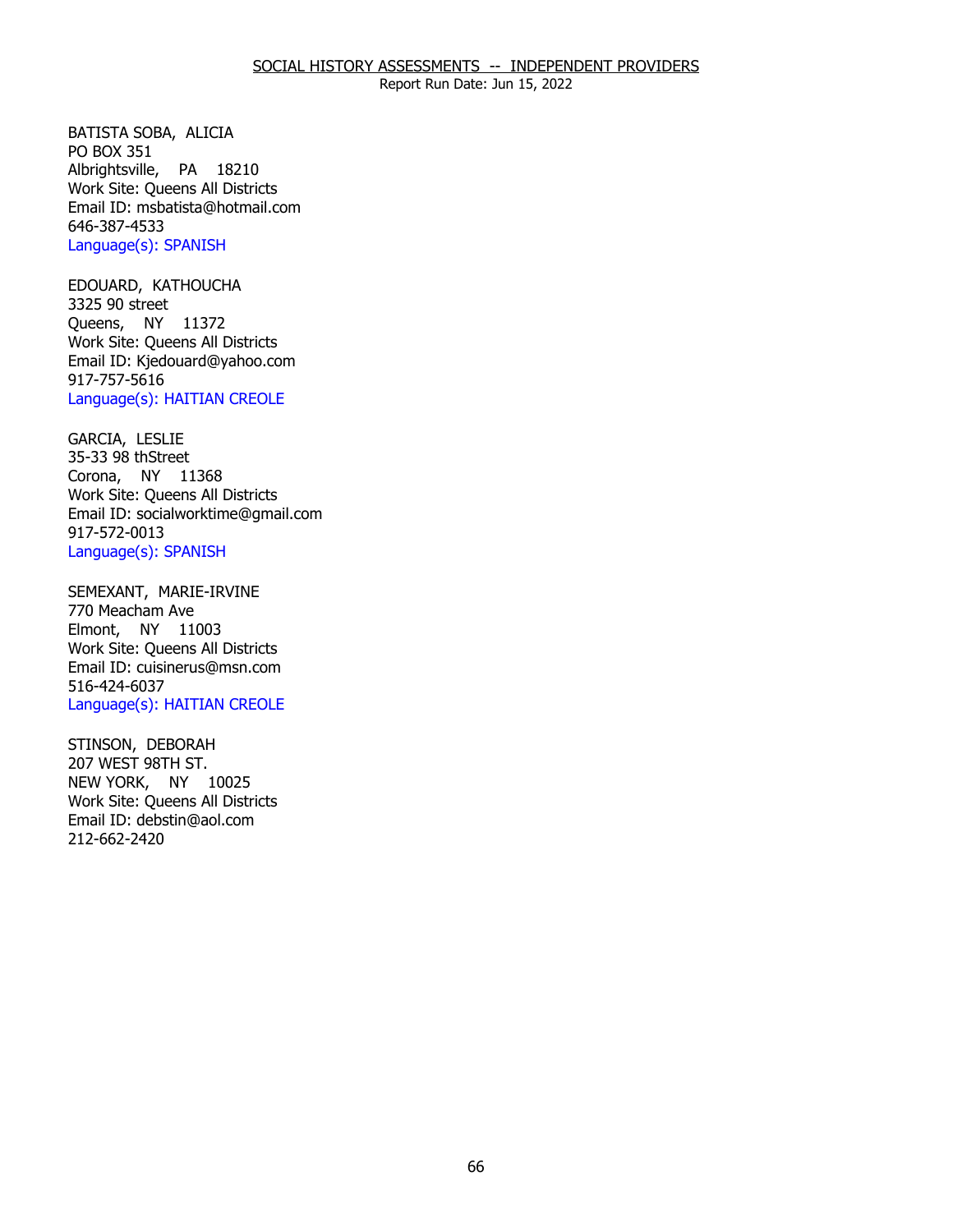### SOCIAL HISTORY ASSESSMENTS -- INDEPENDENT PROVIDERS

Report Run Date: Jun 15, 2022

AMEEN-RICE, ANJAIL<br>199 Charles Ave Staten Island, NY 10302 Work Site: Staten Island All Districts Email ID: [anjail@faithandhopetherapy.com](mailto:anjail@faithandhopetherapy.com) 917-330-6481

EDELSTEIN JACOBSON, ESTHER<br>6 Vassar St Staten Island, NY 10314 Work Site: Staten Island All Districts Email ID: [esejacobson@gmail.com](mailto:esejacobson@gmail.com) 718-640-3250

GOLUS, ITA Hillside, NJ 07205 912 Haviland Drive Work Site: Staten Island All Districts Email ID: [ita.golus@ahrcnyc.org](mailto:ita.golus@ahrcnyc.org)  917-971-9594

MCCARTHY-HAYES, MAGAN<br>643 lamoka avenue staten island, NY 10312 Work Site: Staten Island All Districts Email ID: [mmccarthy2913@gmail.com](mailto:mmccarthy2913@gmail.com)  718-554-4743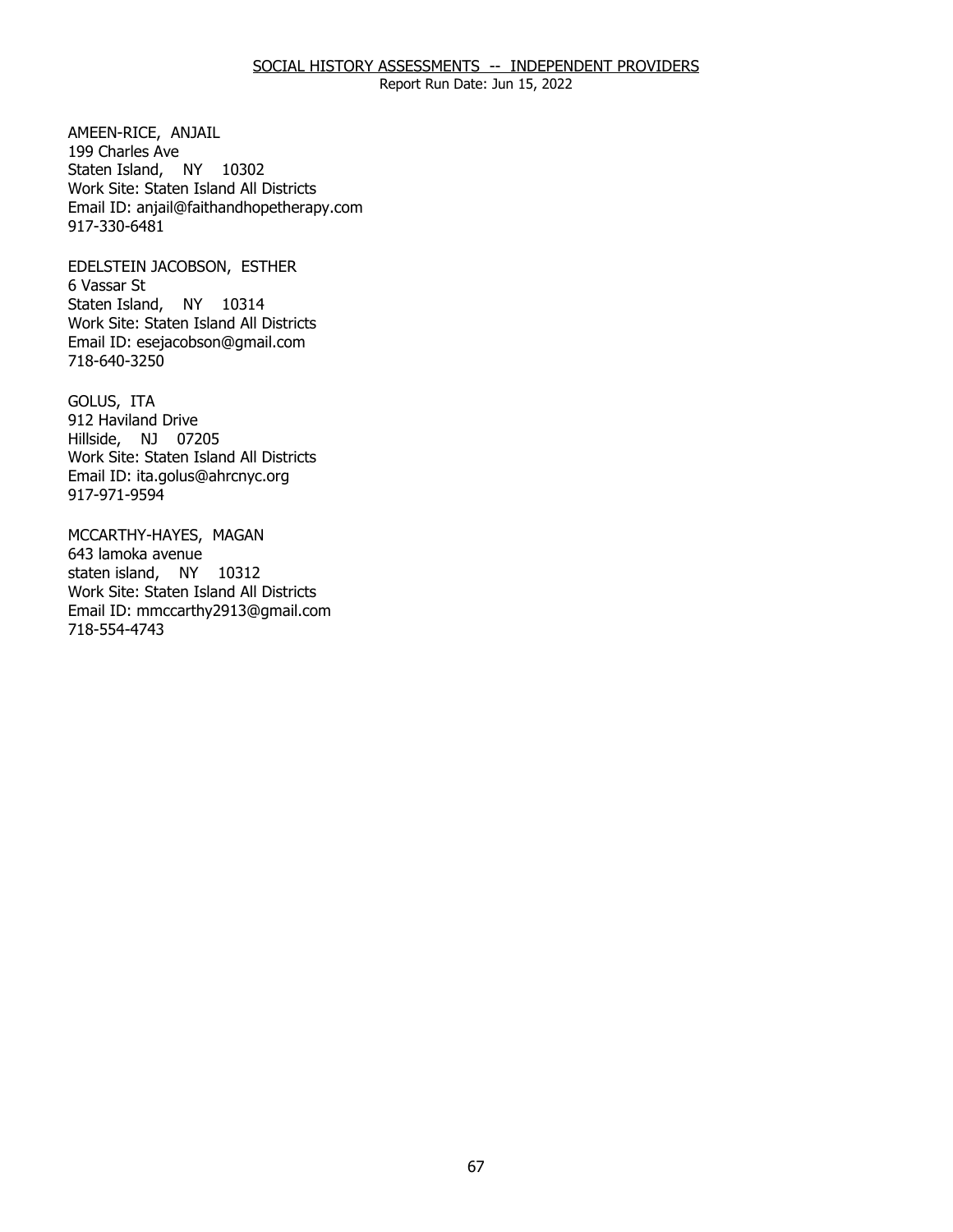Report Run Date: Jun 15, 2022

ALOKA, JULIE Brooklyn, NY 11223 2250 East 4 Street Work Site: All Boroughs/Districts Email ID: [juliealoka90@gmail.com](mailto:juliealoka90@gmail.com)  205-606-0076 Language(s): RUSSIAN

ARORA, JASVINDER Palisades PArk, NJ 07650 330 East Homestead Ave Work Site: All Boroughs/Districts Email ID: [jasy1212@aol.com](mailto:jasy1212@aol.com)  201-978-4956 Language(s): ENGLISH HINDI

 ENDLER, KATARZYNA New Listing Jamaica, NY 11432 15035 Village Rd 47C Work Site: All Boroughs/Districts Email ID: [katarzynaendler@gmail.com](mailto:katarzynaendler@gmail.com) 646-265-9355 Language(s): POLISH

GRETCHNEVA, YELENA New York, NY 10031 543 West 147th Street Work Site: All Boroughs/Districts Email ID: [nyc0119@msn.com](mailto:nyc0119@msn.com)  917-520-5540 Language(s): RUSSIAN

HOLCOMB, JENENE New York, NY 10027 165 West 127th Street Work Site: All Boroughs/Districts Email ID: [jenene.holcomb@uptownslp.com](mailto:jenene.holcomb@uptownslp.com)  646-649-6450

JABER, JACQUELINE<br>465 68th Street BKLYN, NY 11220 Work Site: All Boroughs/Districts Email ID: [jackiehjaber@gmail.com](mailto:jackiehjaber@gmail.com) 917-535-2525 Language(s): ARABIC

LEVY, STACEY Manalapan, NJ 07726 53 Comtois Road Work Site: All Boroughs/Districts Email ID: [staceyross113@gmail.com](mailto:staceyross113@gmail.com) 732-972-2426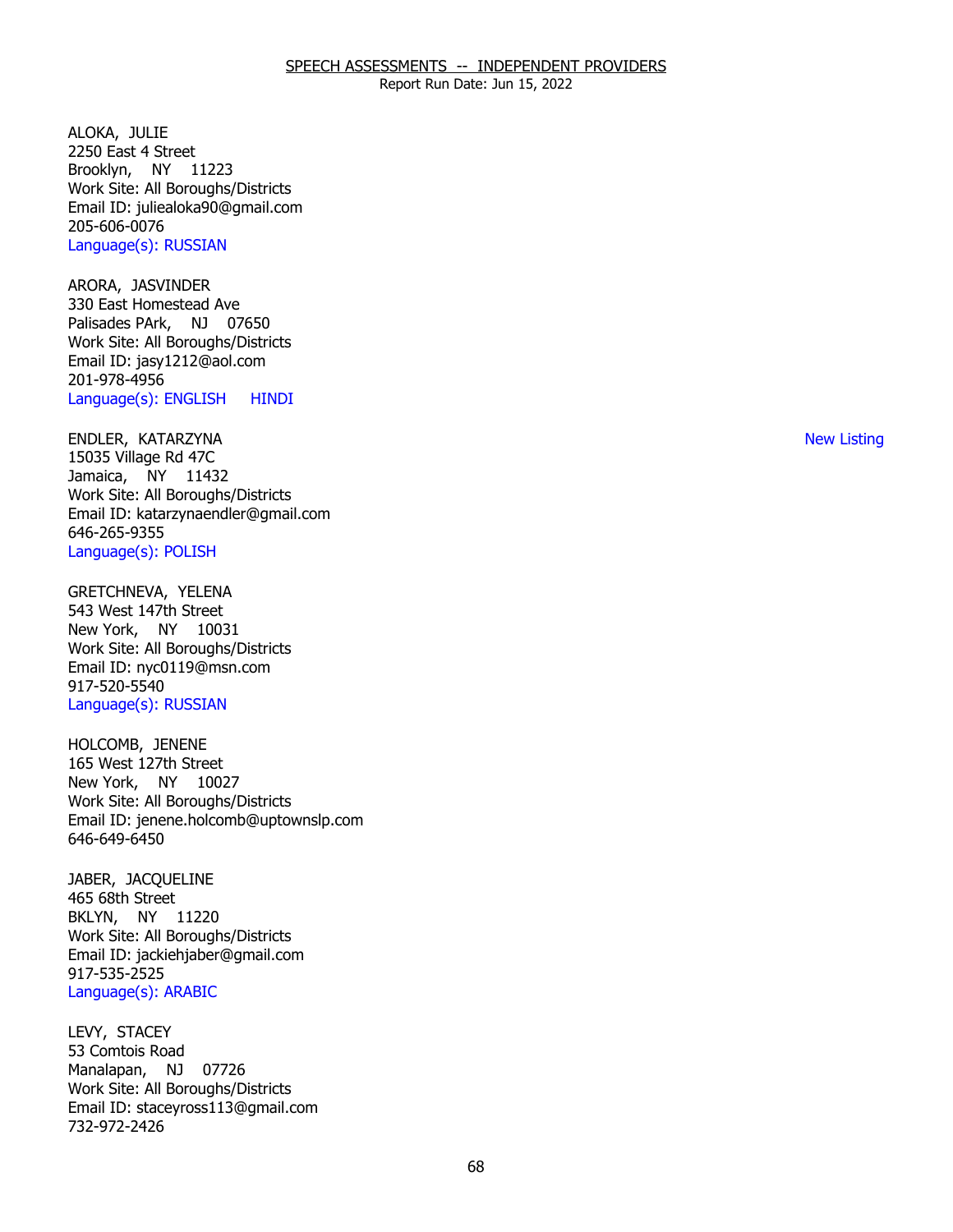Report Run Date: Jun 15, 2022

LUKE, REZIA BROOKLYN, NY 11225 495 Flatbush Ave Work Site: All Boroughs/Districts Email ID: [ReziaLukeSpeech@gmail.com](mailto:ReziaLukeSpeech@gmail.com) 718-913-3494

MADBULY, SHAIMAA Bethpage, NY 11714 22 Parkview Circle Work Site: All Boroughs/Districts Email ID: [smadbuly@gmail.com](mailto:smadbuly@gmail.com) 347-440-6811 Language(s): ARABIC

SHWEKY, ALYSSA Brooklyn, NY 11223 2094 East 4th Street Work Site: All Boroughs/Districts Email ID: [alyssa1728@aol.com](mailto:alyssa1728@aol.com)  917-797-5124 Language(s): SPANISH

THAKOOR, SHIRMILA<br>158 Van Buren Street West Babylon, NY 11704 Work Site: All Boroughs/Districts Email ID: [sthakoor3@yahoo.com](mailto:sthakoor3@yahoo.com)  347-276-0754

THEOTOKAS, ERI Mineola, NY 11501 63 Shortridge Drive Work Site: All Boroughs/Districts Email ID: [etts28@gmail.com](mailto:etts28@gmail.com)  516-204-2388 Language(s): GREEK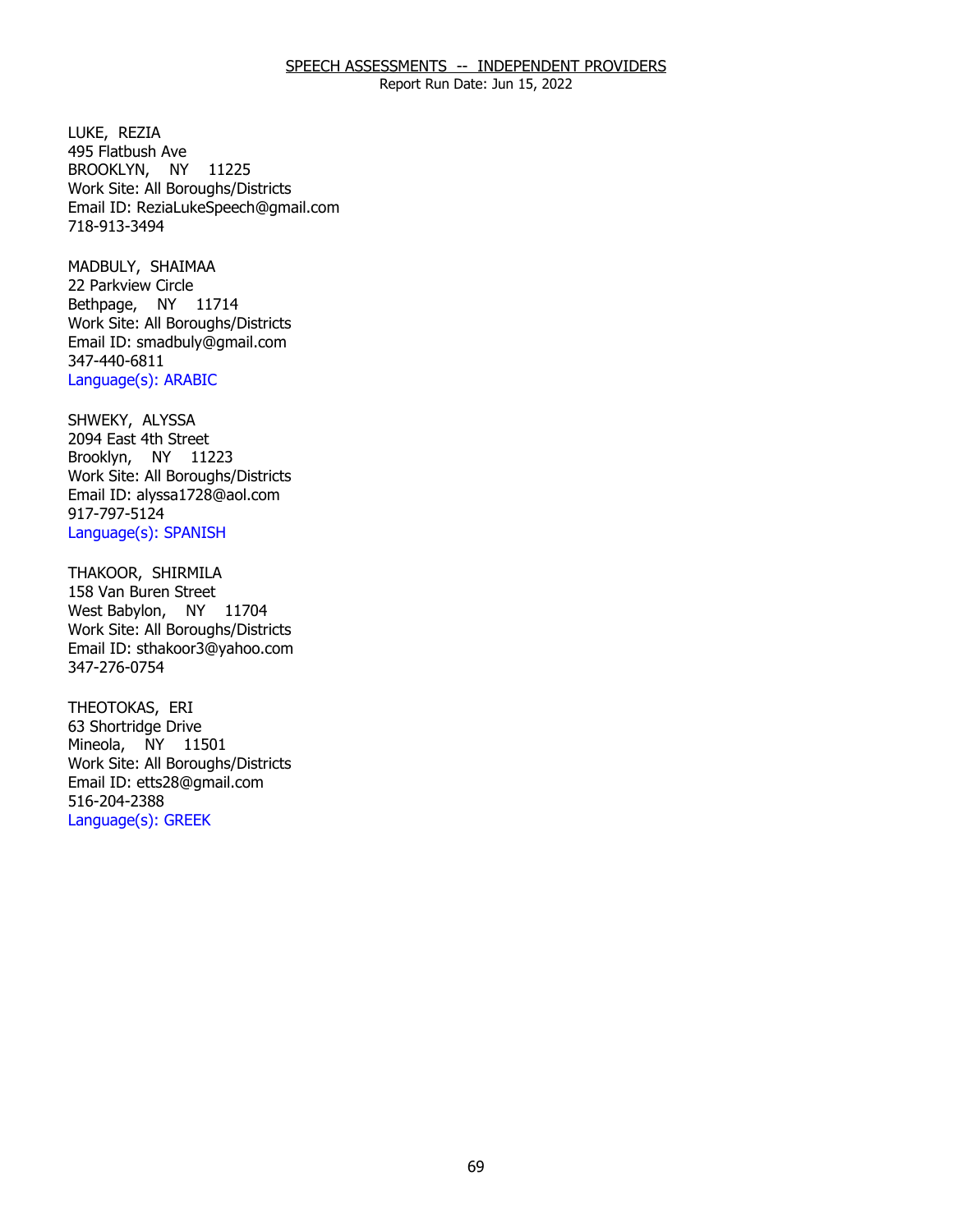ANIM ADDO, PATRICK BRONX, NY 10467 768 ASTOR AVENUE Work Site: Bronx All Districts Email ID: [kwekuanim@aol.com](mailto:kwekuanim@aol.com) 917-279-6924

ANTOINE, CHRISTINA Briarwood, NY 11435 143-50 Hoover Ave, Apt 109 Work Site: Bronx All Districts Email ID: [christina@speechist.com](mailto:christina@speechist.com) 646-504-2354 Language(s): HAITIAN CREOLE

BLUNT, SHAAKIRA<br>1475 VYSE AVE BRONX, NY 10460 Work Site: Bronx All Districts Email ID: [shaakirablunt@gmail.com](mailto:shaakirablunt@gmail.com) 646-323-3409

**BODRICK, KEASHA**  YONKERS, NY 10701 245 Rumsey Road Work Site: Bronx All Districts Email ID: [kelb699@yahoo.com](mailto:kelb699@yahoo.com)  914-613-9382

CALDERON, YVONNE<br>260-16 80th ave Floral Park, NY 11004 Work Site: Bronx All Districts Email ID: [yac1006@yahoo.com](mailto:yac1006@yahoo.com)  917-209-4394 Language(s): SPANISH

 CAMPBELL DUBLIN, MILLIE 64 Addicks Road Westwood, NJ 07675 Work Site: Bronx All Districts Email ID: [milliedublin795@gmail.com](mailto:milliedublin795@gmail.com) 201-410-3823

CAMPOS, NIXSALIZ Yonkers, NY 10701 1133 Warburton Avenue Work Site: Bronx All Districts Email ID: [lilnixsa@gmail.com](mailto:lilnixsa@gmail.com)  646-533-3803 Language(s): SPANISH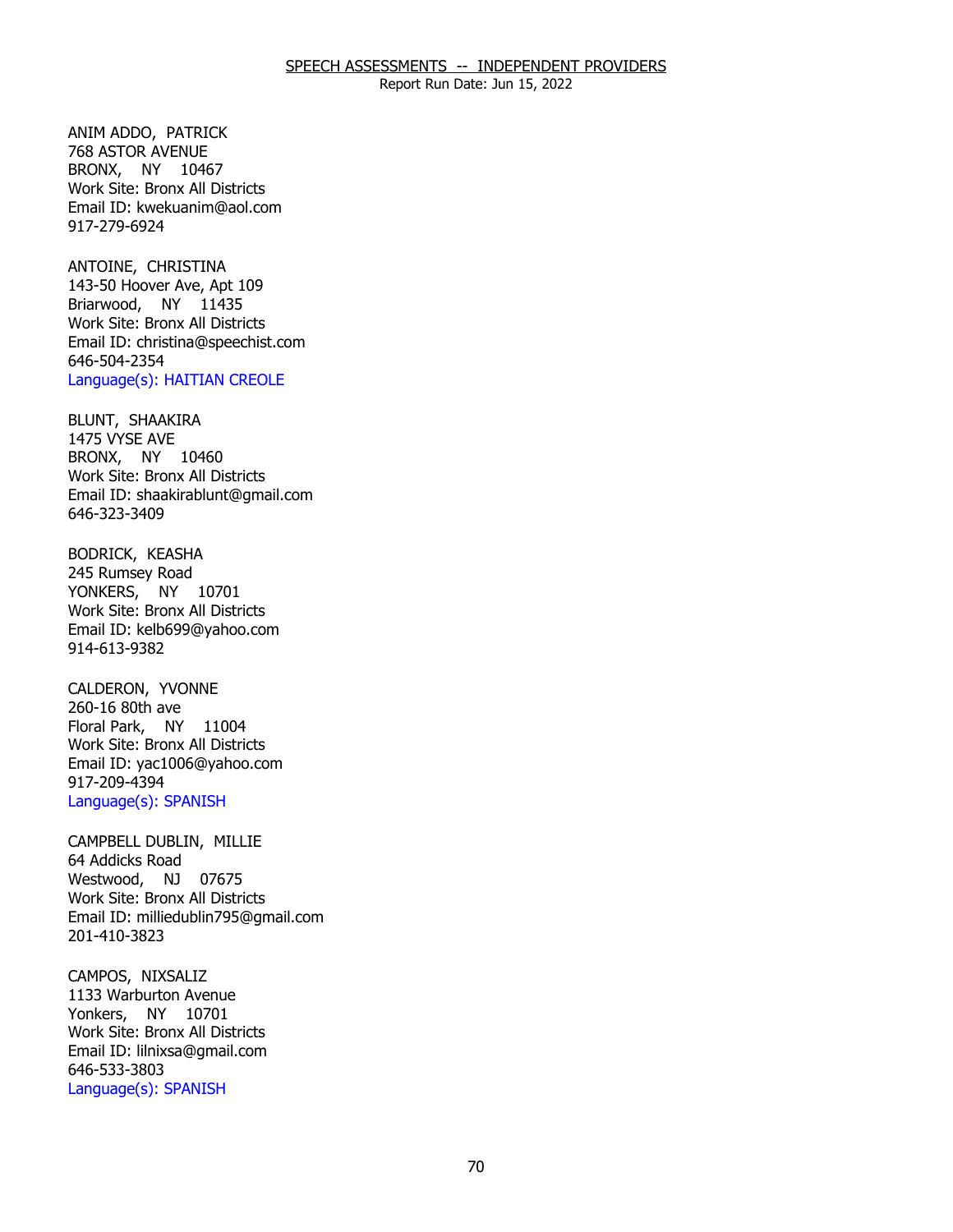Report Run Date: Jun 15, 2022

 EAST-OWENS, CAROLYN 321 Larchmont Acres Larchmont, NY 10538 Work Site: Bronx All Districts Email ID: [carolyneast.slp@gmail.com](mailto:carolyneast.slp@gmail.com)  203-912-3350

EDWARDS, PAULA New Rochelle, NY 10801 40 Memorial Highway Work Site: Bronx All Districts Email ID: [Paulasimsedwards@yahoo.com](mailto:Paulasimsedwards@yahoo.com)  954-488-1468

FERNANDEZ, ERICA NEW HYDE PARK, NY 11040 182 BREGMAN AVENUE Work Site: Bronx All Districts Email ID: [efernandez814@gmail.com](mailto:efernandez814@gmail.com) 917-696-1330 Language(s): SPANISH

GAGLIA, FRANCESCA bronx, NY 10461 30 30 Middletown Rd Work Site: Bronx All Districts Email ID: [fngspeechpathology@gmail.com](mailto:fngspeechpathology@gmail.com)  917-751-4565

GATZONIS, SELENE<br>46 Syracuse Ave Medford, NY 11763 Work Site: Bronx All Districts Email ID: [selenegatzonis@gmail.com](mailto:selenegatzonis@gmail.com)  917-826-9007 Language(s): SPANISH

HERRING, CARYN New York, NY 10025 255 West 94th Street Work Site: Bronx All Districts Email ID: [caryn.herring@gmail.com](mailto:caryn.herring@gmail.com)  215-901-1480

HOLLAND, VICTORIA BRONX, NY 10471 3935 BLACKSTONE AVENUE Work Site: Bronx All Districts Email ID: [victoriaholland4@gmail.com](mailto:victoriaholland4@gmail.com) 917-922-0214 Language(s): ENGLISH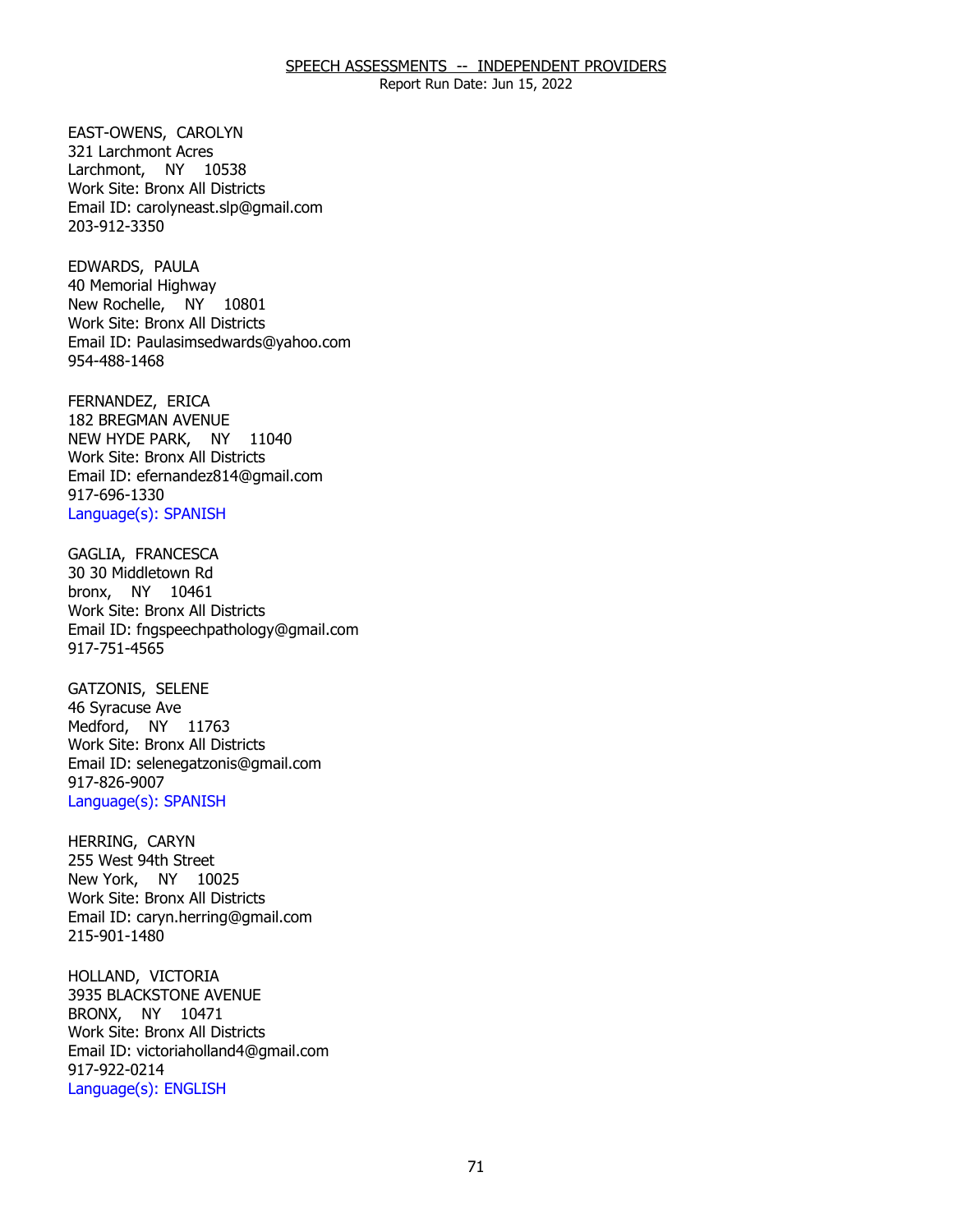Report Run Date: Jun 15, 2022

JUAREZ, ELSIE Yonkers, NY 10701 23 Water Grant St. Work Site: Bronx All Districts Email ID: [ejuarezslp@gmail.com](mailto:ejuarezslp@gmail.com)  646-316-1196 Language(s): SPANISH

KABASZINSKA, YANCY Manhasset, NY 11030 115 Payne Whitney Lane Work Site: Bronx All Districts Email ID: [yvasquezslp@gmail.com](mailto:yvasquezslp@gmail.com)  917-509-4305 Language(s): SPANISH

MAURICE, BETTY Bronx, NY 10455 444 Willis Avenue Work Site: Bronx All Districts Email ID: [bettou18@yahoo.com](mailto:bettou18@yahoo.com)  347-242-9733

MAYNE, GENEVA Bronxville, NY 10708 81 pondfield Road Work Site: Bronx All Districts Email ID: [gmayne@partsofspeechtherapy.com](mailto:gmayne@partsofspeechtherapy.com)  914-486-5939

MCRAE, DARLENE BRONX, NY 10473 853-C UNDERHILL AVENUE Work Site: Bronx All Districts Email ID: [sesheni@yahoo.com](mailto:sesheni@yahoo.com) 718-893-0266

MENDEZ, YANELA bronx, NY 10463 3845 Sedgwick avenue Work Site: Bronx All Districts Email ID: [yanelasalazar27@hotmail.com](mailto:yanelasalazar27@hotmail.com) 718-530-8925 Language(s): SPANISH

MIGUELEZ, CHRISTINE<br>321 12 Street Brooklyn, NY 11215 Work Site: Bronx All Districts Email ID: [chrismiguel23@gmail.com](mailto:chrismiguel23@gmail.com) 917-601-3737 Language(s): SPANISH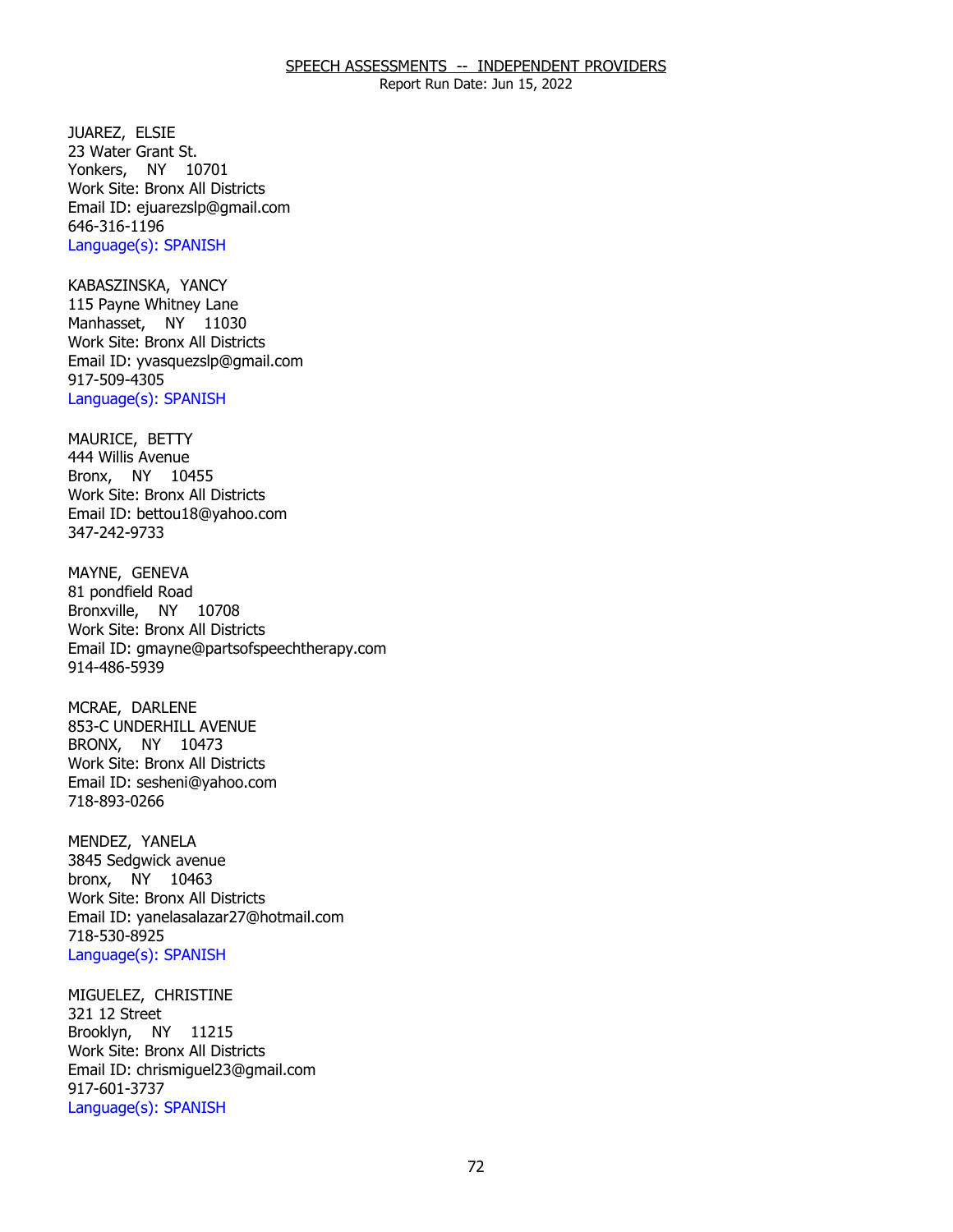Report Run Date: Jun 15, 2022

NAPARSTEK, TAMARA New York, NY 10034 30 Park Terrace East Work Site: Bronx All Districts Email ID: [tamara.naparstek@gmail.com](mailto:tamara.naparstek@gmail.com)  917-375-9679 Language(s): SPANISH

PAULINO, MERI NEW YORK, NY 10032 640 WEST 170TH STREET Work Site: Bronx All Districts Email ID: [paulinomeri@yahoo.com](mailto:paulinomeri@yahoo.com)  917-504-7654 Language(s): SPANISH

REYMUNDO, MICHELLE<br>76 Vale Place Fair Lawn, NJ 07410 Work Site: Bronx All Districts Email ID: [kariekrisbz@msn.com](mailto:kariekrisbz@msn.com)  347-244-0437

RYMER, STACEY bronx, NY 10456 1207 findlay ave Work Site: Bronx All Districts Email ID: [srymer123@gmail.com](mailto:srymer123@gmail.com)  347-322-5001 Language(s): SPANISH

SPERA, JOANNE NYC, NY 10128 205 E 94th Street, #3FW Work Site: Bronx All Districts Email ID: [jospera23@gmail.com](mailto:jospera23@gmail.com)  917-692-1921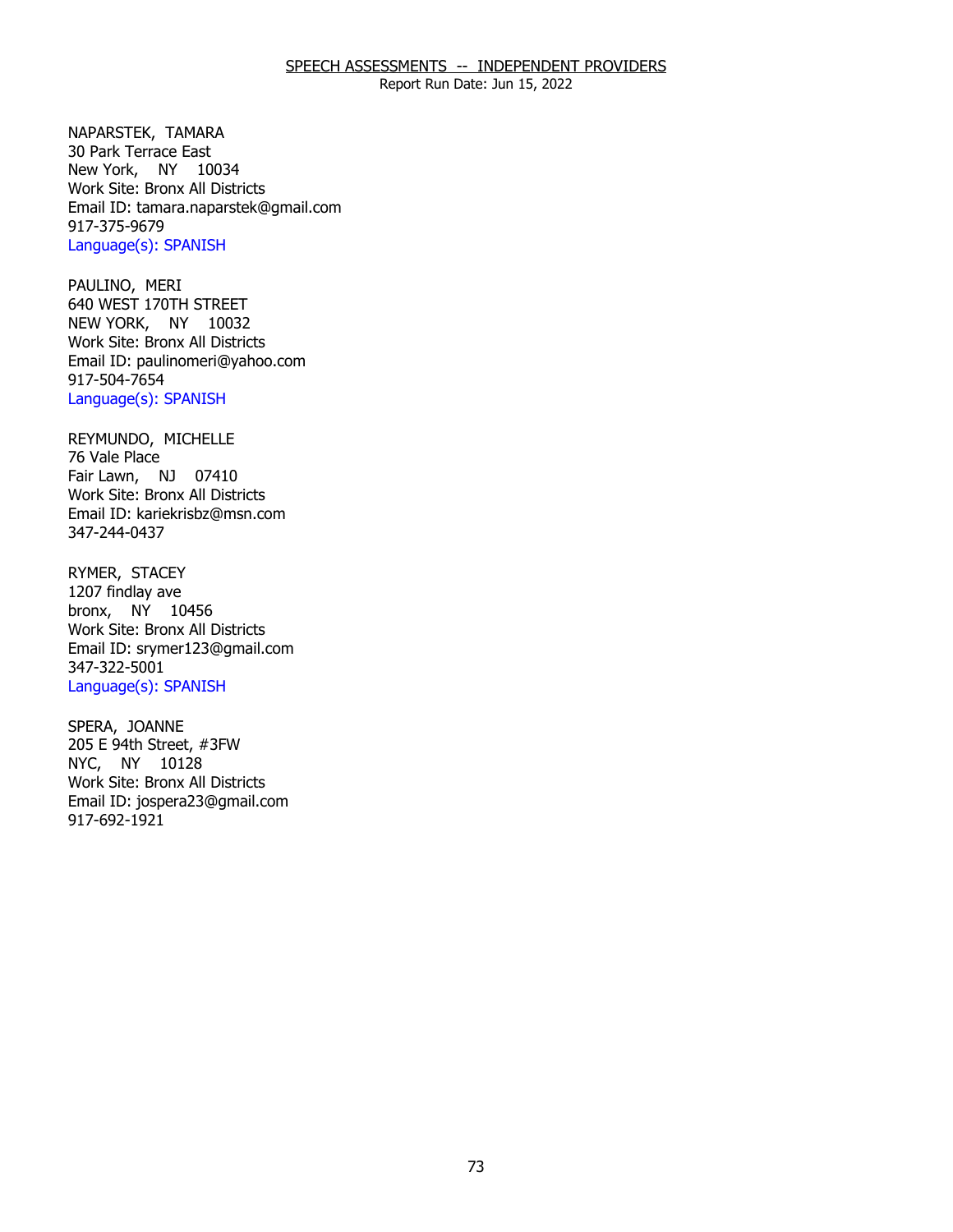Report Run Date: Jun 15, 2022

ABOWITZ, FEIGE Brooklyn, NY 11204 1803 51st Street Work Site: Brooklyn All Districts Email ID: [fabowitz@msn.com](mailto:fabowitz@msn.com)  347-244-3369 Language(s): YIDDISH

ANIM ADDO, PATRICK<br>768 ASTOR AVENUE BRONX, NY 10467 Work Site: Brooklyn All Districts Email ID: [kwekuanim@aol.com](mailto:kwekuanim@aol.com) 917-279-6924

ANTOINE, CHRISTINA Briarwood, NY 11435 143-50 Hoover Ave, Apt 109 Work Site: Brooklyn All Districts Email ID: [christina@speechist.com](mailto:christina@speechist.com) 646-504-2354 Language(s): HAITIAN CREOLE

APPLEBAUM, ALEXANDER<br>318 AVENUE M BROOKLYN, NY 11230 Work Site: Brooklyn All Districts Email ID: [myapplecomm@gmail.com](mailto:myapplecomm@gmail.com) 718-627-4099 Language(s): RUSSIAN

ARORA, PULKIT Palisades Park, NJ 07650 330 E Homestead Avenue Work Site: Brooklyn All Districts Email ID: [arora370@gmail.com](mailto:arora370@gmail.com)  201-706-1673

ASHRAF, YASMIN<br>44 Scott Avenue Edison, NJ 08837 Work Site: Brooklyn All Districts Email ID: [bilingualslp1@gmail.com](mailto:bilingualslp1@gmail.com)  917-226-4834 Language(s): URDU

BLAIR, LACEY Brooklyn, NY 11216 563 Greene Ave Work Site: Brooklyn All Districts Email ID: [Lacey.blair@hotmail.com](mailto:Lacey.blair@hotmail.com) 214-620-8321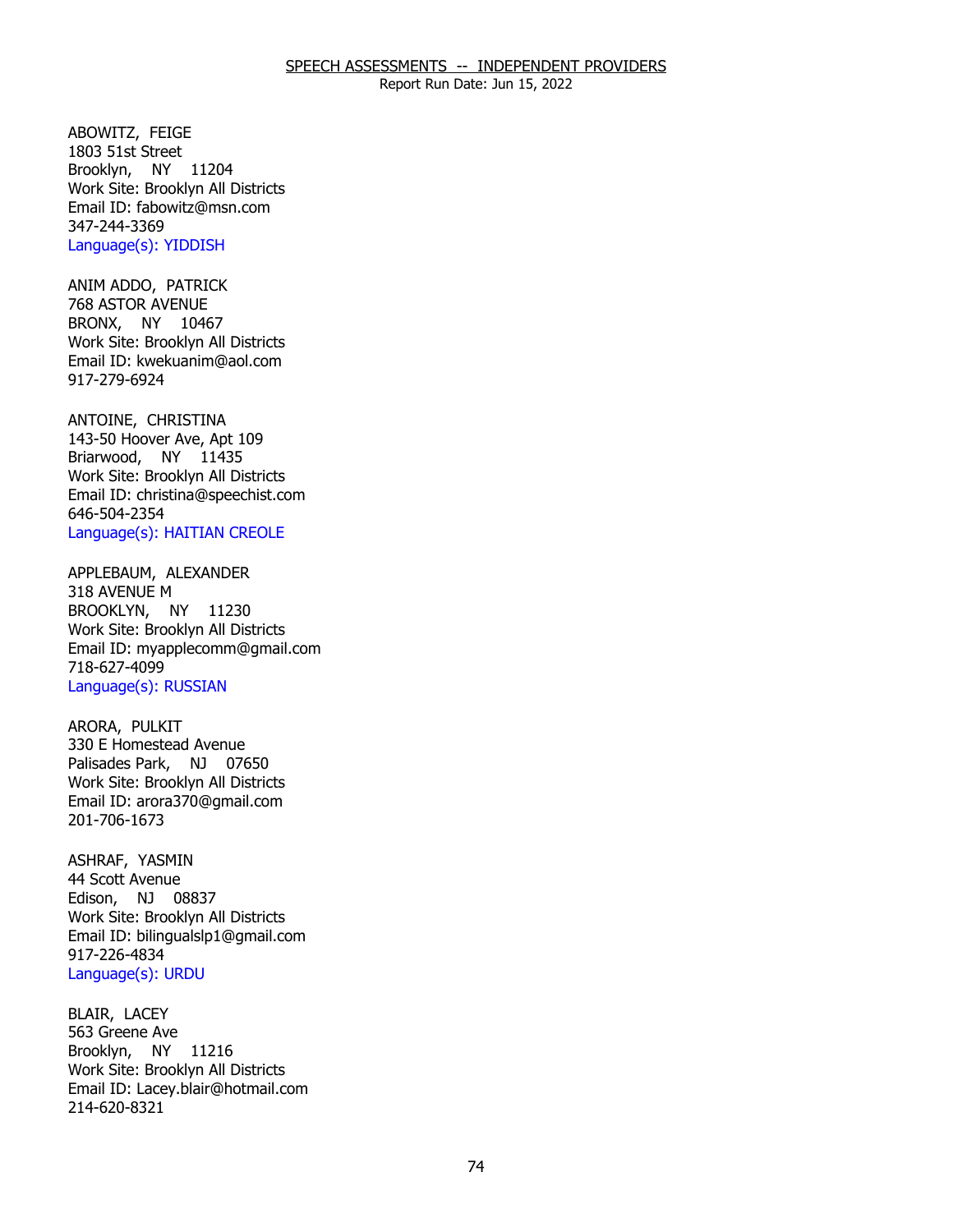BLUMENFELD, HADASSA<br>4600 14TH AVE BROOKLYN, NY 11219 Work Site: Brooklyn All Districts Email ID: [hhb4600@gmail.com](mailto:hhb4600@gmail.com)  917-533-2821 Language(s): YIDDISH

BREYTUS, IRINA Staten Island, NY 10306 355 Hamden Avenue Work Site: Brooklyn All Districts Email ID: [dorikh2003@yahoo.com](mailto:dorikh2003@yahoo.com) 646-400-3860 Language(s): RUSSIAN

CHALME, JENNIFER BROOKLYN, NY 11230 1619 east 4 street Work Site: Brooklyn All Districts Email ID: [jenyouwin@aol.com](mailto:jenyouwin@aol.com) 718-376-8286

CHAN, CHRISTINE<br>25 Eric Lane Staten Island, NY 10308 Work Site: Brooklyn All Districts Email ID: [cc1961@nyu.edu](mailto:cc1961@nyu.edu)  646-255-8286 Language(s): CHINESE (CANTONESE)

CLAPP, JANE Brooklyn, NY 11217 127 Prospect Place Work Site: Brooklyn All Districts Email ID: [janeclappslp@gmail.com](mailto:janeclappslp@gmail.com)  646-425-3862 Language(s): ENGLISH

DILWORTH, VANESSA<br>57 Norman Avenue Brooklyn, NY 11222 Work Site: Brooklyn All Districts Email ID: [vanessadilworth@gmail.com](mailto:vanessadilworth@gmail.com)  646-279-4257

EDWARDS, PAULA New Rochelle, NY 10801 40 Memorial Highway Work Site: Brooklyn All Districts Email ID: [Paulasimsedwards@yahoo.com](mailto:Paulasimsedwards@yahoo.com)  954-488-1468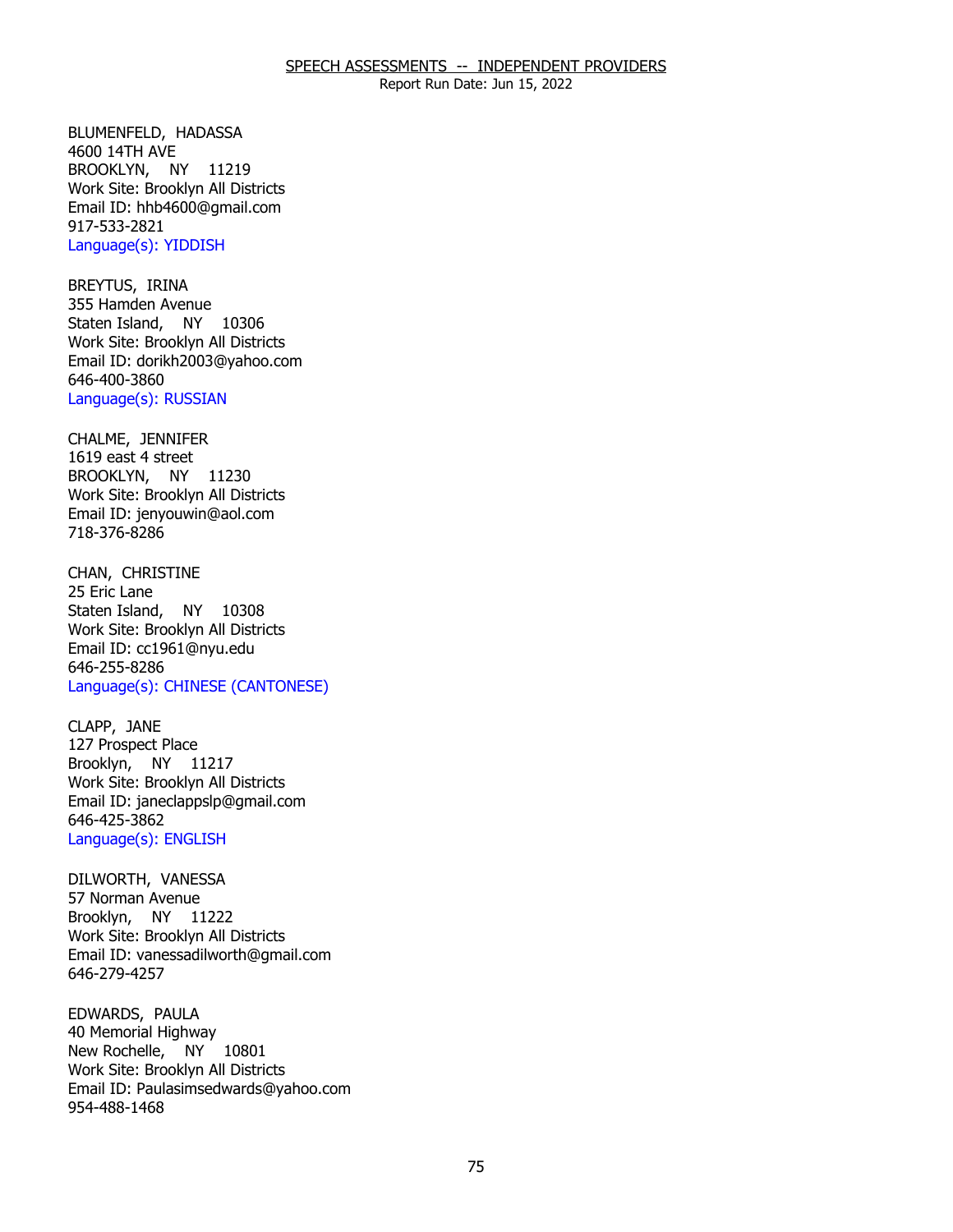Report Run Date: Jun 15, 2022

 ESAIOV, DIANA Adventura, FL 33180 18800 NE 29th Ave Work Site: Brooklyn All Districts Email ID: [dianaesaiov@gmail.com](mailto:dianaesaiov@gmail.com)  646-288-8516

FLECKENSTEIN, MARIA NEW YORK, NY 10009 7 STUYVESANT OVAL 12C Work Site: Brooklyn All Districts Email ID: [maria.fleckenstein@gmail.com](mailto:maria.fleckenstein@gmail.com) 917-359-2680 Language(s): SPANISH

GATZONIS, SELENE<br>46 Syracuse Ave Medford, NY 11763 Work Site: Brooklyn All Districts Email ID: [selenegatzonis@gmail.com](mailto:selenegatzonis@gmail.com)  917-826-9007 Language(s): SPANISH

GERAMIAN, LEILA<br>30 Homecrest Oval Yonkers, NY 10703 Work Site: Brooklyn All Districts Email ID: [lgeramian@gmail.com](mailto:lgeramian@gmail.com)  917-418-5539

GREENSTEIN, EVELYN BROOKLYN, NY 11230 1461 East 19th Street Work Site: Brooklyn All Districts Email ID: [egreenstein@ymail.com](mailto:egreenstein@ymail.com) 718-627-0060 Language(s): HEBREW YIDDISH

HERRING, CARYN New York, NY 10025 255 West 94th Street Work Site: Brooklyn All Districts Email ID: [caryn.herring@gmail.com](mailto:caryn.herring@gmail.com)  215-901-1480

JOSOVICH, ELONA<br>505 Oriental Blvd BROOKLYN, NY 11235 Work Site: Brooklyn All Districts Email ID: [ccc3381@aol.com](mailto:ccc3381@aol.com) 917-642-0638 Language(s): RUSSIAN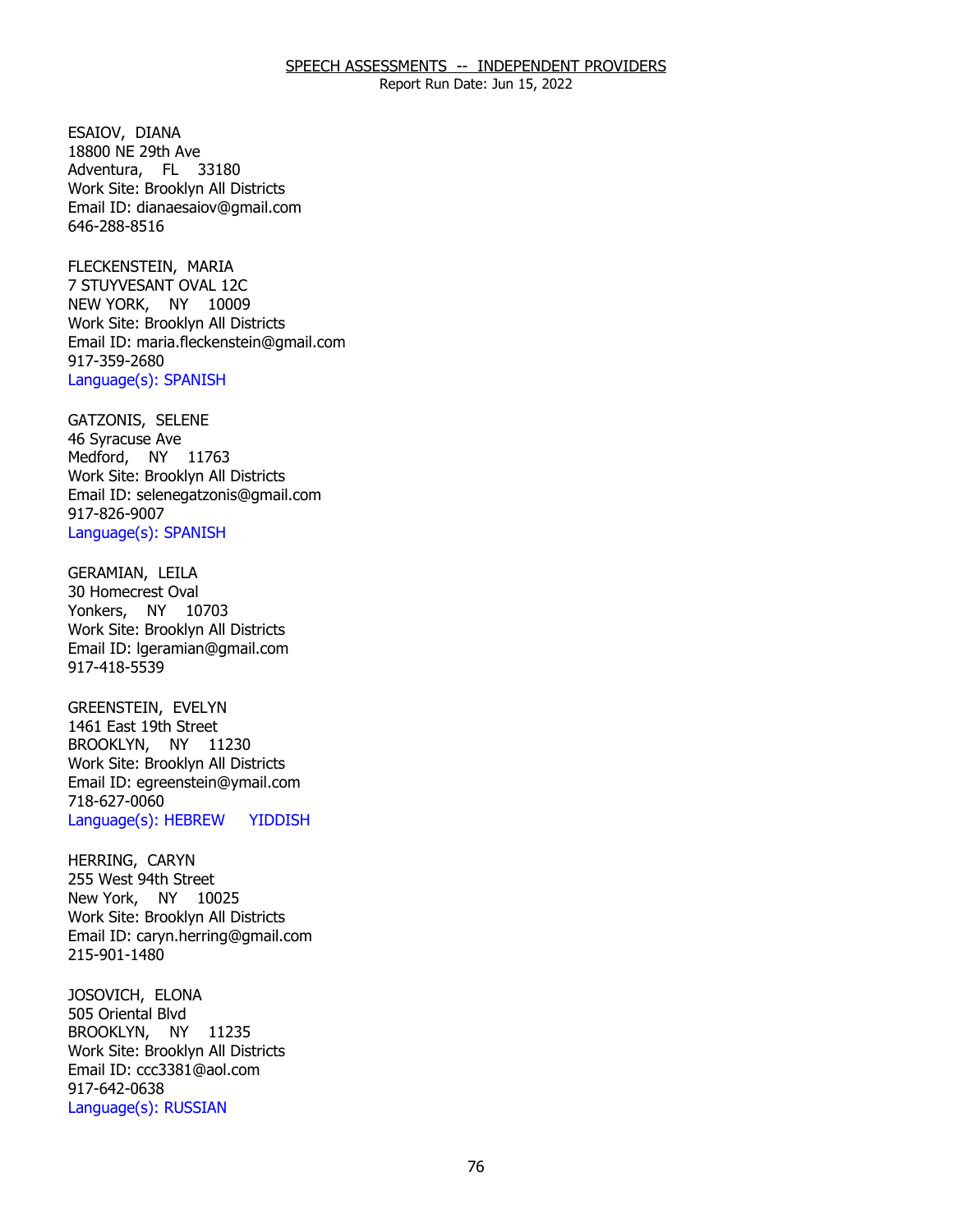Report Run Date: Jun 15, 2022

KABASZINSKA, YANCY Manhasset, NY 11030 115 Payne Whitney Lane Work Site: Brooklyn All Districts Email ID: [yvasquezslp@gmail.com](mailto:yvasquezslp@gmail.com)  917-509-4305 Language(s): SPANISH

KHOURI, VANESSA<br>303 Putnam Ave Brooklyn, NY 11216 Work Site: Brooklyn All Districts Email ID: [nessks@gmail.com](mailto:nessks@gmail.com) 347-761-6641

KOZIORZEBSKA, KAREN<br>591 MORGAN AVENUE BROOKLYN, NY 11222 Work Site: Brooklyn All Districts Email ID: [KOZIORZEBSKA.KAREN@GMAIL.COM](mailto:KOZIORZEBSKA.KAREN@GMAIL.COM) 347-439-6019

LIEBERMAN, ROCHEL BROOKLYN, NY 11213 1386 Union Street Work Site: Brooklyn All Districts Email ID: [Rochel@ariberspeech.com](mailto:Rochel@ariberspeech.com) 718-290-4248 Language(s): YIDDISH

MAYNE, GENEVA Bronxville, NY 10708 81 pondfield Road Work Site: Brooklyn All Districts Email ID: [gmayne@partsofspeechtherapy.com](mailto:gmayne@partsofspeechtherapy.com)  914-486-5939

MELENDEZ BRISKIE, SILVIA<br>2610 Newkirk Avenue Brooklyn, NY 11226 Work Site: Brooklyn All Districts Email ID: [bilingualspeechslp@yahoo.com](mailto:bilingualspeechslp@yahoo.com)  917-822-5940 Language(s): SPANISH

MERCADO, LEONELY<br>1574 40th St Brooklyn, NY 11218 Work Site: Brooklyn All Districts Email ID: [leonelym10@gmail.com](mailto:leonelym10@gmail.com)  917-804-2117 Language(s): SPANISH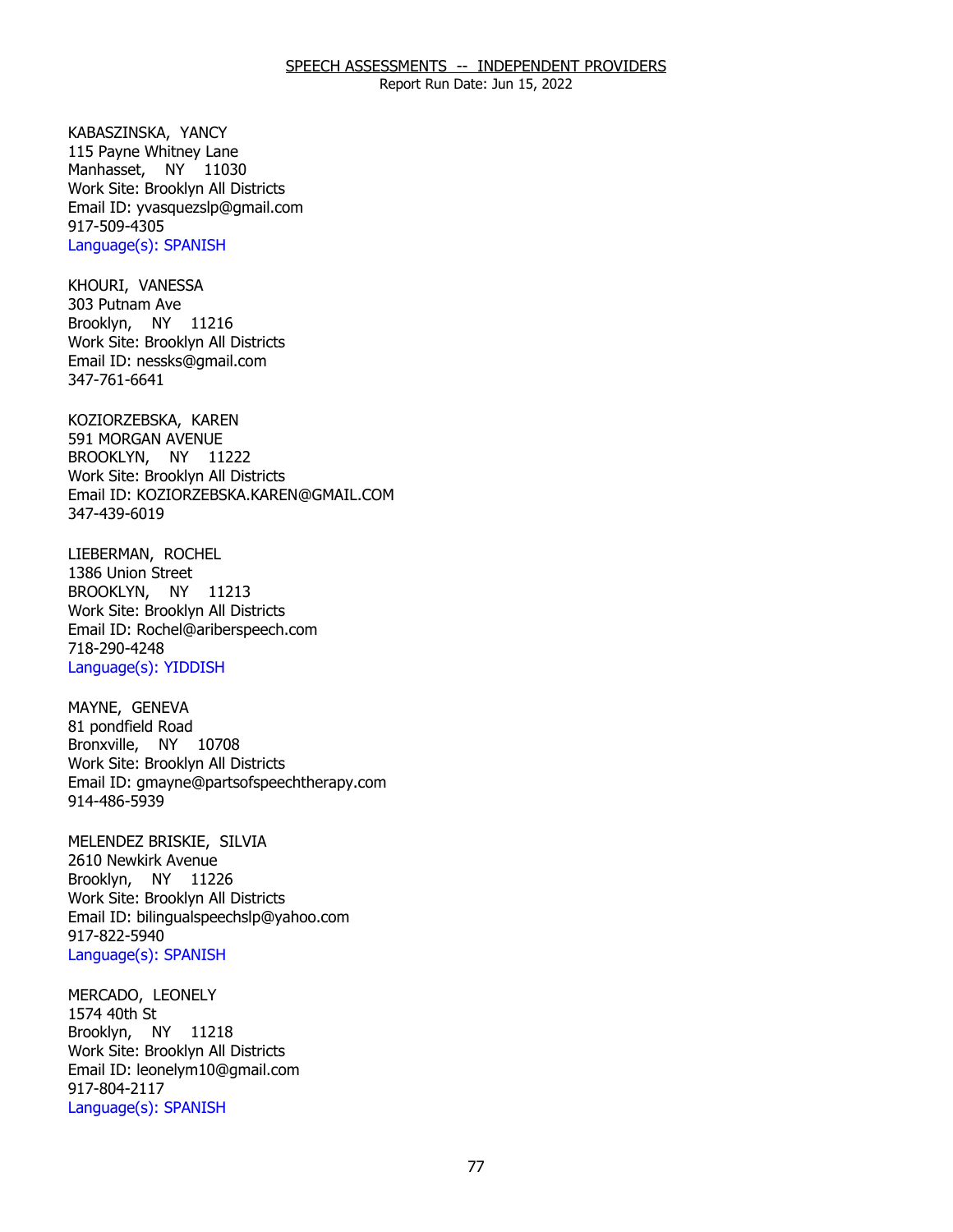Report Run Date: Jun 15, 2022

MIGUELEZ, CHRISTINE<br>321 12 Street Brooklyn, NY 11215 Work Site: Brooklyn All Districts Email ID: [chrismiguel23@gmail.com](mailto:chrismiguel23@gmail.com) 917-601-3737 Language(s): SPANISH

NEWMAN, LILIA BROOKLYN, NY 11201 15 Metro Tech Center Work Site: Brooklyn All Districts Email ID: [lilianewman@gmail.com](mailto:lilianewman@gmail.com) 347-268-5979 Language(s): SPANISH PORTUGUESE

PAGNOTTA, NICOLE<br>418 45th Street Brooklyn, NY 11220 Work Site: Brooklyn All Districts Email ID: [pagnotta.nicole@gmail.com](mailto:pagnotta.nicole@gmail.com)  646-267-1394

RAKOWER, TAMARA<br>421 Barnard Ave Cedarhurst, NY 11516 Work Site: Brooklyn All Districts Email ID: [trakower@aol.com](mailto:trakower@aol.com) 917-612-0862 Language(s): ENGLISH

REBENWURZEL KOHN, LIVIA<br>2808 AVENUE P BROOKLYN, NY 11229 Work Site: Brooklyn All Districts Email ID: [lreben@gmail.com](mailto:lreben@gmail.com)  347-524-1194 Language(s): HEBREW

RYMER, STACEY<br>1207 findlay ave bronx, NY 10456 Work Site: Brooklyn All Districts Email ID: [srymer123@gmail.com](mailto:srymer123@gmail.com)  347-322-5001 Language(s): SPANISH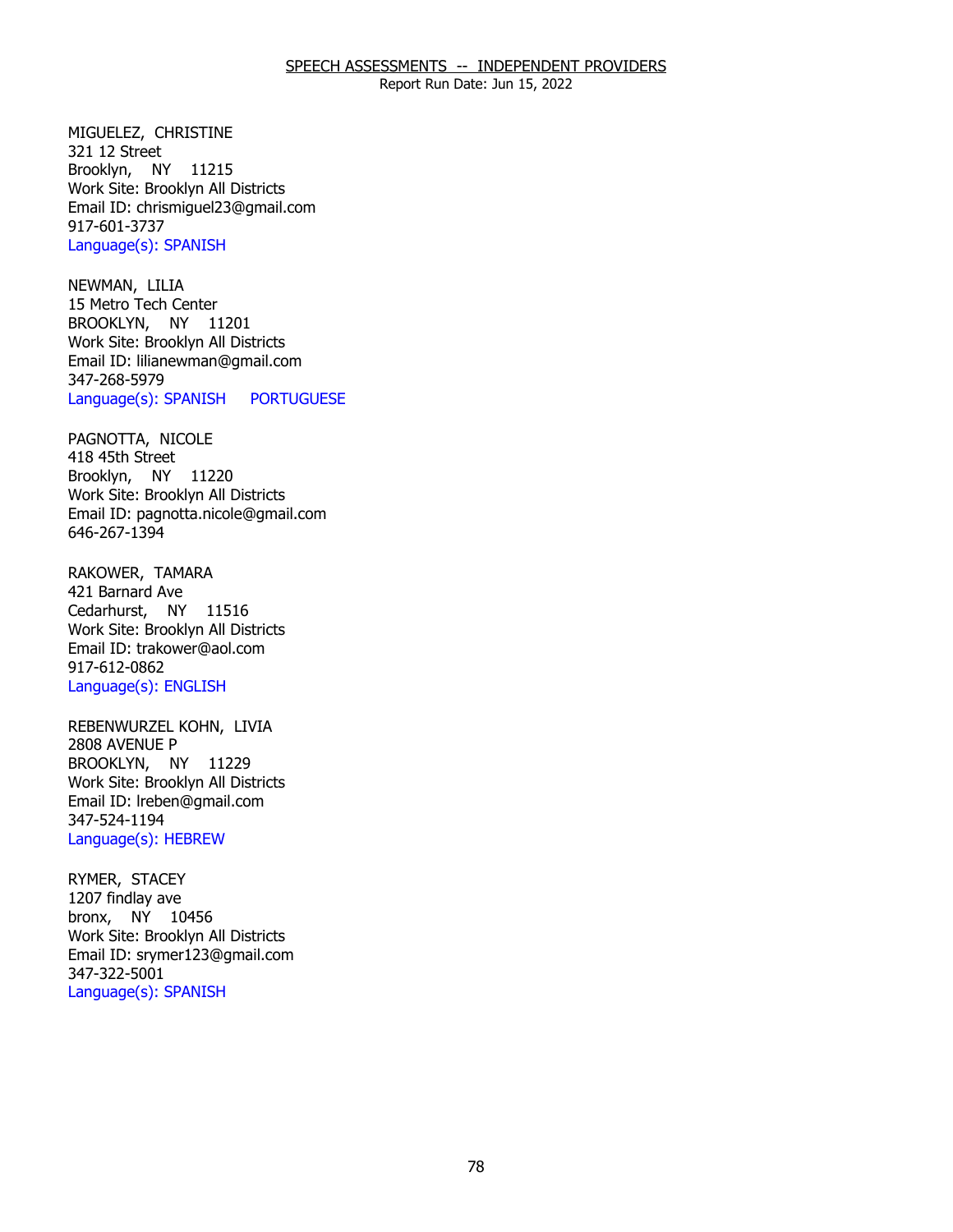Report Run Date: Jun 15, 2022

SHOMER, RANDI Brooklyn, NY 11229 1911 East 21st Street Work Site: Brooklyn All Districts Email ID: [randishomer@gmail.com](mailto:randishomer@gmail.com) 718-336-3180 Language(s): ENGLISH

SPERA, JOANNE NYC, NY 10128 205 E 94th Street, #3FW Work Site: Brooklyn All Districts Email ID: [jospera23@gmail.com](mailto:jospera23@gmail.com)  917-692-1921

 STEINMETZ, AVROHOM 1624 Kimball Street Brooklyn, NY 11234 Work Site: Brooklyn All Districts Email ID: [avrohom@steinmetzspeech.com](mailto:avrohom@steinmetzspeech.com) 718-682-8460 Language(s): YIDDISH

STONE, ANGELA BROOKLYN, NY 11216 322 Jefferson Ave Work Site: Brooklyn All Districts Email ID: [wlubwastone@aol.com](mailto:wlubwastone@aol.com)  718-638-3042

TORRES, IRENE BROOKLYN, NY 11230 737 EAST 9TH STREET Work Site: Brooklyn All Districts Email ID: [irene.torres@hasc.net](mailto:irene.torres@hasc.net)  718-434-2902

YAVNEH, RACHEL Brooklyn, NY 11210 1412 East 34th street Work Site: Brooklyn All Districts Email ID: [Rochfreier@gmail.com](mailto:Rochfreier@gmail.com) 718-339-0795 Language(s): YIDDISH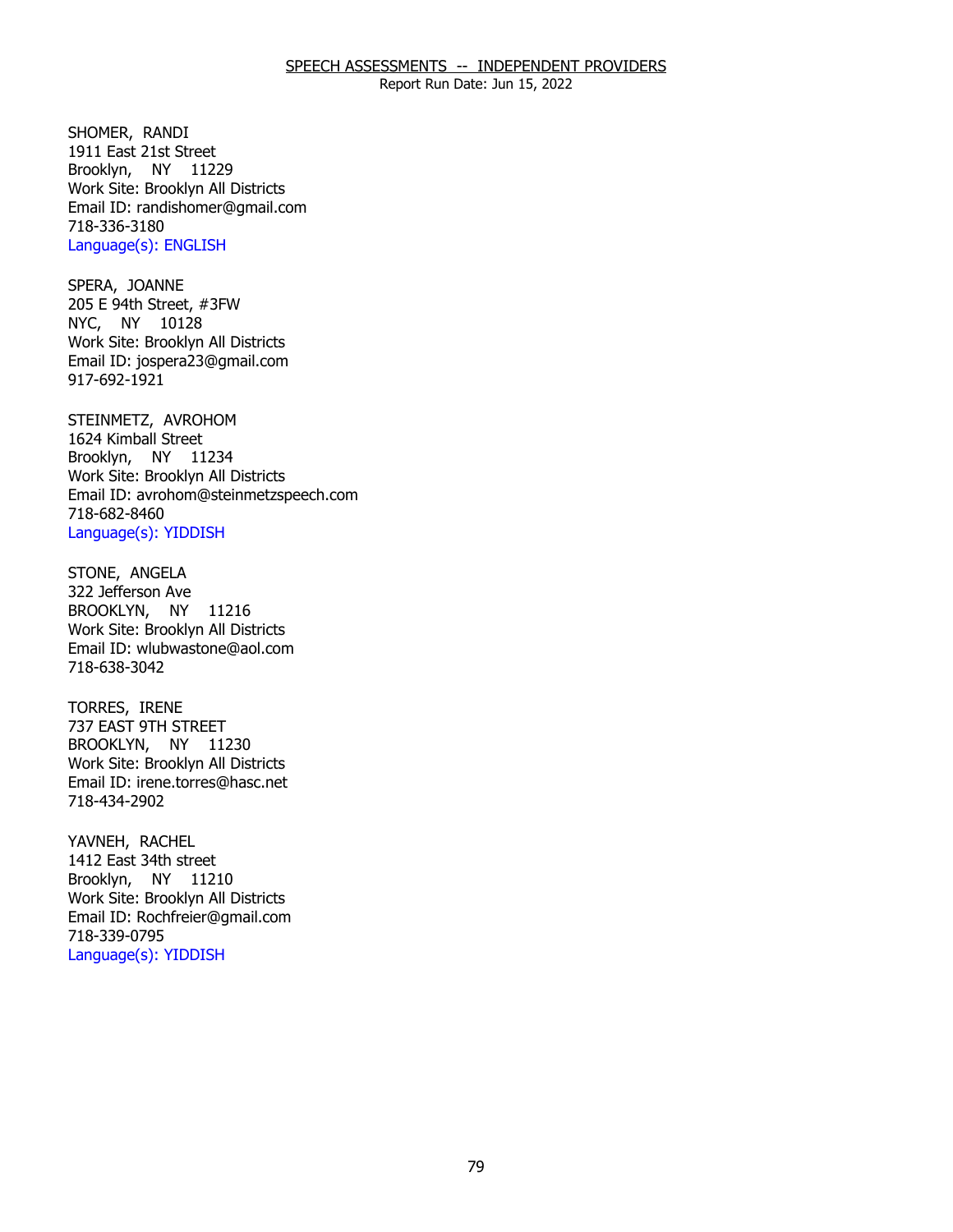ANIM ADDO, PATRICK BRONX, NY 10467 768 ASTOR AVENUE Work Site: Manhattan All Districts Email ID: [kwekuanim@aol.com](mailto:kwekuanim@aol.com) 917-279-6924

ARINO, ANA New York, NY 10033 570 Fort Washingtron Ave Work Site: Manhattan All Districts Email ID: [anavirginia23@hotmail.com](mailto:anavirginia23@hotmail.com)  917-843-7052 Language(s): SPANISH

ASAHINA, TAE Brooklyn, NY 11215 574 4th Ave, Apt 4F Work Site: Manhattan All Districts Email ID: [taeasahinast@gmail.com](mailto:taeasahinast@gmail.com)  779-348-1343 Language(s): JAPANESE

BARRET, LINDSAY New York, NY 10128 302 E 88th Street 2A Work Site: Manhattan All Districts Email ID: [lindsay.barret0292@gmail.com](mailto:lindsay.barret0292@gmail.com) 212-712-2014

BLAIR, LACEY Brooklyn, NY 11216 563 Greene Ave Work Site: Manhattan All Districts Email ID: [Lacey.blair@hotmail.com](mailto:Lacey.blair@hotmail.com) 214-620-8321

BLANCO, MARIA NEW YORK, NY 10040 14 Bogardus Pl Work Site: Manhattan All Districts Email ID: [artofmom@yahoo.com](mailto:artofmom@yahoo.com) 646-337-6540

BLUNT, SHAAKIRA<br>1475 VYSE AVE BRONX, NY 10460 Work Site: Manhattan All Districts Email ID: [shaakirablunt@gmail.com](mailto:shaakirablunt@gmail.com) 646-323-3409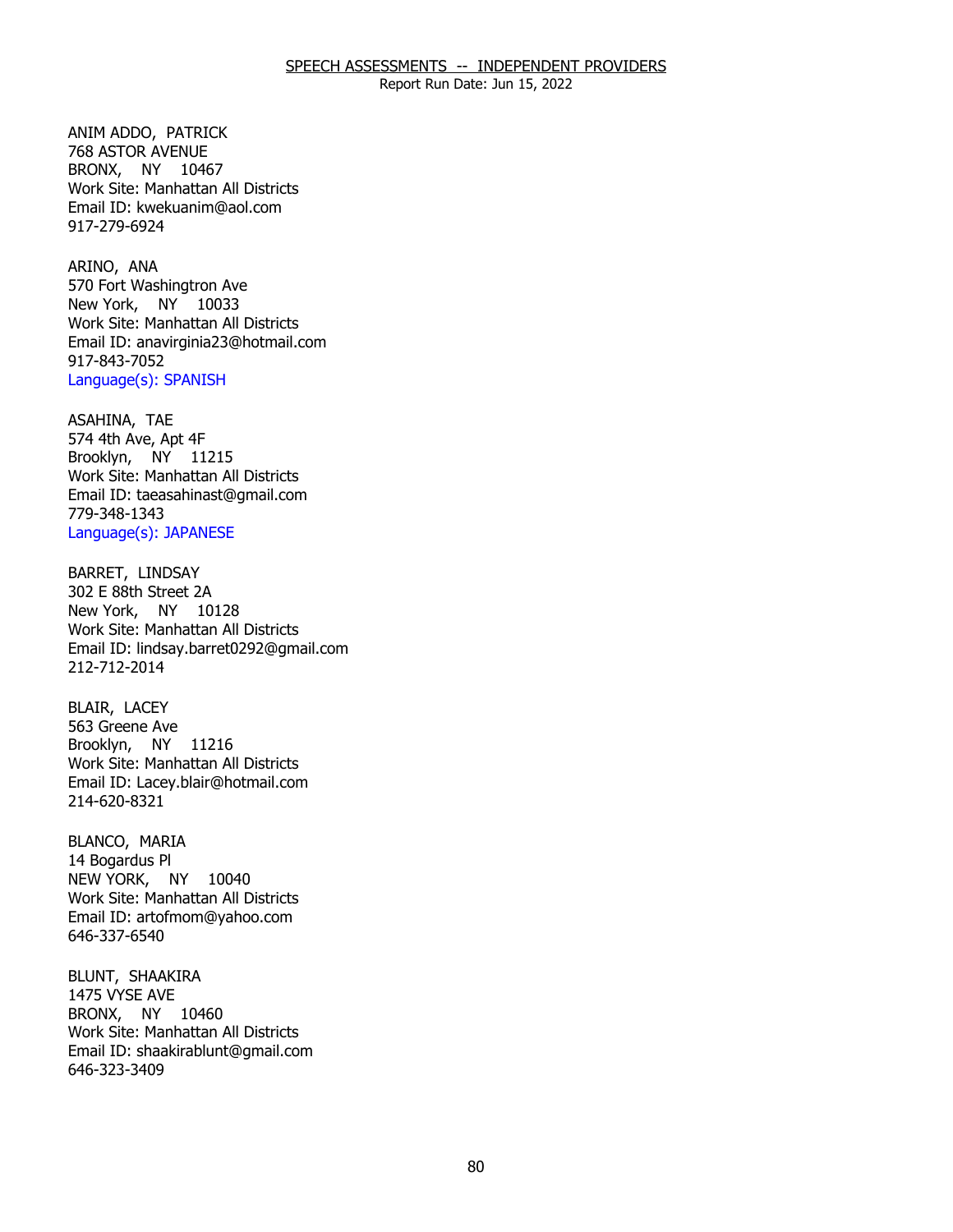Report Run Date: Jun 15, 2022

CLAPP, JANE Brooklyn, NY 11217 127 Prospect Place Work Site: Manhattan All Districts Email ID: [janeclappslp@gmail.com](mailto:janeclappslp@gmail.com)  646-425-3862 Language(s): ENGLISH

DILWORTH, VANESSA<br>57 Norman Avenue Brooklyn, NY 11222 Work Site: Manhattan All Districts Email ID: [vanessadilworth@gmail.com](mailto:vanessadilworth@gmail.com)  646-279-4257

FLECKENSTEIN, MARIA NEW YORK, NY 10009 7 STUYVESANT OVAL 12C Work Site: Manhattan All Districts Email ID: [maria.fleckenstein@gmail.com](mailto:maria.fleckenstein@gmail.com) 917-359-2680 Language(s): SPANISH

 FOX PAPERNIK, JANIE 555 West 23rd Street NEW YORK, NY 10011 Work Site: Manhattan All Districts Email ID: [fjanie37@gmail.com](mailto:fjanie37@gmail.com) 917-593-6022

GATZONIS, SELENE<br>46 Syracuse Ave Medford, NY 11763 Work Site: Manhattan All Districts Email ID: [selenegatzonis@gmail.com](mailto:selenegatzonis@gmail.com)  917-826-9007 Language(s): SPANISH

GIRBAU MASSANA, MARIA DOLORES<br>74 Davison Place Rockville Center, NY 11570 Work Site: Manhattan All Districts Email ID: [girbau7@gmail.com](mailto:girbau7@gmail.com) 646-715-2447 Language(s): SPANISH

**GOLDSTEIN, JILL**  Bayside, NY 11361 218-10 43rd Ave Work Site: Manhattan All Districts Email ID: [jgold19@aol.com](mailto:jgold19@aol.com)  718-352-2051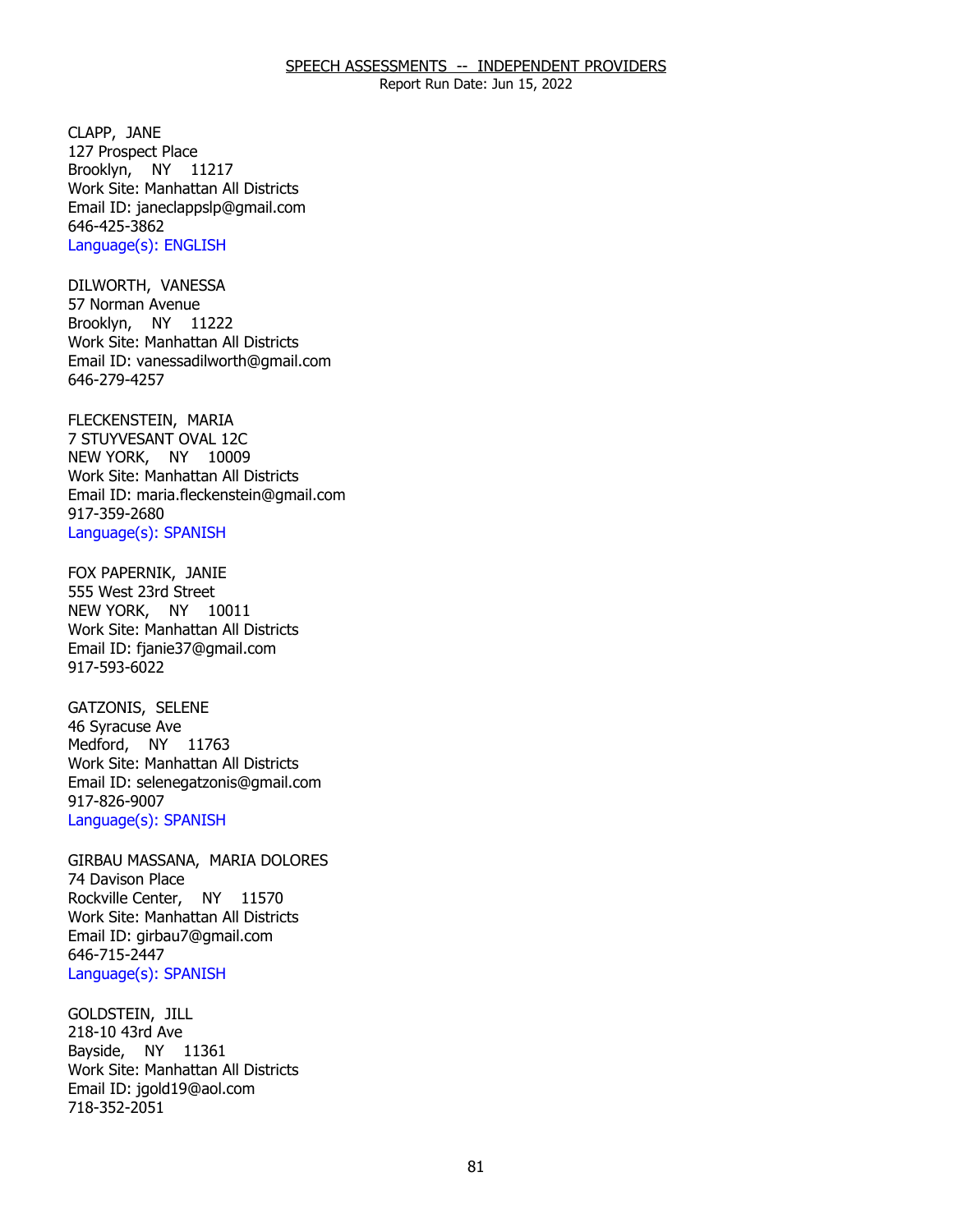Report Run Date: Jun 15, 2022

HERRING, CARYN New York, NY 10025 255 West 94th Street Work Site: Manhattan All Districts Email ID: [caryn.herring@gmail.com](mailto:caryn.herring@gmail.com)  215-901-1480

HOLLAND, VICTORIA BRONX, NY 10471 3935 BLACKSTONE AVENUE Work Site: Manhattan All Districts Email ID: [victoriaholland4@gmail.com](mailto:victoriaholland4@gmail.com) 917-922-0214 Language(s): ENGLISH

JUAREZ, ELSIE Yonkers, NY 10701 23 Water Grant St. Work Site: Manhattan All Districts Email ID: [ejuarezslp@gmail.com](mailto:ejuarezslp@gmail.com)  646-316-1196 Language(s): SPANISH

KOZIORZEBSKA, KAREN<br>591 MORGAN AVENUE BROOKLYN, NY 11222 Work Site: Manhattan All Districts Email ID: [KOZIORZEBSKA.KAREN@GMAIL.COM](mailto:KOZIORZEBSKA.KAREN@GMAIL.COM) 347-439-6019

MAYNE, GENEVA Bronxville, NY 10708 81 pondfield Road Work Site: Manhattan All Districts Email ID: [gmayne@partsofspeechtherapy.com](mailto:gmayne@partsofspeechtherapy.com)  914-486-5939

MENDEZ, YANELA bronx, NY 10463 3845 Sedgwick avenue Work Site: Manhattan All Districts Email ID: [yanelasalazar27@hotmail.com](mailto:yanelasalazar27@hotmail.com) 718-530-8925 Language(s): SPANISH

MIGUELEZ, CHRISTINE<br>321 12 Street Brooklyn, NY 11215 Work Site: Manhattan All Districts Email ID: [chrismiguel23@gmail.com](mailto:chrismiguel23@gmail.com) 917-601-3737 Language(s): SPANISH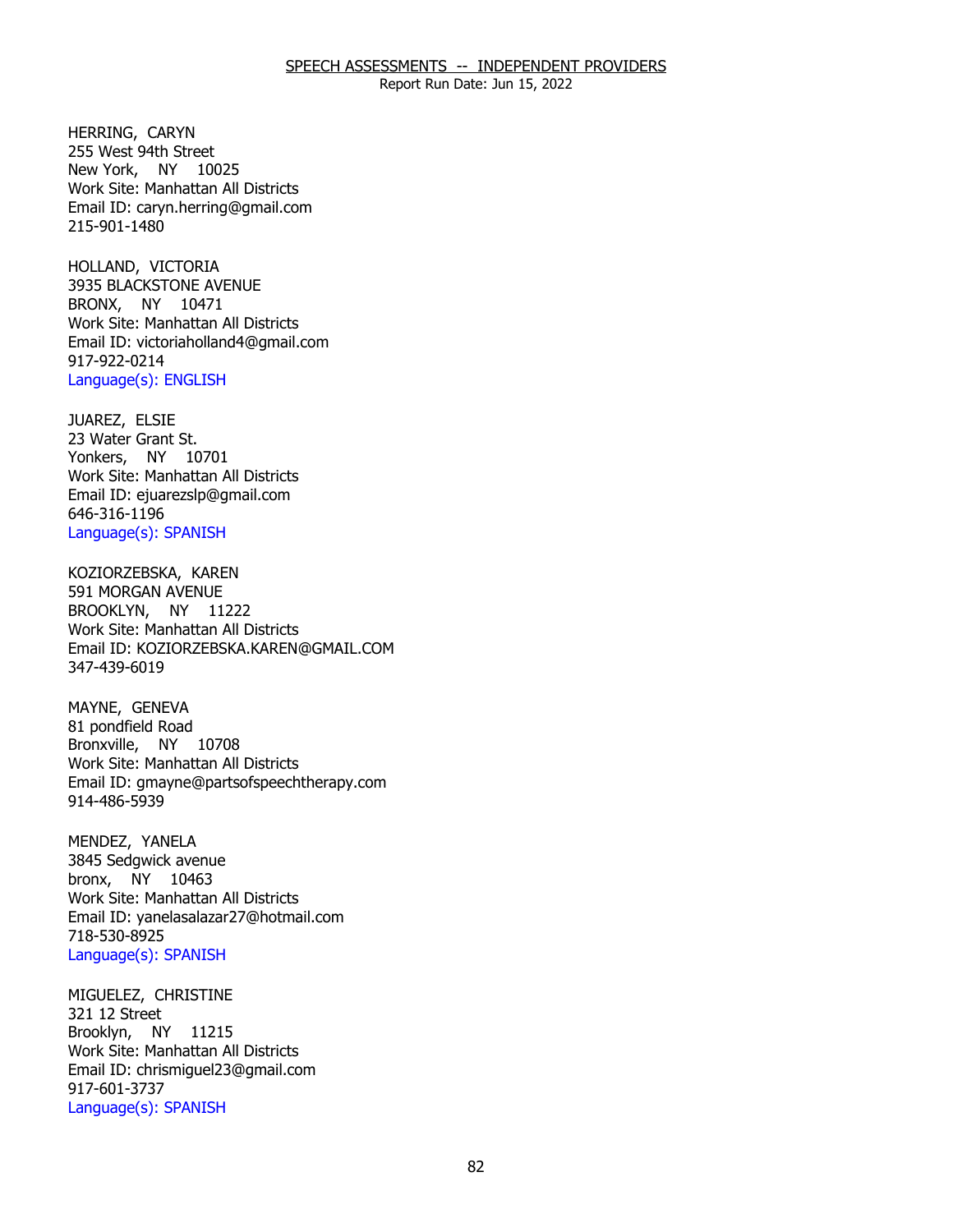Report Run Date: Jun 15, 2022

NAPARSTEK, TAMARA New York, NY 10034 30 Park Terrace East Work Site: Manhattan All Districts Email ID: [tamara.naparstek@gmail.com](mailto:tamara.naparstek@gmail.com)  917-375-9679 Language(s): SPANISH

PAGNOTTA, NICOLE<br>418 45th Street Brooklyn, NY 11220 Work Site: Manhattan All Districts Email ID: [pagnotta.nicole@gmail.com](mailto:pagnotta.nicole@gmail.com)  646-267-1394

RAMIREZ, WENDY<br>151 W 82ND ST NEW YORK, NY 10024 Work Site: Manhattan All Districts Email ID: [WPR206@NYU.EDU](mailto:WPR206@NYU.EDU) 347-939-8645 Language(s): SPANISH

RAMPERSAD, JACQUELINE<br>860 E. Broadway Long Beach, NY 11561 Work Site: Manhattan All Districts Email ID: [jacqueline.rampersad@yahoo.com](mailto:jacqueline.rampersad@yahoo.com)  516-581-2098

REYMUNDO, MICHELLE<br>76 Vale Place Fair Lawn, NJ 07410 Work Site: Manhattan All Districts Email ID: [kariekrisbz@msn.com](mailto:kariekrisbz@msn.com)  347-244-0437

RICH, RONNIT New City, NY 10956 18 Termakay Drive Work Site: Manhattan All Districts Email ID: [zach81798@aol.com](mailto:zach81798@aol.com)  845-893-8008

RYMER, STACEY bronx, NY 10456 1207 findlay ave Work Site: Manhattan All Districts Email ID: [srymer123@gmail.com](mailto:srymer123@gmail.com)  347-322-5001 Language(s): SPANISH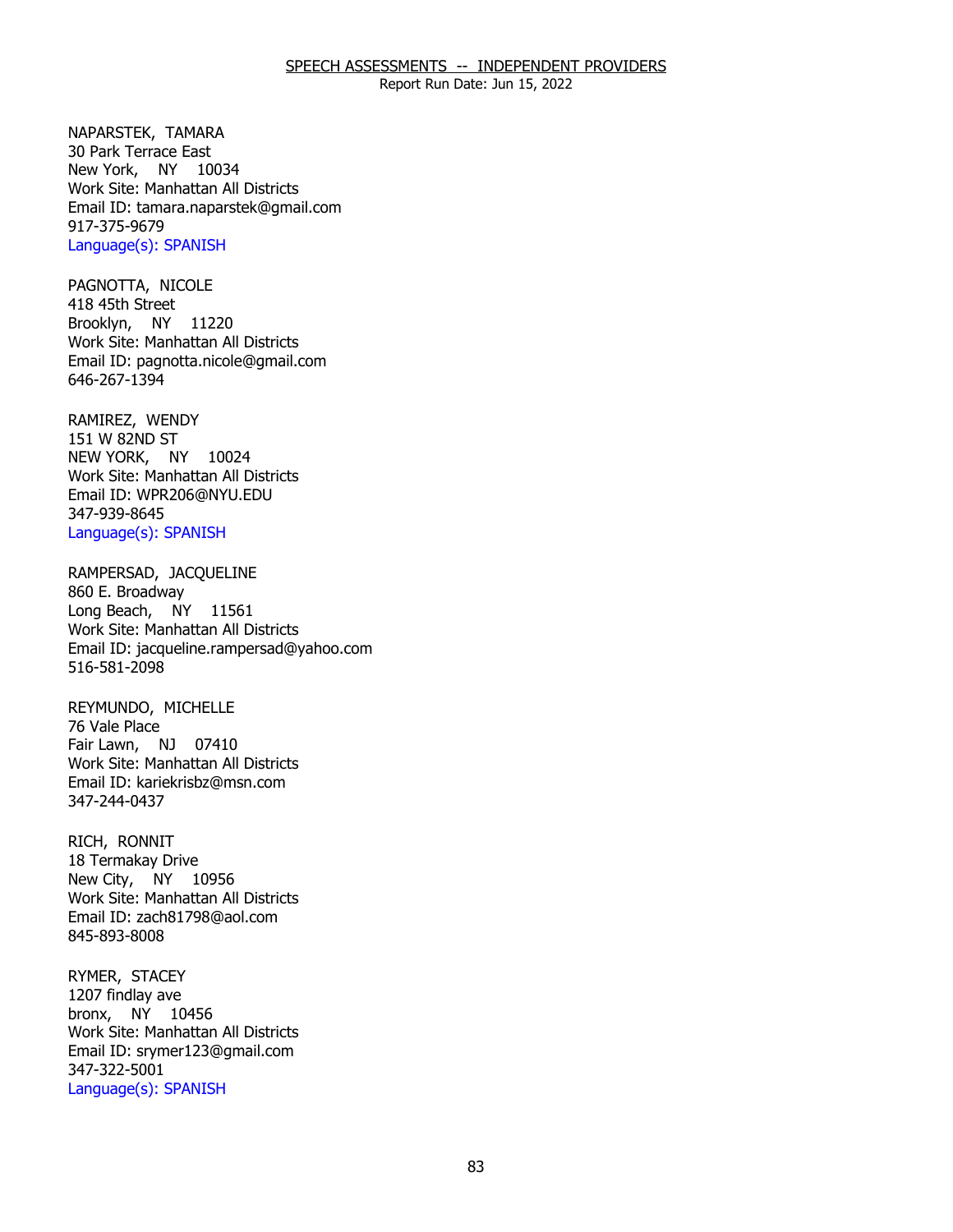Report Run Date: Jun 15, 2022

SCHULTZ, ELYSE Hoboken, NJ 07030 117 bloomfield street Work Site: Manhattan All Districts Email ID: [elyse@communikidsny.com](mailto:elyse@communikidsny.com)  212-712-2014

SINGH, SIANNA New York, NY 10023 269 West 72 Street Work Site: Manhattan All Districts Email ID: [annais12@yahoo.com](mailto:annais12@yahoo.com) 212-945-8476

SLONE, LINDA New York, NY 10025 801 Amsterdam Avenue Work Site: Manhattan All Districts Email ID: [linda@ctn.com](mailto:linda@ctn.com)  650-283-8484

SPERA, JOANNE NYC, NY 10128 205 E 94th Street, #3FW Work Site: Manhattan All Districts Email ID: [jospera23@gmail.com](mailto:jospera23@gmail.com)  917-692-1921

ULMER, MARGEAUX Verona, NJ 07044 3 Stonewood Pkwy Work Site: Manhattan All Districts Email ID: [margeauxulmer@gmail.com](mailto:margeauxulmer@gmail.com) 973-714-6083 Language(s): SPANISH

VASTOLER, MARISSA<br>7 Amy Drive Westfield, NJ 07090 Work Site: Manhattan All Districts Email ID: [Marissaglassman@gmail.com](mailto:Marissaglassman@gmail.com) 732-580-3539 Language(s): SPANISH

VIDAL, NANCY NY, NY 10003 85 East 10th Street Work Site: Manhattan All Districts Email ID: [vidalfinnerty@gmail.com](mailto:vidalfinnerty@gmail.com) 212-420-1949 Language(s): SPANISH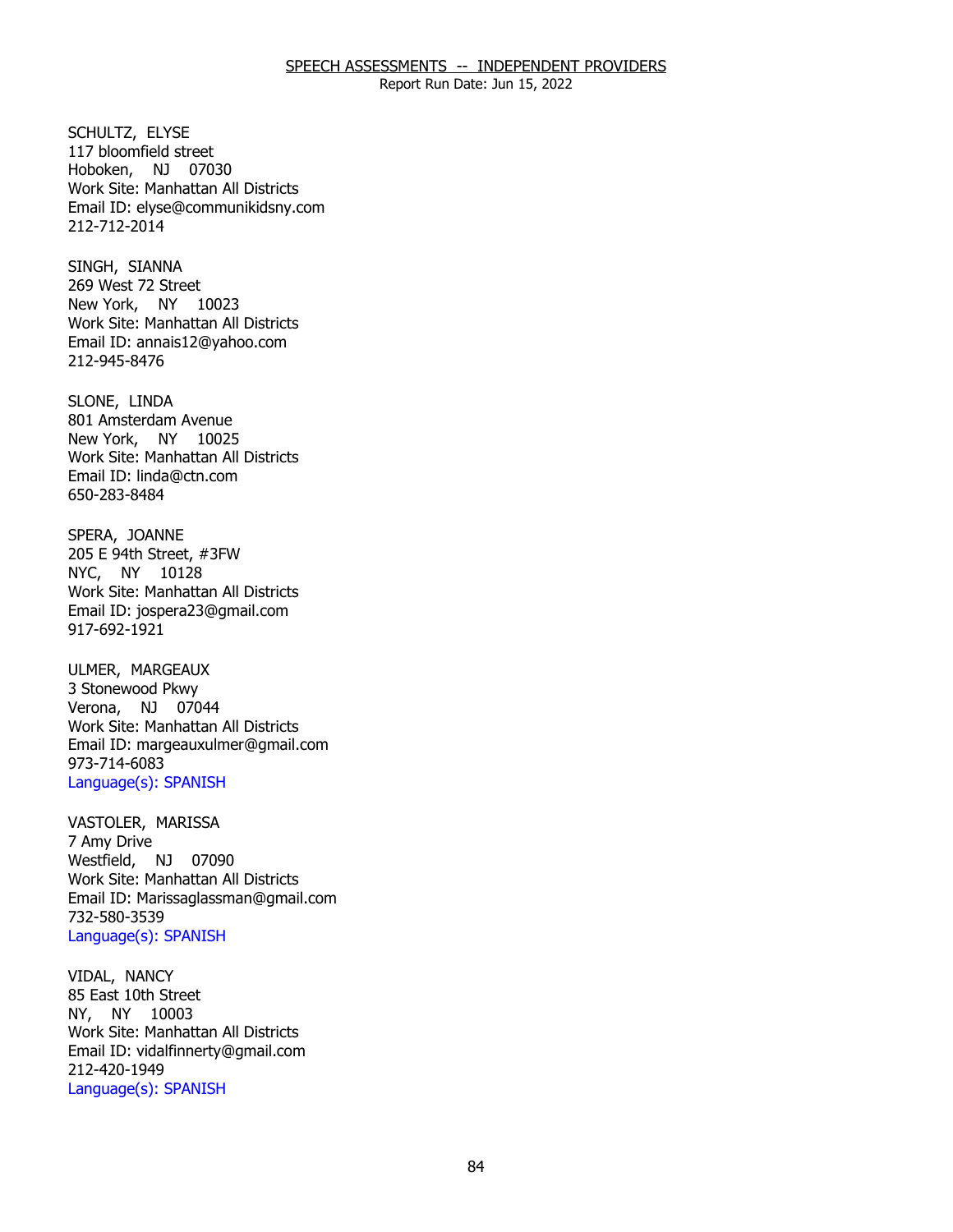ANIM ADDO, PATRICK BRONX, NY 10467 768 ASTOR AVENUE Work Site: Queens All Districts Email ID: [kwekuanim@aol.com](mailto:kwekuanim@aol.com) 917-279-6924

ANTOINE, CHRISTINA Briarwood, NY 11435 143-50 Hoover Ave, Apt 109 Work Site: Queens All Districts Email ID: [christina@speechist.com](mailto:christina@speechist.com) 646-504-2354 Language(s): HAITIAN CREOLE

BAUDIN, CHRISTINE<br>4 Roads End Brookville, NY 11545 Work Site: Queens All Districts Email ID: [christinebaudin@yahoo.com](mailto:christinebaudin@yahoo.com)  609-367-2140

BORTZ, MELLISSA<br>100 Glen Street Glencove, NY 11596 Work Site: Queens All Districts Email ID: [mellissabortz@gmail.com](mailto:mellissabortz@gmail.com) 516-317-9362

CHALME, JENNIFER<br>1619 east 4 street BROOKLYN, NY 11230 Work Site: Queens All Districts Email ID: [jenyouwin@aol.com](mailto:jenyouwin@aol.com) 718-376-8286

CHANG, ELISABEL Central Islip, NY 11722 7 Maple Wing Drive Work Site: Queens All Districts Email ID: [elisabelc@outlook.com](mailto:elisabelc@outlook.com) 646-236-2969 Language(s): SPANISH

DILWORTH, VANESSA<br>57 Norman Avenue Brooklyn, NY 11222 Work Site: Queens All Districts Email ID: [vanessadilworth@gmail.com](mailto:vanessadilworth@gmail.com)  646-279-4257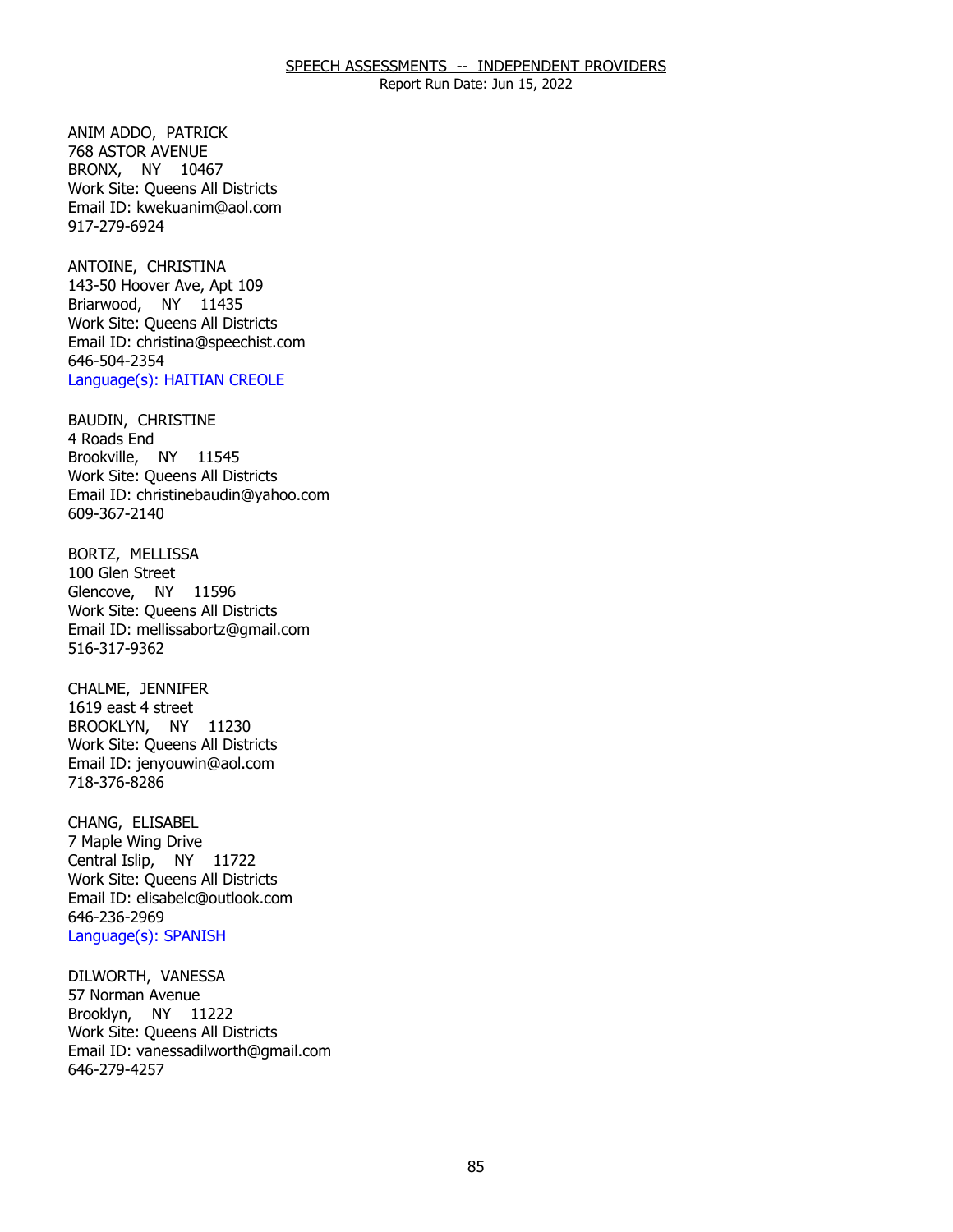Report Run Date: Jun 15, 2022

EDWARDS, PAULA New Rochelle, NY 10801 40 Memorial Highway Work Site: Queens All Districts Email ID: [Paulasimsedwards@yahoo.com](mailto:Paulasimsedwards@yahoo.com)  954-488-1468

FERNANDEZ, ERICA NEW HYDE PARK, NY 11040 182 BREGMAN AVENUE Work Site: Queens All Districts Email ID: [efernandez814@gmail.com](mailto:efernandez814@gmail.com) 917-696-1330 Language(s): SPANISH

GATZONIS, SELENE<br>46 Syracuse Ave Medford, NY 11763 Work Site: Queens All Districts Email ID: [selenegatzonis@gmail.com](mailto:selenegatzonis@gmail.com)  917-826-9007 Language(s): SPANISH

GIRBAU MASSANA, MARIA DOLORES<br>74 Davison Place Rockville Center, NY 11570 Work Site: Queens All Districts Email ID: [girbau7@gmail.com](mailto:girbau7@gmail.com) 646-715-2447 Language(s): SPANISH

GOLDSTEIN, JILL Bayside, NY 11361 218-10 43rd Ave Work Site: Queens All Districts Email ID: [jgold19@aol.com](mailto:jgold19@aol.com)  718-352-2051

HERRING, CARYN New York, NY 10025 255 West 94th Street Work Site: Queens All Districts Email ID: [caryn.herring@gmail.com](mailto:caryn.herring@gmail.com)  215-901-1480

JOSOVICH, ELONA<br>505 Oriental Blvd BROOKLYN, NY 11235 Work Site: Queens All Districts Email ID: [ccc3381@aol.com](mailto:ccc3381@aol.com) 917-642-0638 Language(s): RUSSIAN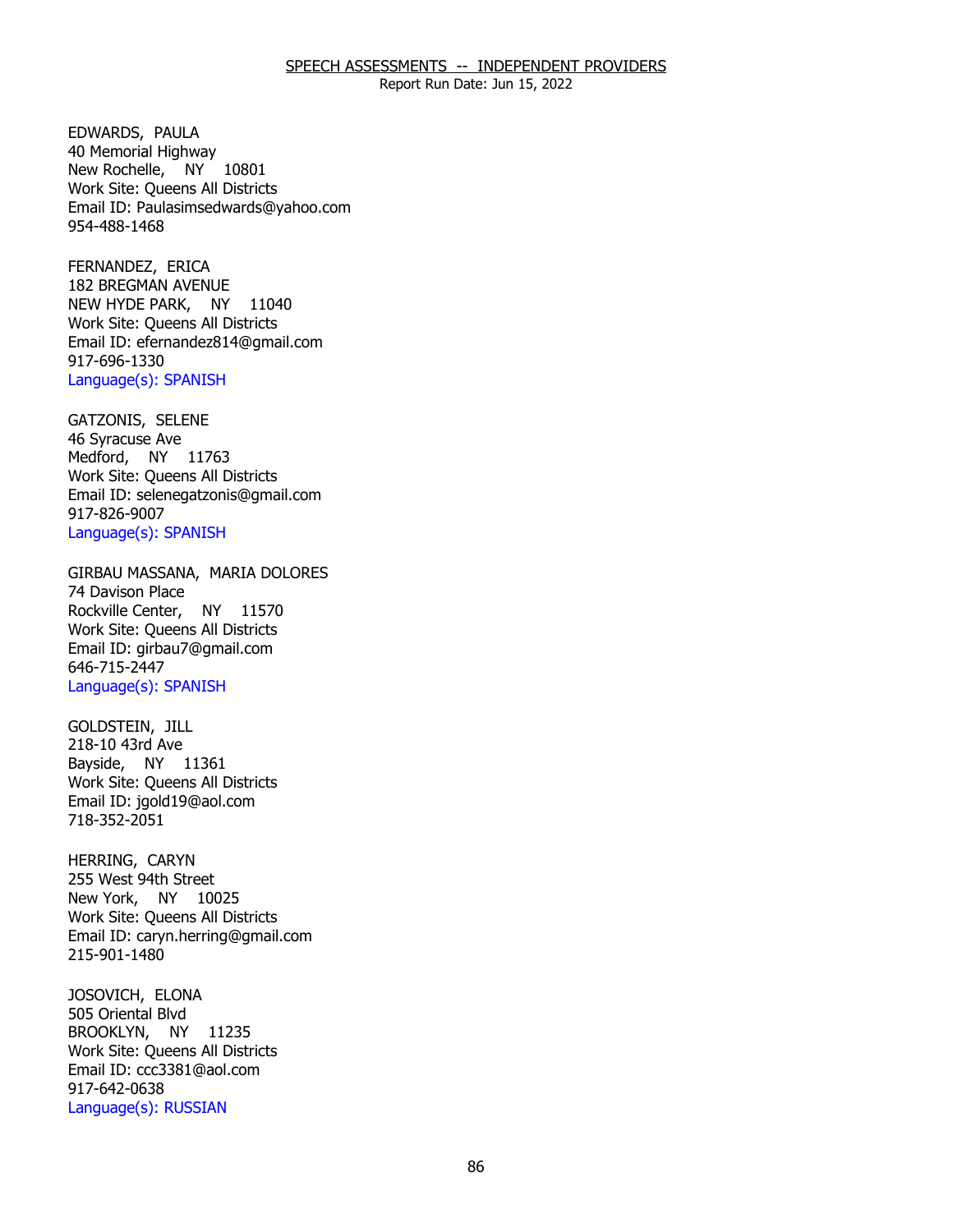Report Run Date: Jun 15, 2022

KABASZINSKA, YANCY Manhasset, NY 11030 115 Payne Whitney Lane Work Site: Queens All Districts Email ID: [yvasquezslp@gmail.com](mailto:yvasquezslp@gmail.com)  917-509-4305 Language(s): SPANISH

KAMIN, PEARL Far Rockaway, NY 11691 2505 Healy Ave Work Site: Queens All Districts Email ID: [rykamin@yahoo.com](mailto:rykamin@yahoo.com) 718-327-8159

KONG, JUN Anchorage, AK 99507 7413 Meadow Street Work Site: Queens All Districts Email ID: [junkongslp@gmail.com](mailto:junkongslp@gmail.com) 917-379-5235 Language(s): CHINESE (CANTONESE) CHINESE (MANDARIN)

KOZIORZEBSKA, KAREN<br>591 MORGAN AVENUE BROOKLYN, NY 11222 Work Site: Queens All Districts Email ID: [KOZIORZEBSKA.KAREN@GMAIL.COM](mailto:KOZIORZEBSKA.KAREN@GMAIL.COM) 347-439-6019

LEE, CHUIKNEN FRESH MEADOWS, NY 11365 174-43 Gladwin Avenue Work Site: Queens All Districts Email ID: [mschuikuenlee@gmail.com](mailto:mschuikuenlee@gmail.com) 347-459-6441 Language(s): CHINESE (CANTONESE)

MAIZEL ORISHIMO, STEFANIE<br>63 Adams Street Garden City, NY 11530 Work Site: Queens All Districts Email ID: [smorishimo@gmail.com](mailto:smorishimo@gmail.com)  516-695-5798

MARCIANO, MICHELLE<br>211 Harborview South Lawrence, NY 11559 Work Site: Queens All Districts Email ID: [mymarciano@gmail.com](mailto:mymarciano@gmail.com) 516-426-7414 Language(s): SPANISH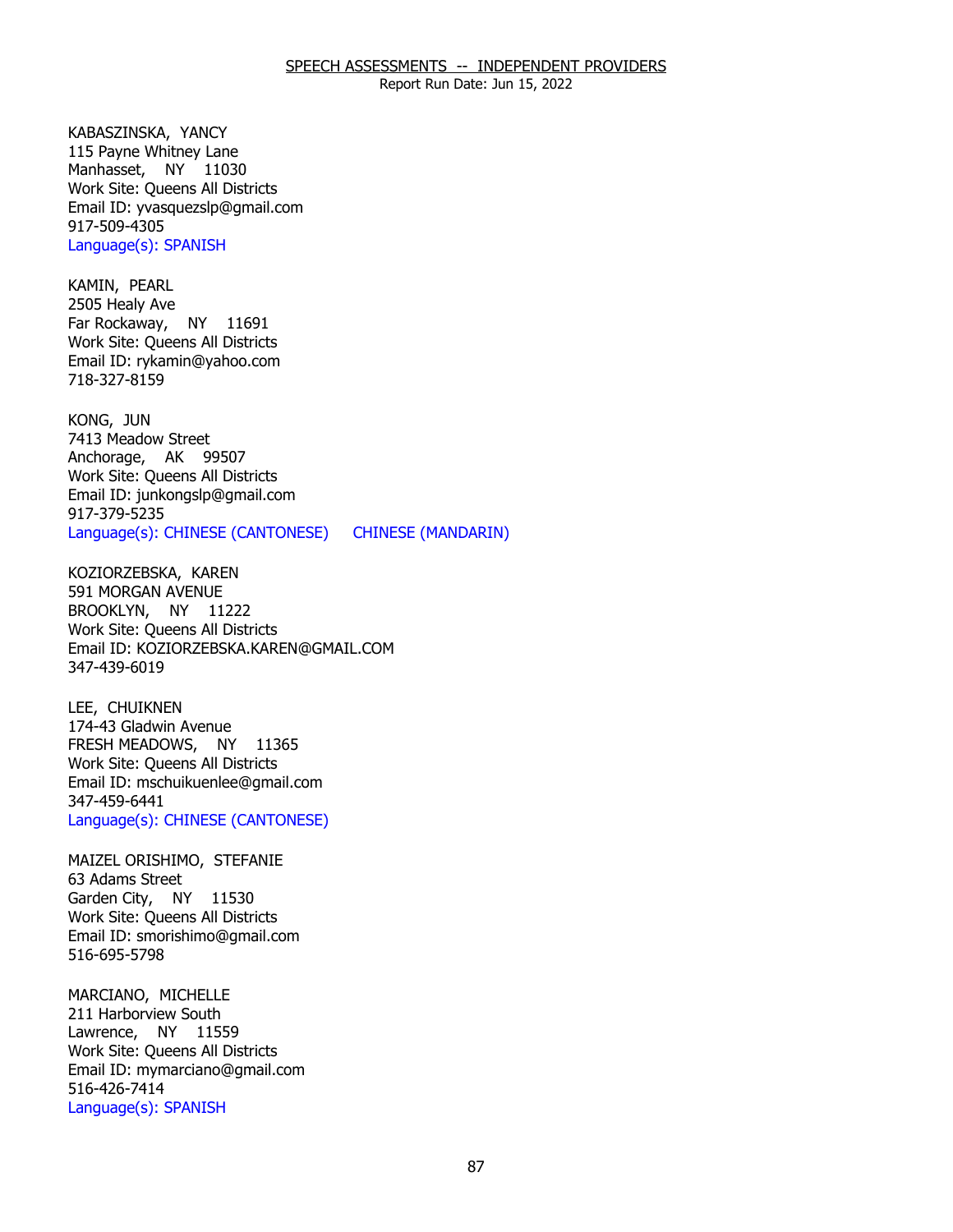Report Run Date: Jun 15, 2022

MIRIELLO, ANNA Plainview, NY 11803 5 Eleanor Road Work Site: Queens All Districts Email ID: [amiriello06@gmail.com](mailto:amiriello06@gmail.com) 917-608-5108 Language(s): ITALIAN

MUTHUVEREN, CINDY<br>40-03 50th avenue SUNNYSIDE, NY 11104 Work Site: Queens All Districts Email ID: [cmuthuveren@aol.com](mailto:cmuthuveren@aol.com) 347-886-8848 Language(s): SPANISH

RAMIREZ, WENDY<br>151 W 82ND ST NEW YORK, NY 10024 Work Site: Queens All Districts Email ID: [WPR206@NYU.EDU](mailto:WPR206@NYU.EDU) 347-939-8645 Language(s): SPANISH

RAMPERSAD, JACQUELINE<br>860 E. Broadway Long Beach, NY 11561 Work Site: Queens All Districts Email ID: [jacqueline.rampersad@yahoo.com](mailto:jacqueline.rampersad@yahoo.com)  516-581-2098

RESTREPO, JAIME<br>67-38 108th St Forest Hills, NY 11375 Work Site: Queens All Districts Email ID: [jaimerestreposlp@gmail.com](mailto:jaimerestreposlp@gmail.com) 718-350-0076 Language(s): SPANISH

RYMER, STACEY<br>1207 findlay ave bronx, NY 10456 Work Site: Queens All Districts Email ID: [srymer123@gmail.com](mailto:srymer123@gmail.com)  347-322-5001 Language(s): SPANISH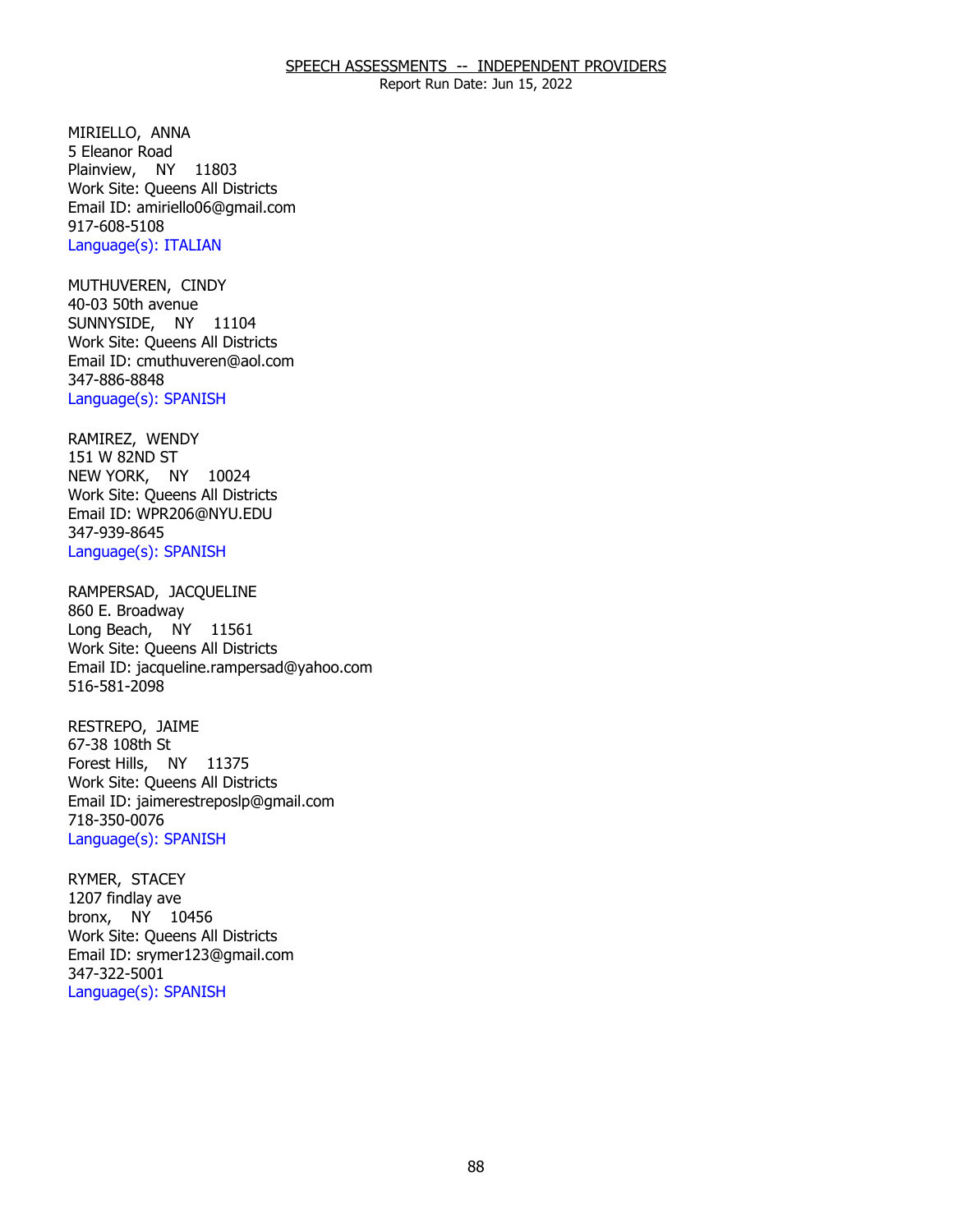Report Run Date: Jun 15, 2022

SEUBERT, RACHEL<br>79-58 68th Road Middle Village, NY 11379 Work Site: Queens All Districts Email ID: [rachelseubert@gmail.com](mailto:rachelseubert@gmail.com)  347-523-0886 Language(s): SPANISH

SHAON, KAZI Woodhaven, NY 11421 85-67 87th Street Work Site: Queens All Districts Email ID: [kazishaon@gmail.com](mailto:kazishaon@gmail.com)  917-742-4656 Language(s): BENGALI

SHLOMO, JENNIFER<br>2562 41 Street Astoria, NY 11103 Work Site: Queens All Districts Email ID: [jennifershlomo@gmail.com](mailto:jennifershlomo@gmail.com) 914-498-8676

SPERA, JOANNE NYC, NY 10128 205 E 94th Street, #3FW Work Site: Queens All Districts Email ID: [jospera23@gmail.com](mailto:jospera23@gmail.com)  917-692-1921

TSIM, CANDY Brooklyn, NY 11239 1475 Geneva Loop Work Site: Queens All Districts Email ID: [candyslp@gmail.com](mailto:candyslp@gmail.com) 787-631-6677 Language(s): CHINESE (CANTONESE) CHINESE (MANDARIN)

UHL-BUTLER, CARRIE<br>61-43 186th Street Fresh Meadows, NY 11365 Work Site: Queens All Districts Email ID: [carrieuhslp@gmail.com](mailto:carrieuhslp@gmail.com) 917-538-0348

WEIMAN, MICHELLE<br>34 Forest Drive East Northport, NY 11731 Work Site: Queens All Districts Email ID: [michelle.weiman@aol.com](mailto:michelle.weiman@aol.com)  631-987-7132 Language(s): ENGLISH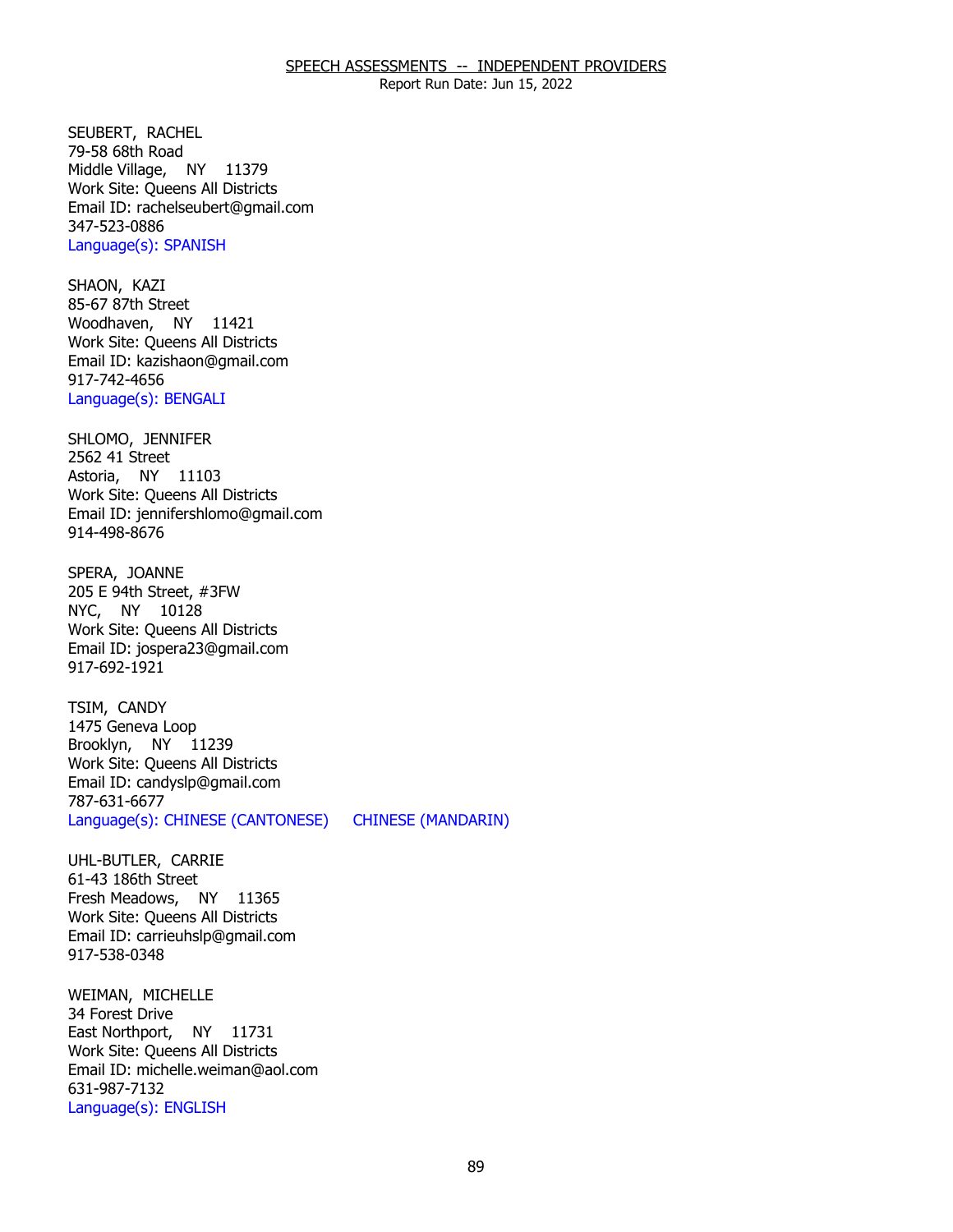Report Run Date: Jun 15, 2022

YUSUPOV, JANE Richmond Hill, NY 11418 8371 116th street apt 3A Work Site: Queens All Districts Email ID: [jyusupov93@gmail.com](mailto:jyusupov93@gmail.com) 917-607-6613 Language(s): RUSSIAN

ZIAVRAS, GIANOULA<br>149-65 24th Ave WHITESTONE, NY 11357 Work Site: Queens All Districts Email ID: [jenorfanos@gmail.com](mailto:jenorfanos@gmail.com)  718-943-6202 Language(s): GREEK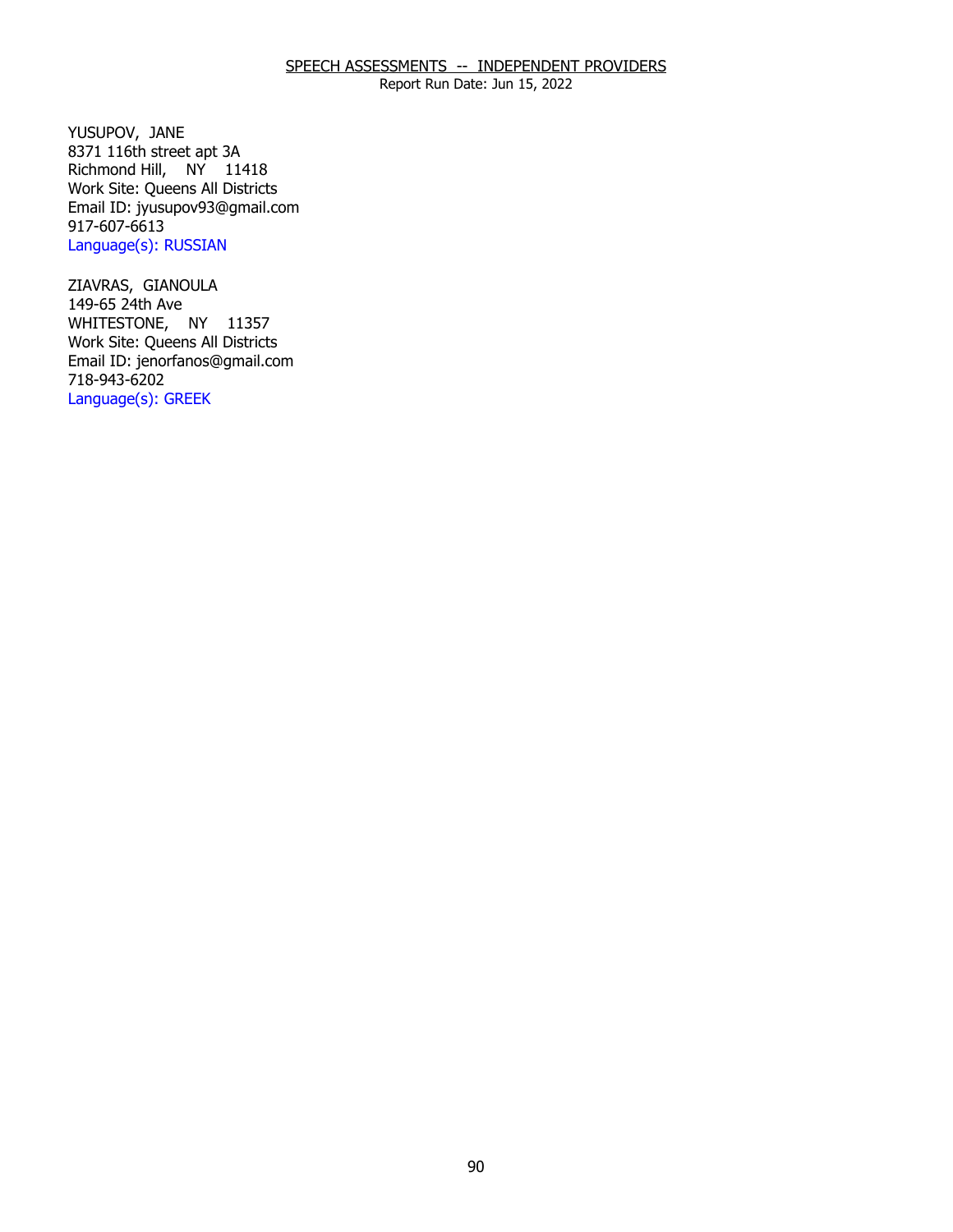Report Run Date: Jun 15, 2022

ASHRAF, YASMIN Edison, NJ 08837 44 Scott Avenue Work Site: Staten Island All Districts Email ID: [bilingualslp1@gmail.com](mailto:bilingualslp1@gmail.com)  917-226-4834 Language(s): URDU

CHALME, JENNIFER<br>1619 east 4 street BROOKLYN, NY 11230 Work Site: Staten Island All Districts Email ID: [jenyouwin@aol.com](mailto:jenyouwin@aol.com) 718-376-8286

CHAN, CHRISTINE<br>25 Eric Lane Staten Island, NY 10308 Work Site: Staten Island All Districts Email ID: [cc1961@nyu.edu](mailto:cc1961@nyu.edu)  646-255-8286 Language(s): CHINESE (CANTONESE)

COLONNA, CHRISTINA<br>29 Fillat Street Staten Island, NY 10314 Work Site: Staten Island All Districts Email ID: [christina@cspeechtherapy.com](mailto:christina@cspeechtherapy.com) 917-864-0119 Language(s): SPANISH

 DUDOROV, VIOLETTA 131 BAY 32ND ST BROOKLYN, NY 11214 Work Site: Staten Island All Districts Email ID: [violettadudov@gmail.com](mailto:violettadudov@gmail.com) 917-648-0760

JOSOVICH, ELONA<br>505 Oriental Blvd BROOKLYN, NY 11235 Work Site: Staten Island All Districts Email ID: [ccc3381@aol.com](mailto:ccc3381@aol.com) 917-642-0638 Language(s): RUSSIAN

NEMIA RUCCI, NATALIE<br>4 CHAPIN AVENUE STATEN ISLAND, NY 10304 Work Site: Staten Island All Districts Email ID: [nnemia21@aol.com](mailto:nnemia21@aol.com)  718-702-8736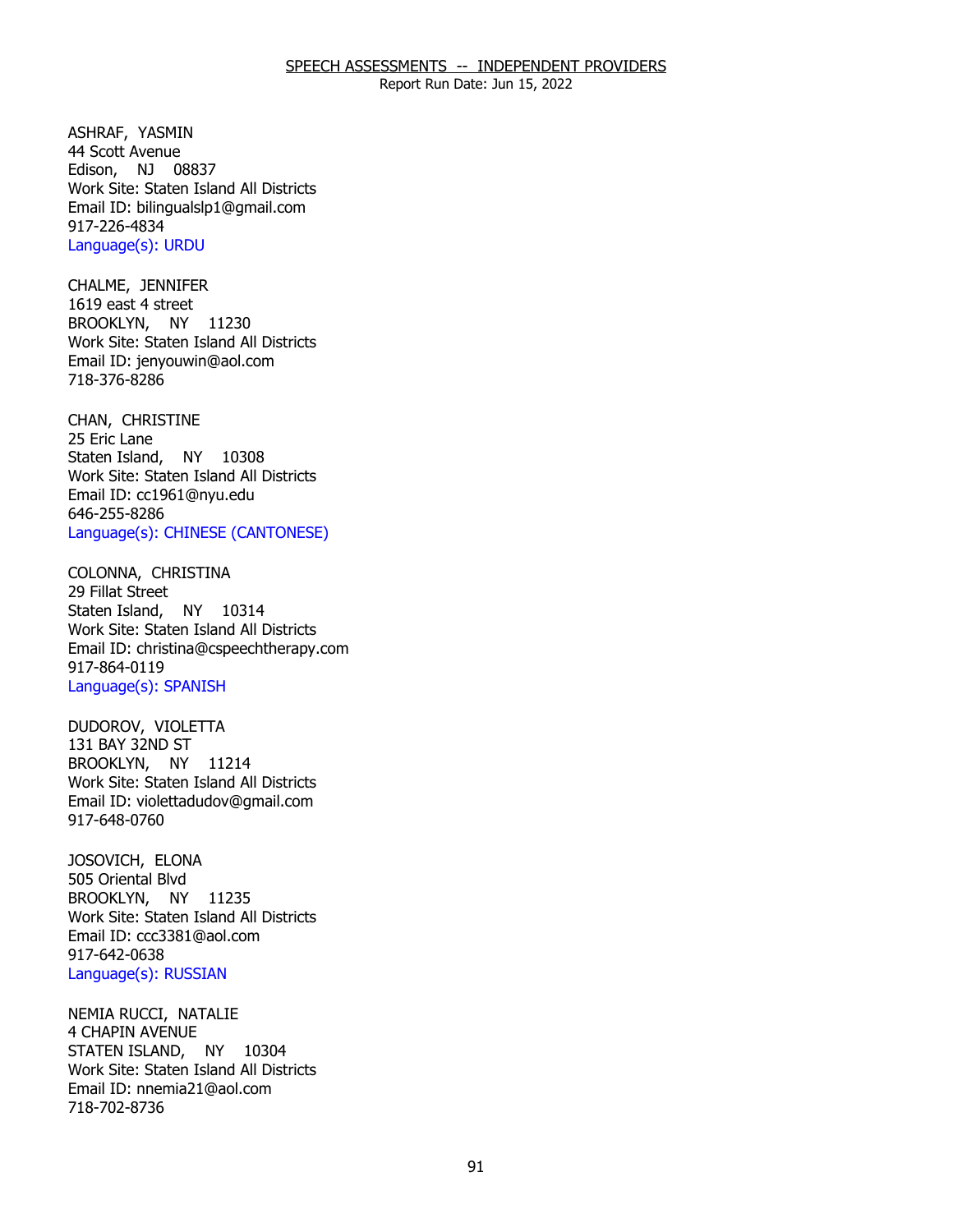# ASSISTIVE TECHNOLOGY ASSESSMENTS -- INDEPENDENT AGENCIES

Report Run Date: Jun 15, 2022

1651 CONEY ISLAND AVENUE 1651 CONEY ISLAND AVENUE BROOKLYN, NY 11230 OMNI CHILDHOOD CENTER Agency Email: [COMPLIANCE@OMNIREHAB.COM](mailto:COMPLIANCE@OMNIREHAB.COM) 718 998-1415 Work Site: All Boroughs AAAT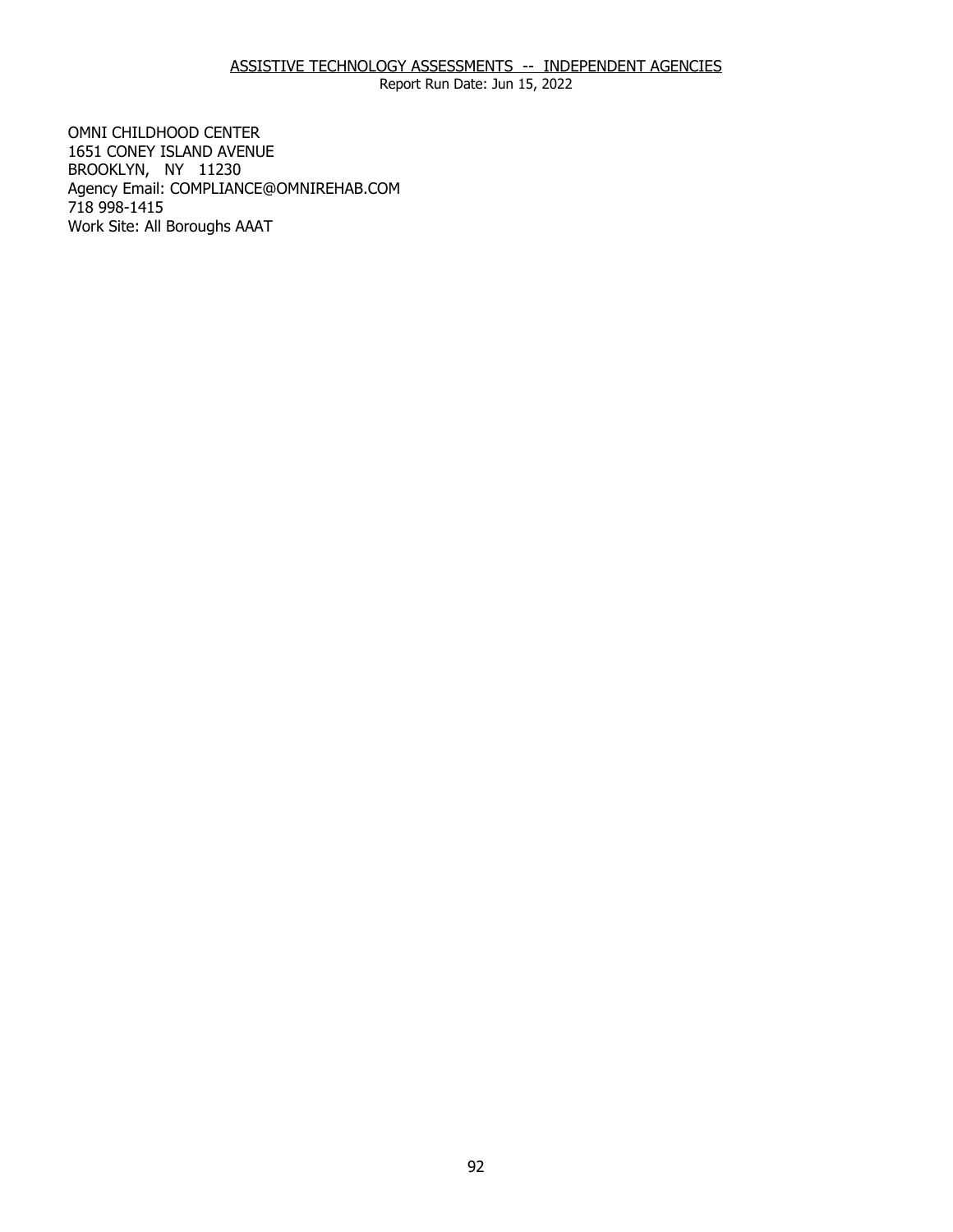Report Run Date: Jun 15, 2022

1651 CONEY ISLAND AVENUE 1651 CONEY ISLAND AVENUE BROOKLYN, NY 11230 OMNI CHILDHOOD CENTER Agency Email: [COMPLIANCE@OMNIREHAB.COM](mailto:COMPLIANCE@OMNIREHAB.COM) 718 998-1415 Work Site: All Boroughs AAAU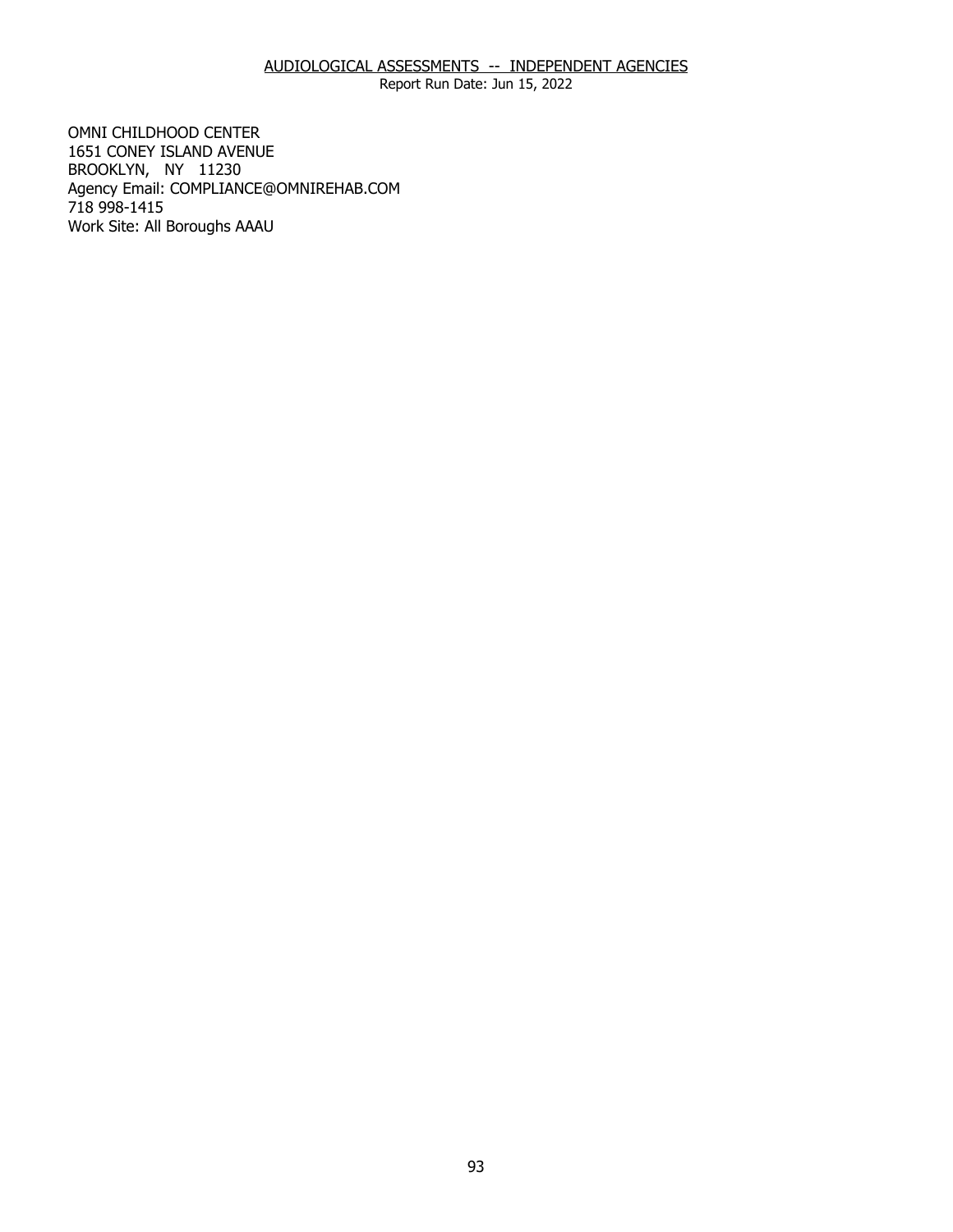Report Run Date: Jun 15, 2022

 3942A EAST TREMONT AVENUE BRONX, NY 10465 BRONX, NY 10465 AUDIOLOGY & HEARING HEALTH PLLC Agency Email: [audiologyhh@gmail.com](mailto:audiologyhh@gmail.com) 917 299-1291 Work Site: Bronx AAAU

1651 CONEY ISLAND AVENUE, 3RD FL<br>BROOKLYN, NY 11230 BROOKLYN, NY 11230 FEIGI TAUB HALBERSTAM AUDIOLOGY Agency Email: [Mselig@omnirehab.com](mailto:Mselig@omnirehab.com) 646 265-9204 Work Site: Bronx AAAU

 1651 CONEY ISLAND AVENUE BROOKLYN, NY 11230 BROOKLYN, NY 11230 OMNI CHILDHOOD CENTER Agency Email: [COMPLIANCE@OMNIREHAB.COM](mailto:COMPLIANCE@OMNIREHAB.COM) 718 998-1415 Work Site: Bronx AAAU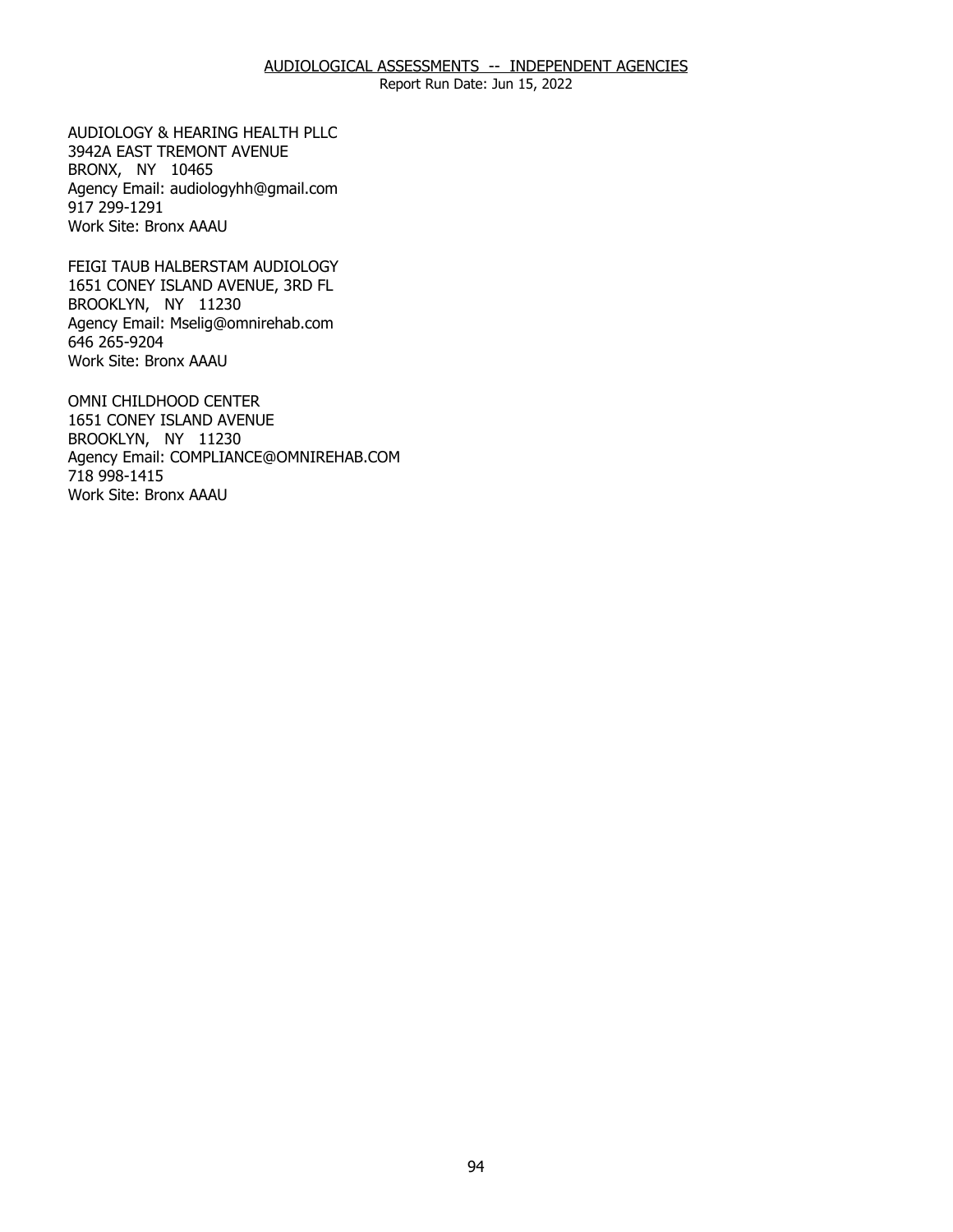2955 BRIGHTON 4TH STREET GRD 2<br>BROOKLYN, NY 11235 BROOKLYN, NY 11235 EPI SERVICES LLC Agency Email: [LinaZ@firststepny.com](mailto:LinaZ@firststepny.com)  917 796-9255 Work Site: Brooklyn AAAU

1651 CONEY ISLAND AVENUE, 3RD FL<br>BROOKLYN, NY 11230 BROOKLYN, NY 11230 FEIGI TAUB HALBERSTAM AUDIOLOGY Agency Email: [Mselig@omnirehab.com](mailto:Mselig@omnirehab.com) 646 265-9204 Work Site: Brooklyn AAAU

 1651 CONEY ISLAND AVENUE BROOKLYN, NY 11230 BROOKLYN, NY 11230 OMNI CHILDHOOD CENTER Agency Email: [COMPLIANCE@OMNIREHAB.COM](mailto:COMPLIANCE@OMNIREHAB.COM) 718 998-1415 Work Site: Brooklyn AAAU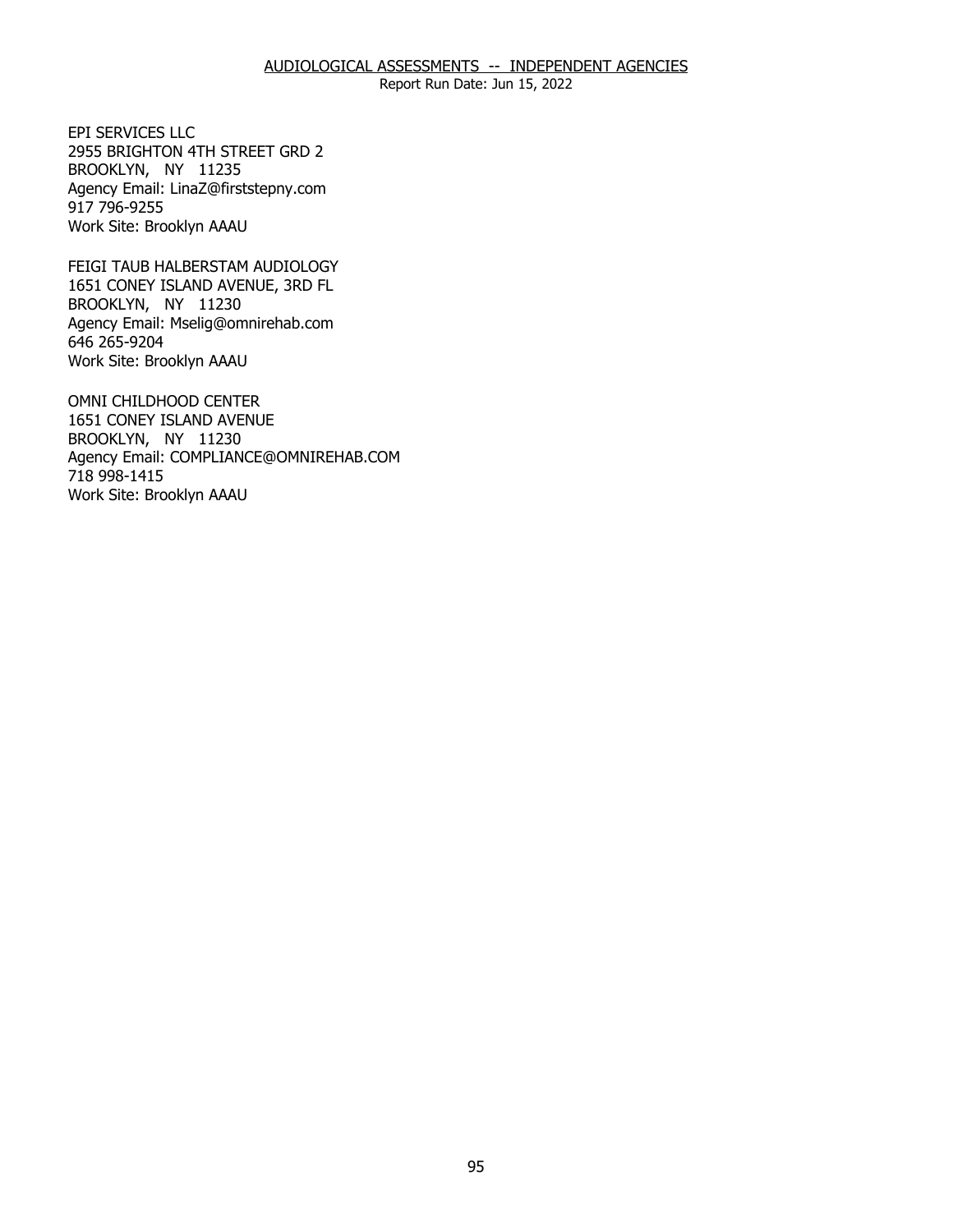1651 CONEY ISLAND AVENUE, 3RD FL<br>BROOKLYN, NY 11230 BROOKLYN, NY 11230 FEIGI TAUB HALBERSTAM AUDIOLOGY Agency Email: [Mselig@omnirehab.com](mailto:Mselig@omnirehab.com) 646 265-9204 Work Site: Manhattan AAAU

1651 CONEY ISLAND AVENUE 1651 CONEY ISLAND AVENUE BROOKLYN, NY 11230 OMNI CHILDHOOD CENTER Agency Email: [COMPLIANCE@OMNIREHAB.COM](mailto:COMPLIANCE@OMNIREHAB.COM) 718 998-1415 Work Site: Manhattan AAAU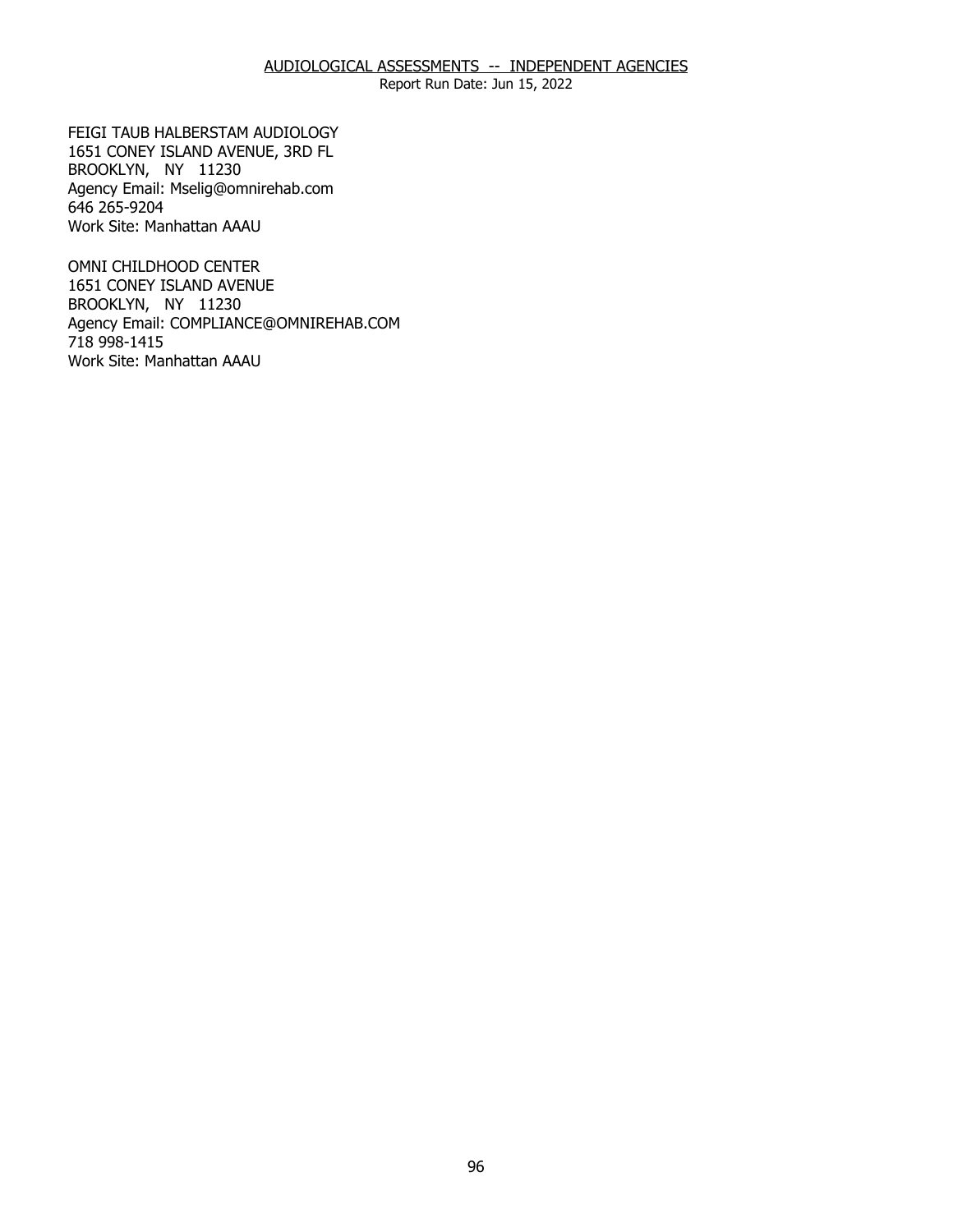2955 BRIGHTON 4TH STREET GRD 2<br>BROOKLYN, NY 11235 BROOKLYN, NY 11235 EPI SERVICES LLC Agency Email: [LinaZ@firststepny.com](mailto:LinaZ@firststepny.com)  917 796-9255 Work Site: Queens AAAU

1651 CONEY ISLAND AVENUE, 3RD FL<br>BROOKLYN, NY 11230 BROOKLYN, NY 11230 FEIGI TAUB HALBERSTAM AUDIOLOGY Agency Email: [Mselig@omnirehab.com](mailto:Mselig@omnirehab.com) 646 265-9204 Work Site: Queens AAAU

 1651 CONEY ISLAND AVENUE BROOKLYN, NY 11230 BROOKLYN, NY 11230 OMNI CHILDHOOD CENTER Agency Email: [COMPLIANCE@OMNIREHAB.COM](mailto:COMPLIANCE@OMNIREHAB.COM) 718 998-1415 Work Site: Queens AAAU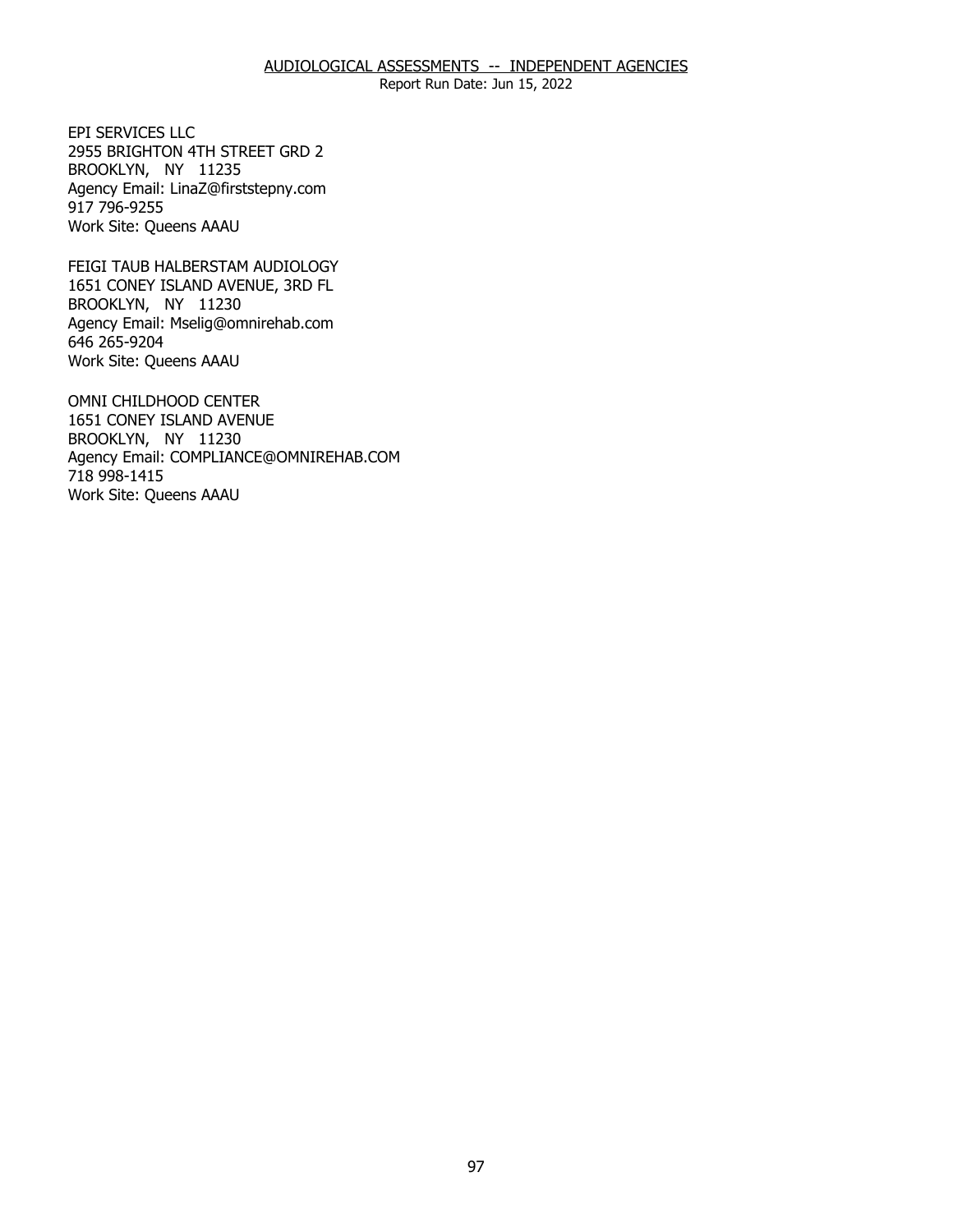2955 BRIGHTON 4TH STREET GRD 2<br>BROOKLYN, NY 11235 BROOKLYN, NY 11235 EPI SERVICES LLC Agency Email: [LinaZ@firststepny.com](mailto:LinaZ@firststepny.com)  917 796-9255 Work Site: Staten Island AAAU

1651 CONEY ISLAND AVENUE, 3RD FL<br>BROOKLYN, NY 11230 BROOKLYN, NY 11230 FEIGI TAUB HALBERSTAM AUDIOLOGY Agency Email: [Mselig@omnirehab.com](mailto:Mselig@omnirehab.com) 646 265-9204 Work Site: Staten Island AAAU

 1651 CONEY ISLAND AVENUE BROOKLYN, NY 11230 BROOKLYN, NY 11230 OMNI CHILDHOOD CENTER Agency Email: [COMPLIANCE@OMNIREHAB.COM](mailto:COMPLIANCE@OMNIREHAB.COM) 718 998-1415 Work Site: Staten Island AAAU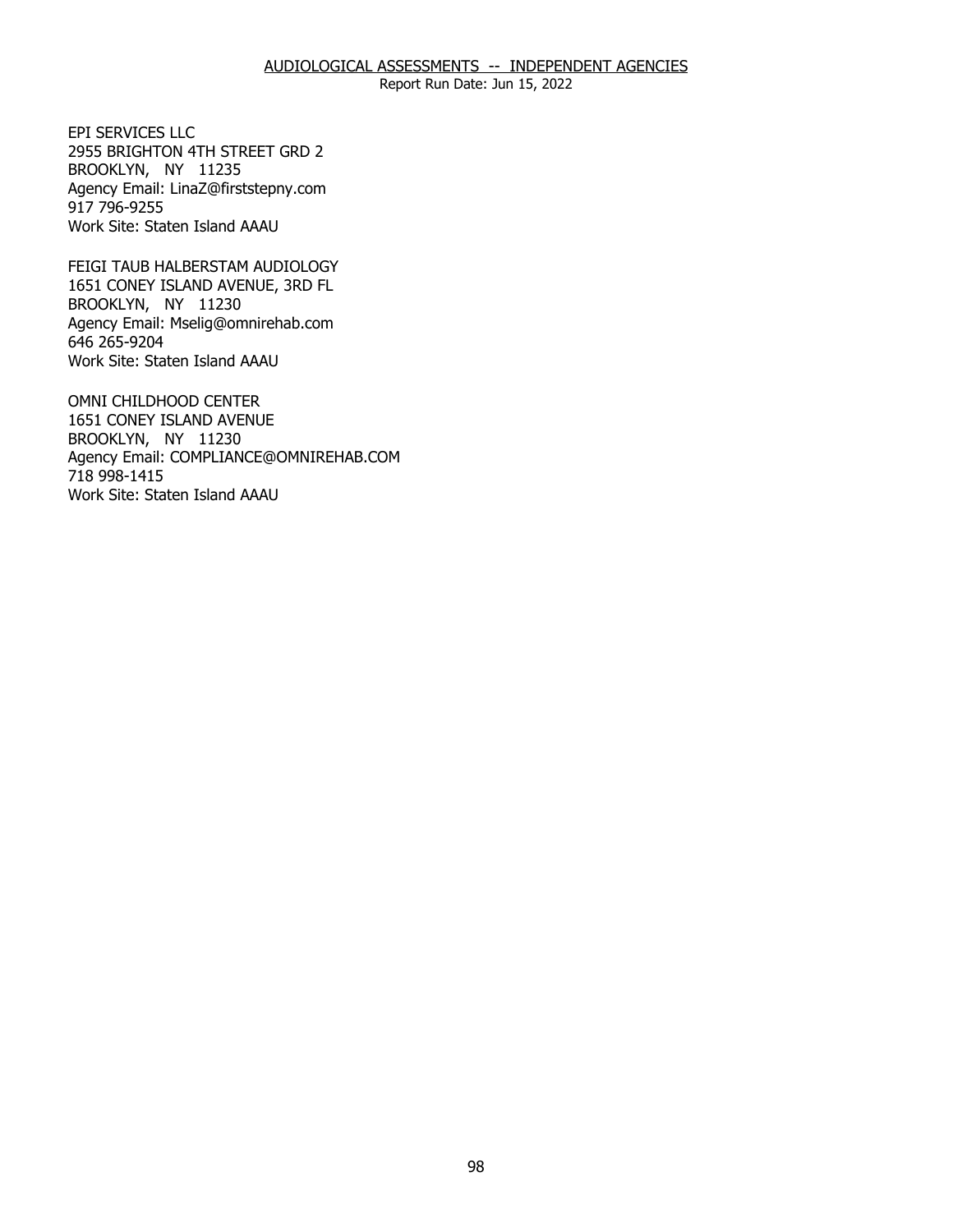Report Run Date: Jun 15, 2022

65 BROADWAY, SUITE 825 65 BROADWAY, SUITE 825<br>NEW YORK, NY 10006 INTEGRATIVE NEUROPSYCHOLOGICAL S Agency Email: [johnferreraphd@gmail.com](mailto:johnferreraphd@gmail.com) 917 300-8006 Work Site: Bronx AANE

 NEW YORK, NY 100180570 RCM TECHNOLOGIES 575 EIGHTH AVENUE, 6TH FL. 6th Floor Agency Email: [Brandon.krieger@rcmt.com](mailto:Brandon.krieger@rcmt.com) 212 221-1544 Work Site: Bronx AANE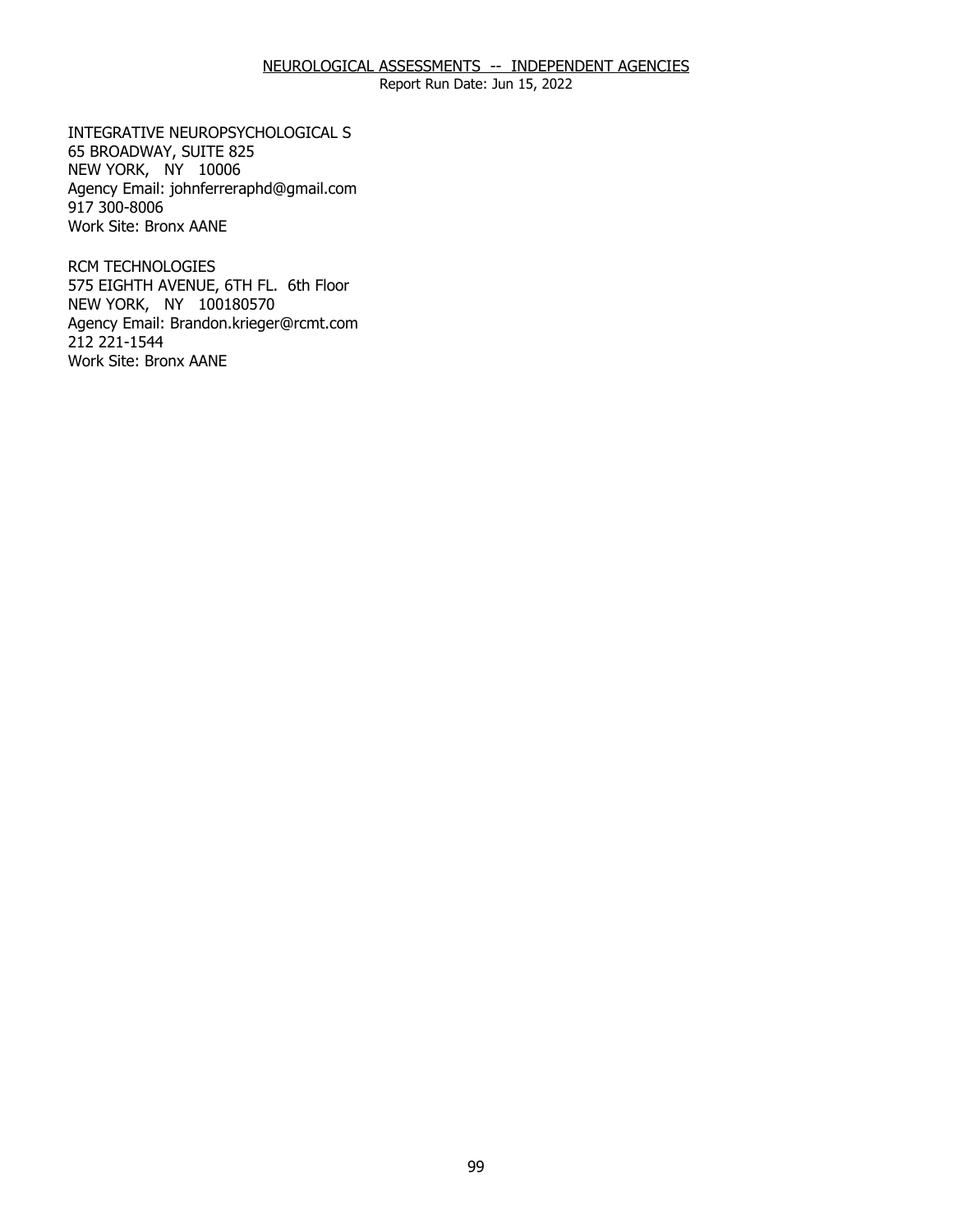Report Run Date: Jun 15, 2022

65 BROADWAY, SUITE 825 65 BROADWAY, SUITE 825<br>NEW YORK, NY 10006 INTEGRATIVE NEUROPSYCHOLOGICAL S Agency Email: [johnferreraphd@gmail.com](mailto:johnferreraphd@gmail.com) 917 300-8006 Work Site: Brooklyn AANE

 NEW YORK, NY 100180570 RCM TECHNOLOGIES 575 EIGHTH AVENUE, 6TH FL. 6th Floor Agency Email: [Brandon.krieger@rcmt.com](mailto:Brandon.krieger@rcmt.com) 212 221-1544 Work Site: Brooklyn AANE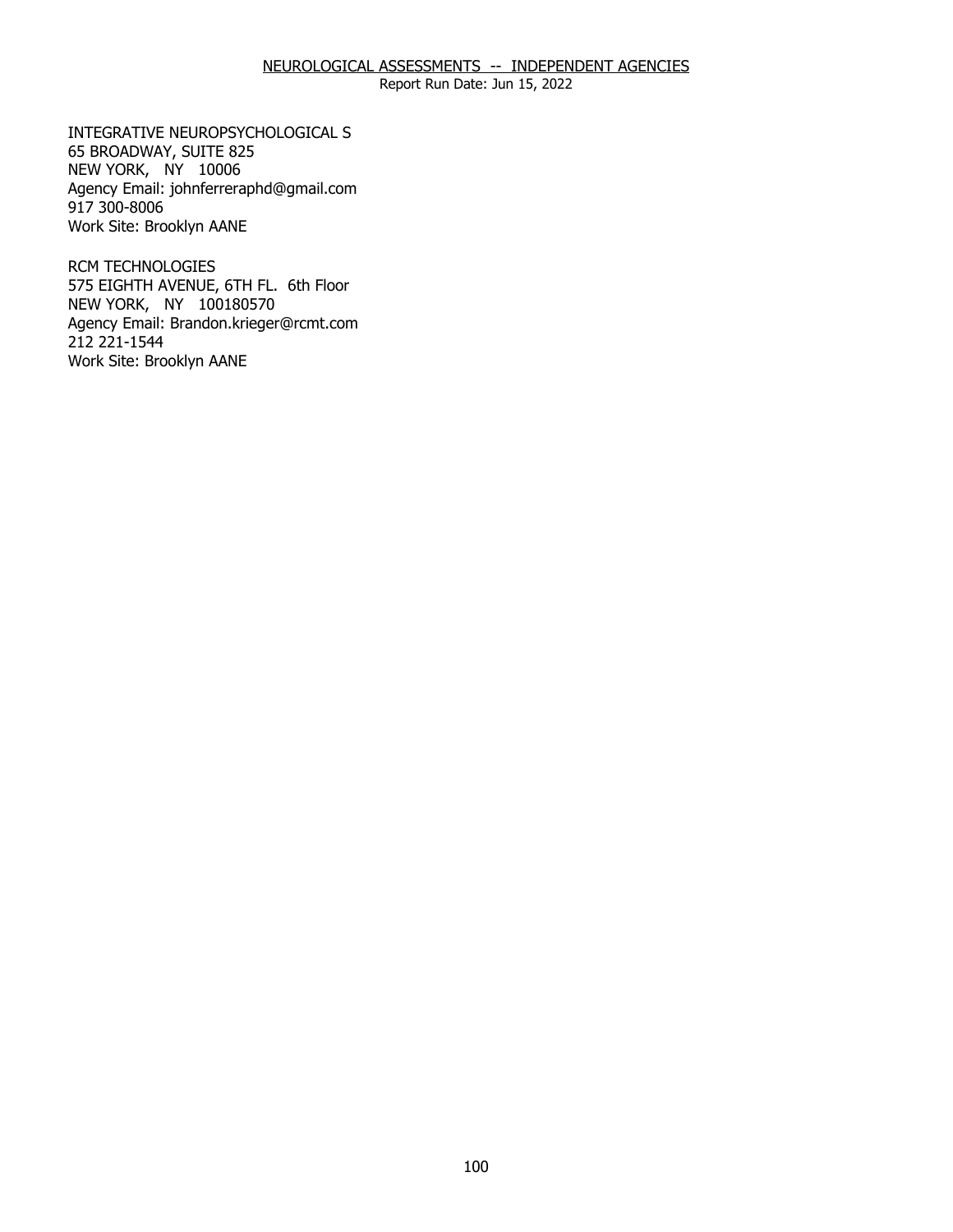Report Run Date: Jun 15, 2022

65 BROADWAY, SUITE 825 65 BROADWAY, SUITE 825<br>NEW YORK, NY 10006 INTEGRATIVE NEUROPSYCHOLOGICAL S Agency Email: [johnferreraphd@gmail.com](mailto:johnferreraphd@gmail.com) 917 300-8006 Work Site: Manhattan AANE

 NEW YORK, NY 100180570 RCM TECHNOLOGIES 575 EIGHTH AVENUE, 6TH FL. 6th Floor Agency Email: [Brandon.krieger@rcmt.com](mailto:Brandon.krieger@rcmt.com) 212 221-1544 Work Site: Manhattan AANE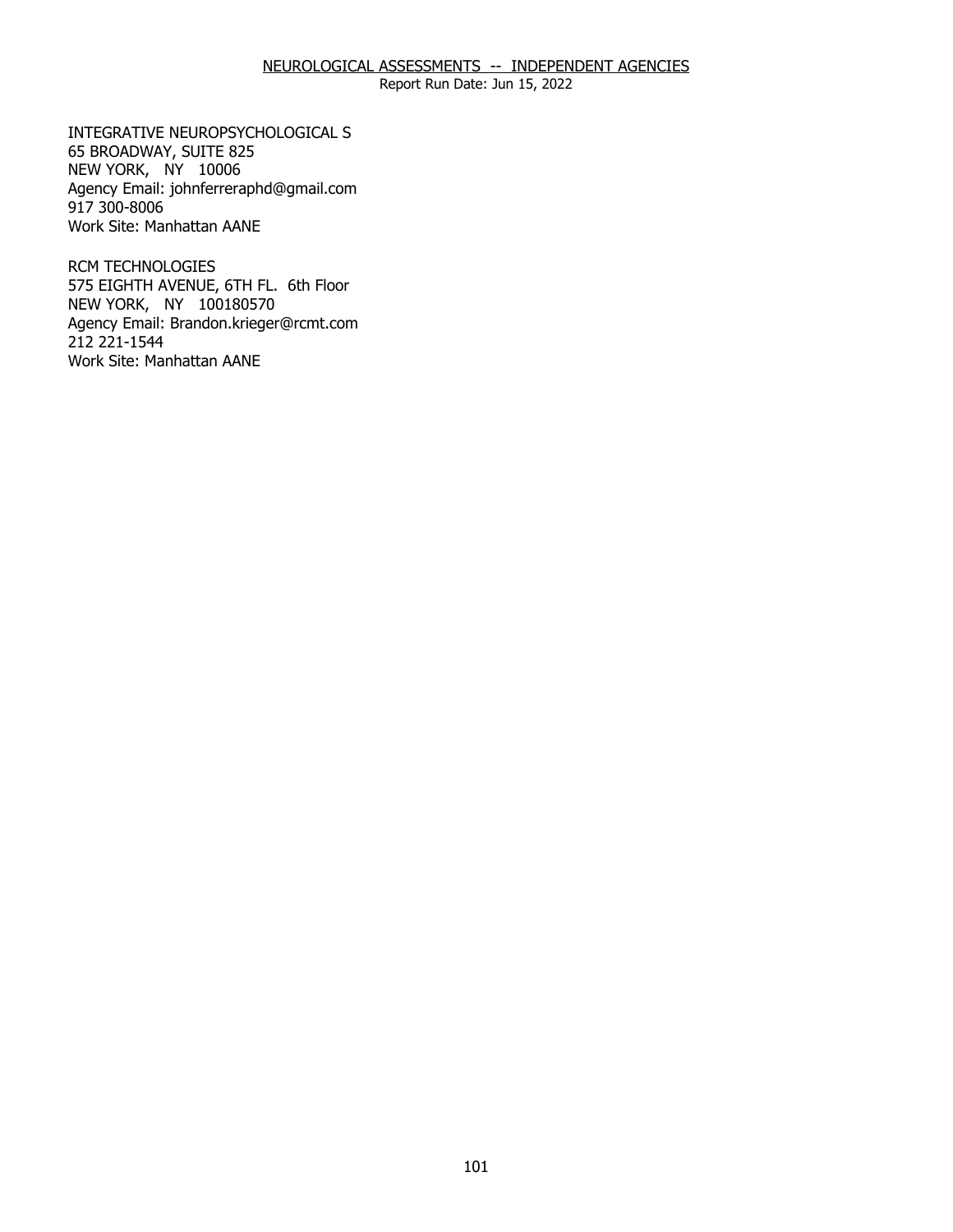Report Run Date: Jun 15, 2022

65 BROADWAY, SUITE 825 65 BROADWAY, SUITE 825<br>NEW YORK, NY 10006 INTEGRATIVE NEUROPSYCHOLOGICAL S Agency Email: [johnferreraphd@gmail.com](mailto:johnferreraphd@gmail.com) 917 300-8006 Work Site: Queens AANE

 NEW YORK, NY 100180570 RCM TECHNOLOGIES 575 EIGHTH AVENUE, 6TH FL. 6th Floor Agency Email: [Brandon.krieger@rcmt.com](mailto:Brandon.krieger@rcmt.com) 212 221-1544 Work Site: Queens AANE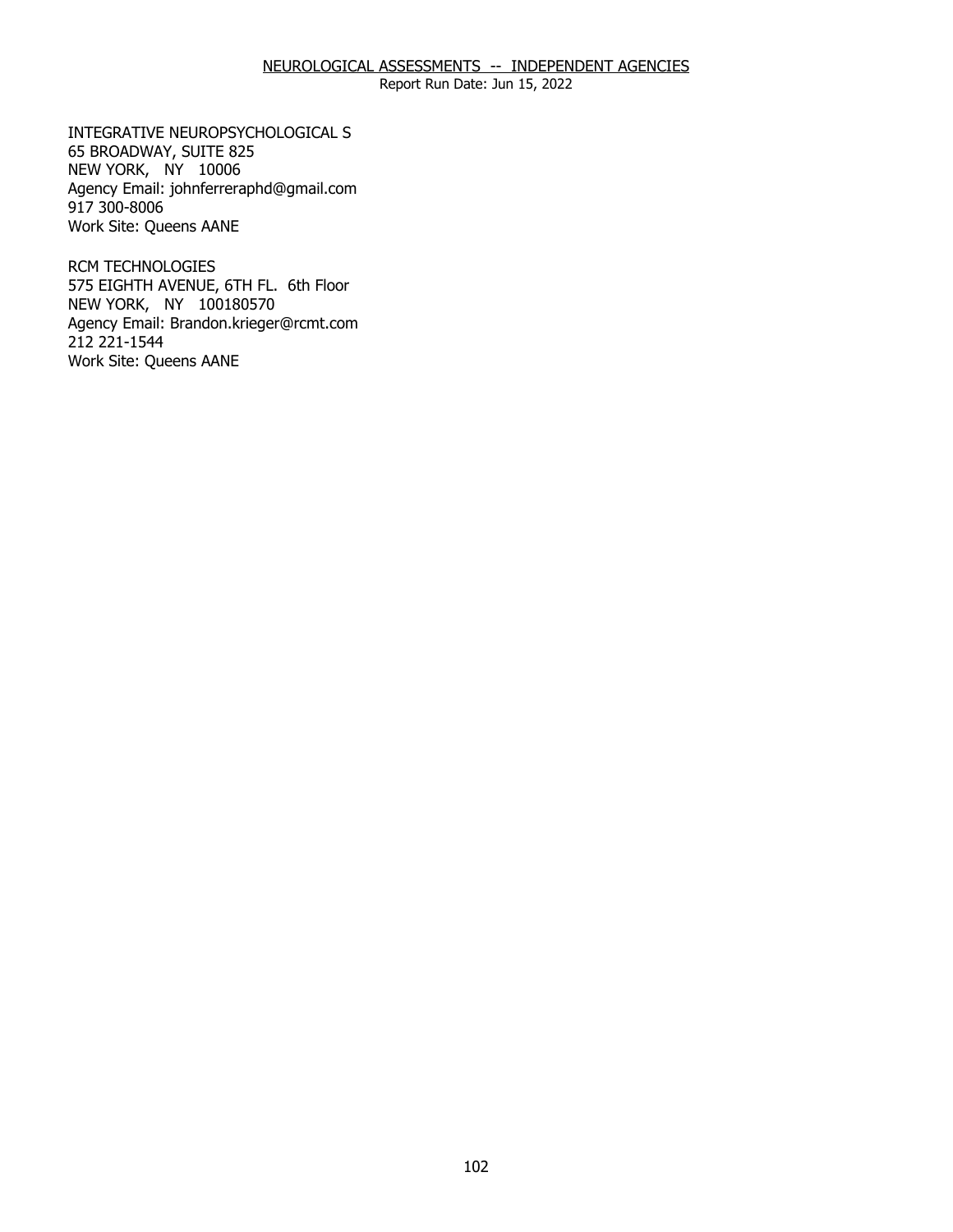Report Run Date: Jun 15, 2022

65 BROADWAY, SUITE 825 65 BROADWAY, SUITE 825<br>NEW YORK, NY 10006 INTEGRATIVE NEUROPSYCHOLOGICAL S Agency Email: [johnferreraphd@gmail.com](mailto:johnferreraphd@gmail.com) 917 300-8006 Work Site: Staten Island AANE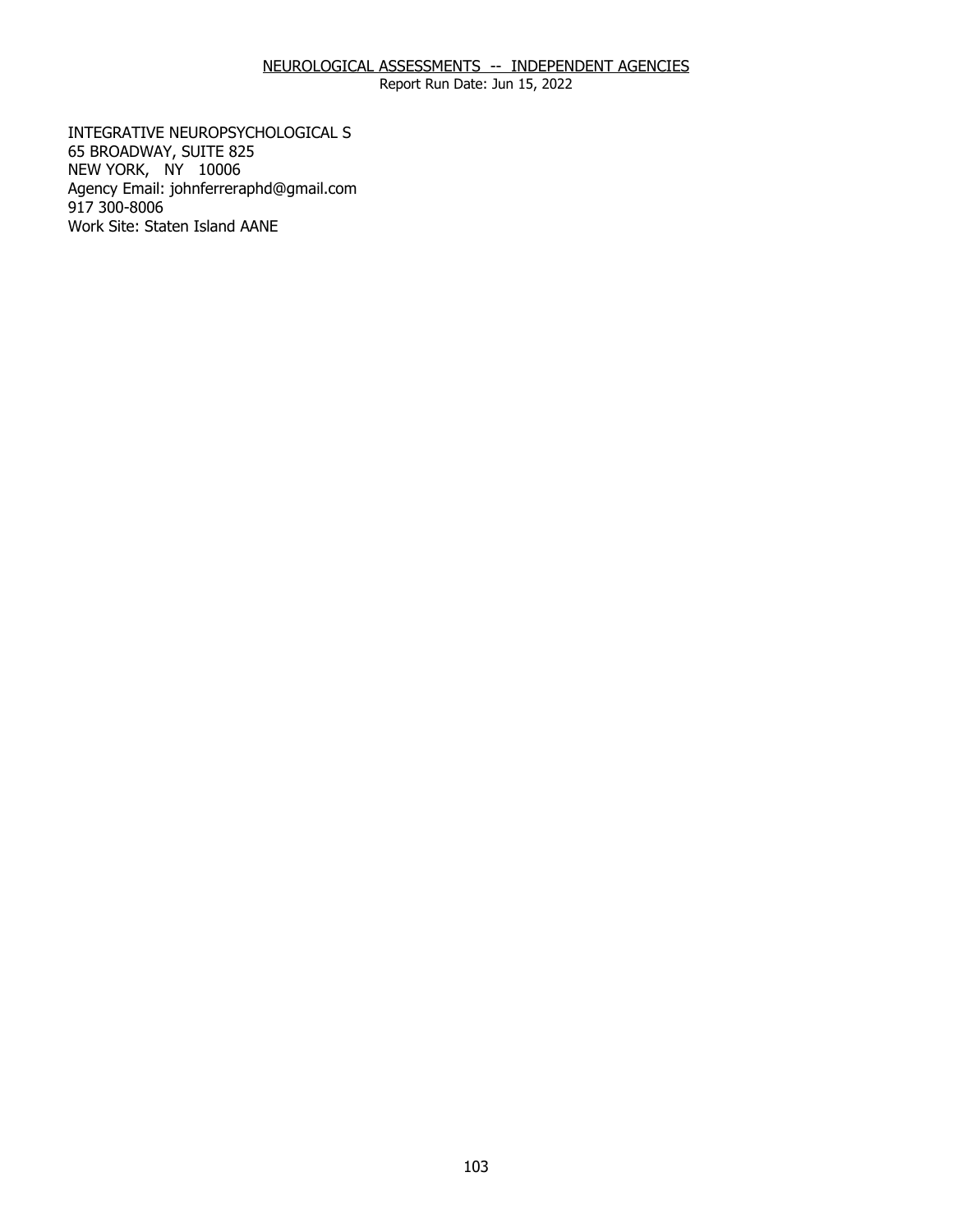Report Run Date: Jun 15, 2022

2028 EAST 67TH STREET 2028 EAST 67TH STREET<br>BROOKLYN, NY 11234 ACCREDITED AND ALLIED PRODUCTIVE Agency Email: [mshmueli@evaluationsrus.com](mailto:mshmueli@evaluationsrus.com)  6464097165 Work Site: All Boroughs AANP

275 MADISON AVENUE, #2400<br>NEW YORK, NY 10016 NEW YORK, NY 10016 COMPREHENSIVE REHAB Agency Email: [kotoole@crcnewyork.com](mailto:kotoole@crcnewyork.com) 3055958232 Work Site: All Boroughs AANP

 1651 CONEY ISLAND AVENUE BROOKLYN, NY 11230 BROOKLYN, NY 11230 OMNI CHILDHOOD CENTER Agency Email: [COMPLIANCE@OMNIREHAB.COM](mailto:COMPLIANCE@OMNIREHAB.COM) 718 998-1415 Work Site: All Boroughs AANP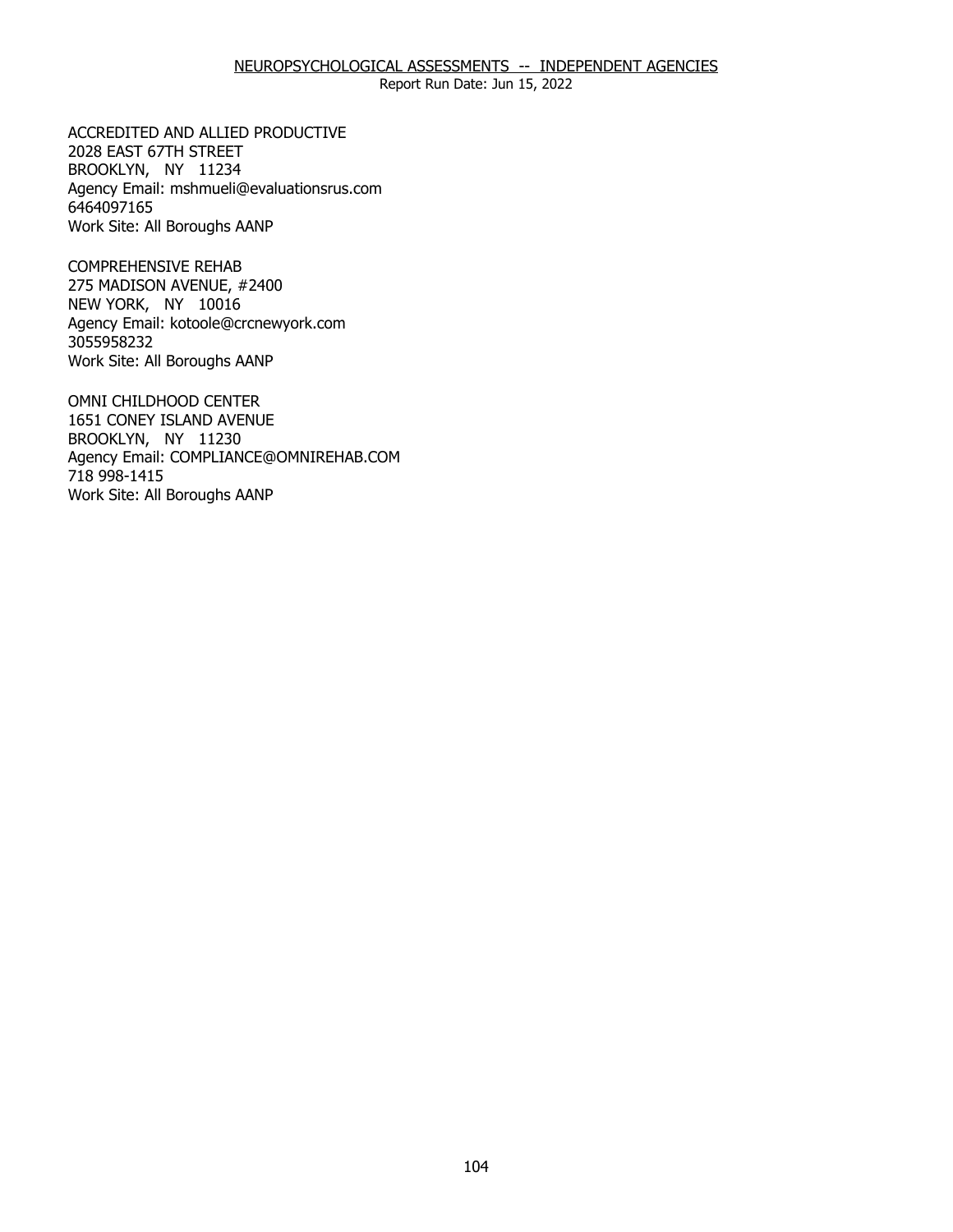601 WEST 57TH STREET, #24C<br>NEW YORK, NY 10019 NEW YORK, NY 10019 COMMUNITY INTEGRATION AND SUPPOR Agency Email: [drmoore@nynp.net](mailto:drmoore@nynp.net)  718 966-5217 Work Site: Bronx AANP

414 East 75th Street 4th Floor 414 East 75th Street 4th Floor<br>NEW YORK, NY 10021 GROWING MINDS PSYCHOLOGY PLLC Agency Email: [drmatt@growingmindsnyc.com](mailto:drmatt@growingmindsnyc.com) 6464943791 Work Site: Bronx AA NP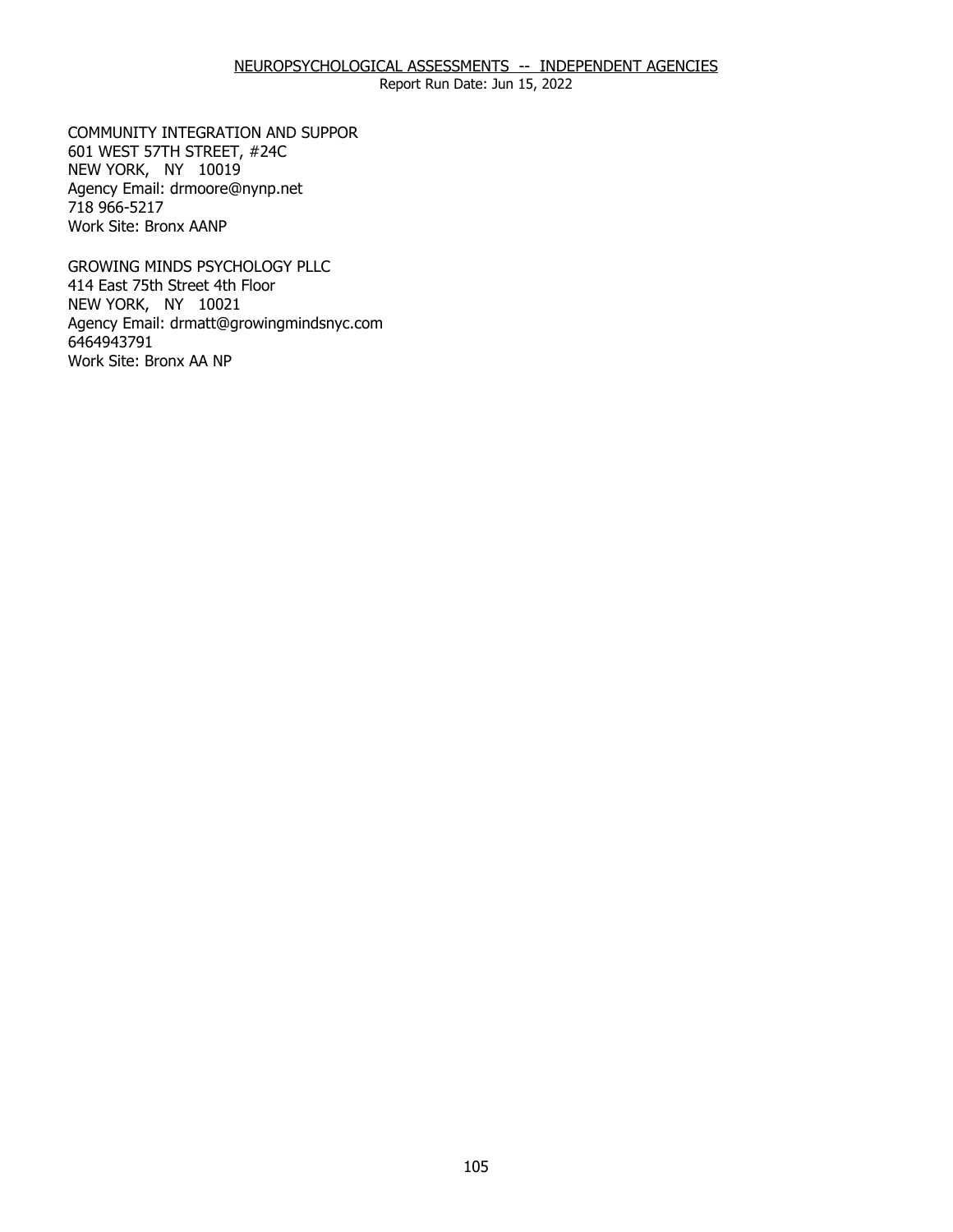601 WEST 57TH STREET, #24C<br>NEW YORK, NY 10019 NEW YORK, NY 10019 COMMUNITY INTEGRATION AND SUPPOR Agency Email: [drmoore@nynp.net](mailto:drmoore@nynp.net)  718 966-5217 Work Site: Brooklyn AANP

472 ALBANY AVE SUITE 2 [472](#page-1-0) ALBANY AVE SUITE 2<br>BROOKLYN, NY 11225 INNOVATIVE GROUP NY, LLC Agency Email: [innovativeagency1@gmail.com](mailto:innovativeagency1@gmail.com) 9172080298 Work Site: Brooklyn AANP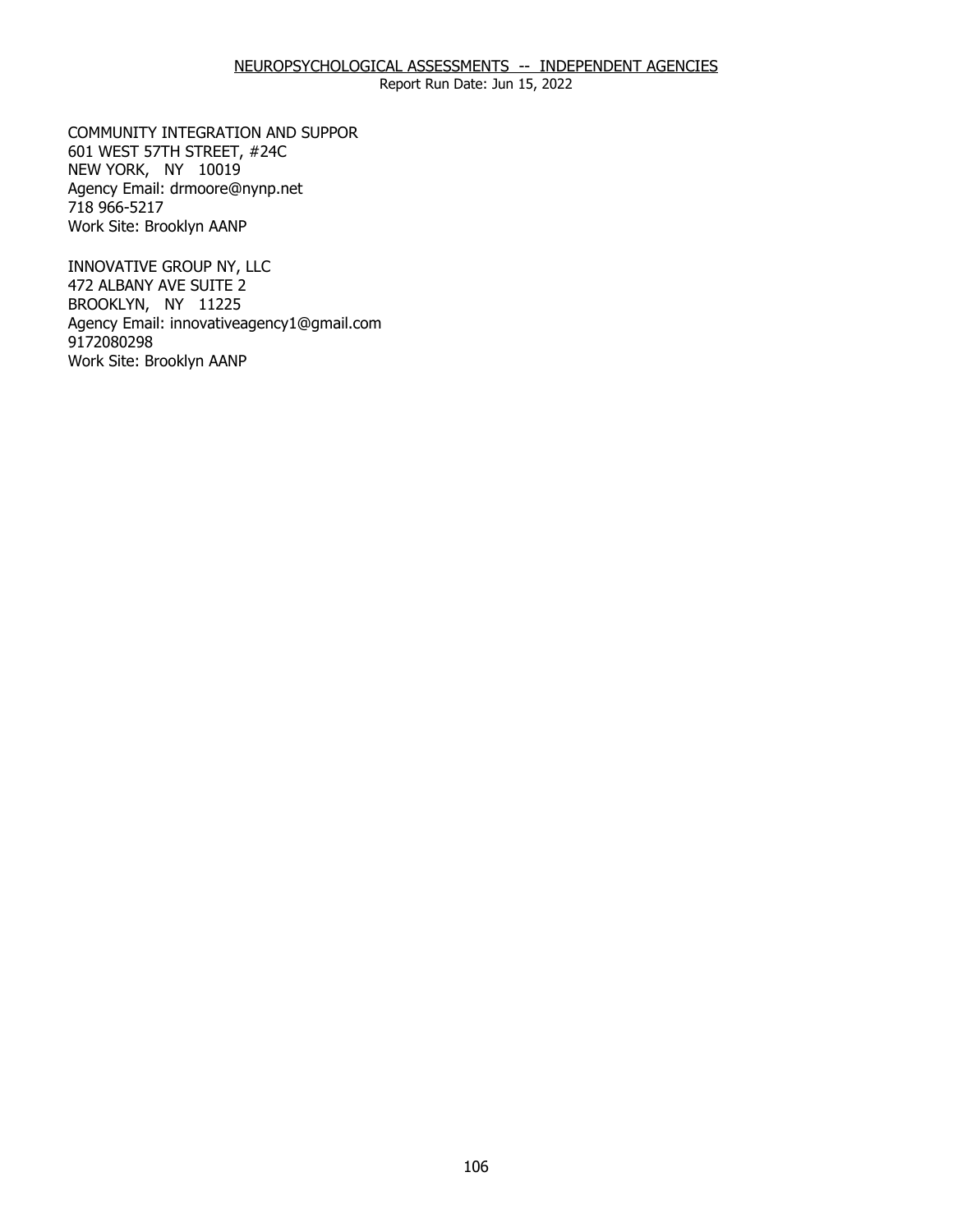601 WEST 57TH STREET, #24C<br>NEW YORK, NY 10019 NEW YORK, NY 10019 COMMUNITY INTEGRATION AND SUPPOR Agency Email: [drmoore@nynp.net](mailto:drmoore@nynp.net)  718 966-5217 Work Site: Manhattan AANP

414 East 75th Street 4th Floor 414 East 75th Street 4th Floor<br>NEW YORK, NY 10021 GROWING MINDS PSYCHOLOGY PLLC Agency Email: [drmatt@growingmindsnyc.com](mailto:drmatt@growingmindsnyc.com) 6464943791 Work Site: Manhattan AA NP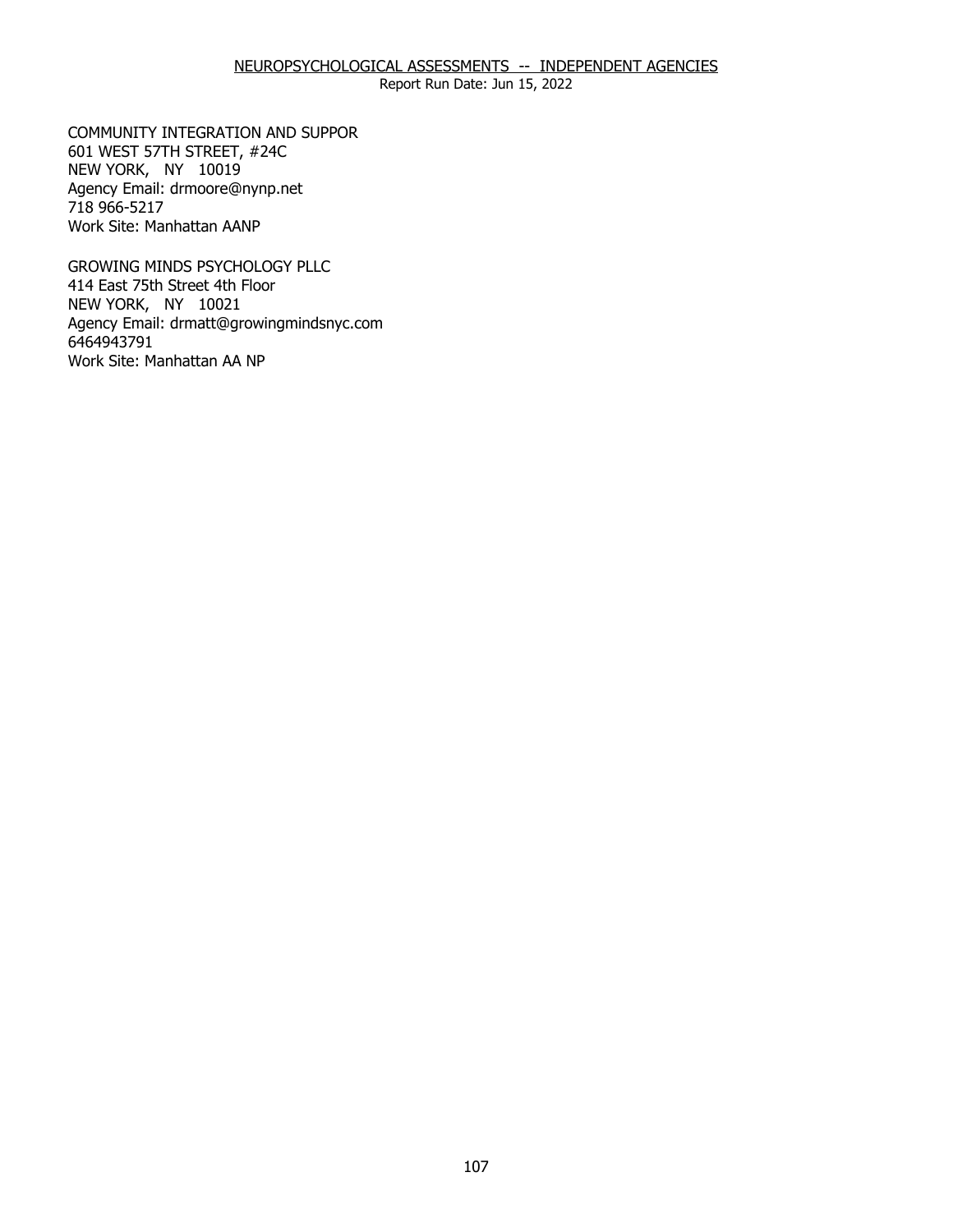601 WEST 57TH STREET, #24C<br>NEW YORK, NY 10019 NEW YORK, NY 10019 COMMUNITY INTEGRATION AND SUPPOR Agency Email: [drmoore@nynp.net](mailto:drmoore@nynp.net)  718 966-5217 Work Site: Queens AANP

414 East 75th Street 4th Floor 414 East 75th Street 4th Floor<br>NEW YORK, NY 10021 GROWING MINDS PSYCHOLOGY PLLC Agency Email: [drmatt@growingmindsnyc.com](mailto:drmatt@growingmindsnyc.com) 6464943791 Work Site: Queens AA NP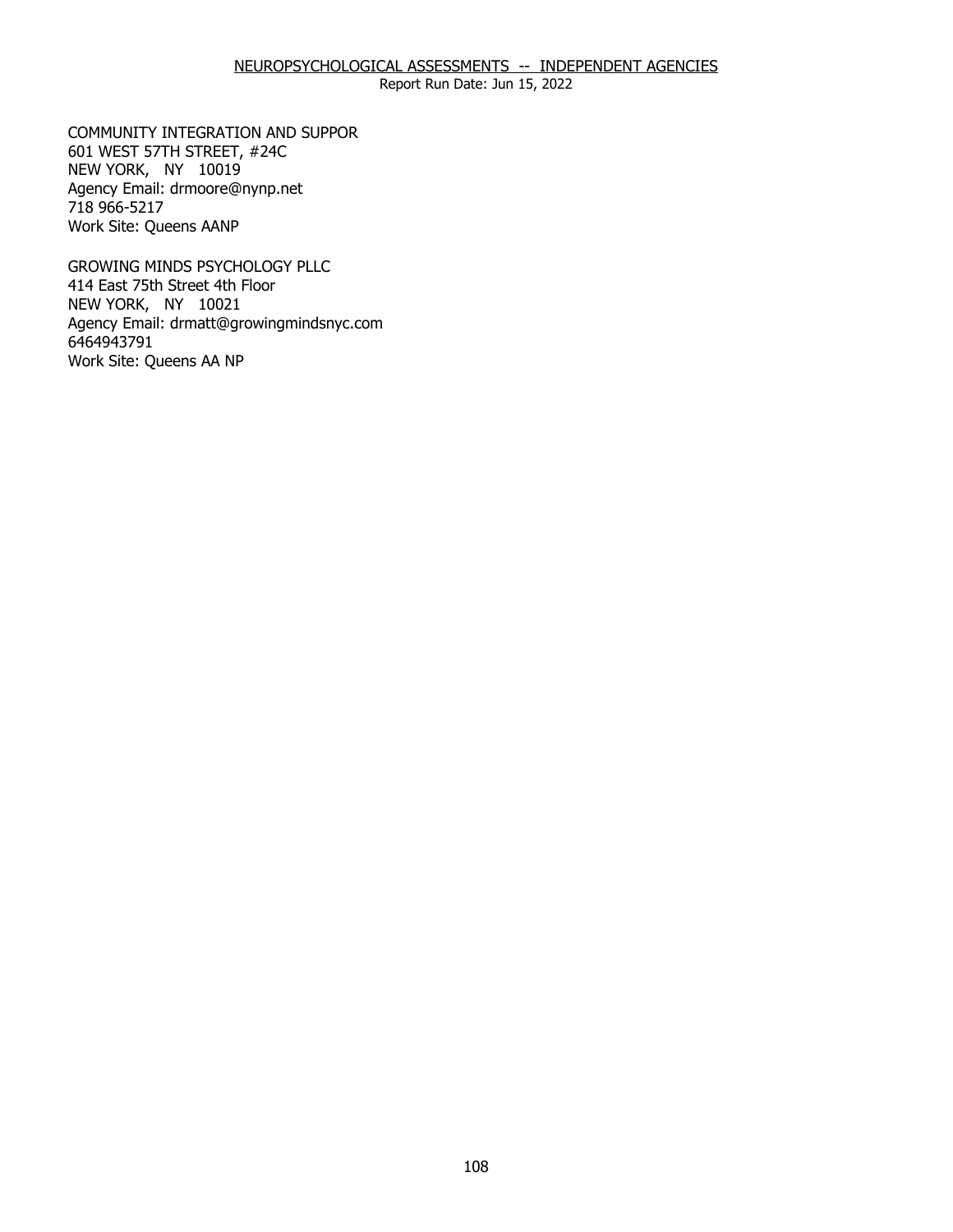Report Run Date: Jun 15, 2022

601 WEST 57TH STREET, #24C<br>NEW YORK, NY 10019 NEW YORK, NY 10019 COMMUNITY INTEGRATION AND SUPPOR Agency Email: [drmoore@nynp.net](mailto:drmoore@nynp.net)  718 966-5217 Work Site: Staten Island AANP

414 East 75th Street 4th Floor 414 East 75th Street 4th Floor<br>NEW YORK, NY 10021 GROWING MINDS PSYCHOLOGY PLLC Agency Email: [drmatt@growingmindsnyc.com](mailto:drmatt@growingmindsnyc.com) 6464943791 Work Site: Staten Island AA NP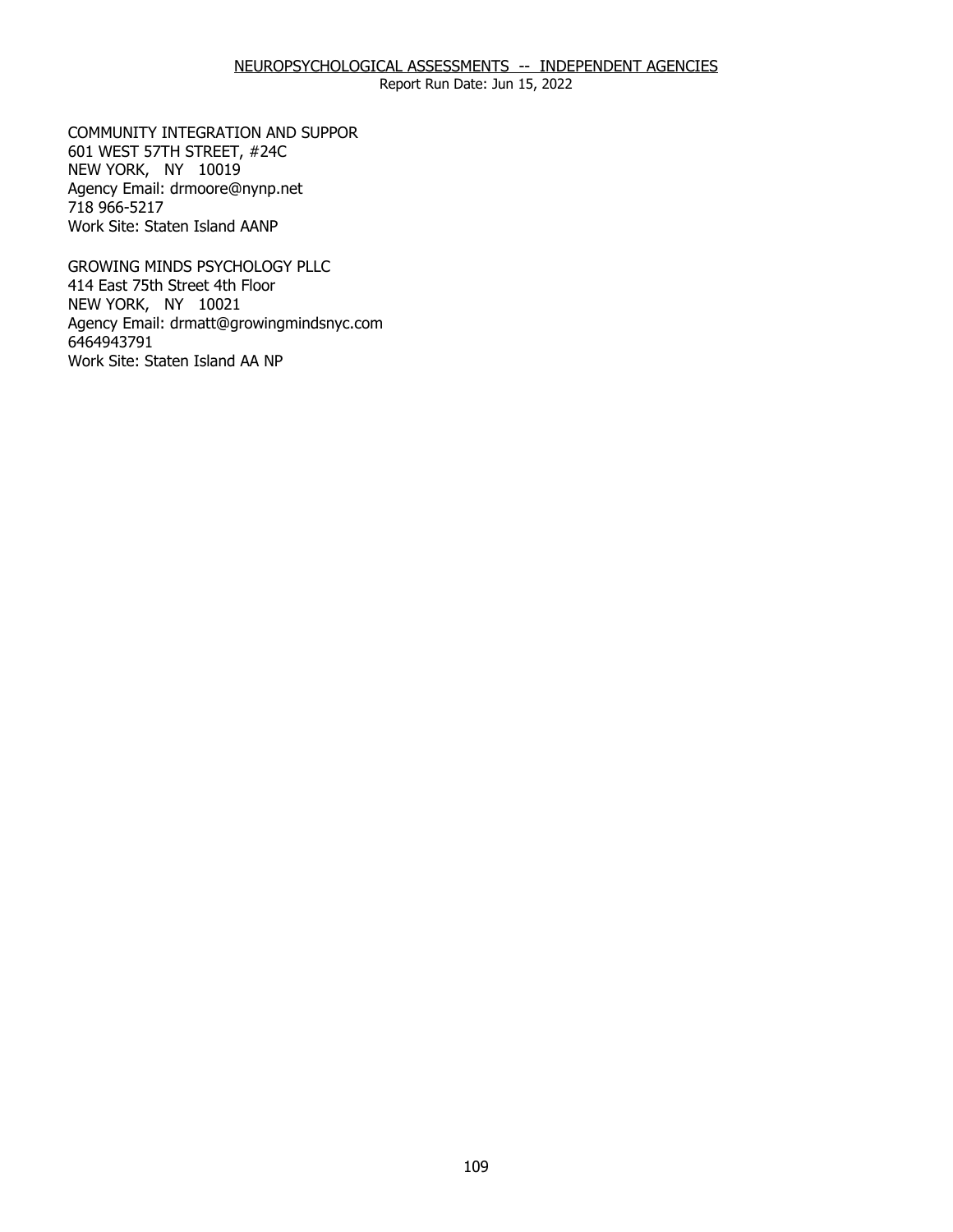Report Run Date: Jun 15, 2022

220-04 LINDEN BLVD. 220-04 LINDEN BLVD.<br>CAMBRIA HEIGHTS, NY 11411 LITTLE TREASURES-PETITS,TRESONS Agency Email: [gperez@littletreasures-pt.com](mailto:gperez@littletreasures-pt.com)  718 712-3358 Work Site: All Boroughs AAOT

1651 CONEY ISLAND AVENUE 1651 CONEY ISLAND AVENUE BROOKLYN, NY 11230 OMNI CHILDHOOD CENTER Agency Email: [COMPLIANCE@OMNIREHAB.COM](mailto:COMPLIANCE@OMNIREHAB.COM) 718 998-1415 Work Site: All Boroughs AAOT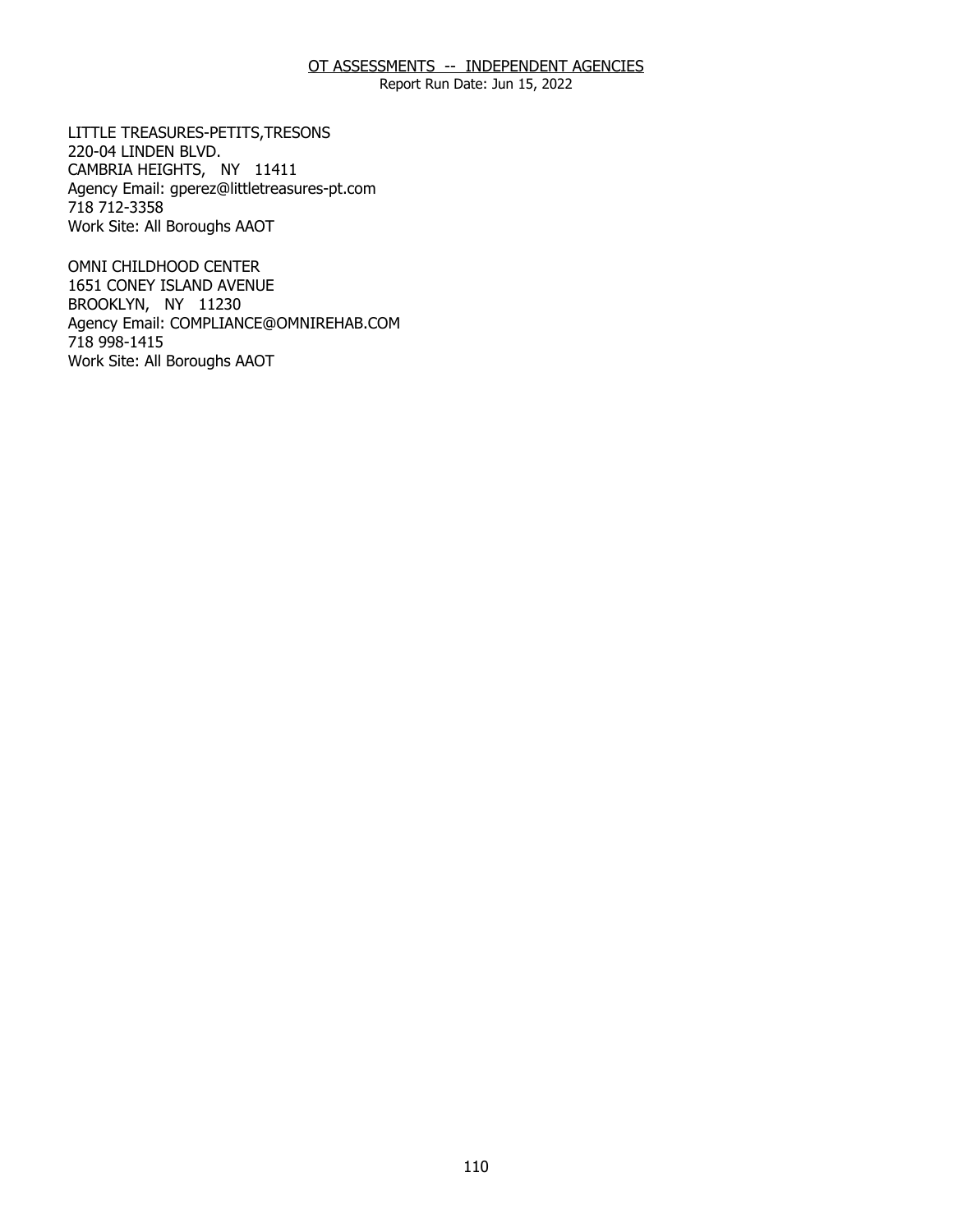Report Run Date: Jun 15, 2022

242 EAST 72ND STREET 1B 242 EAST 72ND STREET 1B<br>NEW YORK, NY 10021 APPLE BLOSSOMS OCCUPATIONAL THER Agency Email: [khandare.vaishali@gmail.com](mailto:khandare.vaishali@gmail.com) 347 210-2963 Work Site: Bronx AAOT

242 RHINE AVENUE 242 RHINE AVENUE<br>STATEN ISLAND, NY 10304 CHILDREN REHAB, PT PC Agency Email: [childrenrehabptpc@gmail.com](mailto:childrenrehabptpc@gmail.com)  718 813-9966 Work Site: Bronx AAOT

155 BAY RIDGE AVENUE 155 BAY RIDGE AVENUE<br>BROOKLYN, NY 11220 EBS HEALTHCARE SERVICES INC. Agency Email: jason.rosas@ebstherapy.comrapy 800 578-7906 Work Site: Bronx AAOT

159-16 UNION TURNPIKE, SUITE 308 159-16 UNION TURNPIKE, SUITE 308 FRESH MEADOWS, NY 11366 KEW GARDENS SEP INC. Agency Email: [steichman@kgsep.com](mailto:steichman@kgsep.com) 718 213-3041 Work Site: Bronx AAOT

220-04 LINDEN BLVD. 220-04 LINDEN BLVD.<br>CAMBRIA HEIGHTS, NY 11411 LITTLE TREASURES-PETITS,TRESONS Agency Email: [gperez@littletreasures-pt.com](mailto:gperez@littletreasures-pt.com)  718 712-3358 Work Site: Bronx AAOT

227 FRONT STREET 227 FRONT STREET<br>BROOKLYN, NY 11201 MOVEMENT MATTERS REHABILITATION Agency Email: [phil\\_labilles@yahoo.com](mailto:phil_labilles@yahoo.com) 646 872-0696 Work Site: Bronx AAOT

948 EAST 24TH STREET 948 EAST 24TH STREET<br>BROOKLYN, NY 11210 NEW YORK PHYSICAL & OCCUPATIONL Agency Email: [margoash@gmail.com](mailto:margoash@gmail.com) 646 344-2250 Work Site: Bronx AAOT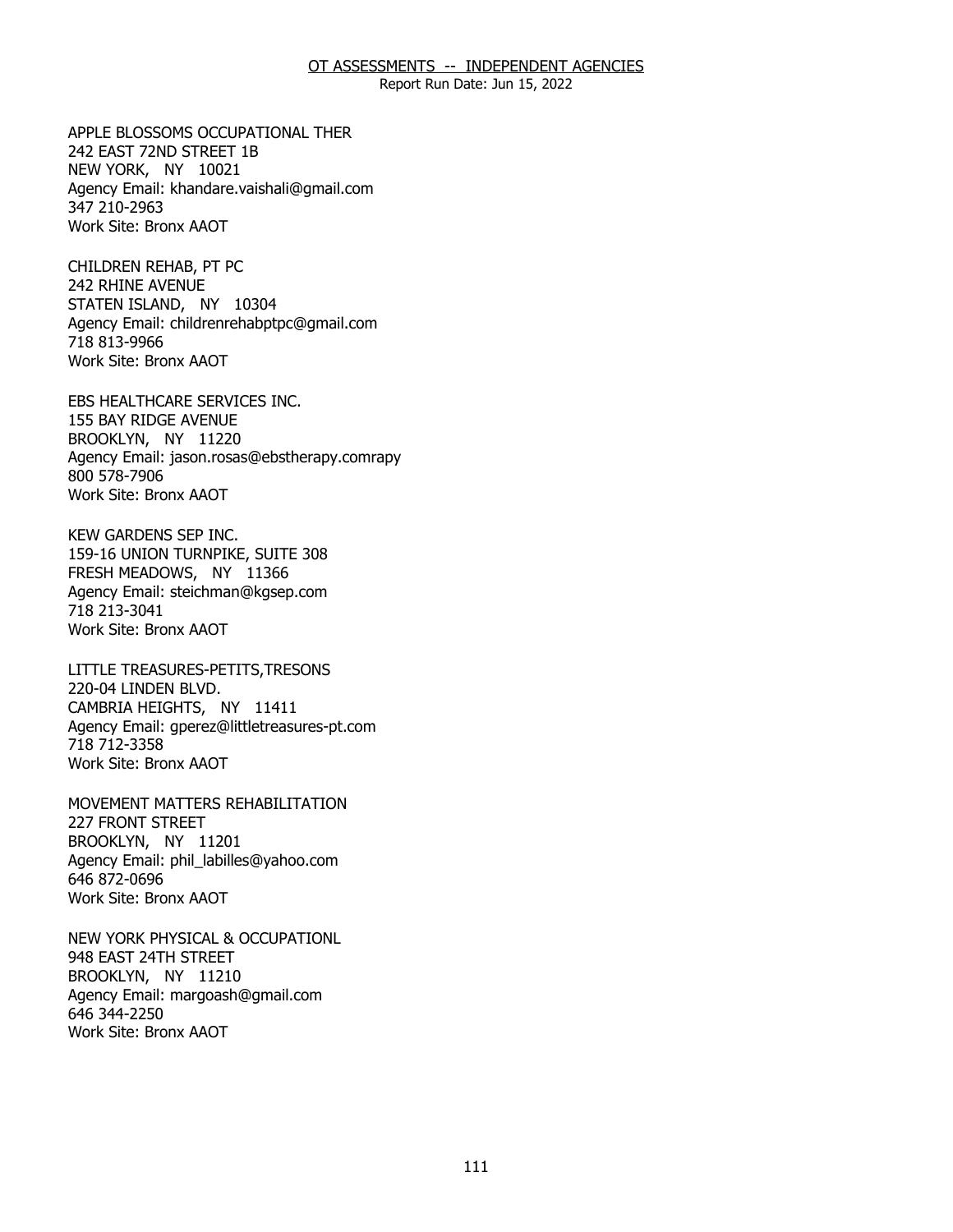Report Run Date: Jun 15, 2022

655 EAST 242TH STREET 655 EAST 242TH STREET<br>BRONX, NY 10470 OMEGA CARE SOLUTIONS LLC Agency Email: [omegacaresolutionsllc@gmail.com](mailto:omegacaresolutionsllc@gmail.com) 9176759939 Work Site: Bronx AAOT

3036 A. E. TREMON AVENUE<br>BRONX, NY 10461 BRONX, NY 10461 OUR CHILDREN FIRST INC. Agency Email: [lmora@ocfnyc.com](mailto:lmora@ocfnyc.com) 718 823-3190 Work Site: Bronx AAOT

934 VAN NEST AVE 934 VAN NEST AVE<br>BRONX, NY 10462 RUMA OTR INCORPORATED Agency Email: [StarsinmotionNYC@gmail.com](mailto:StarsinmotionNYC@gmail.com)  914 330-5188 Work Site: Bronx AAOT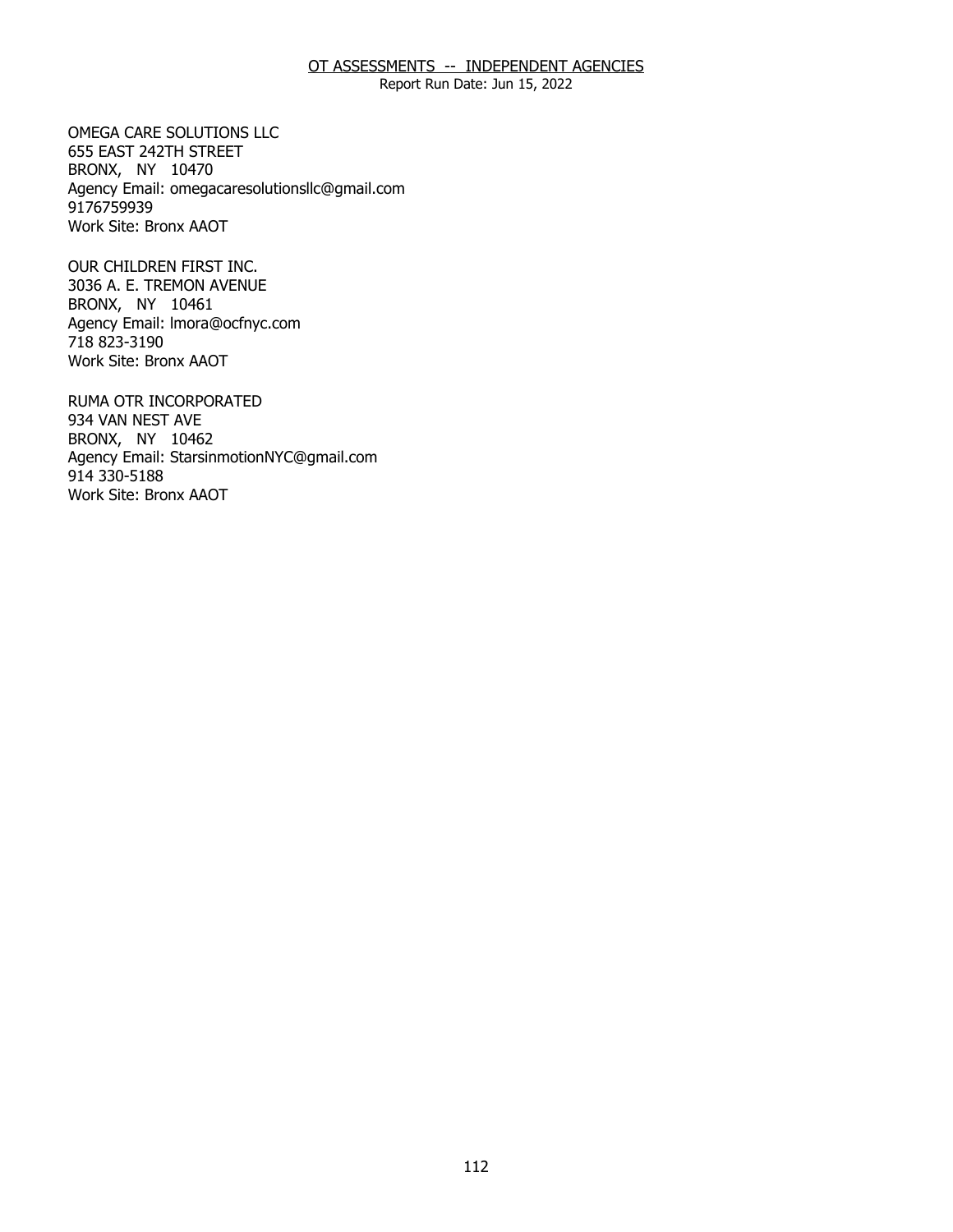Report Run Date: Jun 15, 2022

242 EAST 72ND STREET 1B 242 EAST 72ND STREET 1B<br>NEW YORK, NY 10021 APPLE BLOSSOMS OCCUPATIONAL THER Agency Email: [khandare.vaishali@gmail.com](mailto:khandare.vaishali@gmail.com) 347 210-2963 Work Site: Brooklyn AAOT

 112-41 QUEENS BOULEVARD, SUITE 101A FOREST HILLS, NY 11375 FOREST HILLS, NY 11375 BIG STRIDES WIDE REACH OT PT PLL Agency Email: [bigstridewidereach@gmail.com](mailto:bigstridewidereach@gmail.com) 929 366-0244 Work Site: Brooklyn AAOT

242 RHINE AVENUE 242 RHINE AVENUE<br>STATEN ISLAND, NY 10304 CHILDREN REHAB, PT PC Agency Email: [childrenrehabptpc@gmail.com](mailto:childrenrehabptpc@gmail.com)  718 813-9966 Work Site: Brooklyn AAOT

155 BAY RIDGE AVENUE 155 BAY RIDGE AVENUE<br>BROOKLYN, NY 11220 EBS HEALTHCARE SERVICES INC. Agency Email: jason.rosas@ebstherapy.comrapy 800 578-7906 Work Site: Brooklyn AAOT

2955 BRIGHTON 4TH STREET GRD 2<br>BROOKLYN, NY 11235 BROOKLYN, NY 11235 EPI SERVICES LLC Agency Email: [LinaZ@firststepny.com](mailto:LinaZ@firststepny.com)  917 796-9255 Work Site: Brooklyn AAOT

 159-16 UNION TURNPIKE, SUITE 308 FRESH MEADOWS, NY 11366 FRESH MEADOWS, NY 11366 KEW GARDENS SEP INC. Agency Email: [steichman@kgsep.com](mailto:steichman@kgsep.com) 718 213-3041 Work Site: Brooklyn AAOT

220-04 LINDEN BLVD. 220-04 LINDEN BLVD.<br>CAMBRIA HEIGHTS, NY 11411 LITTLE TREASURES-PETITS,TRESONS Agency Email: [gperez@littletreasures-pt.com](mailto:gperez@littletreasures-pt.com)  718 712-3358 Work Site: Brooklyn AAOT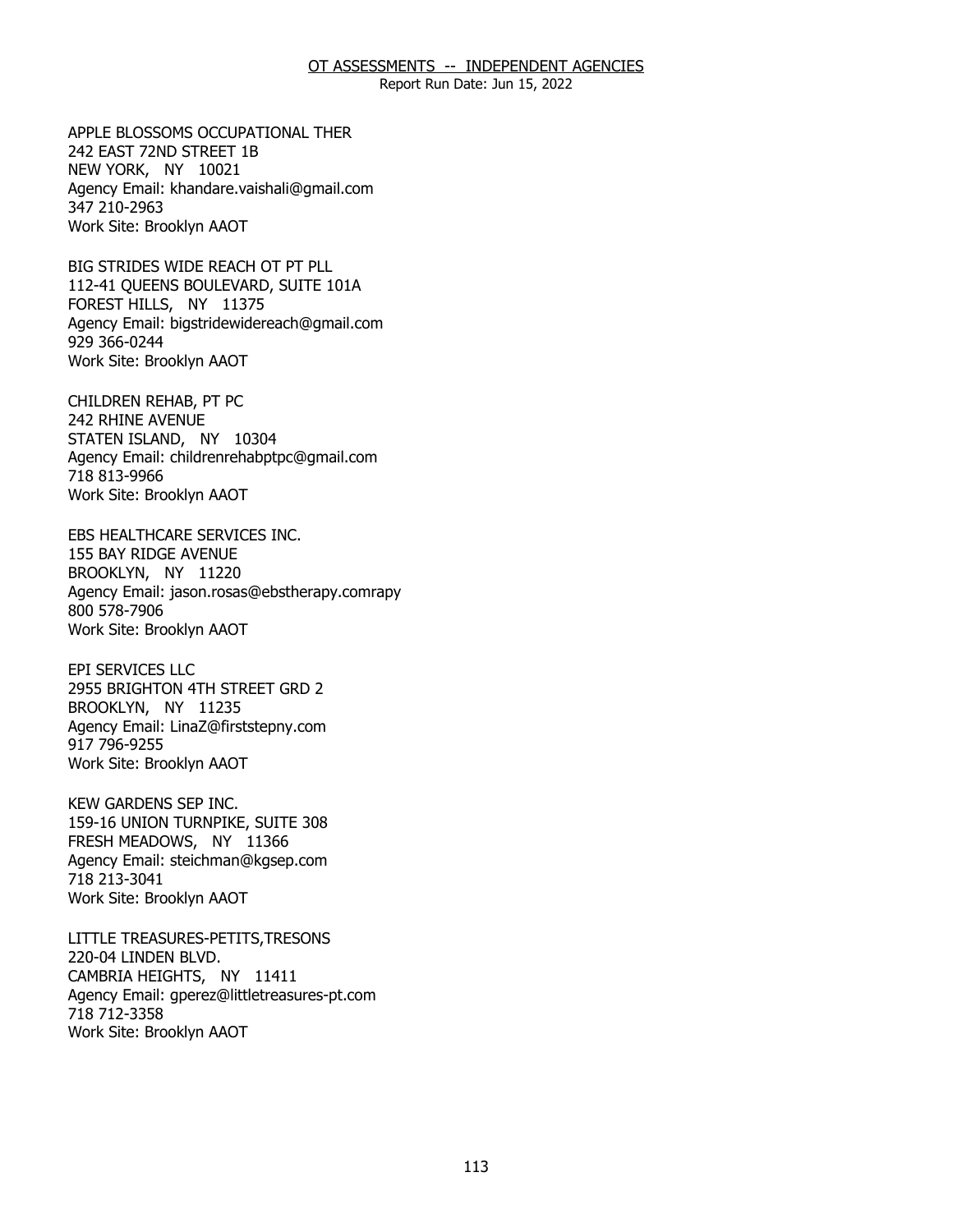Report Run Date: Jun 15, 2022

227 FRONT STREET 227 FRONT STREET<br>BROOKLYN, NY 11201 MOVEMENT MATTERS REHABILITATION Agency Email: [phil\\_labilles@yahoo.com](mailto:phil_labilles@yahoo.com) 646 872-0696 Work Site: Brooklyn AAOT

948 EAST 24TH STREET 948 EAST 24TH STREET<br>BROOKLYN, NY 11210 NEW YORK PHYSICAL & OCCUPATIONL Agency Email: [margoash@gmail.com](mailto:margoash@gmail.com) 646 344-2250 Work Site: Brooklyn AAOT

655 EAST 242TH STREET<br>BRONX, NY 10470 BRONX, NY 10470 OMEGA CARE SOLUTIONS LLC Agency Email: [omegacaresolutionsllc@gmail.com](mailto:omegacaresolutionsllc@gmail.com) 9176759939 Work Site: Brooklyn AAOT

 3036 A. E. TREMON AVENUE BRONX, NY 10461 BRONX, NY 10461 OUR CHILDREN FIRST INC. Agency Email: [lmora@ocfnyc.com](mailto:lmora@ocfnyc.com) 718 823-3190 Work Site: Brooklyn AAOT

241-04 148TH ROAD 241-04 148TH ROAD<br>ROSEDALE, NY 11422 REHOBOTH CARE INC. Agency Email: [rehobothcare2@hotmail.com](mailto:rehobothcare2@hotmail.com) 347 221-1646 Work Site: Brooklyn AAOT

934 VAN NEST AVE 934 VAN NEST AVE<br>BRONX, NY 10462 RUMA OTR INCORPORATED Agency Email: [StarsinmotionNYC@gmail.com](mailto:StarsinmotionNYC@gmail.com)  914 330-5188 Work Site: Brooklyn AAOT

**703 FLATBUSH AVENUE** 703 FLATBUSH AVENUE<br>BROOKLYN, NY 11225 SENSORY STREET PEDIATRIC OCCUPAT Agency Email: [info@sensoryst.com](mailto:info@sensoryst.com)  718 789-2451 Work Site: Brooklyn AAOT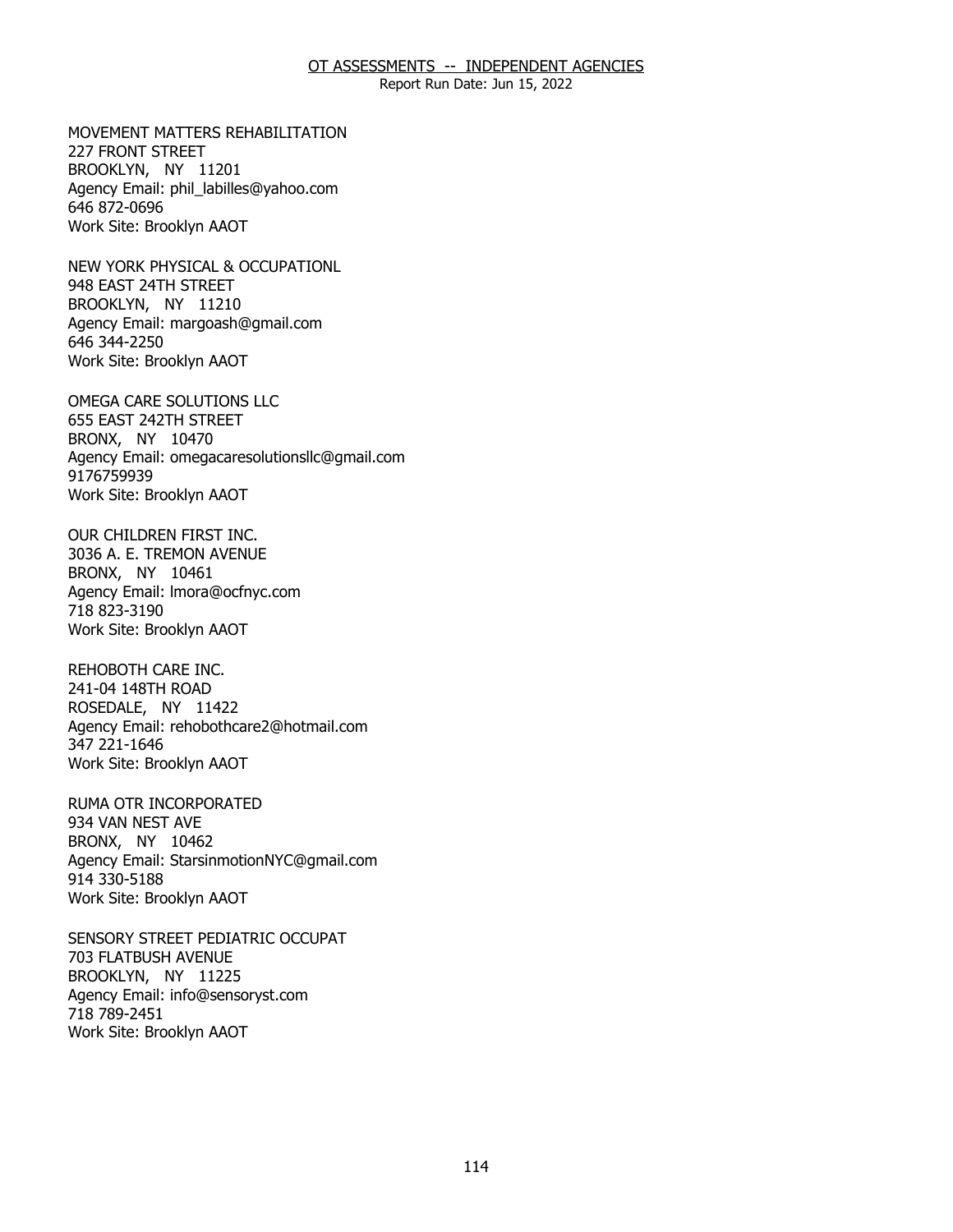Report Run Date: Jun 15, 2022

473 FDR DRIVE 473 FDR DRIVE<br>NEW YORK, NY 100022024 SHAIR HOME CARE PHYSICAL THERAPY Agency Email: [sukisplace@gmail.com](mailto:sukisplace@gmail.com) 212 475-2000 Work Site: Brooklyn AAOT

1575 MCDONALD AVENUE 1575 MCDONALD AVENUE BROOKLYN, NY 11230 STARTING POINT SERVICES Agency Email: [oconnor1@startingkids.com](mailto:oconnor1@startingkids.com)  718 375-8885 Work Site: Brooklyn AAOT

5510 AVE I 5510 AVE I<br>BROOKLYN, NY 11234 WONDERWORLD OCCUPATIONAL THERAPY Agency Email: [cwilliams@wonderworldcenter.com](mailto:cwilliams@wonderworldcenter.com)  646 464-5229 Work Site: Brooklyn AAOT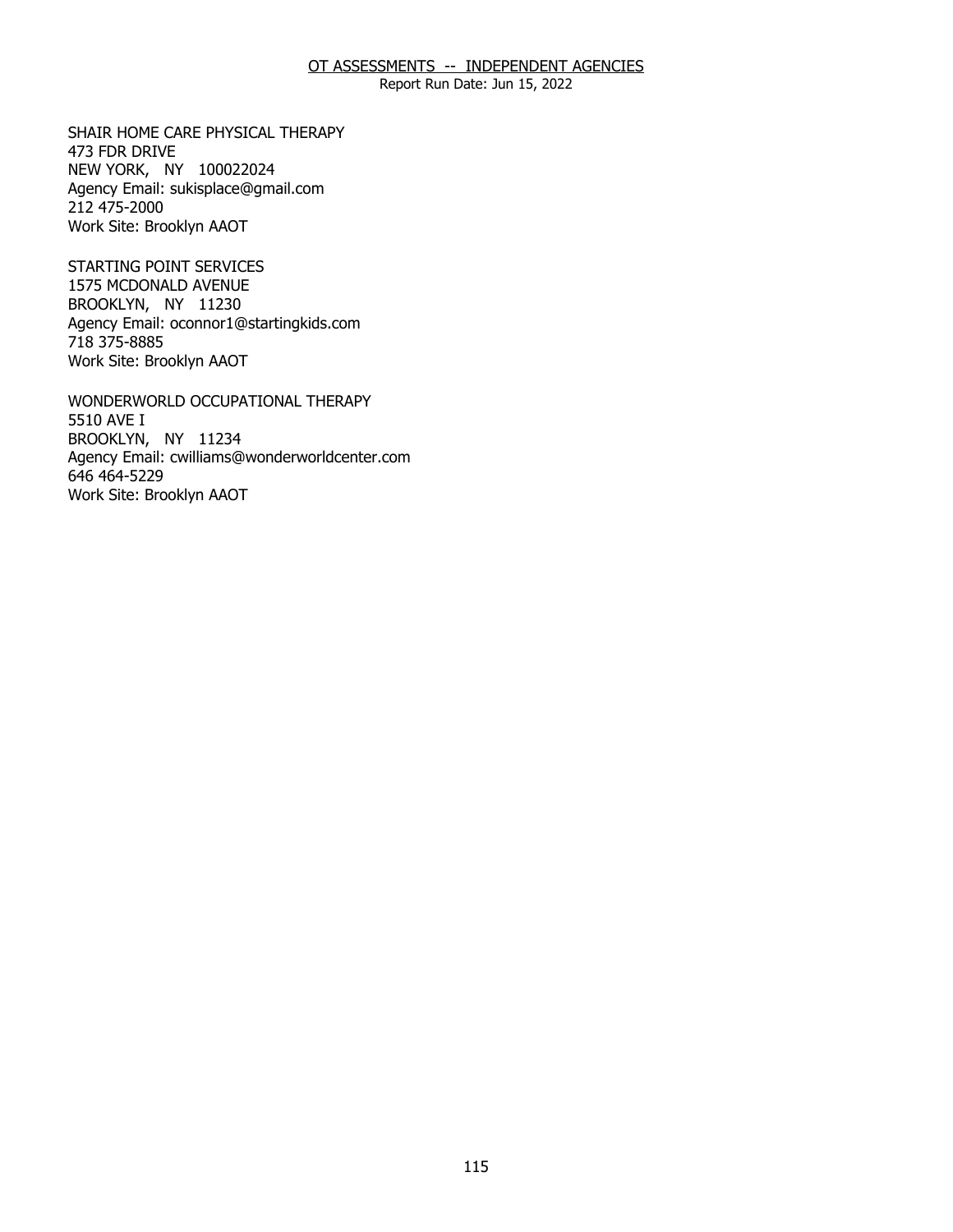Report Run Date: Jun 15, 2022

242 EAST 72ND STREET 1B 242 EAST 72ND STREET 1B<br>NEW YORK, NY 10021 APPLE BLOSSOMS OCCUPATIONAL THER Agency Email: [khandare.vaishali@gmail.com](mailto:khandare.vaishali@gmail.com) 347 210-2963 Work Site: Manhattan AAOT

 112-41 QUEENS BOULEVARD, SUITE 101A FOREST HILLS, NY 11375 FOREST HILLS, NY 11375 BIG STRIDES WIDE REACH OT PT PLL Agency Email: [bigstridewidereach@gmail.com](mailto:bigstridewidereach@gmail.com) 929 366-0244 Work Site: Manhattan AAOT

242 RHINE AVENUE 242 RHINE AVENUE<br>STATEN ISLAND, NY 10304 CHILDREN REHAB, PT PC Agency Email: [childrenrehabptpc@gmail.com](mailto:childrenrehabptpc@gmail.com)  718 813-9966 Work Site: Manhattan AAOT

155 BAY RIDGE AVENUE 155 BAY RIDGE AVENUE<br>BROOKLYN, NY 11220 EBS HEALTHCARE SERVICES INC. Agency Email: jason.rosas@ebstherapy.comrapy 800 578-7906 Work Site: Manhattan AAOT

159-16 UNION TURNPIKE, SUITE 308 159-16 UNION TURNPIKE, SUITE 308 FRESH MEADOWS, NY 11366 KEW GARDENS SEP INC. Agency Email: [steichman@kgsep.com](mailto:steichman@kgsep.com) 718 213-3041 Work Site: Manhattan AAOT

220-04 LINDEN BLVD. 220-04 LINDEN BLVD.<br>CAMBRIA HEIGHTS, NY 11411 LITTLE TREASURES-PETITS,TRESONS Agency Email: [gperez@littletreasures-pt.com](mailto:gperez@littletreasures-pt.com)  718 712-3358 Work Site: Manhattan AAOT

150 WEST 92ND ST BB 150 WEST 92ND ST BB<br>NEW YORK, NY 10025 LORI GOLDEN MA CCC-SLP & ROBIN H Agency Email: [info@makingmilestones.com](mailto:info@makingmilestones.com) 917 656-5148 Work Site: Manhattan AAOT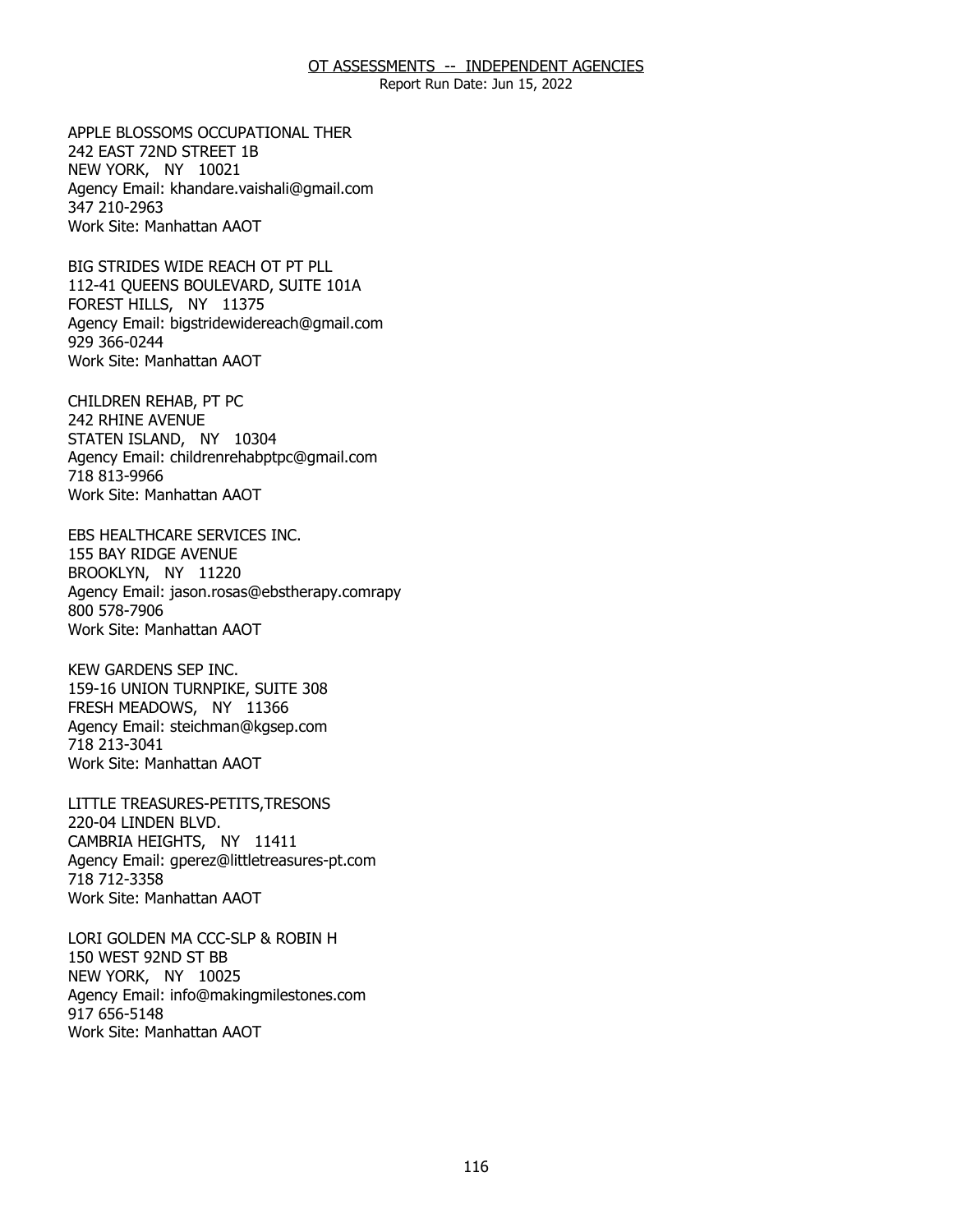Report Run Date: Jun 15, 2022

227 FRONT STREET 227 FRONT STREET<br>BROOKLYN, NY 11201 MOVEMENT MATTERS REHABILITATION Agency Email: [phil\\_labilles@yahoo.com](mailto:phil_labilles@yahoo.com) 646 872-0696 Work Site: Manhattan AAOT

948 EAST 24TH STREET 948 EAST 24TH STREET<br>BROOKLYN, NY 11210 NEW YORK PHYSICAL & OCCUPATIONL Agency Email: [margoash@gmail.com](mailto:margoash@gmail.com) 646 344-2250 Work Site: Manhattan AAOT

655 EAST 242TH STREET<br>BRONX, NY 10470 BRONX, NY 10470 OMEGA CARE SOLUTIONS LLC Agency Email: [omegacaresolutionsllc@gmail.com](mailto:omegacaresolutionsllc@gmail.com) 9176759939 Work Site: Manhattan AAOT

 3036 A. E. TREMON AVENUE BRONX, NY 10461 BRONX, NY 10461 OUR CHILDREN FIRST INC. Agency Email: [lmora@ocfnyc.com](mailto:lmora@ocfnyc.com) 718 823-3190 Work Site: Manhattan AAOT

934 VAN NEST AVE 934 VAN NEST AVE<br>BRONX, NY 10462 RUMA OTR INCORPORATED Agency Email: [StarsinmotionNYC@gmail.com](mailto:StarsinmotionNYC@gmail.com)  914 330-5188 Work Site: Manhattan AAOT

473 FDR DRIVE 473 FDR DRIVE<br>NEW YORK, NY 100022024 SHAIR HOME CARE PHYSICAL THERAPY Agency Email: [sukisplace@gmail.com](mailto:sukisplace@gmail.com) 212 475-2000 Work Site: Manhattan AAOT

1120 MORRIS PARK AVE, 2B 1120 MORRIS PARK AVE. 2B<br>BRONX, NY 10461 THERAPEUTIC IMPRINTS, OT PT SLP Agency Email: [ipereira@theraimprints.com](mailto:ipereira@theraimprints.com) 718 409-6977 Work Site: Manhattan AAOT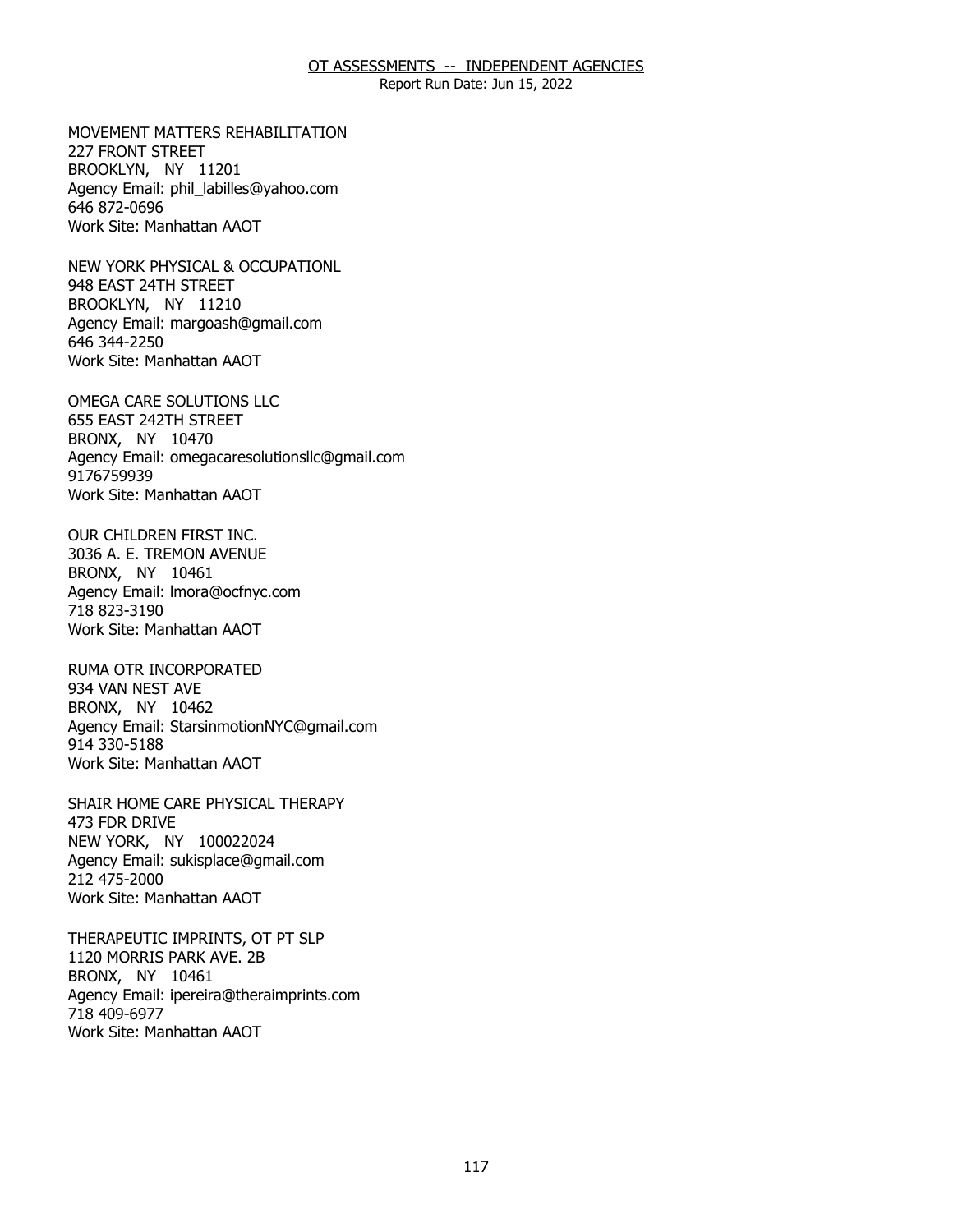Report Run Date: Jun 15, 2022

42-23 FRANCIS LEWIS BLVD.<br>BAYSIDE, NY 11361 BAYSIDE, NY 11361 ACHIEVE ABILITY OT, LLC Agency Email: [clein@makessensenyc.com](mailto:clein@makessensenyc.com) 718 767-4191 Work Site: Queens AAOT

242 EAST 72ND STREET 1B 242 EAST 72ND STREET 1B<br>NEW YORK, NY 10021 APPLE BLOSSOMS OCCUPATIONAL THER Agency Email: [khandare.vaishali@gmail.com](mailto:khandare.vaishali@gmail.com) 347 210-2963 Work Site: Queens AAOT

 112-41 QUEENS BOULEVARD, SUITE 101A FOREST HILLS, NY 11375 FOREST HILLS, NY 11375 BIG STRIDES WIDE REACH OT PT PLL Agency Email: [bigstridewidereach@gmail.com](mailto:bigstridewidereach@gmail.com) 929 366-0244 Work Site: Queens AAOT

**242 RHINE AVENUE** 242 RHINE AVENUE<br>STATEN ISLAND, NY 10304 CHILDREN REHAB, PT PC Agency Email: [childrenrehabptpc@gmail.com](mailto:childrenrehabptpc@gmail.com)  718 813-9966 Work Site: Queens AAOT

155 BAY RIDGE AVENUE 155 BAY RIDGE AVENUE<br>BROOKLYN, NY 11220 EBS HEALTHCARE SERVICES INC. Agency Email: jason.rosas@ebstherapy.comrapy 800 578-7906 Work Site: Queens AAOT

2955 BRIGHTON 4TH STREET GRD 2<br>BROOKLYN, NY 11235 BROOKLYN, NY 11235 EPI SERVICES LLC Agency Email: [LinaZ@firststepny.com](mailto:LinaZ@firststepny.com)  917 796-9255 Work Site: Queens AAOT

159-16 UNION TURNPIKE, SUITE 308 159-16 UNION TURNPIKE, SUITE 308 FRESH MEADOWS, NY 11366 KEW GARDENS SEP INC. Agency Email: [steichman@kgsep.com](mailto:steichman@kgsep.com) 718 213-3041 Work Site: Queens AAOT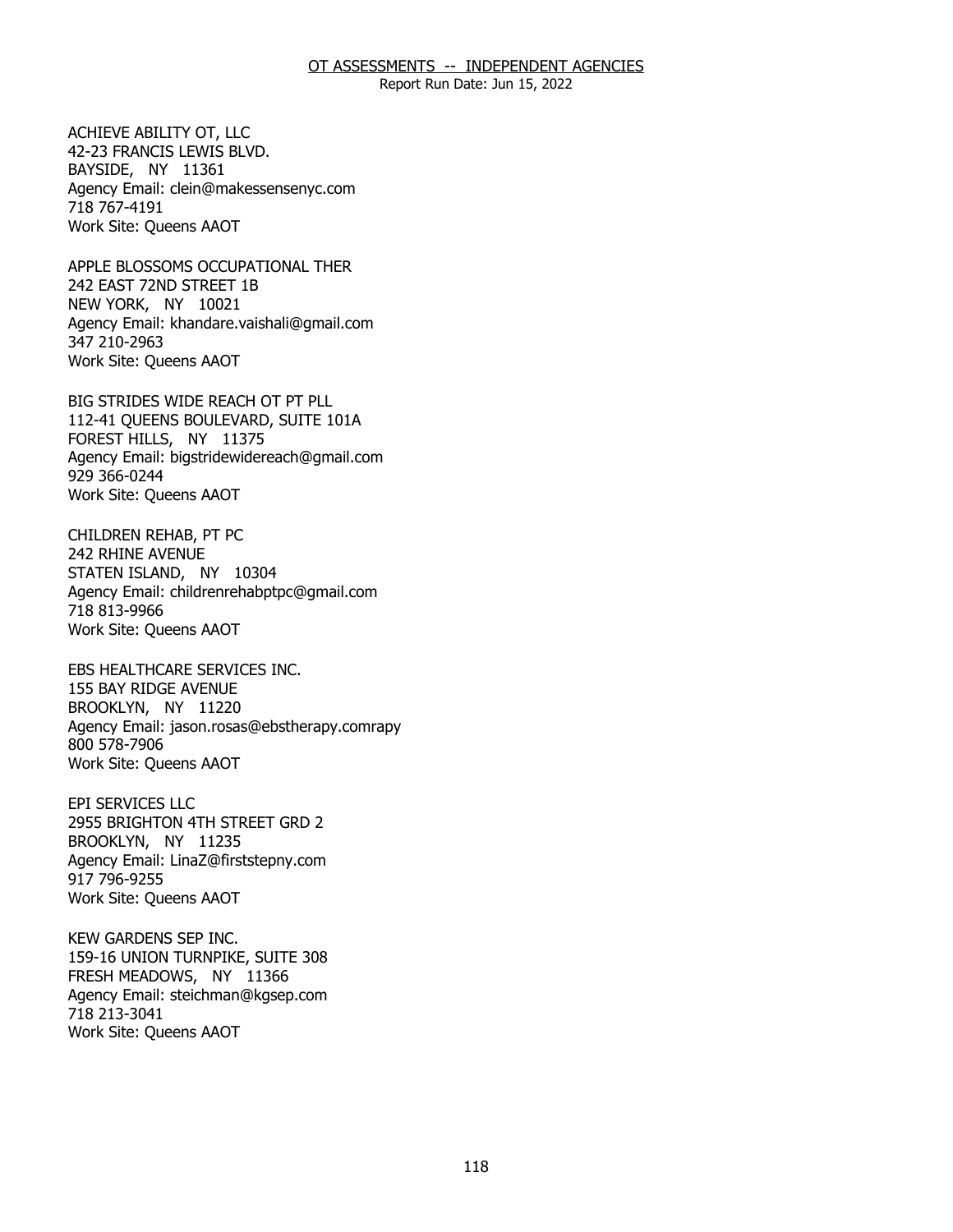Report Run Date: Jun 15, 2022

999 CENTRAL AVENUE SUITE 308 999 CENTRAL AVENUE SUITE 308 WOODMERE, NY 11598 KURMAN TOMPKINS LLC Agency Email: [Allchildrenstherapy@yahoo.com](mailto:Allchildrenstherapy@yahoo.com)  516 374-7914 Work Site: Queens AAOT

220-04 LINDEN BLVD. 220-04 LINDEN BLVD.<br>CAMBRIA HEIGHTS, NY 11411 LITTLE TREASURES-PETITS,TRESONS Agency Email: [gperez@littletreasures-pt.com](mailto:gperez@littletreasures-pt.com)  718 712-3358 Work Site: Queens AAOT

8-05 36TH AVENUE 8-05 36TH AVENUE<br>LONG ISLAND CITY, NY 11106 MAKING STRIDES SLP PT PLLC Agency Email: [makingstrides3@gmail.com](mailto:makingstrides3@gmail.com) 9174467407 Work Site: Queens AAOT

**227 FRONT STREET** 227 FRONT STREET<br>BROOKLYN, NY 11201 MOVEMENT MATTERS REHABILITATION Agency Email: [phil\\_labilles@yahoo.com](mailto:phil_labilles@yahoo.com) 646 872-0696 Work Site: Queens AAOT

948 EAST 24TH STREET 948 EAST 24TH STREET<br>BROOKLYN, NY 11210 NEW YORK PHYSICAL & OCCUPATIONL Agency Email: [margoash@gmail.com](mailto:margoash@gmail.com) 646 344-2250 Work Site: Queens AAOT

219-02 LINDEN BLVD 219-02 LINDEN BLVD<br>QUEENS, NY 11411 OCCUPATIONAL THERAPY FOR KIDZ Agency Email: [PlStewart23@hotmail.com](mailto:PlStewart23@hotmail.com)  646 302-6709 Work Site: Queens AAOT

41-15 51ST STREET, #B38 41-15 51ST STREET, #B38 WOODSIDE, NY 11377 READY, SET, GROW OT PC Agency Email: [readysetgrowot@yahoo.com](mailto:readysetgrowot@yahoo.com) 718 505-2298 Work Site: Queens AAOT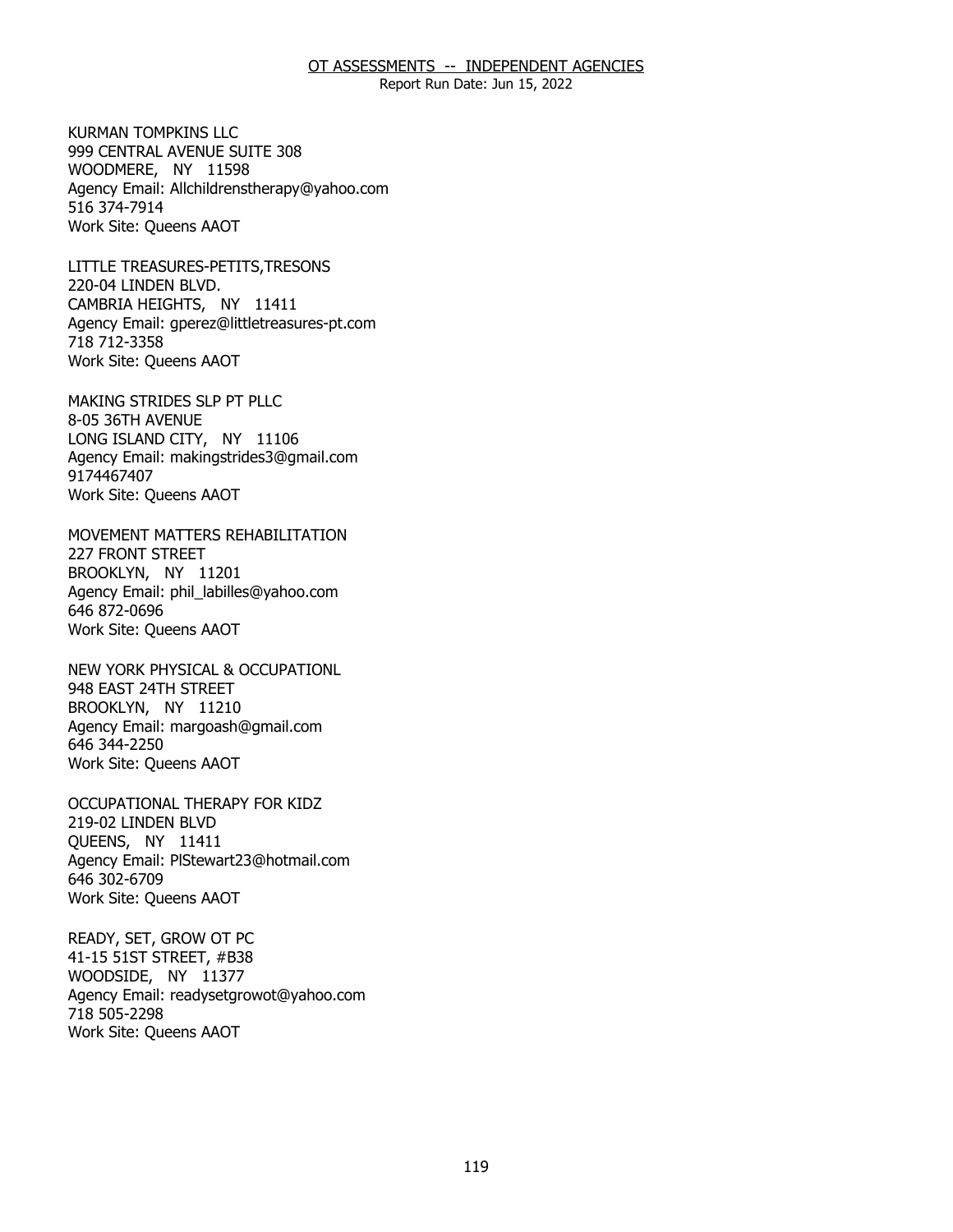Report Run Date: Jun 15, 2022

241-04 148TH ROAD 241-04 148TH ROAD<br>ROSEDALE, NY 11422 REHOBOTH CARE INC. Agency Email: [rehobothcare2@hotmail.com](mailto:rehobothcare2@hotmail.com) 347 221-1646 Work Site: Queens AAOT

934 VAN NEST AVE 934 VAN NEST AVE<br>BRONX, NY 10462 RUMA OTR INCORPORATED Agency Email: [StarsinmotionNYC@gmail.com](mailto:StarsinmotionNYC@gmail.com)  914 330-5188 Work Site: Queens AAOT

1575 MCDONALD AVENUE 1575 MCDONALD AVENUE BROOKLYN, NY 11230 STARTING POINT SERVICES Agency Email: [oconnor1@startingkids.com](mailto:oconnor1@startingkids.com)  718 375-8885 Work Site: Queens AAOT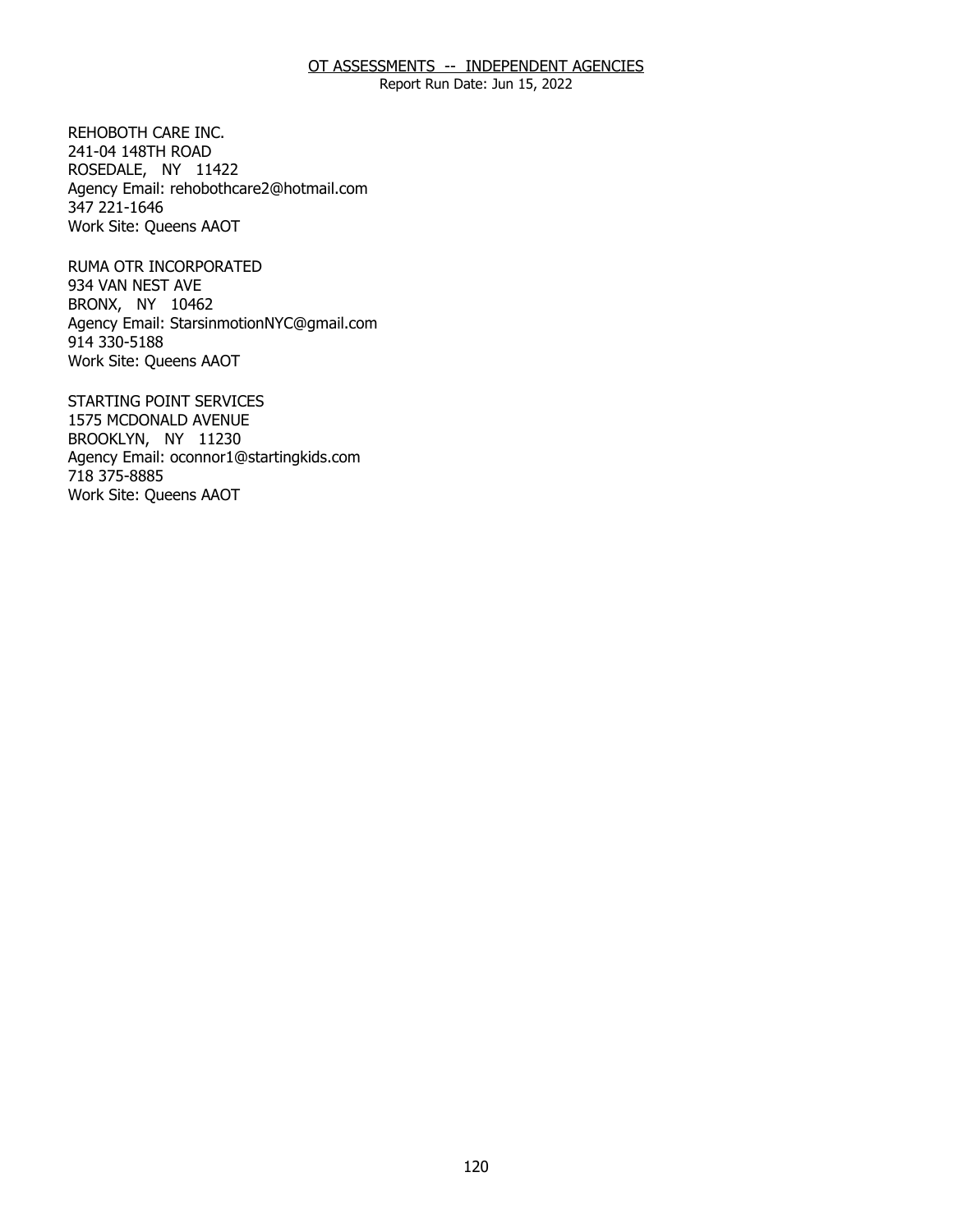Report Run Date: Jun 15, 2022

242 EAST 72ND STREET 1B 242 EAST 72ND STREET 1B<br>NEW YORK, NY 10021 APPLE BLOSSOMS OCCUPATIONAL THER Agency Email: [khandare.vaishali@gmail.com](mailto:khandare.vaishali@gmail.com) 347 210-2963 Work Site: Staten Island AAOT

242 RHINE AVENUE 242 RHINE AVENUE<br>STATEN ISLAND, NY 10304 CHILDREN REHAB, PT PC Agency Email: [childrenrehabptpc@gmail.com](mailto:childrenrehabptpc@gmail.com)  718 813-9966 Work Site: Staten Island AAOT

155 BAY RIDGE AVENUE<br>BROOKLYN, NY 11220 BROOKLYN, NY 11220 EBS HEALTHCARE SERVICES INC. Agency Email: jason.rosas@ebstherapy.comrapy 800 578-7906 Work Site: Staten Island AAOT

2955 BRIGHTON 4TH STREET GRD 2<br>BROOKLYN, NY 11235 BROOKLYN, NY 11235 EPI SERVICES LLC Agency Email: [LinaZ@firststepny.com](mailto:LinaZ@firststepny.com)  917 796-9255 Work Site: Staten Island AAOT

236 LYNDALE AVENUE 236 LYNDALE AVENUE<br>STATEN ISLAND, NY 10312 FUN THERAPY OT PLLC Agency Email: [funtherapyagency@gmail.com](mailto:funtherapyagency@gmail.com)  9174962345 Work Site: Staten Island AA OT

220-04 LINDEN BLVD. 220-04 LINDEN BLVD.<br>CAMBRIA HEIGHTS, NY 11411 LITTLE TREASURES-PETITS,TRESONS Agency Email: [gperez@littletreasures-pt.com](mailto:gperez@littletreasures-pt.com)  718 712-3358 Work Site: Staten Island AAOT

**227 FRONT STREET** 227 FRONT STREET<br>BROOKLYN, NY 11201 MOVEMENT MATTERS REHABILITATION Agency Email: [phil\\_labilles@yahoo.com](mailto:phil_labilles@yahoo.com) 646 872-0696 Work Site: Staten Island AAOT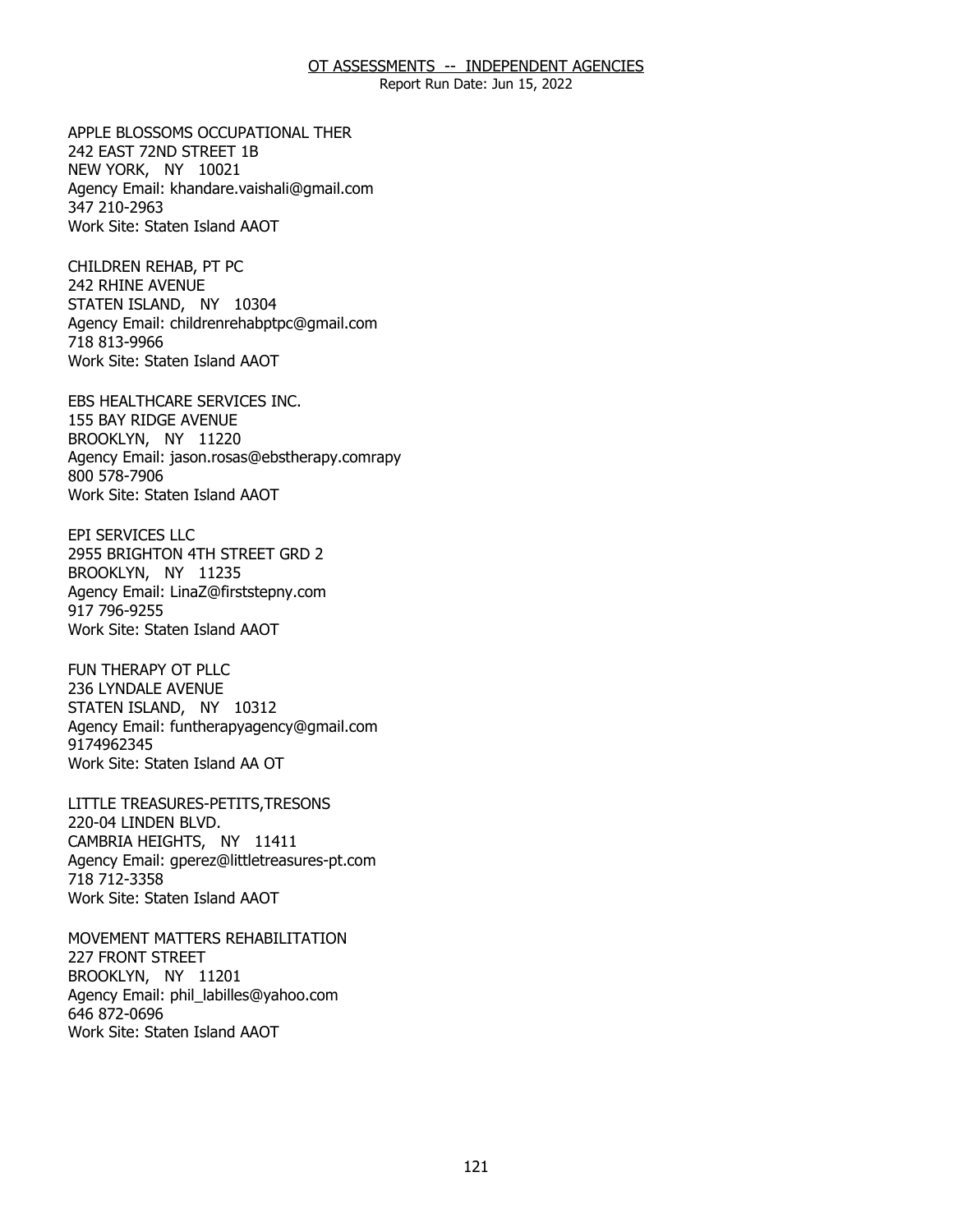Report Run Date: Jun 15, 2022

948 EAST 24TH STREET 948 EAST 24TH STREET<br>BROOKLYN, NY 11210 NEW YORK PHYSICAL & OCCUPATIONL Agency Email: [margoash@gmail.com](mailto:margoash@gmail.com) 646 344-2250 Work Site: Staten Island AAOT

934 VAN NEST AVE 934 VAN NEST AVE<br>BRONX, NY 10462 RUMA OTR INCORPORATED Agency Email: [StarsinmotionNYC@gmail.com](mailto:StarsinmotionNYC@gmail.com)  914 330-5188 Work Site: Staten Island AAOT

1575 MCDONALD AVENUE 1575 MCDONALD AVENUE BROOKLYN, NY 11230 STARTING POINT SERVICES Agency Email: [oconnor1@startingkids.com](mailto:oconnor1@startingkids.com)  718 375-8885 Work Site: Staten Island AAOT

5510 AVE I 5510 AVE I<br>BROOKLYN, NY 11234 WONDERWORLD OCCUPATIONAL THERAPY Agency Email: [cwilliams@wonderworldcenter.com](mailto:cwilliams@wonderworldcenter.com)  646 464-5229 Work Site: Staten Island AAOT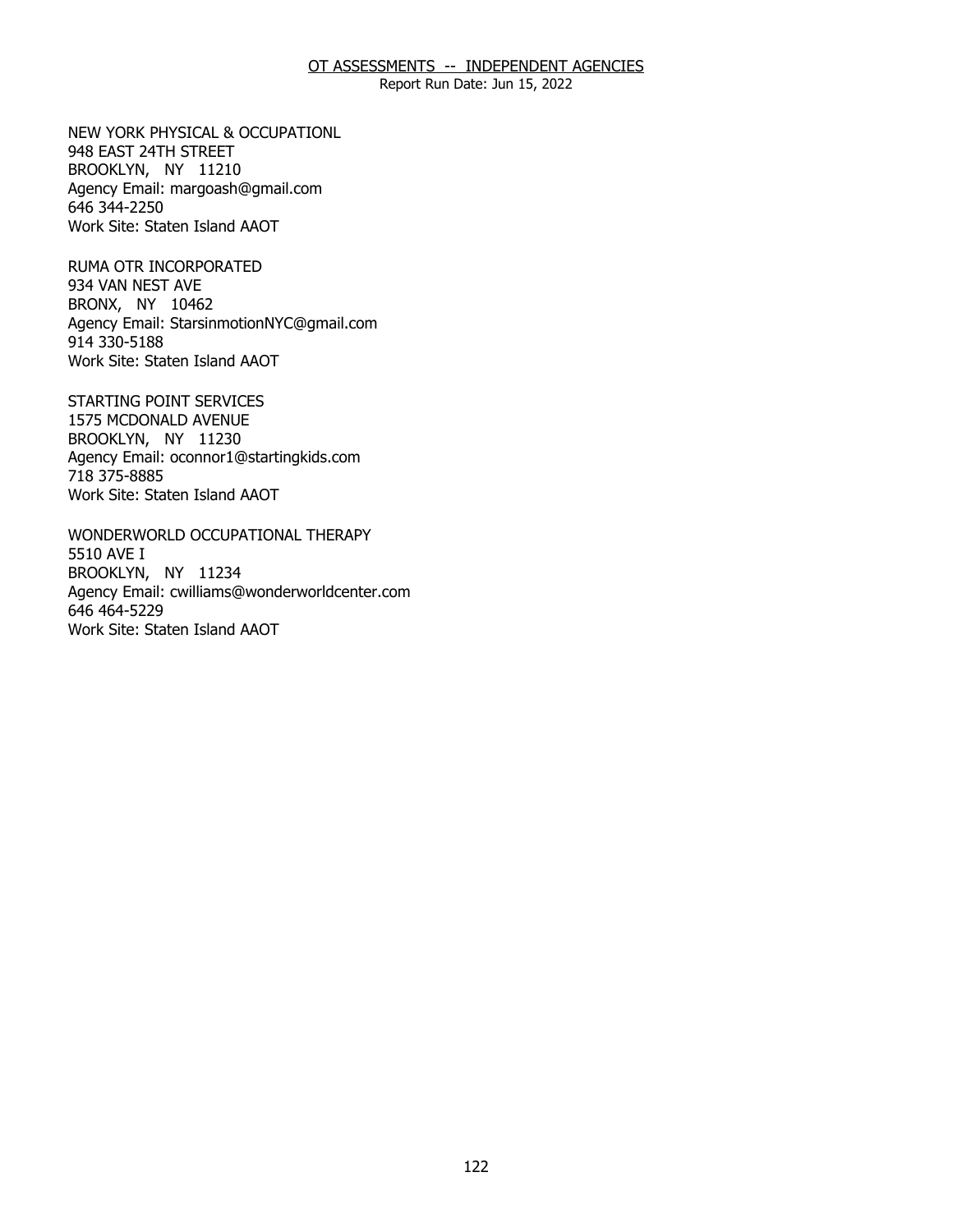# PSYCHIATRIC ASSESSMENTS -- INDEPENDENT AGENCIES

Report Run Date: Jun 15, 2022

1651 CONEY ISLAND AVENUE 1651 CONEY ISLAND AVENUE BROOKLYN, NY 11230 OMNI CHILDHOOD CENTER Agency Email: [COMPLIANCE@OMNIREHAB.COM](mailto:COMPLIANCE@OMNIREHAB.COM) 718 998-1415 Work Site: All Boroughs AAPS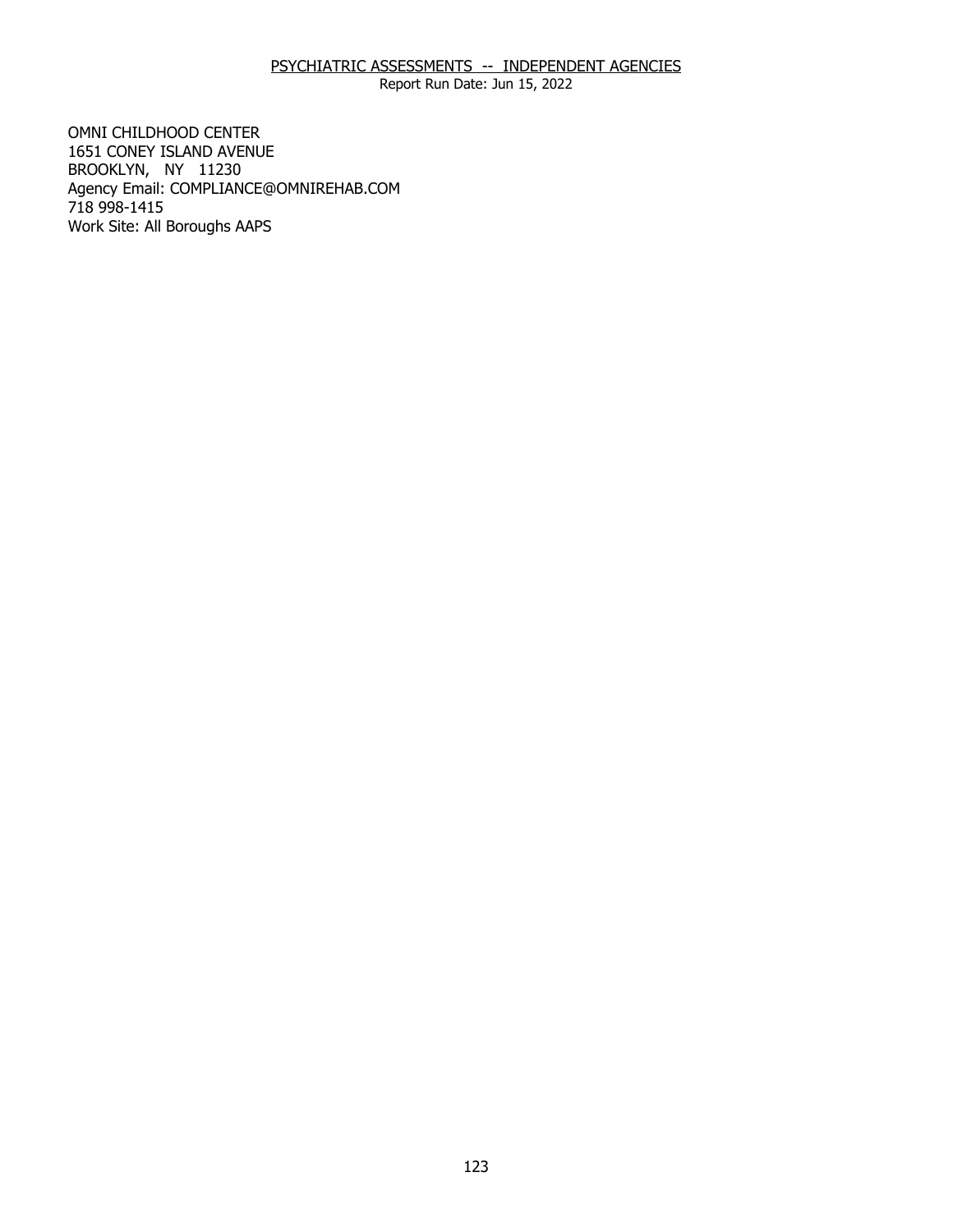## PSYCHOEDUCATIONAL ASSESSMENTS -- INDEPENDENT AGENCIES

Report Run Date: Jun 15, 2022

2028 EAST 67TH STREET 2028 EAST 67TH STREET<br>BROOKLYN, NY 11234 ACCREDITED AND ALLIED PRODUCTIVE Agency Email: [mshmueli@evaluationsrus.com](mailto:mshmueli@evaluationsrus.com)  6464097165 Work Site: All Boroughs AAPE

220-04 LINDEN BLVD. 220-04 LINDEN BLVD.<br>CAMBRIA HEIGHTS, NY 11411 LITTLE TREASURES-PETITS,TRESONS Agency Email: [gperez@littletreasures-pt.com](mailto:gperez@littletreasures-pt.com)  718 712-3358 Work Site: All Boroughs AAPE

 1651 CONEY ISLAND AVENUE BROOKLYN, NY 11230 BROOKLYN, NY 11230 OMNI CHILDHOOD CENTER Agency Email: [COMPLIANCE@OMNIREHAB.COM](mailto:COMPLIANCE@OMNIREHAB.COM) 718 998-1415 Work Site: All Boroughs AAPE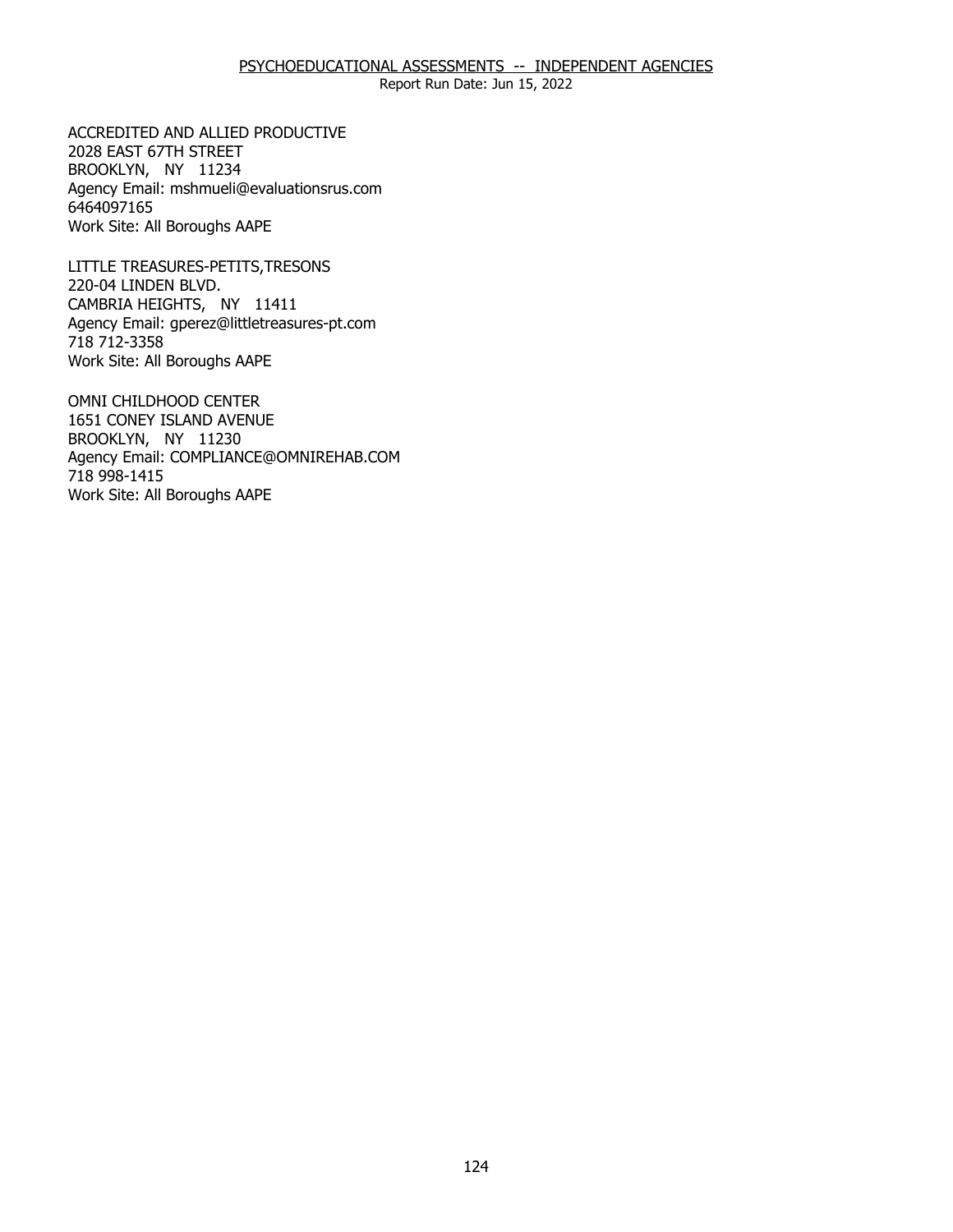Report Run Date: Jun 15, 2022

159-16 UNION TURNPIKE, SUITE 308 159-16 UNION TURNPIKE, SUITE 308 FRESH MEADOWS, NY 11366 KEW GARDENS SEP INC. Agency Email: [steichman@kgsep.com](mailto:steichman@kgsep.com) 718 213-3041 Work Site: Bronx AAPE

220-04 LINDEN BLVD. 220-04 LINDEN BLVD.<br>CAMBRIA HEIGHTS, NY 11411 LITTLE TREASURES-PETITS,TRESONS Agency Email: [gperez@littletreasures-pt.com](mailto:gperez@littletreasures-pt.com)  718 712-3358 Work Site: Bronx AAPE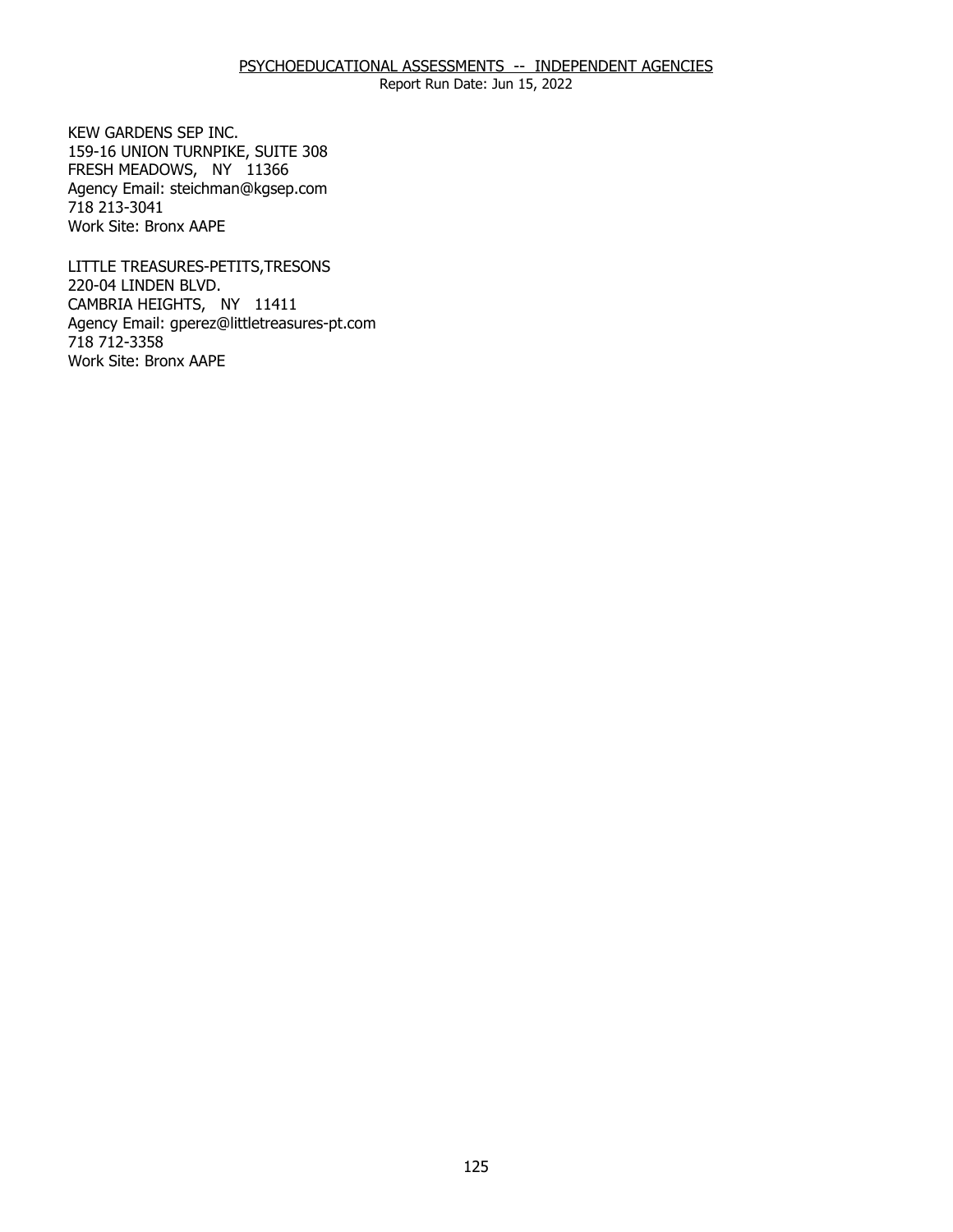### PSYCHOEDUCATIONAL ASSESSMENTS -- INDEPENDENT AGENCIES

Report Run Date: Jun 15, 2022

472 ALBANY AVE SUITE 2 472 ALBANY AVE SUITE 2<br>BROOKLYN, NY 11225 INNOVATIVE GROUP NY, LLC Agency Email: [innovativeagency1@gmail.com](mailto:innovativeagency1@gmail.com) 9172080298 Work Site: Brooklyn AAPE

159-16 UNION TURNPIKE, SUITE 308 159-16 UNION TURNPIKE, SUITE 308 FRESH MEADOWS, NY 11366 KEW GARDENS SEP INC. Agency Email: [steichman@kgsep.com](mailto:steichman@kgsep.com) 718 213-3041 Work Site: Brooklyn AAPE

220-04 LINDEN BLVD. 220-04 LINDEN BLVD.<br>CAMBRIA HEIGHTS, NY 11411 LITTLE TREASURES-PETITS,TRESONS Agency Email: [gperez@littletreasures-pt.com](mailto:gperez@littletreasures-pt.com)  718 712-3358 Work Site: Brooklyn AAPE

1575 MCDONALD AVENUE 1575 MCDONALD AVENUE BROOKLYN, NY 11230 STARTING POINT SERVICES Agency Email: [oconnor1@startingkids.com](mailto:oconnor1@startingkids.com)  718 375-8885 Work Site: Brooklyn AAPE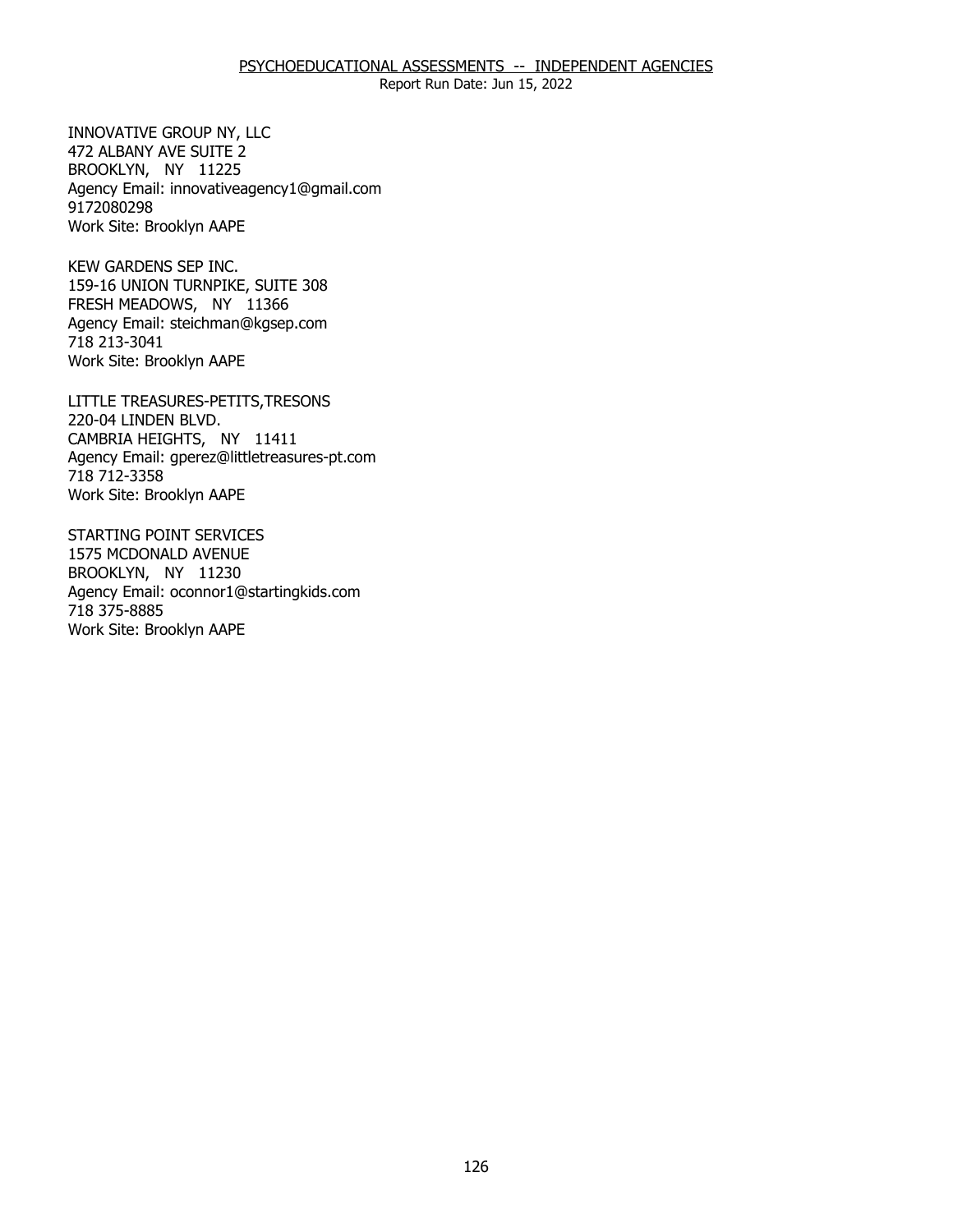### PSYCHOEDUCATIONAL ASSESSMENTS -- INDEPENDENT AGENCIES

Report Run Date: Jun 15, 2022

101 EAST 56TH STREET 101 EAST 56TH STREET NEW YORK, NY 10022 CHILD MIND MEDICAL PRACTICE PLLC Agency Email: [Wydnne.Cadena@childmind.org](mailto:Wydnne.Cadena@childmind.org)  646 625-4337 Work Site: Manhattan AAPE

159-16 UNION TURNPIKE, SUITE 308 159-16 UNION TURNPIKE, SUITE 308 FRESH MEADOWS, NY 11366 KEW GARDENS SEP INC. Agency Email: [steichman@kgsep.com](mailto:steichman@kgsep.com) 718 213-3041 Work Site: Manhattan AAPE

220-04 LINDEN BLVD. 220-04 LINDEN BLVD.<br>CAMBRIA HEIGHTS, NY 11411 LITTLE TREASURES-PETITS,TRESONS Agency Email: [gperez@littletreasures-pt.com](mailto:gperez@littletreasures-pt.com)  718 712-3358 Work Site: Manhattan AAPE

1575 MCDONALD AVENUE 1575 MCDONALD AVENUE BROOKLYN, NY 11230 STARTING POINT SERVICES Agency Email: [oconnor1@startingkids.com](mailto:oconnor1@startingkids.com)  718 375-8885 Work Site: Manhattan AAPE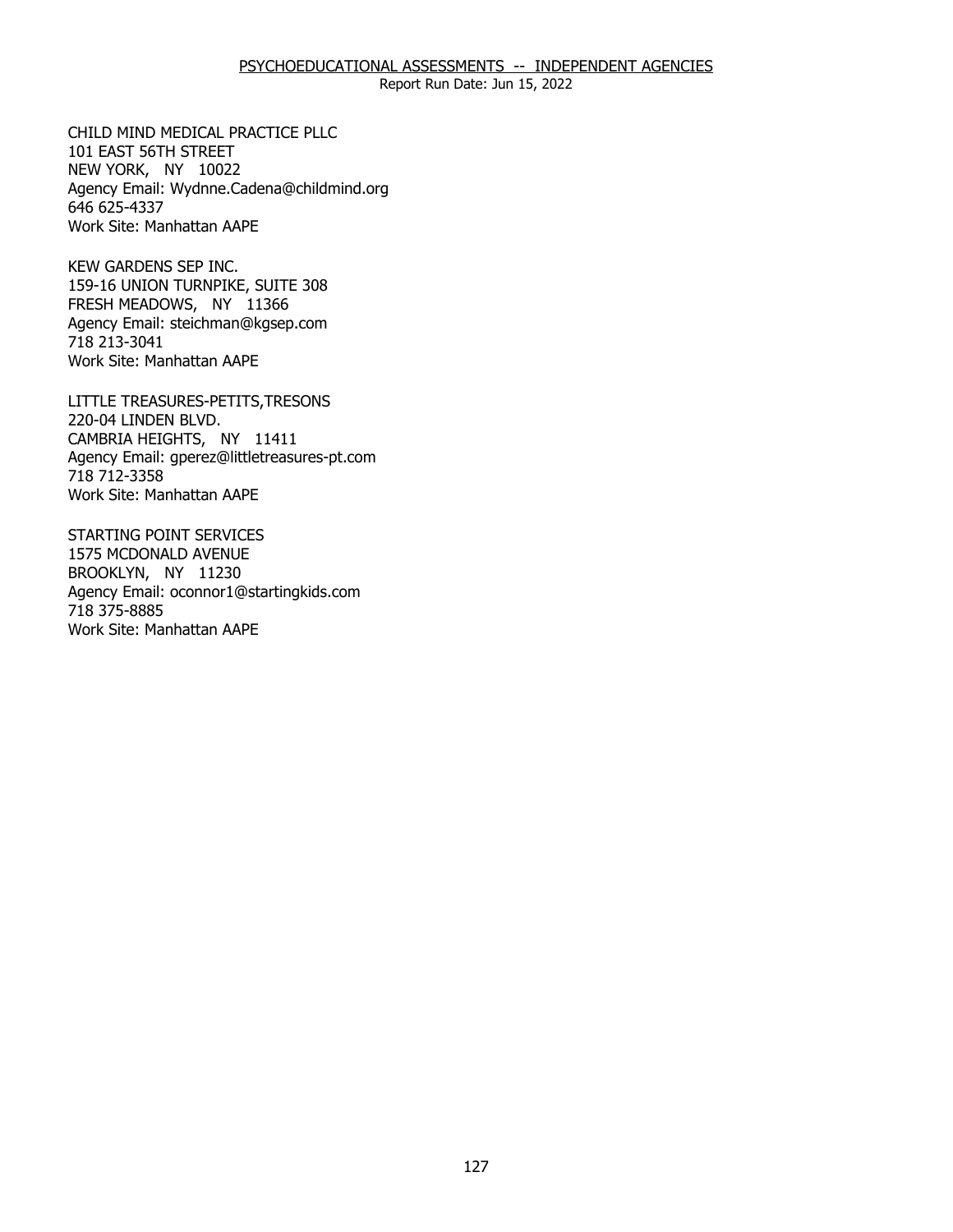Report Run Date: Jun 15, 2022

159-16 UNION TURNPIKE, SUITE 308 159-16 UNION TURNPIKE, SUITE 308 FRESH MEADOWS, NY 11366 KEW GARDENS SEP INC. Agency Email: [steichman@kgsep.com](mailto:steichman@kgsep.com) 718 213-3041 Work Site: Queens AAPE

220-04 LINDEN BLVD. 220-04 LINDEN BLVD.<br>CAMBRIA HEIGHTS, NY 11411 LITTLE TREASURES-PETITS,TRESONS Agency Email: [gperez@littletreasures-pt.com](mailto:gperez@littletreasures-pt.com)  718 712-3358 Work Site: Queens AAPE

1575 MCDONALD AVENUE 1575 MCDONALD AVENUE BROOKLYN, NY 11230 STARTING POINT SERVICES Agency Email: [oconnor1@startingkids.com](mailto:oconnor1@startingkids.com)  718 375-8885 Work Site: Queens AAPE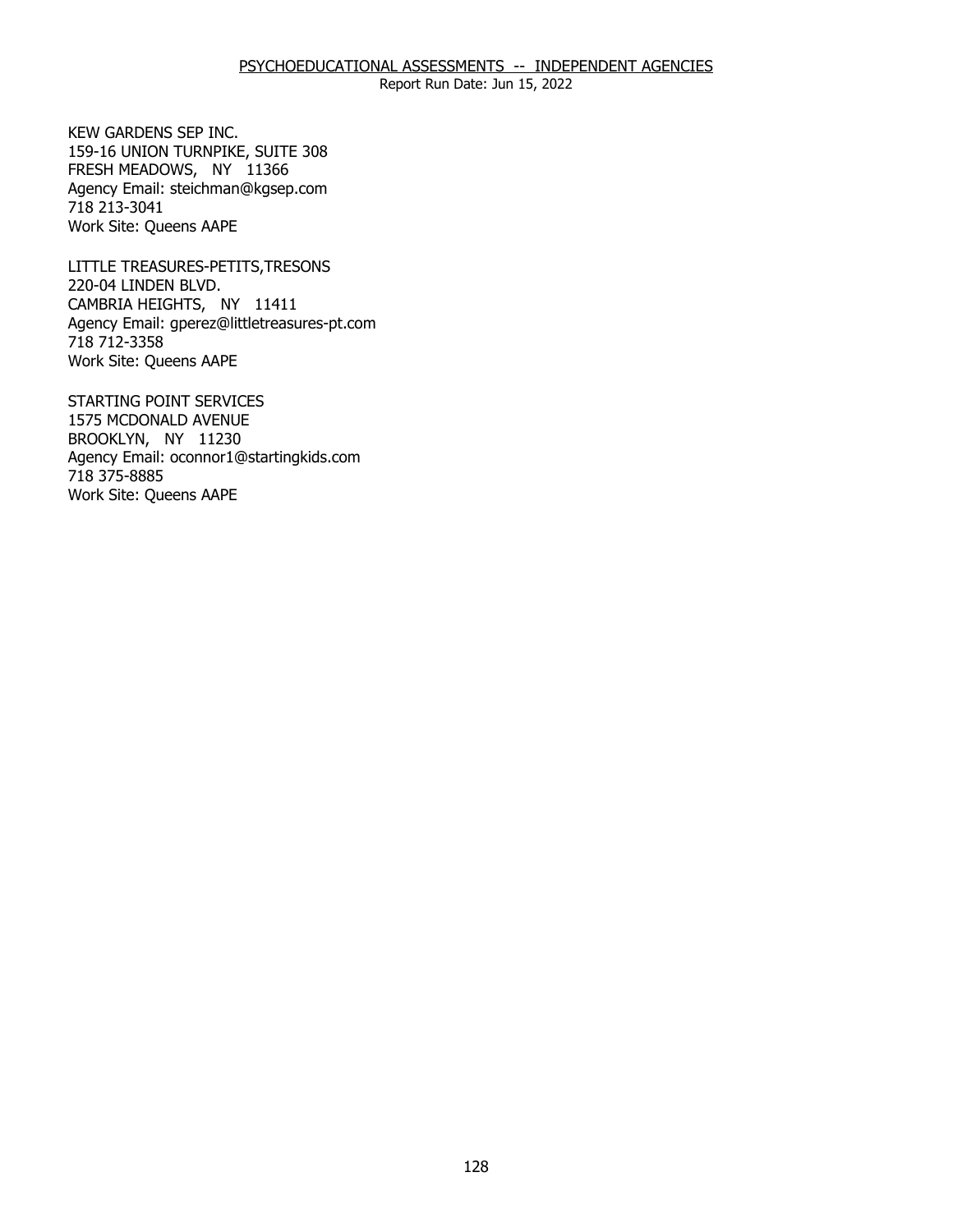# PSYCHOEDUCATIONAL ASSESSMENTS -- INDEPENDENT AGENCIES

Report Run Date: Jun 15, 2022

220-04 LINDEN BLVD. 220-04 LINDEN BLVD.<br>CAMBRIA HEIGHTS, NY 11411 LITTLE TREASURES-PETITS,TRESONS Agency Email: [gperez@littletreasures-pt.com](mailto:gperez@littletreasures-pt.com)  718 712-3358 Work Site: Staten Island AAPE

1575 MCDONALD AVENUE 1575 MCDONALD AVENUE BROOKLYN, NY 11230 STARTING POINT SERVICES Agency Email: [oconnor1@startingkids.com](mailto:oconnor1@startingkids.com)  718 375-8885 Work Site: Staten Island AAPE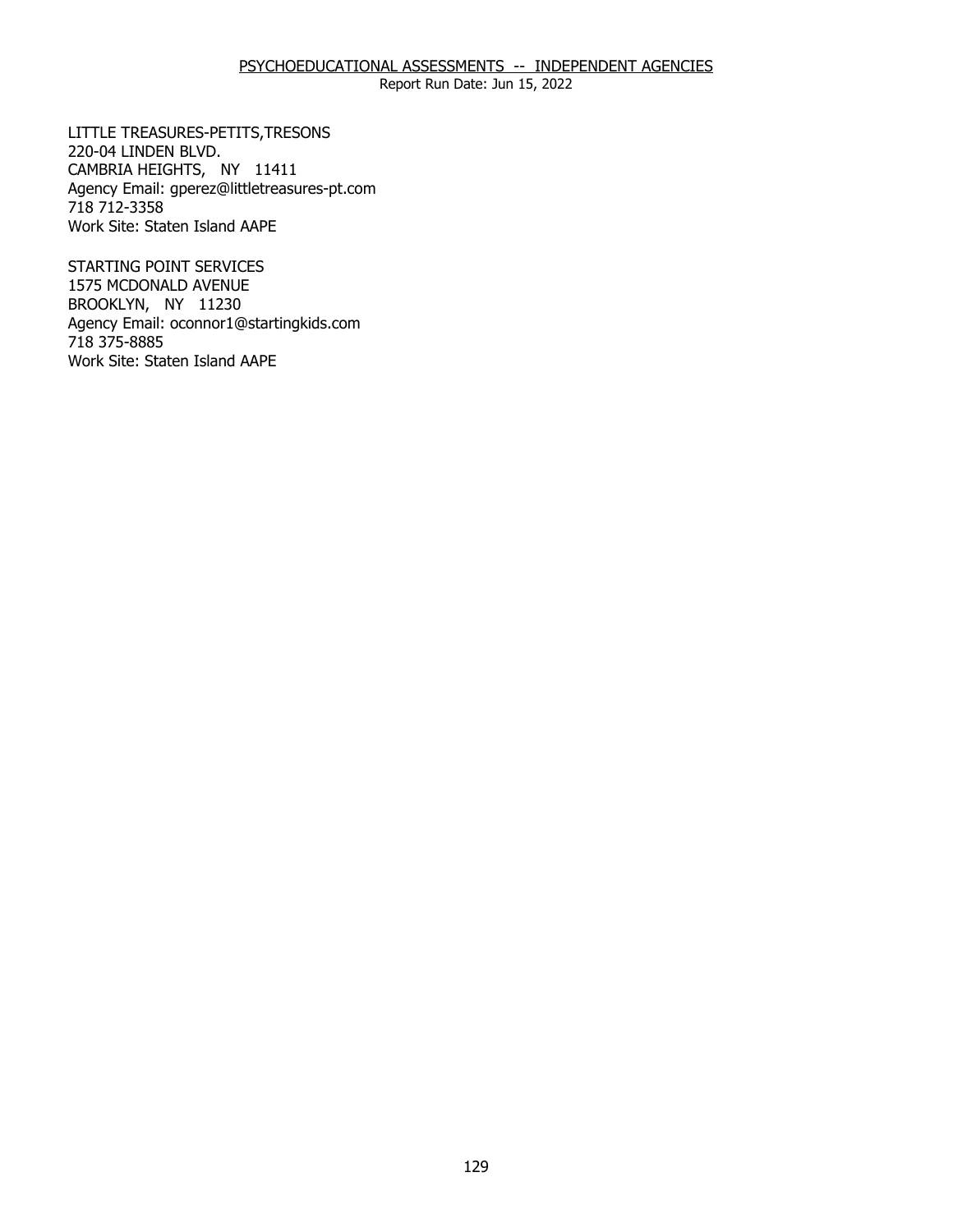Report Run Date: Jun 15, 2022

2028 EAST 67TH STREET 2028 EAST 67TH STREET<br>BROOKLYN, NY 11234 ACCREDITED AND ALLIED PRODUCTIVE Agency Email: [mshmueli@evaluationsrus.com](mailto:mshmueli@evaluationsrus.com)  6464097165 Work Site: All Boroughs AAPT

220-04 LINDEN BLVD. 220-04 LINDEN BLVD.<br>CAMBRIA HEIGHTS, NY 11411 LITTLE TREASURES-PETITS,TRESONS Agency Email: [gperez@littletreasures-pt.com](mailto:gperez@littletreasures-pt.com)  718 712-3358 Work Site: All Boroughs AAPT

 1651 CONEY ISLAND AVENUE BROOKLYN, NY 11230 BROOKLYN, NY 11230 OMNI CHILDHOOD CENTER Agency Email: [COMPLIANCE@OMNIREHAB.COM](mailto:COMPLIANCE@OMNIREHAB.COM) 718 998-1415 Work Site: All Boroughs AAPT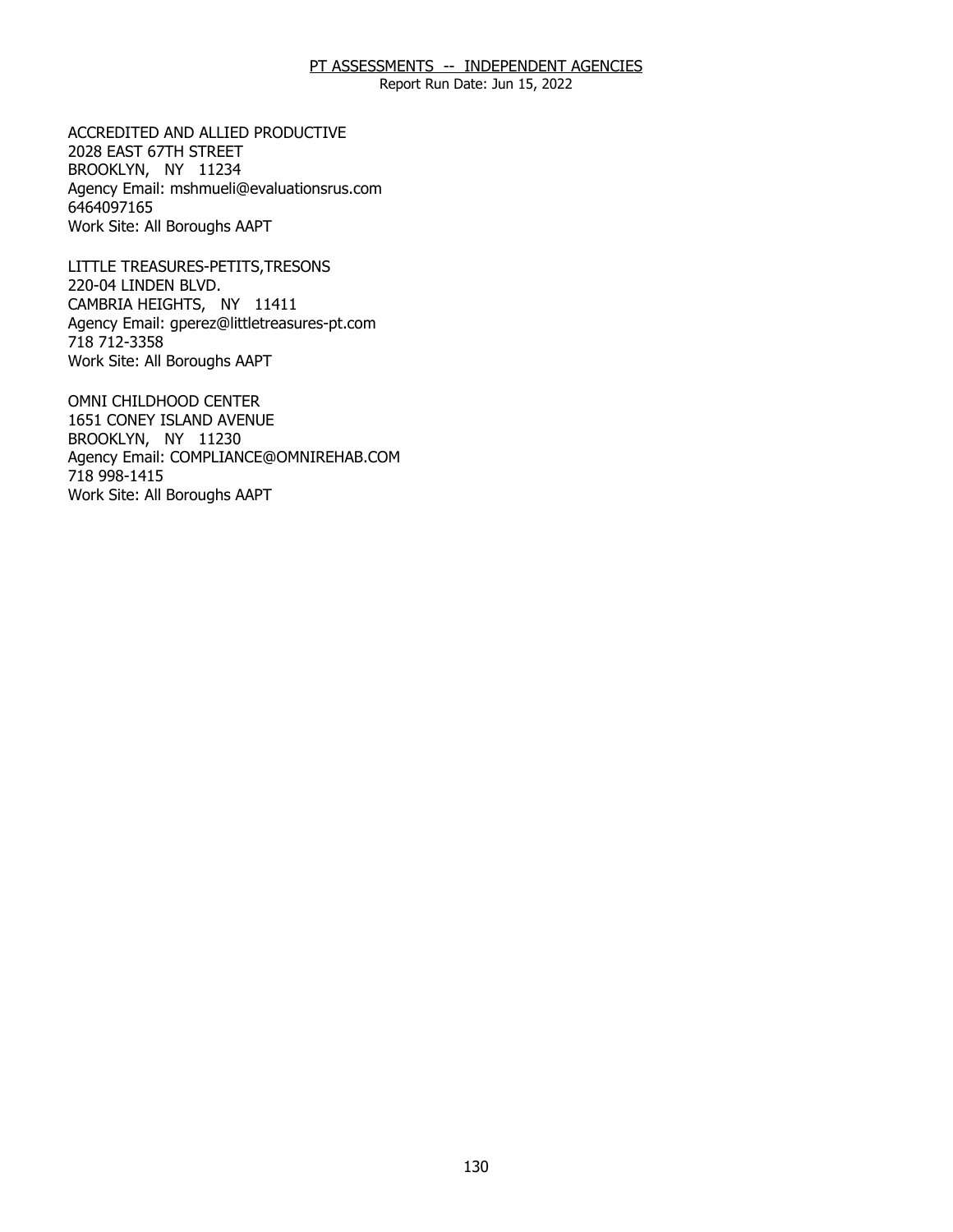Report Run Date: Jun 15, 2022

242 RHINE AVENUE 242 RHINE AVENUE<br>STATEN ISLAND, NY 10304 CHILDREN REHAB, PT PC Agency Email: [childrenrehabptpc@gmail.com](mailto:childrenrehabptpc@gmail.com)  718 813-9966 Work Site: Bronx AAPT

 159-16 UNION TURNPIKE, SUITE 308 FRESH MEADOWS, NY 11366 FRESH MEADOWS, NY 11366 KEW GARDENS SEP INC. Agency Email: [steichman@kgsep.com](mailto:steichman@kgsep.com) 718 213-3041 Work Site: Bronx AAPT

PLAY LEARN SHINE, 719 ADONIA STREET<br>FRANKLIN SQUARE, NY 11010 FRANKLIN SOUARE, NY 11010 LEENA CHAND Agency Email: [leenachand@gmail.com](mailto:leenachand@gmail.com)  917 324-1831 Work Site: Bronx AAPT

220-04 LINDEN BLVD. 220-04 LINDEN BLVD.<br>CAMBRIA HEIGHTS, NY 11411 LITTLE TREASURES-PETITS,TRESONS Agency Email: [gperez@littletreasures-pt.com](mailto:gperez@littletreasures-pt.com)  718 712-3358 Work Site: Bronx AAPT

227 FRONT STREET 227 FRONT STREET<br>BROOKLYN, NY 11201 MOVEMENT MATTERS REHABILITATION Agency Email: [phil\\_labilles@yahoo.com](mailto:phil_labilles@yahoo.com) 646 872-0696 Work Site: Bronx AAPT

3036 A. E. TREMON AVENUE<br>BRONX, NY 10461 BRONX, NY 10461 OUR CHILDREN FIRST INC. Agency Email: [lmora@ocfnyc.com](mailto:lmora@ocfnyc.com) 718 823-3190 Work Site: Bronx AAPT

719 ADONIA STREET 719 ADONIA STREET<br>FRANKLIN SQUARE, NY 110103314 PLAY LEARN SHINE PHYSICAL THERAP Agency Email: [leenadpt@gmail.com](mailto:leenadpt@gmail.com)  9173241831 Work Site: Bronx AA PT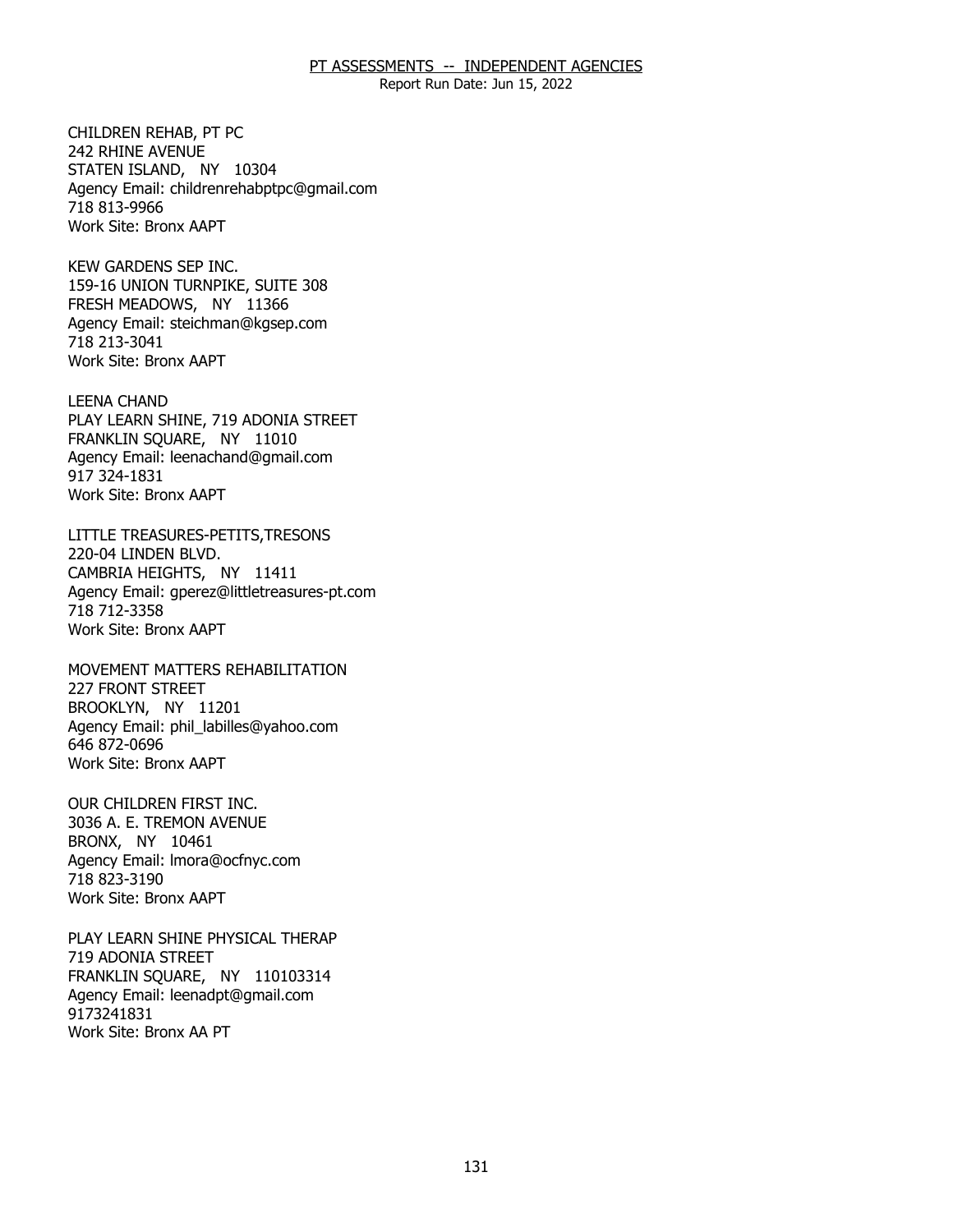Report Run Date: Jun 15, 2022

934 VAN NEST AVE 934 VAN NEST AVE<br>BRONX, NY 10462 RUMA OTR INCORPORATED Agency Email: [StarsinmotionNYC@gmail.com](mailto:StarsinmotionNYC@gmail.com)  914 330-5188 Work Site: Bronx AAPT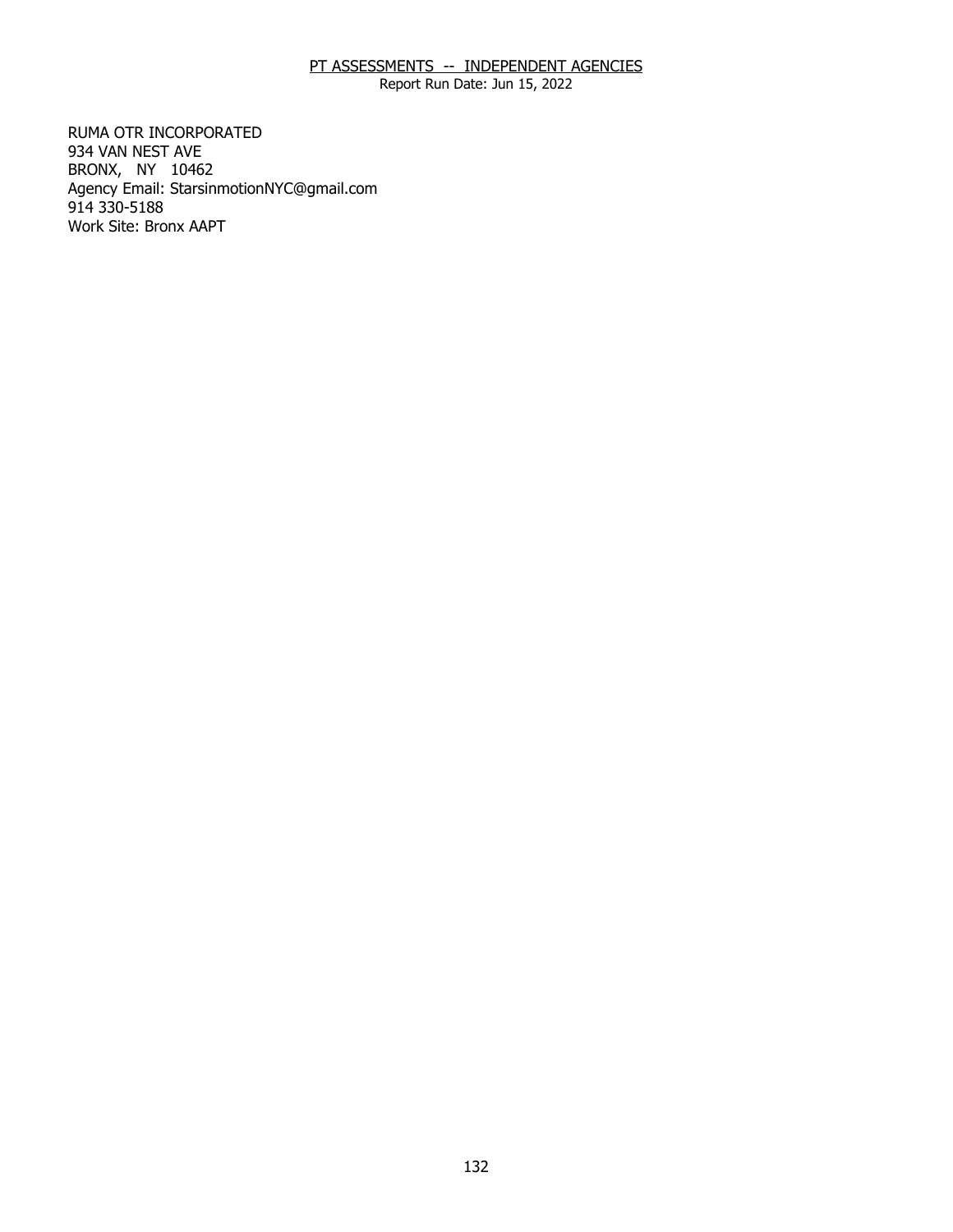Report Run Date: Jun 15, 2022

 112-41 QUEENS BOULEVARD, SUITE 101A FOREST HILLS, NY 11375 FOREST HILLS, NY 11375 BIG STRIDES WIDE REACH OT PT PLL Agency Email: [bigstridewidereach@gmail.com](mailto:bigstridewidereach@gmail.com) 929 366-0244 Work Site: Brooklyn AAPT

242 RHINE AVENUE 242 RHINE AVENUE<br>STATEN ISLAND, NY 10304 CHILDREN REHAB, PT PC Agency Email: [childrenrehabptpc@gmail.com](mailto:childrenrehabptpc@gmail.com)  718 813-9966 Work Site: Brooklyn AAPT

2955 BRIGHTON 4TH STREET GRD 2<br>BROOKLYN, NY 11235 BROOKLYN, NY 11235 EPI SERVICES LLC Agency Email: [LinaZ@firststepny.com](mailto:LinaZ@firststepny.com)  917 796-9255 Work Site: Brooklyn AAPT

159-16 UNION TURNPIKE, SUITE 308 159-16 UNION TURNPIKE, SUITE 308 FRESH MEADOWS, NY 11366 KEW GARDENS SEP INC. Agency Email: [steichman@kgsep.com](mailto:steichman@kgsep.com) 718 213-3041 Work Site: Brooklyn AAPT

PLAY LEARN SHINE, 719 ADONIA STREET<br>FRANKLIN SQUARE, NY 11010 FRANKLIN SQUARE, NY 11010 LEENA CHAND Agency Email: [leenachand@gmail.com](mailto:leenachand@gmail.com)  917 324-1831 Work Site: Brooklyn AAPT

220-04 LINDEN BLVD. 220-04 LINDEN BLVD.<br>CAMBRIA HEIGHTS, NY 11411 LITTLE TREASURES-PETITS,TRESONS Agency Email: [gperez@littletreasures-pt.com](mailto:gperez@littletreasures-pt.com)  718 712-3358 Work Site: Brooklyn AAPT

**227 FRONT STREET** 227 FRONT STREET<br>BROOKLYN, NY 11201 MOVEMENT MATTERS REHABILITATION Agency Email: [phil\\_labilles@yahoo.com](mailto:phil_labilles@yahoo.com) 646 872-0696 Work Site: Brooklyn AAPT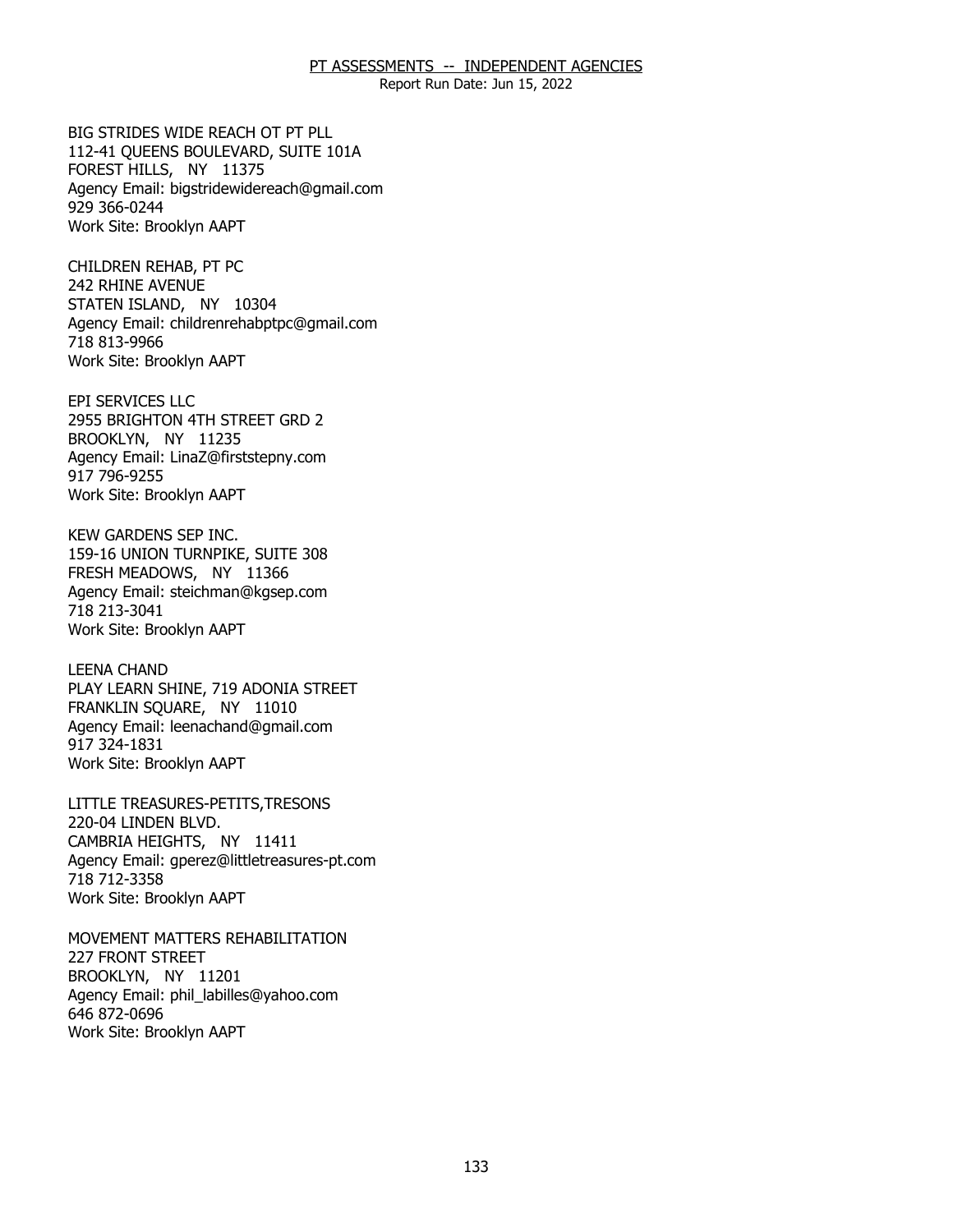Report Run Date: Jun 15, 2022

 3036 A. E. TREMON AVENUE BRONX, NY 10461 BRONX, NY 10461 OUR CHILDREN FIRST INC. Agency Email: [lmora@ocfnyc.com](mailto:lmora@ocfnyc.com) 718 823-3190 Work Site: Brooklyn AAPT

719 ADONIA STREET 719 ADONIA STREET<br>FRANKLIN SQUARE, NY 110103314 PLAY LEARN SHINE PHYSICAL THERAP Agency Email: [leenadpt@gmail.com](mailto:leenadpt@gmail.com)  9173241831 Work Site: Brooklyn AA PT

934 VAN NEST AVE 934 VAN NEST AVE<br>BRONX, NY 10462 RUMA OTR INCORPORATED Agency Email: [StarsinmotionNYC@gmail.com](mailto:StarsinmotionNYC@gmail.com)  914 330-5188 Work Site: Brooklyn AAPT

1890 PALMER AVENUE, SUITE 302<br>LARCHMONT, NY 10538 LARCHMONT, NY 10538 SALVEO HEALTHCARE SOLUTIONS, INC Agency Email: [christiane@salveony.com](mailto:christiane@salveony.com) 914 222-9070 Work Site: Brooklyn AAPT

473 FDR DRIVE 473 FDR DRIVE<br>NEW YORK, NY 100022024 SHAIR HOME CARE PHYSICAL THERAPY Agency Email: [sukisplace@gmail.com](mailto:sukisplace@gmail.com) 212 475-2000 Work Site: Brooklyn AAPT

5510 AVE I 5510 AVE I<br>BROOKLYN, NY 11234 WONDERWORLD OCCUPATIONAL THERAPY Agency Email: [cwilliams@wonderworldcenter.com](mailto:cwilliams@wonderworldcenter.com)  646 464-5229 Work Site: Brooklyn AAPT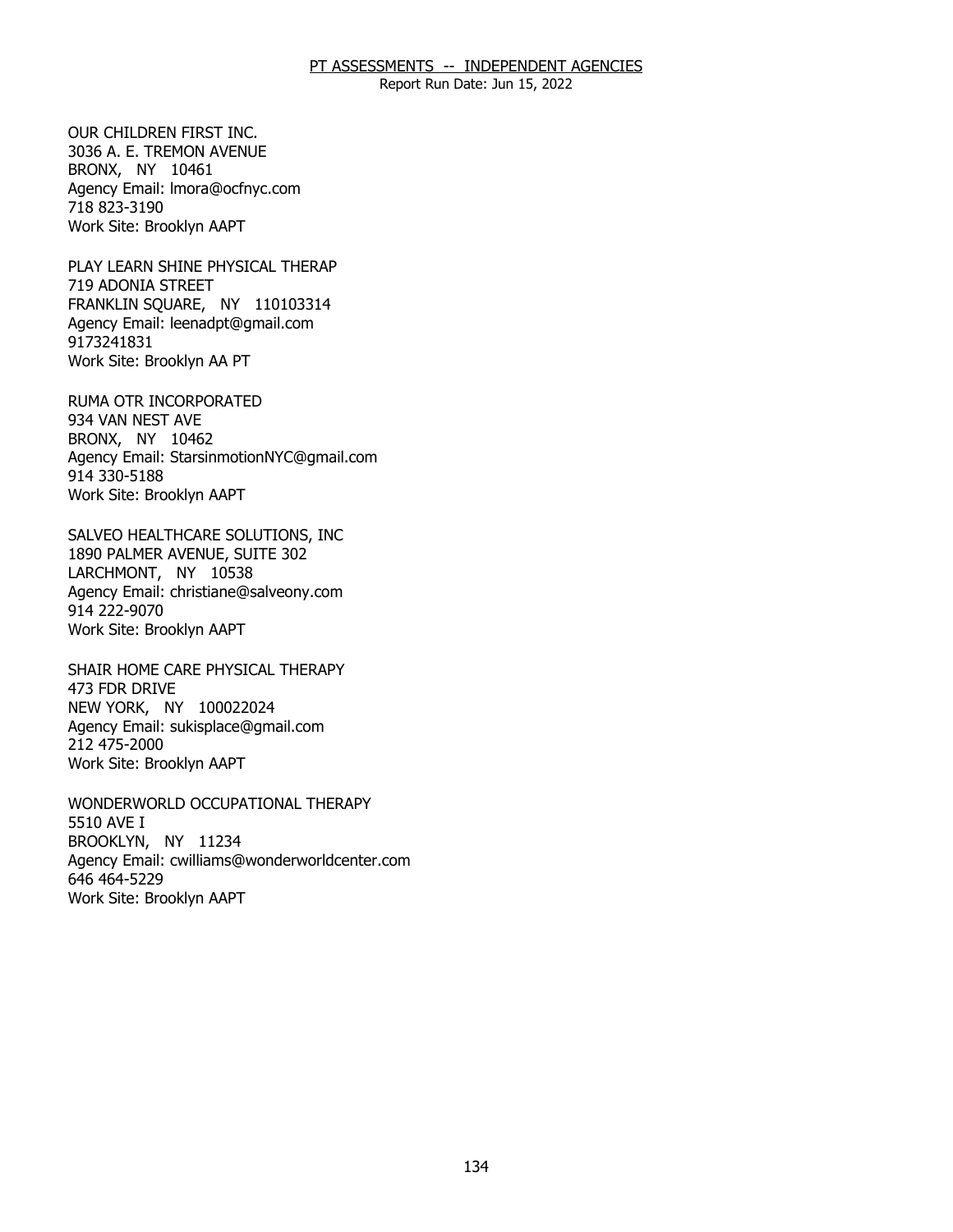Report Run Date: Jun 15, 2022

 112-41 QUEENS BOULEVARD, SUITE 101A FOREST HILLS, NY 11375 FOREST HILLS, NY 11375 BIG STRIDES WIDE REACH OT PT PLL Agency Email: [bigstridewidereach@gmail.com](mailto:bigstridewidereach@gmail.com) 929 366-0244 Work Site: Manhattan AAPT

242 RHINE AVENUE 242 RHINE AVENUE<br>STATEN ISLAND, NY 10304 CHILDREN REHAB, PT PC Agency Email: [childrenrehabptpc@gmail.com](mailto:childrenrehabptpc@gmail.com)  718 813-9966 Work Site: Manhattan AAPT

675 3RD AVE, 5TH FL. 675 3RD AVE, 5TH FL.<br>NEW YORK, NY 10017 EXECU-SEARCH HOLDINGS LLC Agency Email: [mdolan@execu-search.com](mailto:mdolan@execu-search.com) 212 871-0610 Work Site: Manhattan AAPT

159-16 UNION TURNPIKE, SUITE 308 159-16 UNION TURNPIKE, SUITE 308 FRESH MEADOWS, NY 11366 KEW GARDENS SEP INC. Agency Email: [steichman@kgsep.com](mailto:steichman@kgsep.com) 718 213-3041 Work Site: Manhattan AAPT

PLAY LEARN SHINE, 719 ADONIA STREET<br>FRANKLIN SQUARE, NY 11010 FRANKLIN SQUARE, NY 11010 LEENA CHAND Agency Email: [leenachand@gmail.com](mailto:leenachand@gmail.com)  917 324-1831 Work Site: Manhattan AAPT

220-04 LINDEN BLVD. 220-04 LINDEN BLVD.<br>CAMBRIA HEIGHTS, NY 11411 LITTLE TREASURES-PETITS,TRESONS Agency Email: [gperez@littletreasures-pt.com](mailto:gperez@littletreasures-pt.com)  718 712-3358 Work Site: Manhattan AAPT

150 WEST 92ND ST BB 150 WEST 92ND ST BB<br>NEW YORK, NY 10025 LORI GOLDEN MA CCC-SLP & ROBIN H Agency Email: [info@makingmilestones.com](mailto:info@makingmilestones.com) 917 656-5148 Work Site: Manhattan AAPT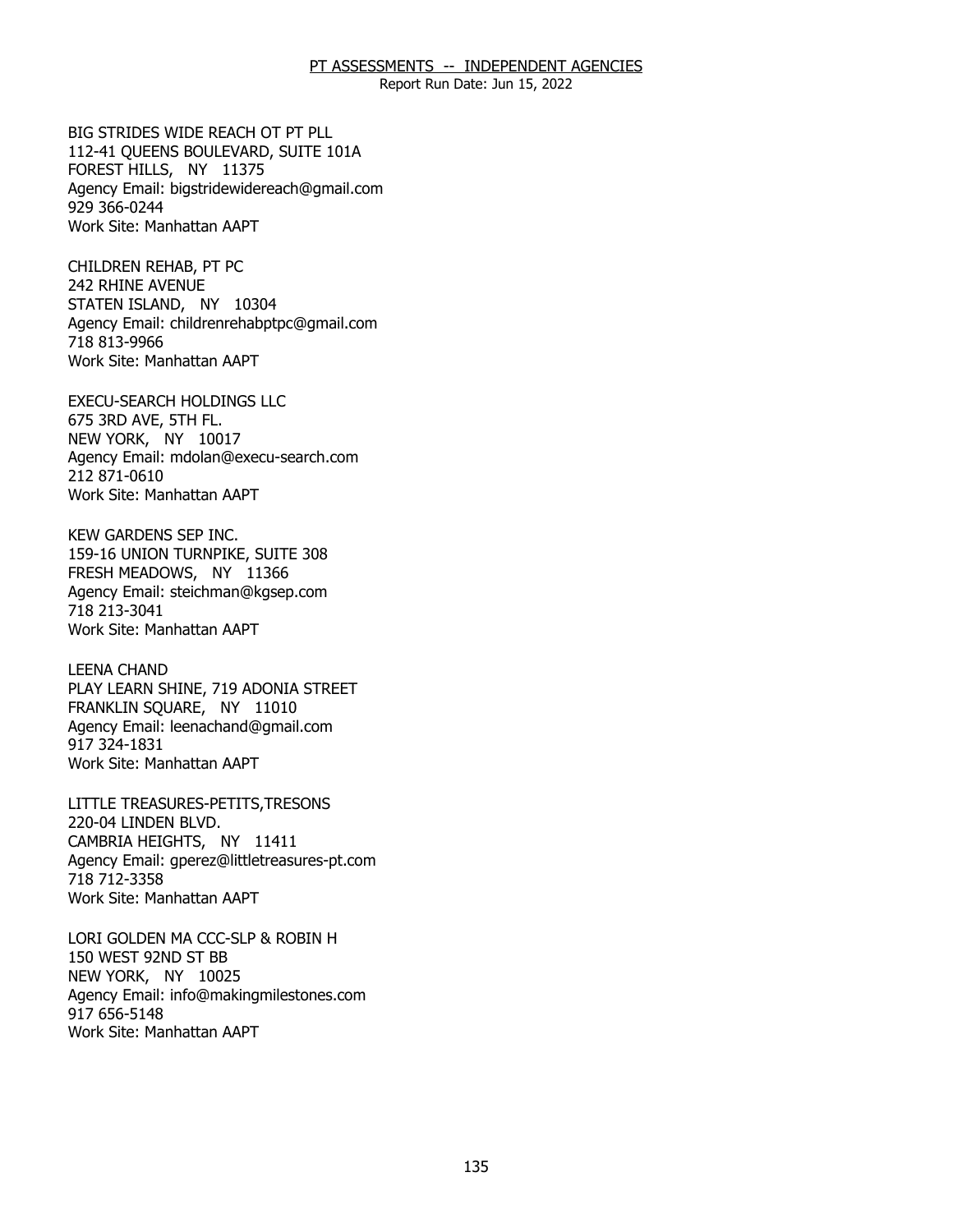Report Run Date: Jun 15, 2022

227 FRONT STREET 227 FRONT STREET<br>BROOKLYN, NY 11201 MOVEMENT MATTERS REHABILITATION Agency Email: [phil\\_labilles@yahoo.com](mailto:phil_labilles@yahoo.com) 646 872-0696 Work Site: Manhattan AAPT

3036 A. E. TREMON AVENUE<br>BRONX, NY 10461 BRONX, NY 10461 OUR CHILDREN FIRST INC. Agency Email: [lmora@ocfnyc.com](mailto:lmora@ocfnyc.com) 718 823-3190 Work Site: Manhattan AAPT

719 ADONIA STREET 719 ADONIA STREET<br>FRANKLIN SQUARE, NY 110103314 PLAY LEARN SHINE PHYSICAL THERAP Agency Email: [leenadpt@gmail.com](mailto:leenadpt@gmail.com)  9173241831 Work Site: Manhattan AA PT

934 VAN NEST AVE 934 VAN NEST AVE<br>BRONX, NY 10462 RUMA OTR INCORPORATED Agency Email: [StarsinmotionNYC@gmail.com](mailto:StarsinmotionNYC@gmail.com)  914 330-5188 Work Site: Manhattan AAPT

473 FDR DRIVE 473 FDR DRIVE<br>NEW YORK, NY 100022024 SHAIR HOME CARE PHYSICAL THERAPY Agency Email: [sukisplace@gmail.com](mailto:sukisplace@gmail.com) 212 475-2000 Work Site: Manhattan AAPT

1120 MORRIS PARK AVE. 2B<br>BRONX, NY 10461 BRONX, NY 10461 THERAPEUTIC IMPRINTS, OT PT SLP Agency Email: [ipereira@theraimprints.com](mailto:ipereira@theraimprints.com) 718 409-6977 Work Site: Manhattan AAPT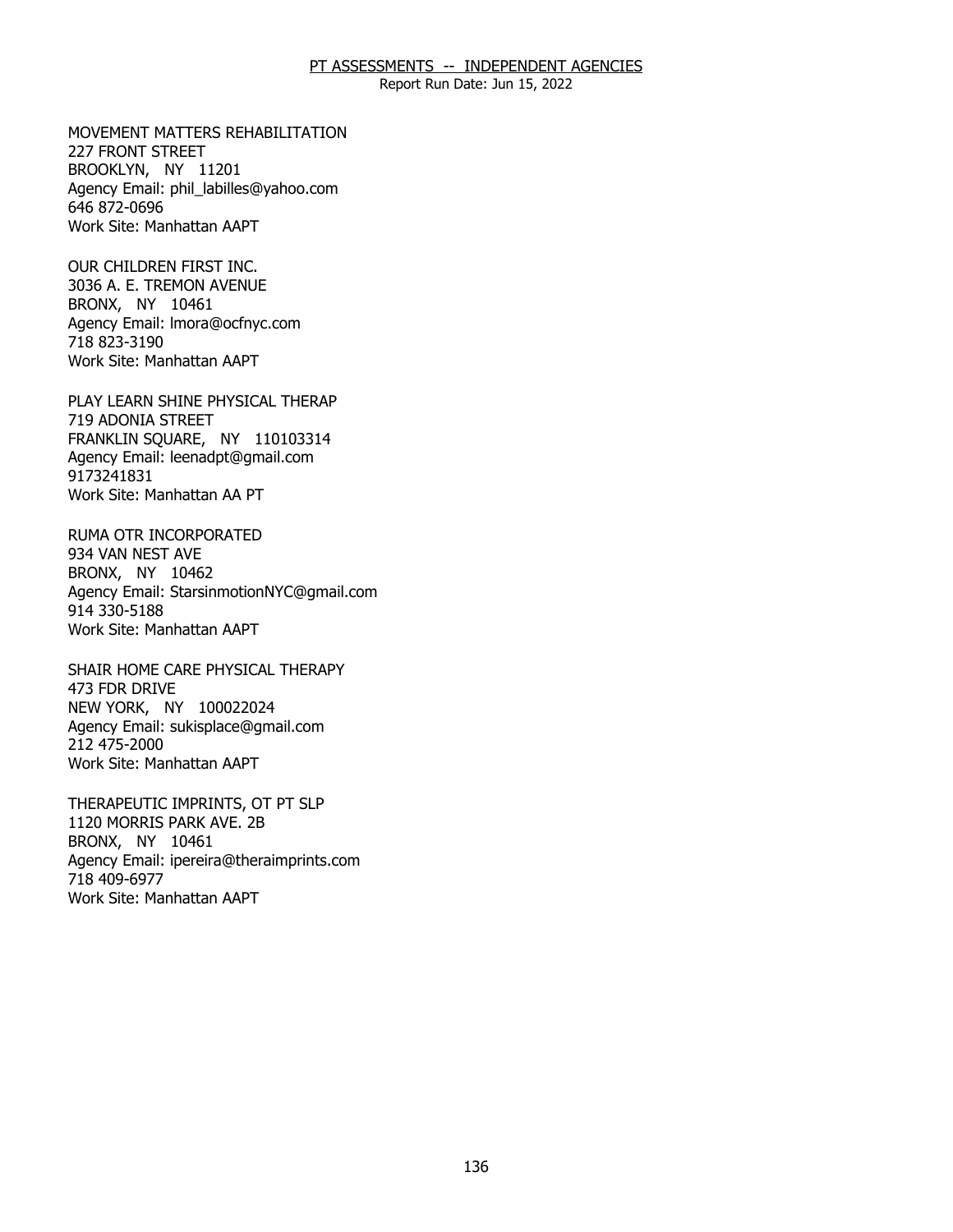Report Run Date: Jun 15, 2022

 112-41 QUEENS BOULEVARD, SUITE 101A FOREST HILLS, NY 11375 FOREST HILLS, NY 11375 BIG STRIDES WIDE REACH OT PT PLL Agency Email: [bigstridewidereach@gmail.com](mailto:bigstridewidereach@gmail.com) 929 366-0244 Work Site: Queens AAPT

242 RHINE AVENUE 242 RHINE AVENUE<br>STATEN ISLAND, NY 10304 CHILDREN REHAB, PT PC Agency Email: [childrenrehabptpc@gmail.com](mailto:childrenrehabptpc@gmail.com)  718 813-9966 Work Site: Queens AAPT

2955 BRIGHTON 4TH STREET GRD 2<br>BROOKLYN, NY 11235 BROOKLYN, NY 11235 EPI SERVICES LLC Agency Email: [LinaZ@firststepny.com](mailto:LinaZ@firststepny.com)  917 796-9255 Work Site: Queens AAPT

159-16 UNION TURNPIKE, SUITE 308 159-16 UNION TURNPIKE, SUITE 308 FRESH MEADOWS, NY 11366 KEW GARDENS SEP INC. Agency Email: [steichman@kgsep.com](mailto:steichman@kgsep.com) 718 213-3041 Work Site: Queens AAPT

 999 CENTRAL AVENUE SUITE 308 WOODMERE, NY 11598 WOODMERE, NY 11598 KURMAN TOMPKINS LLC Agency Email: [Allchildrenstherapy@yahoo.com](mailto:Allchildrenstherapy@yahoo.com)  516 374-7914 Work Site: Queens AAPT

PLAY LEARN SHINE, 719 ADONIA STREET<br>FRANKLIN SQUARE, NY 11010 FRANKLIN SOUARE, NY 11010 LEENA CHAND Agency Email: [leenachand@gmail.com](mailto:leenachand@gmail.com)  917 324-1831 Work Site: Queens AAPT

220-04 LINDEN BLVD. 220-04 LINDEN BLVD.<br>CAMBRIA HEIGHTS, NY 11411 LITTLE TREASURES-PETITS,TRESONS Agency Email: [gperez@littletreasures-pt.com](mailto:gperez@littletreasures-pt.com)  718 712-3358 Work Site: Queens AAPT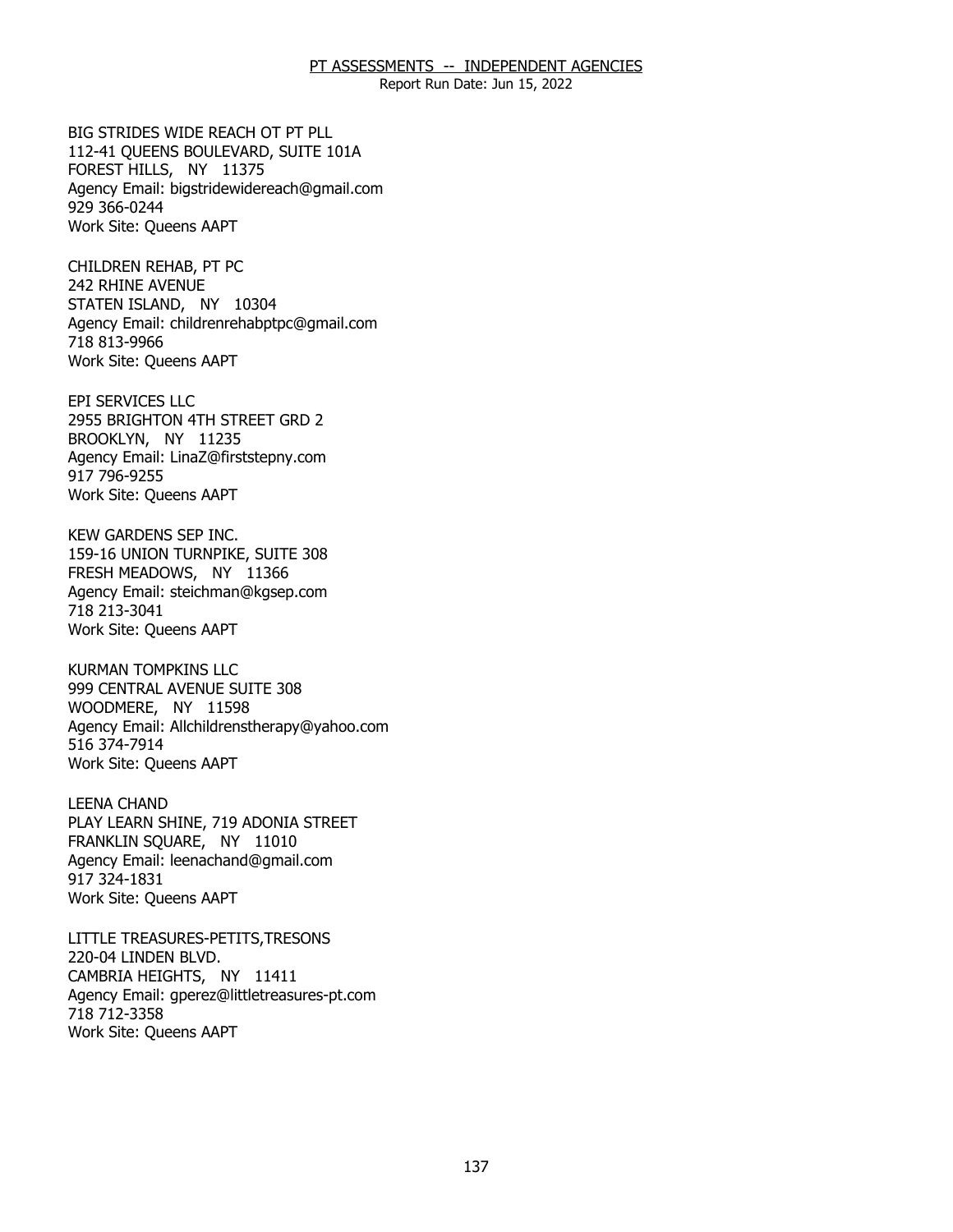Report Run Date: Jun 15, 2022

227 FRONT STREET 227 FRONT STREET<br>BROOKLYN, NY 11201 MOVEMENT MATTERS REHABILITATION Agency Email: [phil\\_labilles@yahoo.com](mailto:phil_labilles@yahoo.com) 646 872-0696 Work Site: Queens AAPT

3036 A. E. TREMON AVENUE<br>BRONX, NY 10461 BRONX, NY 10461 OUR CHILDREN FIRST INC. Agency Email: [lmora@ocfnyc.com](mailto:lmora@ocfnyc.com) 718 823-3190 Work Site: Queens AAPT

719 ADONIA STREET 719 ADONIA STREET<br>FRANKLIN SQUARE, NY 110103314 PLAY LEARN SHINE PHYSICAL THERAP Agency Email: [leenadpt@gmail.com](mailto:leenadpt@gmail.com)  9173241831 Work Site: Queens AA PT

934 VAN NEST AVE 934 VAN NEST AVE<br>BRONX, NY 10462 RUMA OTR INCORPORATED Agency Email: [StarsinmotionNYC@gmail.com](mailto:StarsinmotionNYC@gmail.com)  914 330-5188 Work Site: Queens AAPT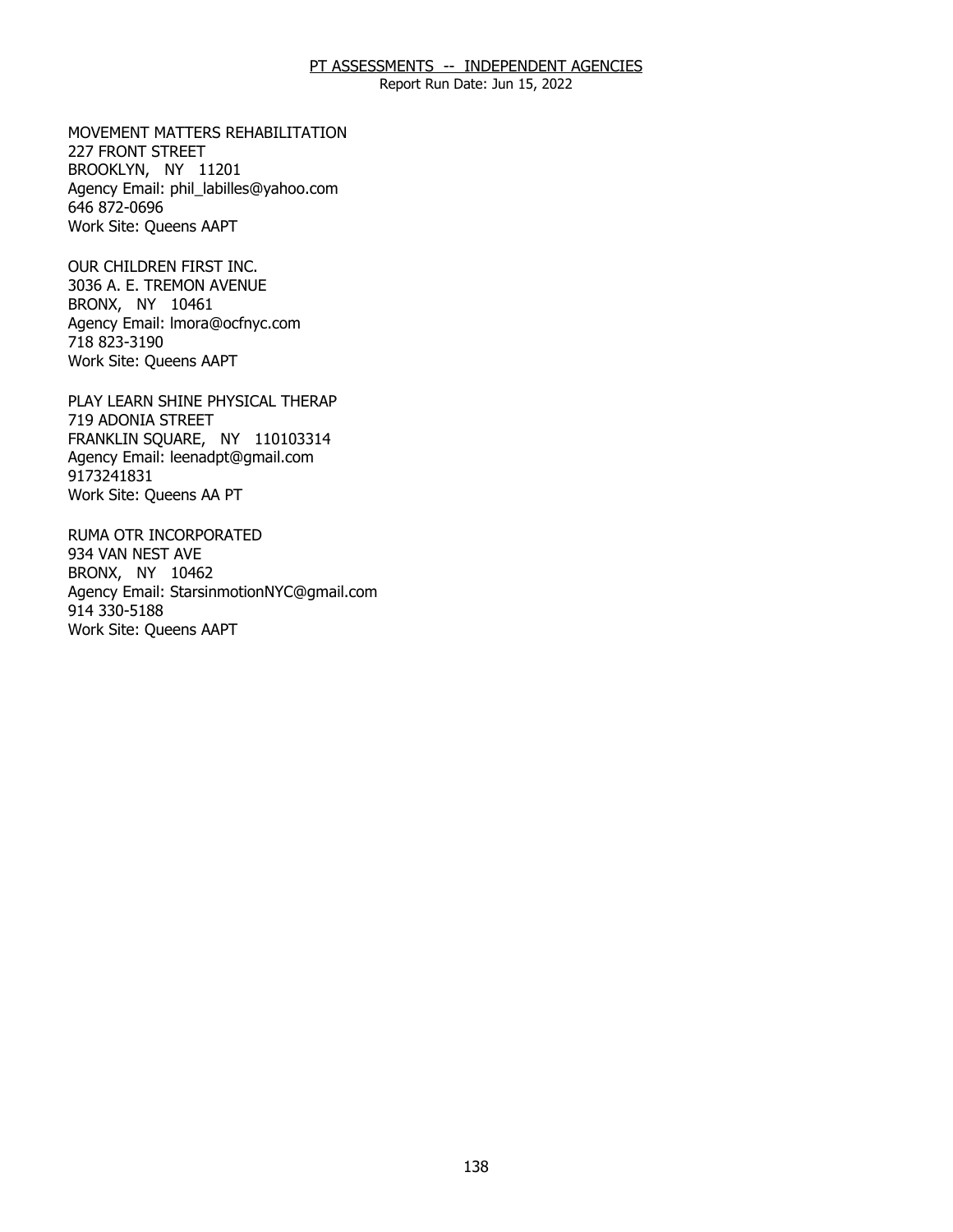Report Run Date: Jun 15, 2022

242 RHINE AVENUE 242 RHINE AVENUE<br>STATEN ISLAND, NY 10304 CHILDREN REHAB, PT PC Agency Email: [childrenrehabptpc@gmail.com](mailto:childrenrehabptpc@gmail.com)  718 813-9966 Work Site: Staten Island AAPT

2955 BRIGHTON 4TH STREET GRD 2<br>BROOKLYN, NY 11235 BROOKLYN, NY 11235 EPI SERVICES LLC Agency Email: [LinaZ@firststepny.com](mailto:LinaZ@firststepny.com)  917 796-9255 Work Site: Staten Island AAPT

236 LYNDALE AVENUE 236 LYNDALE AVENUE<br>STATEN ISLAND, NY 10312 FUN THERAPY OT PLLC Agency Email: [funtherapyagency@gmail.com](mailto:funtherapyagency@gmail.com)  9174962345 Work Site: Staten Island AA PT

PLAY LEARN SHINE, 719 ADONIA STREET<br>FRANKLIN SQUARE, NY 11010 FRANKLIN SQUARE, NY 11010 LEENA CHAND Agency Email: [leenachand@gmail.com](mailto:leenachand@gmail.com)  917 324-1831 Work Site: Staten Island AAPT

220-04 LINDEN BLVD. 220-04 LINDEN BLVD.<br>CAMBRIA HEIGHTS, NY 11411 LITTLE TREASURES-PETITS,TRESONS Agency Email: [gperez@littletreasures-pt.com](mailto:gperez@littletreasures-pt.com)  718 712-3358 Work Site: Staten Island AAPT

227 FRONT STREET 227 FRONT STREET<br>BROOKLYN, NY 11201 MOVEMENT MATTERS REHABILITATION Agency Email: [phil\\_labilles@yahoo.com](mailto:phil_labilles@yahoo.com) 646 872-0696 Work Site: Staten Island AAPT

3036 A. E. TREMON AVENUE 3036 A. E. TREMON AVENUE BRONX, NY 10461 OUR CHILDREN FIRST INC. Agency Email: [lmora@ocfnyc.com](mailto:lmora@ocfnyc.com) 718 823-3190 Work Site: Staten Island AAPT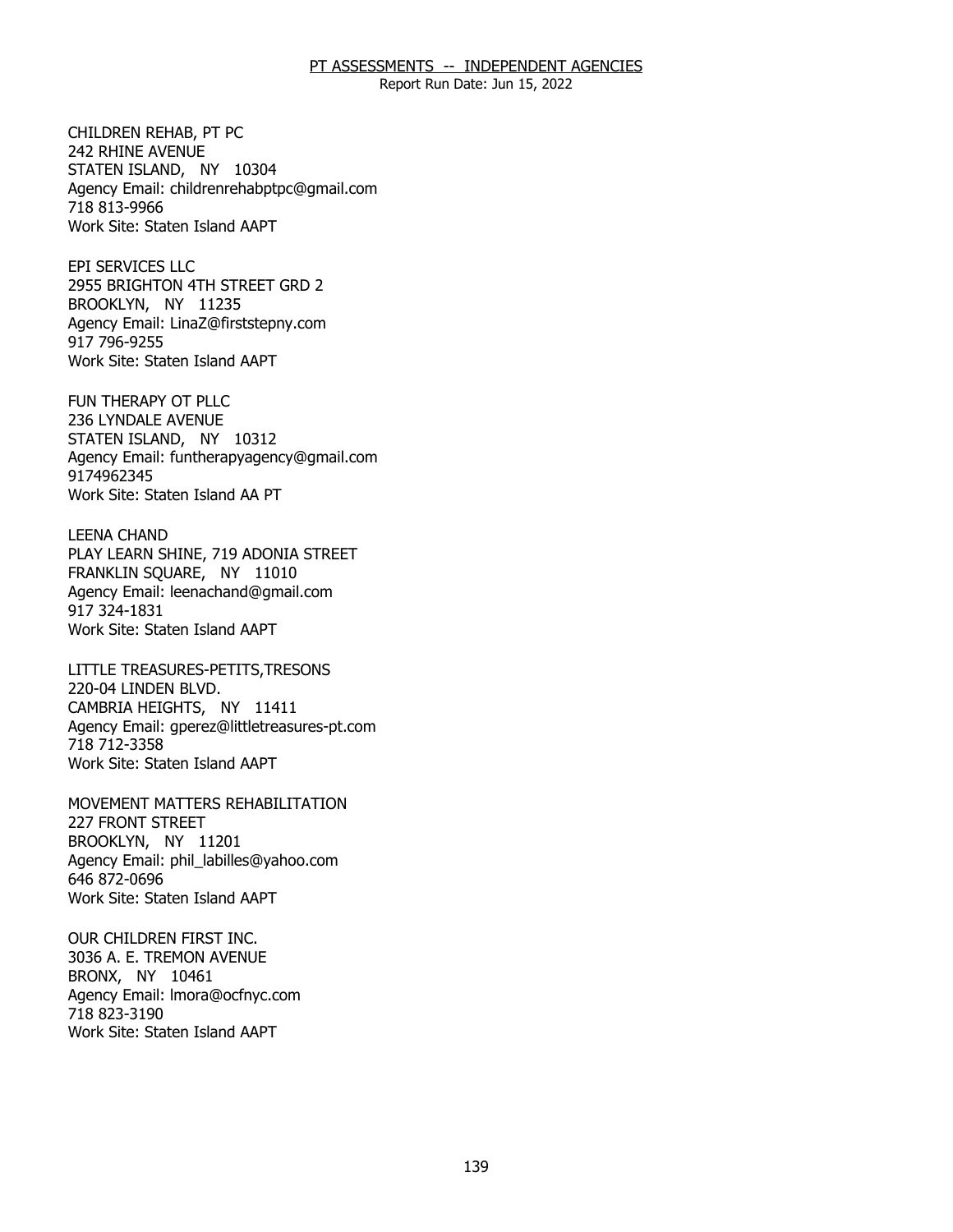Report Run Date: Jun 15, 2022

719 ADONIA STREET 719 ADONIA STREET<br>FRANKLIN SQUARE, NY 110103314 PLAY LEARN SHINE PHYSICAL THERAP Agency Email: [leenadpt@gmail.com](mailto:leenadpt@gmail.com)  9173241831 Work Site: Staten Island AA PT

934 VAN NEST AVE 934 VAN NEST AVE<br>BRONX, NY 10462 RUMA OTR INCORPORATED Agency Email: [StarsinmotionNYC@gmail.com](mailto:StarsinmotionNYC@gmail.com)  914 330-5188 Work Site: Staten Island AAPT

5510 AVE I 5510 AVE I<br>BROOKLYN, NY 11234 WONDERWORLD OCCUPATIONAL THERAPY Agency Email: [cwilliams@wonderworldcenter.com](mailto:cwilliams@wonderworldcenter.com)  646 464-5229 Work Site: Staten Island AAPT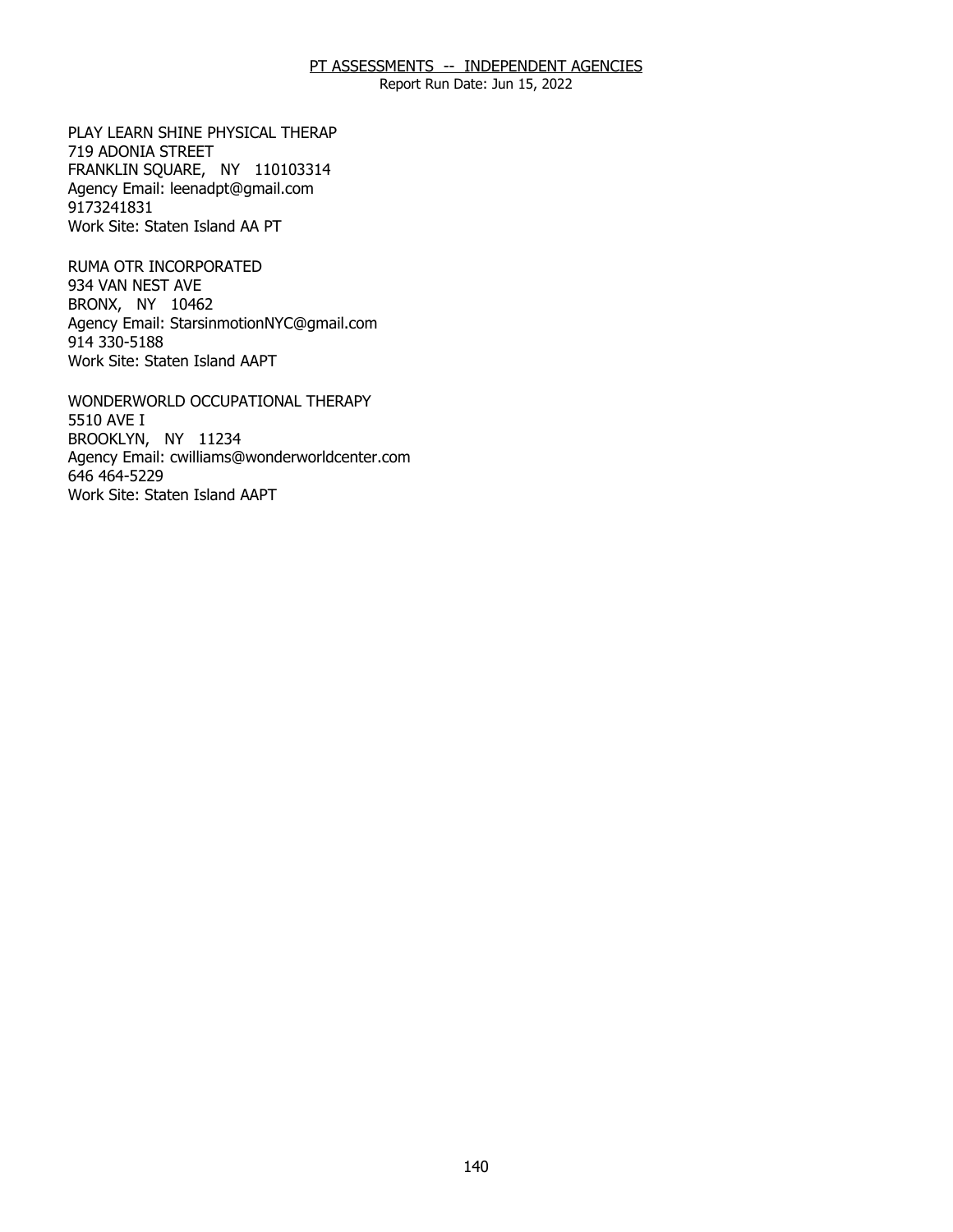Report Run Date: Jun 15, 2022

2028 EAST 67TH STREET 2028 EAST 67TH STREET<br>BROOKLYN, NY 11234 ACCREDITED AND ALLIED PRODUCTIVE Agency Email: [mshmueli@evaluationsrus.com](mailto:mshmueli@evaluationsrus.com)  6464097165 Work Site: All Boroughs AASH

 1651 CONEY ISLAND AVENUE BROOKLYN, NY 11230 BROOKLYN, NY 11230 OMNI CHILDHOOD CENTER Agency Email: [COMPLIANCE@OMNIREHAB.COM](mailto:COMPLIANCE@OMNIREHAB.COM) 718 998-1415 Work Site: All Boroughs AASH

1890 PALMER AVENUE, SUITE 302 1890 PALMER AVENUE, SUITE 302<br>LARCHMONT, NY 10538 SALVEO HEALTHCARE SOLUTIONS, INC Agency Email: [christiane@salveony.com](mailto:christiane@salveony.com) 914 222-9070 Work Site: All Boroughs AASH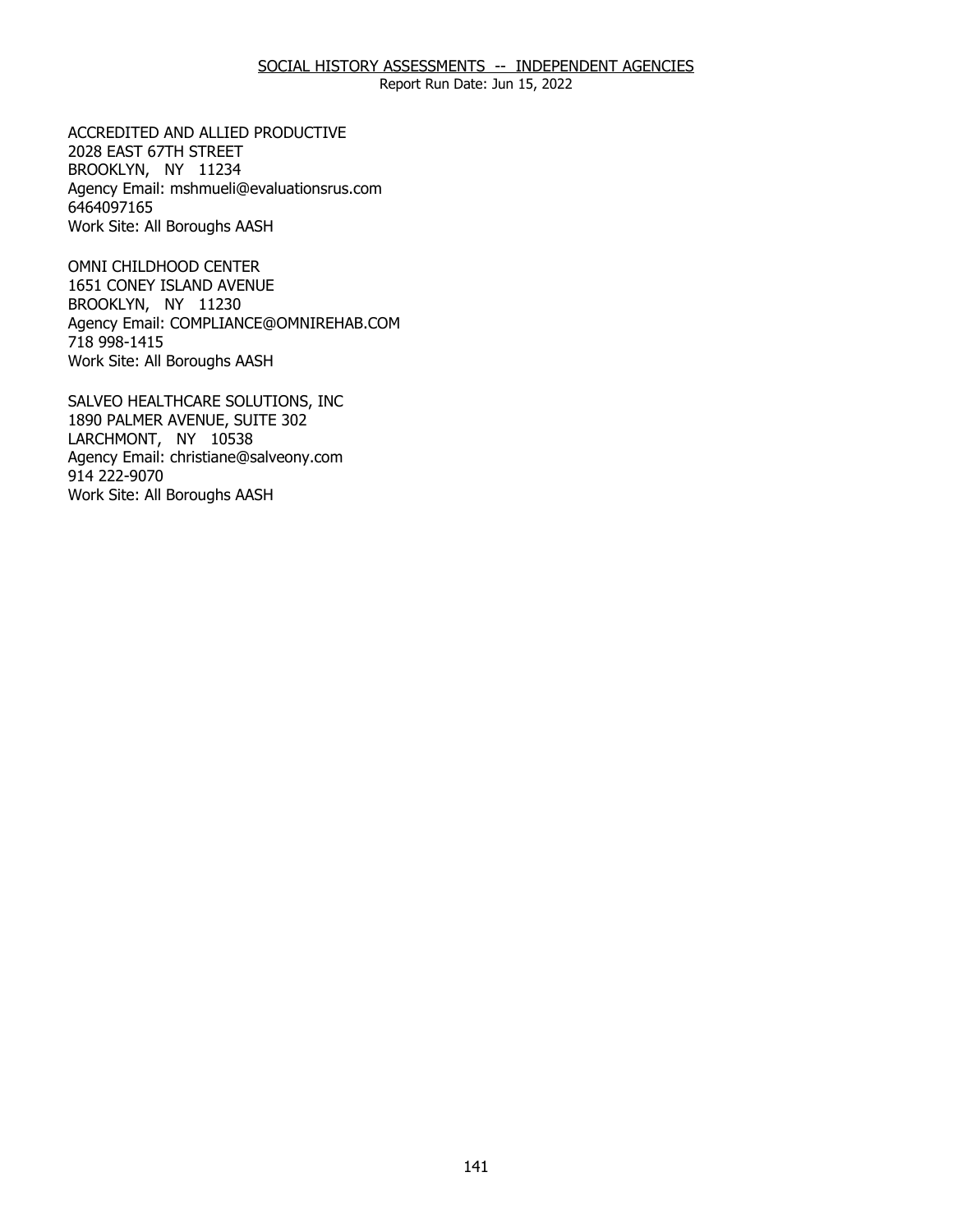Report Run Date: Jun 15, 2022

675 3RD AVE, 5TH FL. 675 3RD AVE, 5TH FL.<br>NEW YORK, NY 10017 EXECU-SEARCH HOLDINGS LLC Agency Email: [mdolan@execu-search.com](mailto:mdolan@execu-search.com) 212 871-0610 Work Site: Bronx AASH

220-04 LINDEN BLVD. 220-04 LINDEN BLVD.<br>CAMBRIA HEIGHTS, NY 11411 LITTLE TREASURES-PETITS,TRESONS Agency Email: [gperez@littletreasures-pt.com](mailto:gperez@littletreasures-pt.com)  718 712-3358 Work Site: Bronx AASH

3036 A. E. TREMON AVENUE<br>BRONX, NY 10461 BRONX, NY 10461 OUR CHILDREN FIRST INC. Agency Email: [lmora@ocfnyc.com](mailto:lmora@ocfnyc.com) 718 823-3190 Work Site: Bronx AASH

1890 PALMER AVENUE, SUITE 302<br>LARCHMONT, NY 10538 LARCHMONT, NY 10538 SALVEO HEALTHCARE SOLUTIONS, INC Agency Email: [christiane@salveony.com](mailto:christiane@salveony.com) 914 222-9070 Work Site: Bronx AASH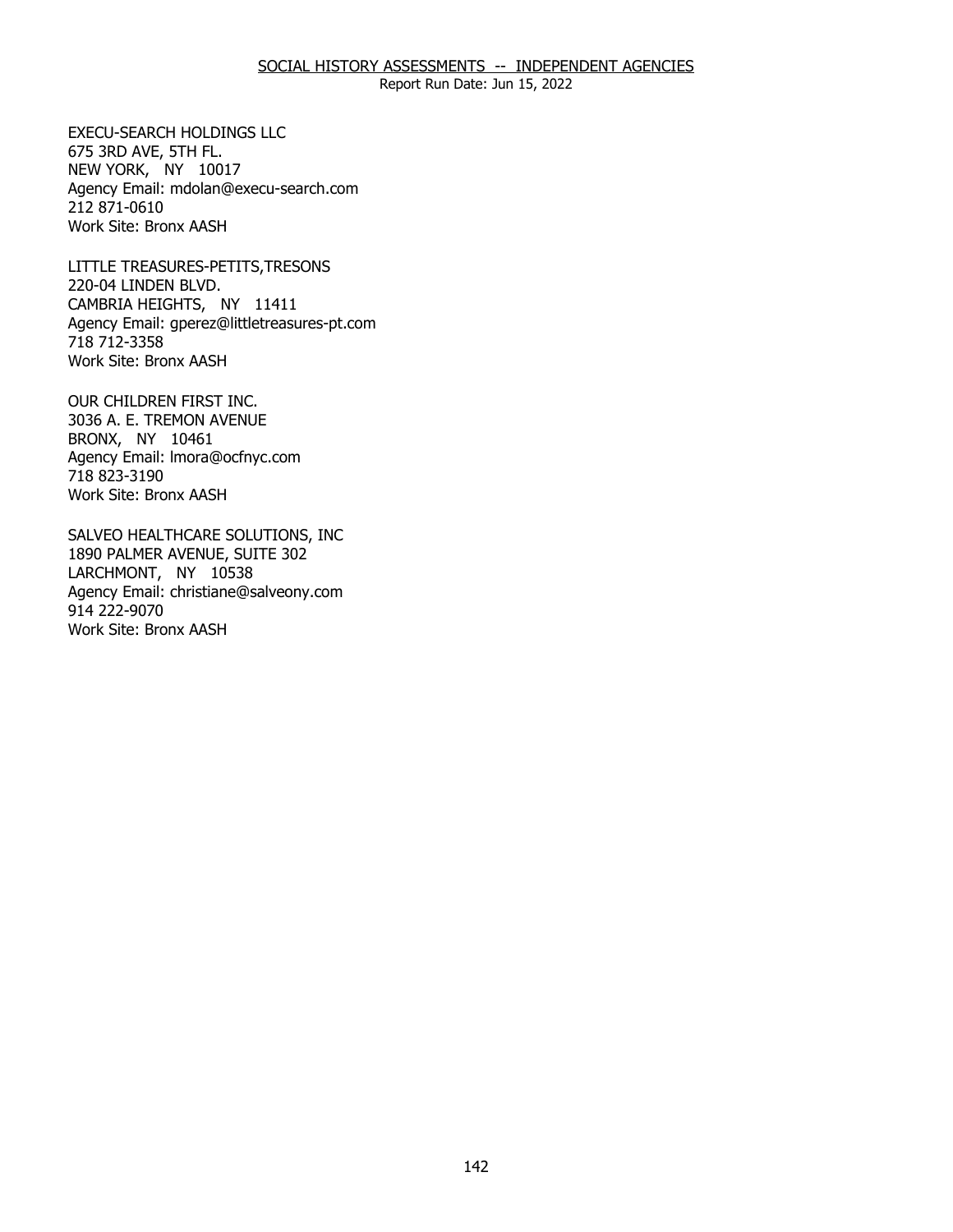Report Run Date: Jun 15, 2022

675 3RD AVE, 5TH FL. 675 3RD AVE, 5TH FL.<br>NEW YORK, NY 10017 EXECU-SEARCH HOLDINGS LLC Agency Email: [mdolan@execu-search.com](mailto:mdolan@execu-search.com) 212 871-0610 Work Site: Brooklyn AASH

220-04 LINDEN BLVD. 220-04 LINDEN BLVD.<br>CAMBRIA HEIGHTS, NY 11411 LITTLE TREASURES-PETITS,TRESONS Agency Email: [gperez@littletreasures-pt.com](mailto:gperez@littletreasures-pt.com)  718 712-3358 Work Site: Brooklyn AASH

3036 A. E. TREMON AVENUE<br>BRONX, NY 10461 BRONX, NY 10461 OUR CHILDREN FIRST INC. Agency Email: [lmora@ocfnyc.com](mailto:lmora@ocfnyc.com) 718 823-3190 Work Site: Brooklyn AASH

1890 PALMER AVENUE, SUITE 302<br>LARCHMONT, NY 10538 LARCHMONT, NY 10538 SALVEO HEALTHCARE SOLUTIONS, INC Agency Email: [christiane@salveony.com](mailto:christiane@salveony.com) 914 222-9070 Work Site: Brooklyn AASH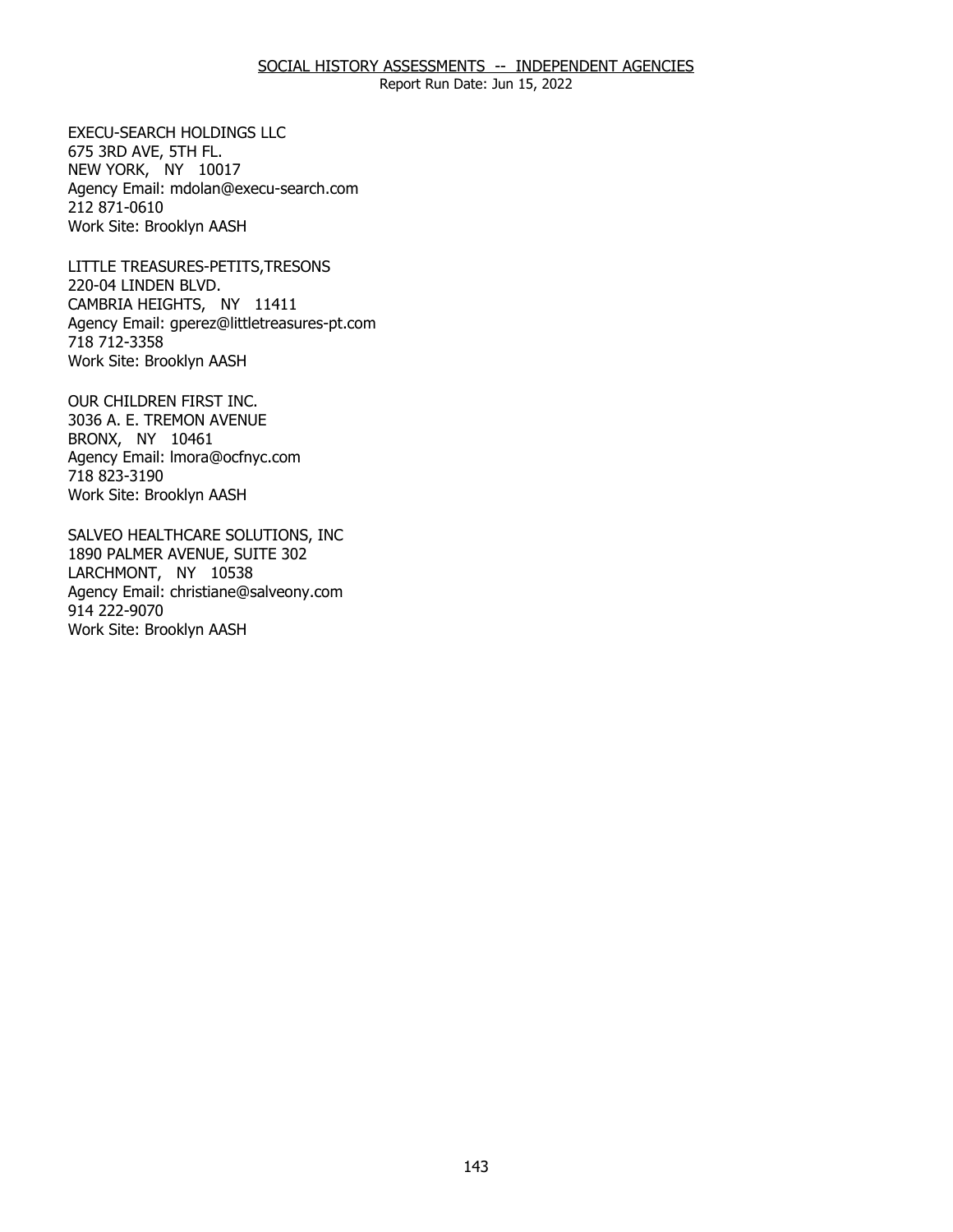Report Run Date: Jun 15, 2022

675 3RD AVE, 5TH FL. 675 3RD AVE, 5TH FL.<br>NEW YORK, NY 10017 EXECU-SEARCH HOLDINGS LLC Agency Email: [mdolan@execu-search.com](mailto:mdolan@execu-search.com) 212 871-0610 Work Site: Manhattan AASH

220-04 LINDEN BLVD. 220-04 LINDEN BLVD.<br>CAMBRIA HEIGHTS, NY 11411 LITTLE TREASURES-PETITS,TRESONS Agency Email: [gperez@littletreasures-pt.com](mailto:gperez@littletreasures-pt.com)  718 712-3358 Work Site: Manhattan AASH

3036 A. E. TREMON AVENUE<br>BRONX, NY 10461 BRONX, NY 10461 OUR CHILDREN FIRST INC. Agency Email: [lmora@ocfnyc.com](mailto:lmora@ocfnyc.com) 718 823-3190 Work Site: Manhattan AASH

1890 PALMER AVENUE, SUITE 302<br>LARCHMONT, NY 10538 LARCHMONT, NY 10538 SALVEO HEALTHCARE SOLUTIONS, INC Agency Email: [christiane@salveony.com](mailto:christiane@salveony.com) 914 222-9070 Work Site: Manhattan AASH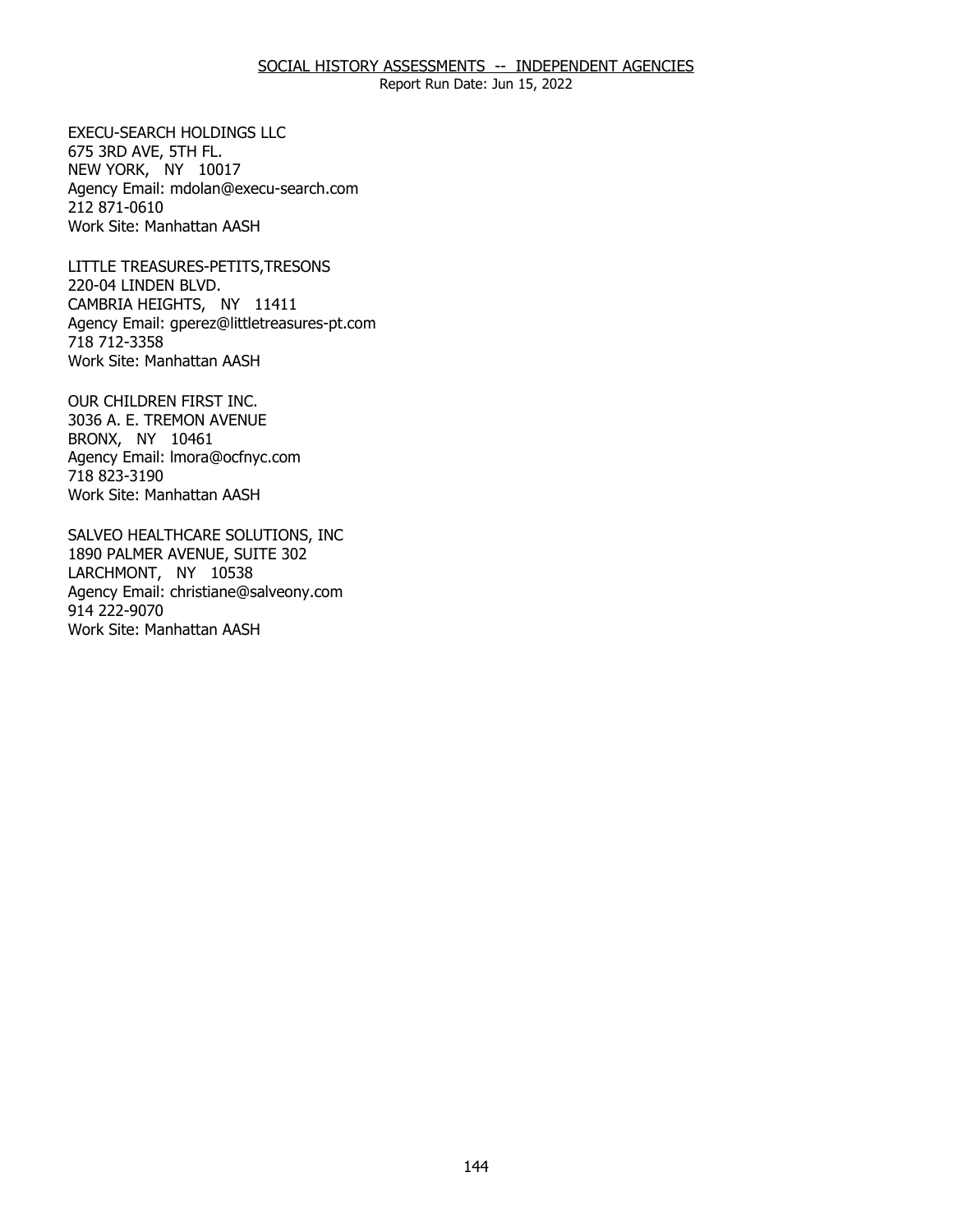# SOCIAL HISTORY ASSESSMENTS -- INDEPENDENT AGENCIES

Report Run Date: Jun 15, 2022

675 3RD AVE, 5TH FL. 675 3RD AVE, 5TH FL.<br>NEW YORK, NY 10017 EXECU-SEARCH HOLDINGS LLC Agency Email: [mdolan@execu-search.com](mailto:mdolan@execu-search.com) 212 871-0610 Work Site: Queens AASH

220-04 LINDEN BLVD. 220-04 LINDEN BLVD.<br>CAMBRIA HEIGHTS, NY 11411 LITTLE TREASURES-PETITS,TRESONS Agency Email: [gperez@littletreasures-pt.com](mailto:gperez@littletreasures-pt.com)  718 712-3358 Work Site: Queens AASH

3036 A. E. TREMON AVENUE<br>BRONX, NY 10461 BRONX, NY 10461 OUR CHILDREN FIRST INC. Agency Email: [lmora@ocfnyc.com](mailto:lmora@ocfnyc.com) 718 823-3190 Work Site: Queens AASH

1890 PALMER AVENUE, SUITE 302<br>LARCHMONT, NY 10538 LARCHMONT, NY 10538 SALVEO HEALTHCARE SOLUTIONS, INC Agency Email: [christiane@salveony.com](mailto:christiane@salveony.com) 914 222-9070 Work Site: Queens AASH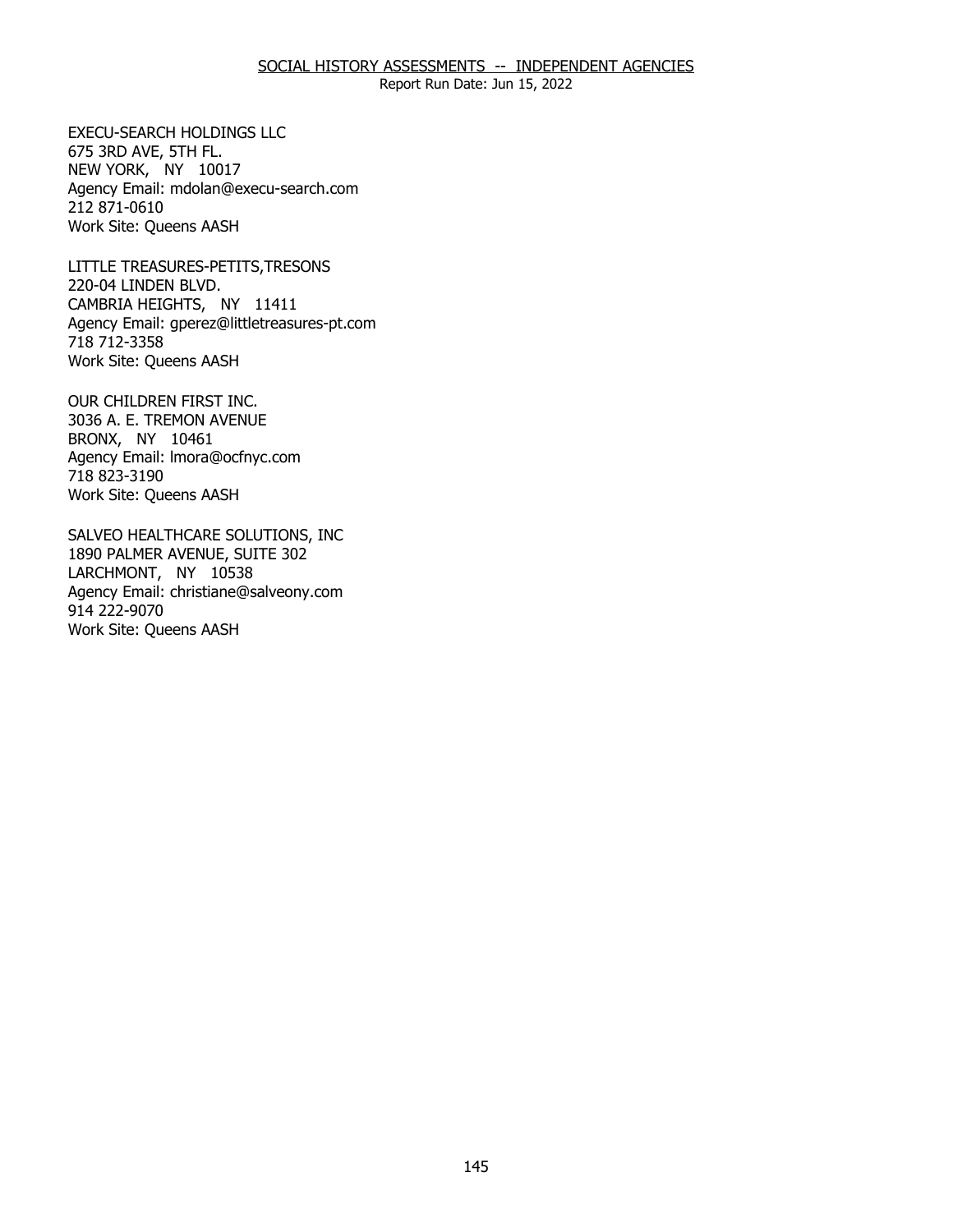# SOCIAL HISTORY ASSESSMENTS -- INDEPENDENT AGENCIES

Report Run Date: Jun 15, 2022

220-04 LINDEN BLVD. 220-04 LINDEN BLVD.<br>CAMBRIA HEIGHTS, NY 11411 LITTLE TREASURES-PETITS,TRESONS Agency Email: [gperez@littletreasures-pt.com](mailto:gperez@littletreasures-pt.com)  718 712-3358 Work Site: Staten Island AASH

3036 A. E. TREMON AVENUE<br>BRONX, NY 10461 BRONX, NY 10461 OUR CHILDREN FIRST INC. Agency Email: [lmora@ocfnyc.com](mailto:lmora@ocfnyc.com) 718 823-3190 Work Site: Staten Island AASH

1890 PALMER AVENUE, SUITE 302<br>LARCHMONT, NY 10538 LARCHMONT, NY 10538 SALVEO HEALTHCARE SOLUTIONS, INC Agency Email: [christiane@salveony.com](mailto:christiane@salveony.com) 914 222-9070 Work Site: Staten Island AASH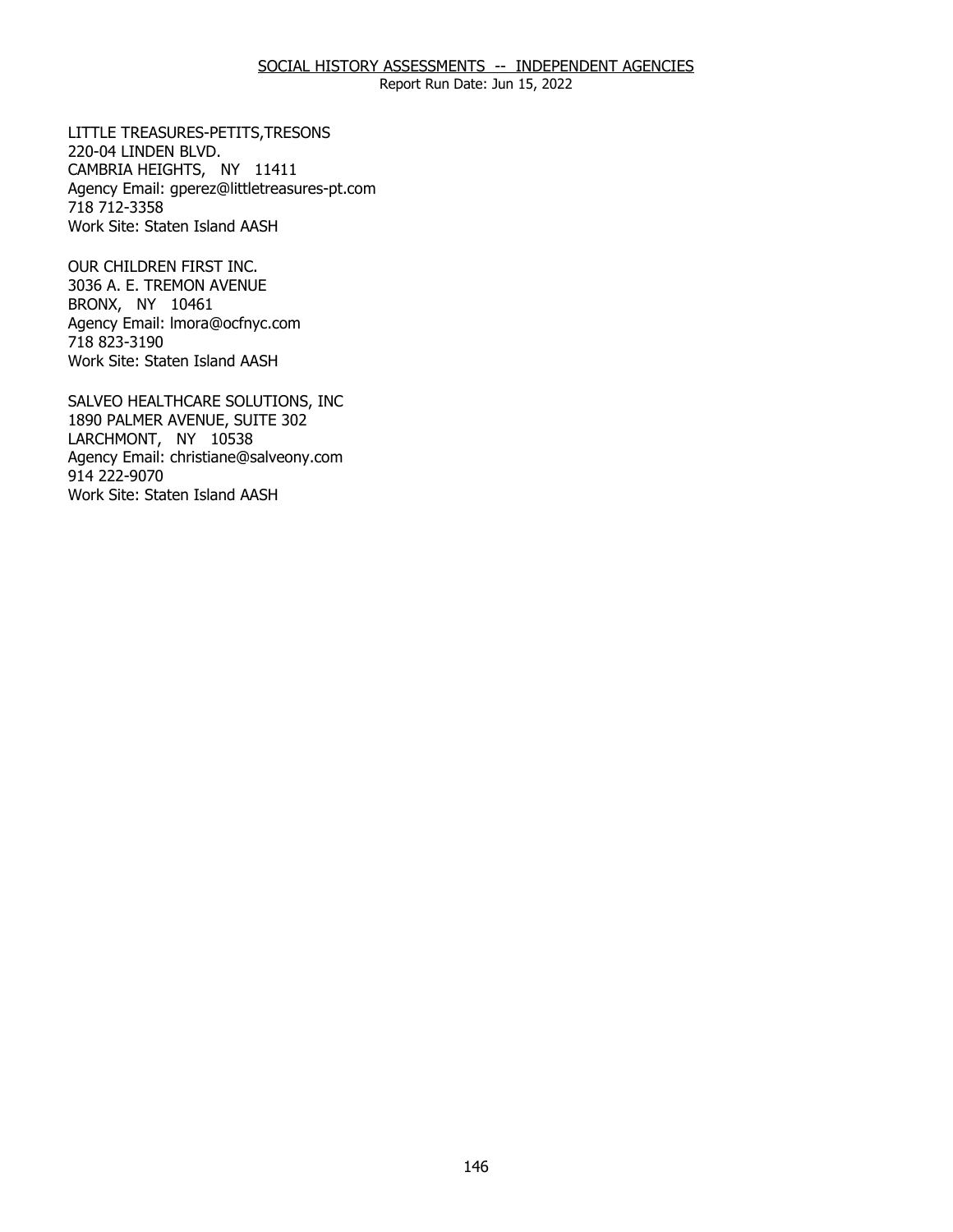# SOCIAL HISTORY ASSESSMENTS -- INDEPENDENT AGENCIES

Report Run Date: Jun 15, 2022

220-04 LINDEN BLVD. 220-04 LINDEN BLVD.<br>CAMBRIA HEIGHTS, NY 11411 LITTLE TREASURES-PETITS,TRESONS Agency Email: [gperez@littletreasures-pt.com](mailto:gperez@littletreasures-pt.com)  718 712-3358 Work Site: All Boroughts AASH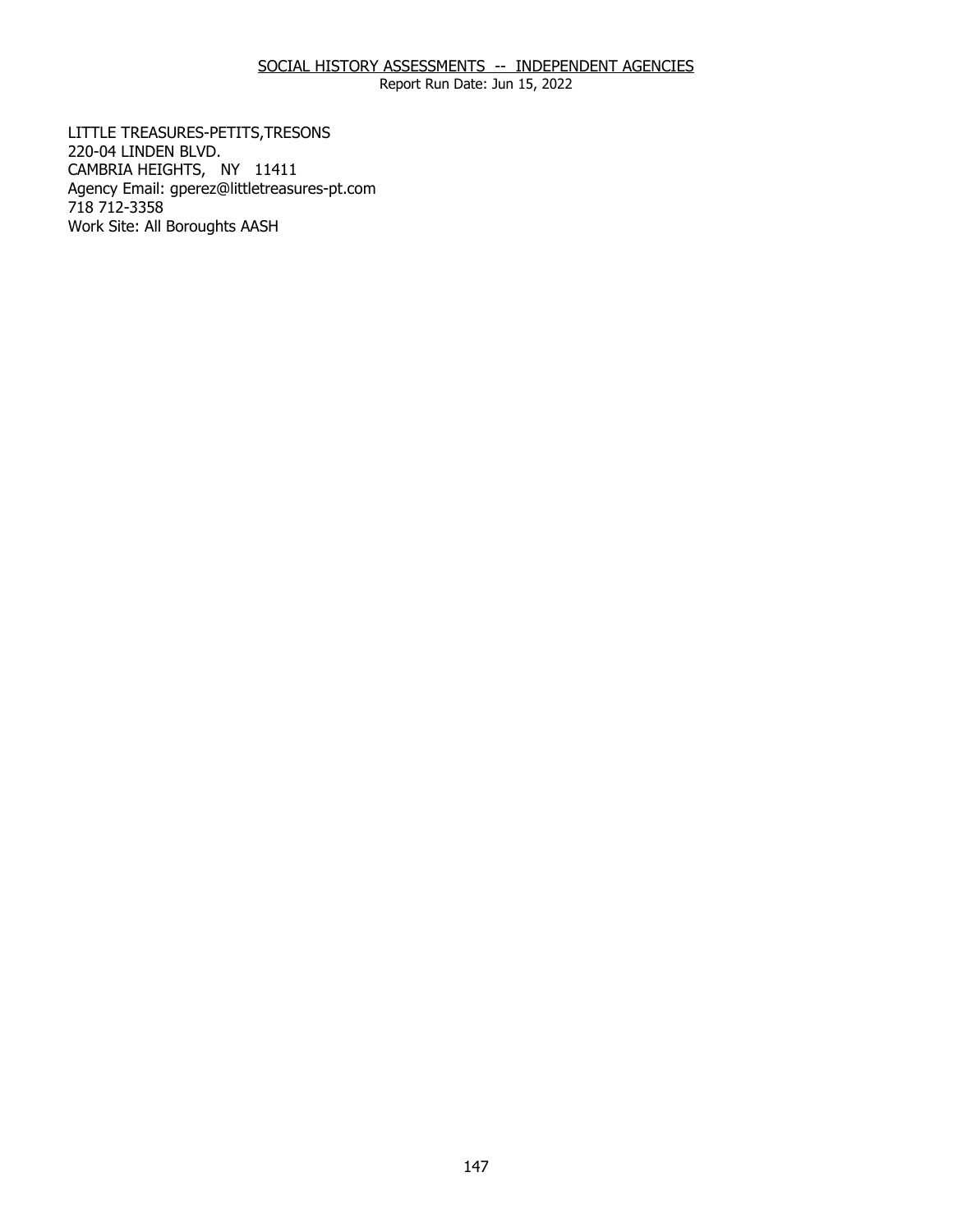Report Run Date: Jun 15, 2022

2028 EAST 67TH STREET 2028 EAST 67TH STREET<br>BROOKLYN, NY 11234 ACCREDITED AND ALLIED PRODUCTIVE Agency Email: [mshmueli@evaluationsrus.com](mailto:mshmueli@evaluationsrus.com)  6464097165 Work Site: All Boroughs AASP

220-04 LINDEN BLVD. 220-04 LINDEN BLVD.<br>CAMBRIA HEIGHTS, NY 11411 LITTLE TREASURES-PETITS,TRESONS Agency Email: [gperez@littletreasures-pt.com](mailto:gperez@littletreasures-pt.com)  718 712-3358 Work Site: All Boroughs AASP

 1651 CONEY ISLAND AVENUE BROOKLYN, NY 11230 BROOKLYN, NY 11230 OMNI CHILDHOOD CENTER Agency Email: [COMPLIANCE@OMNIREHAB.COM](mailto:COMPLIANCE@OMNIREHAB.COM) 718 998-1415 Work Site: All Boroughs AASP

1890 PALMER AVENUE, SUITE 302<br>LARCHMONT, NY 10538 LARCHMONT, NY 10538 SALVEO HEALTHCARE SOLUTIONS, INC Agency Email: [christiane@salveony.com](mailto:christiane@salveony.com) 914 222-9070 Work Site: All Boroughs AASP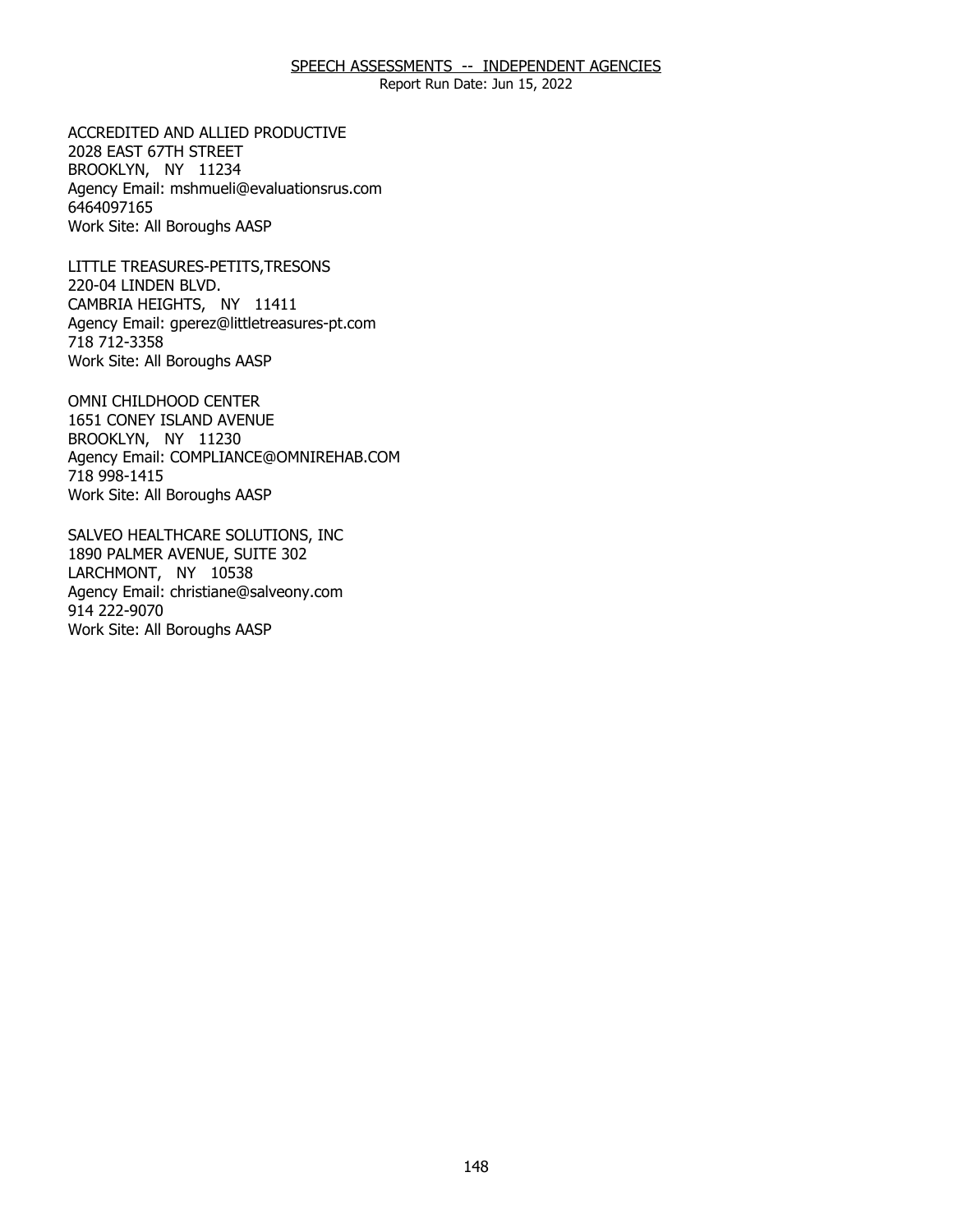Report Run Date: Jun 15, 2022

12400 HIGH BLUFF DRIVE 12400 HIGH BLUFF DRIVE SAN DIEGO, CA 92130 AMN ALLIED SERVICES, LLC Agency Email: [stephen.piro@amnhealthcare.com](mailto:stephen.piro@amnhealthcare.com) 8002368038 Work Site: Bronx AASP

71-14 GRAND AVENUE 71-14 GRAND AVENUE<br>MASPETH, NY 11378 BBSW INC Agency Email: [bsswincoffice@gmail.com](mailto:bsswincoffice@gmail.com)  7189861174 Work Site: FOR Bronx AA SP

71-14 GRAND AVENUE 71-14 GRAND AVENUE<br>MASPETH, NY 11378 BBSW INC Agency Email: [bsswincoffice@gmail.com](mailto:bsswincoffice@gmail.com)  7189861174 Work Site: Bronx AA SP

3 YALE ROAD 3 YALE ROAD<br>EAST PATCHOGUE, NY 11772 BELLA SPEECH SENSORY WORLD AND Agency Email: [Bellaspeechsensoryworld@gmail.com](mailto:Bellaspeechsensoryworld@gmail.com) 516 663-4153 Work Site: Bronx AASP

397 EAST 198 ST. 397 EAST 198 ST.<br>BRONX, NY 10458 BILINGUAL SPEECH THERAPY PC Agency Email: [myma.tahhan@gmail.com](mailto:myma.tahhan@gmail.com) 347 591-2550 Work Site: Bronx AASP

155 BAY RIDGE AVENUE 155 BAY RIDGE AVENUE<br>BROOKLYN, NY 11220 EBS HEALTHCARE SERVICES INC. Agency Email: jason.rosas@ebstherapy.comrapy 800 578-7906 Work Site: Bronx AASP

465 68TH STREET, STE 2 465 68TH STREET, STE 2<br>BROOKLYN, NY 11220 HEAR ME SPEAK, INC. Agency Email: [jackiehjaber@gmail.com](mailto:jackiehjaber@gmail.com)  718 833-4329 Work Site: Bronx AASP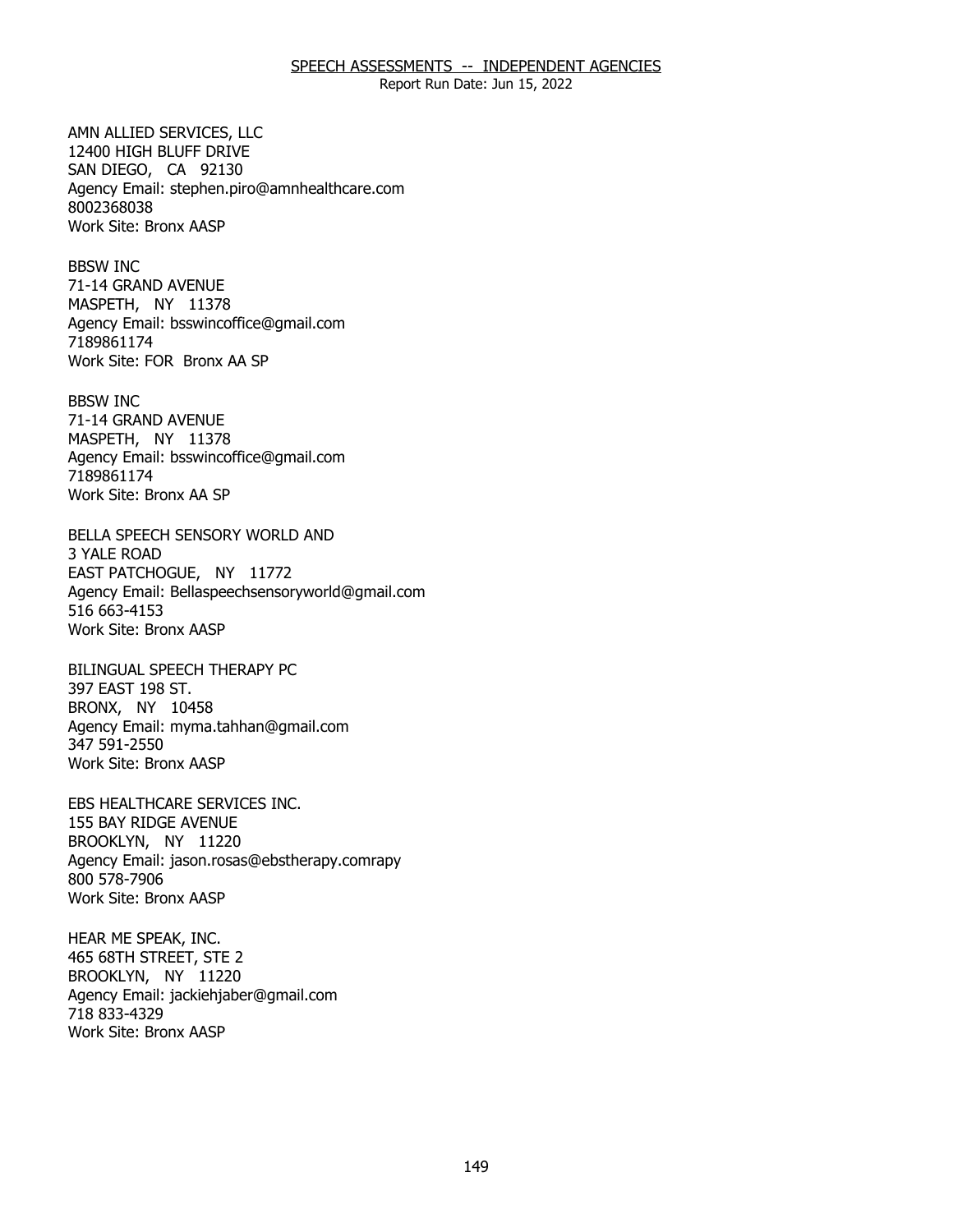Report Run Date: Jun 15, 2022

159-16 UNION TURNPIKE, SUITE 308 159-16 UNION TURNPIKE, SUITE 308 FRESH MEADOWS, NY 11366 KEW GARDENS SEP INC. Agency Email: [steichman@kgsep.com](mailto:steichman@kgsep.com) 718 213-3041 Work Site: Bronx AASP

78 RYERSON STREET, #1 78 RYERSON STREET, #1<br>BROOKLYN, NY 11205 LISA ROBATEAU & ASSOC. LLC Agency Email: [lisa@robateauspeech.com](mailto:lisa@robateauspeech.com) 917 523-3113 Work Site: Bronx AASP

220-04 LINDEN BLVD. 220-04 LINDEN BLVD.<br>CAMBRIA HEIGHTS, NY 11411 LITTLE TREASURES-PETITS,TRESONS Agency Email: [gperez@littletreasures-pt.com](mailto:gperez@littletreasures-pt.com)  718 712-3358 Work Site: Bronx AASP

75 MAIDEN LANE, 7TH FLOOR 75 MAIDEN LANE, 7TH FLOOR<br>NEW YORK, NY 100384619 MIDPOINT ASSOCIATED PRACTITIONER Agency Email: [Vanessa.Best@gothamcompanies.com](mailto:Vanessa.Best@gothamcompanies.com) 212 505-1878 Work Site: Bronx AASP

227 FRONT STREET 227 FRONT STREET<br>BROOKLYN, NY 11201 MOVEMENT MATTERS REHABILITATION Agency Email: [phil\\_labilles@yahoo.com](mailto:phil_labilles@yahoo.com) 646 872-0696 Work Site: Bronx AASP

**46 SYRACUSE AVENUE** 46 SYRACUSE AVENUE<br>MEDFORD, NY 11763 NY SPEAKS Agency Email: [selene@nyspeaks.com](mailto:selene@nyspeaks.com)  9178269007 Work Site: Bronx AA SP

655 EAST 242TH STREET 655 EAST 242TH STREET<br>BRONX, NY 10470 OMEGA CARE SOLUTIONS LLC Agency Email: [omegacaresolutionsllc@gmail.com](mailto:omegacaresolutionsllc@gmail.com) 9176759939 Work Site: Bronx AASP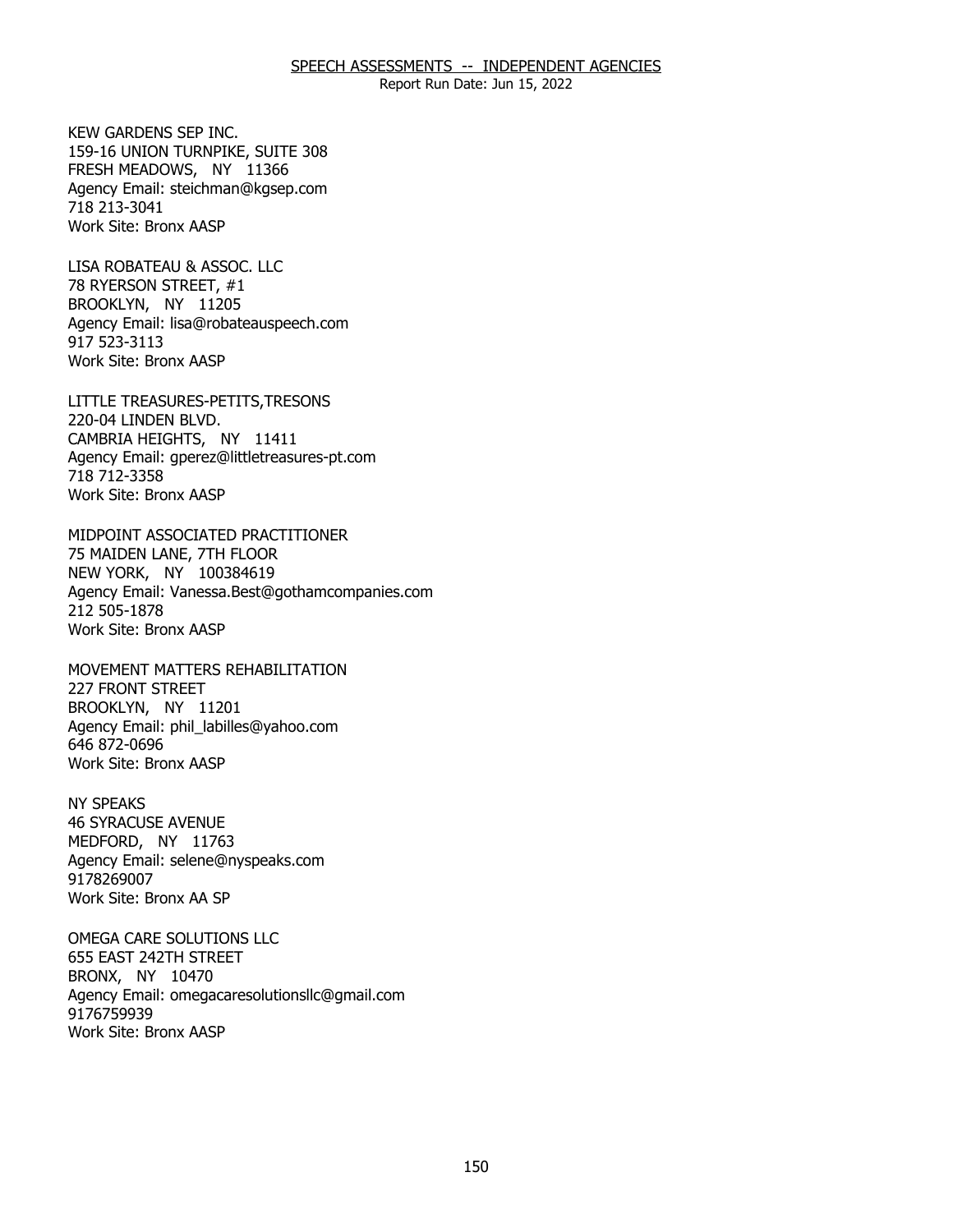Report Run Date: Jun 15, 2022

 3036 A. E. TREMON AVENUE BRONX, NY 10461 BRONX, NY 10461 OUR CHILDREN FIRST INC. Agency Email: [lmora@ocfnyc.com](mailto:lmora@ocfnyc.com) 718 823-3190 Work Site: Bronx AASP

5030 BROADWAY, SUITE 809<br>NEW YORK, NY 10034 NEW YORK, NY 10034 PREMIUM THERAPY SPEECH SERVICES Agency Email: [PREMIUMTHERAPY@GMAIL.COM](mailto:PREMIUMTHERAPY@GMAIL.COM) 212 304-0400 Work Site: Bronx AASP

1890 PALMER AVENUE, SUITE 302 1890 PALMER AVENUE, SUITE 302<br>LARCHMONT, NY 10538 SALVEO HEALTHCARE SOLUTIONS, INC Agency Email: [christiane@salveony.com](mailto:christiane@salveony.com) 914 222-9070 Work Site: Bronx AASP

19 WEST 21ST STREET, #701 19 WEST 21ST STREET, #701<br>NEW YORK, NY 10010 SIGNATURE LEARNING RESOURCES Agency Email: [Vevans@mailitg.com](mailto:Vevans@mailitg.com)  646 230-8190 Work Site: Bronx AASP

1575 MCDONALD AVENUE 1575 MCDONALD AVENUE BROOKLYN, NY 11230 STARTING POINT SERVICES Agency Email: [oconnor1@startingkids.com](mailto:oconnor1@startingkids.com)  718 375-8885 Work Site: Bronx AASP

3942A EAST TREMONT AVENUE APT. 1<br>BRONX, NY 10465 BRONX, NY 10465 THERAPEUTIC LINKS, INC. Agency Email: [tr2s4@optonline.net](mailto:tr2s4@optonline.net)  917 682-0776 Work Site: Bronx AASP

2 STACY COURT 2 STACY COURT<br>JACKSON, NJ 08527 THERAPY WORLD INC Agency Email: [leah@thetherapyworld.com](mailto:leah@thetherapyworld.com) 7326648874 Work Site: Bronx AASP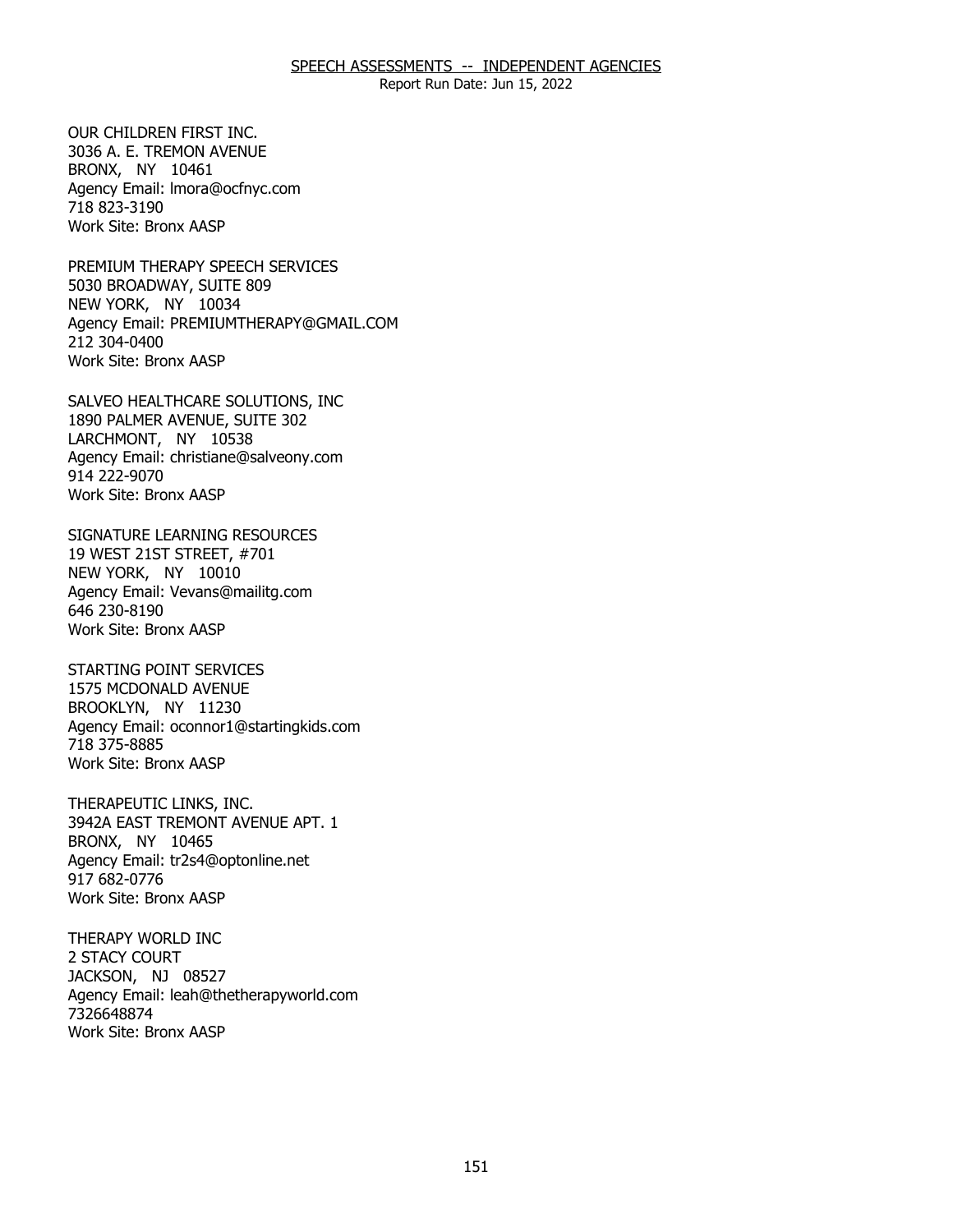Report Run Date: Jun 15, 2022

12400 HIGH BLUFF DRIVE 12400 HIGH BLUFF DRIVE SAN DIEGO, CA 92130 AMN ALLIED SERVICES, LLC Agency Email: [stephen.piro@amnhealthcare.com](mailto:stephen.piro@amnhealthcare.com) 8002368038 Work Site: Brooklyn AASP

71-14 GRAND AVENUE 71-14 GRAND AVENUE<br>MASPETH, NY 11378 BBSW INC Agency Email: [bsswincoffice@gmail.com](mailto:bsswincoffice@gmail.com)  7189861174 Work Site: FOR Brooklyn AA SP

71-14 GRAND AVENUE 71-14 GRAND AVENUE<br>MASPETH, NY 11378 BBSW INC Agency Email: [bsswincoffice@gmail.com](mailto:bsswincoffice@gmail.com)  7189861174 Work Site: Brooklyn AA SP

**3 YALE ROAD** 3 YALE ROAD<br>EAST PATCHOGUE, NY 11772 BELLA SPEECH SENSORY WORLD AND Agency Email: [Bellaspeechsensoryworld@gmail.com](mailto:Bellaspeechsensoryworld@gmail.com) 516 663-4153 Work Site: Brooklyn AASP

PO BOX 30387 PO BOX 30387<br>BROOKLYN, NY 11203 DYNAMIC THERAPEUTIC CARE SLP PLL Agency Email: [dynamictcare@gmail.com](mailto:dynamictcare@gmail.com) 866 344-0545 Work Site: Brooklyn AASP

155 BAY RIDGE AVENUE 155 BAY RIDGE AVENUE<br>BROOKLYN, NY 11220 EBS HEALTHCARE SERVICES INC. Agency Email: jason.rosas@ebstherapy.comrapy 800 578-7906 Work Site: Brooklyn AASP

2955 BRIGHTON 4TH STREET GRD 2<br>BROOKLYN, NY 11235 BROOKLYN, NY 11235 EPI SERVICES LLC Agency Email: [LinaZ@firststepny.com](mailto:LinaZ@firststepny.com)  917 796-9255 Work Site: Brooklyn AASP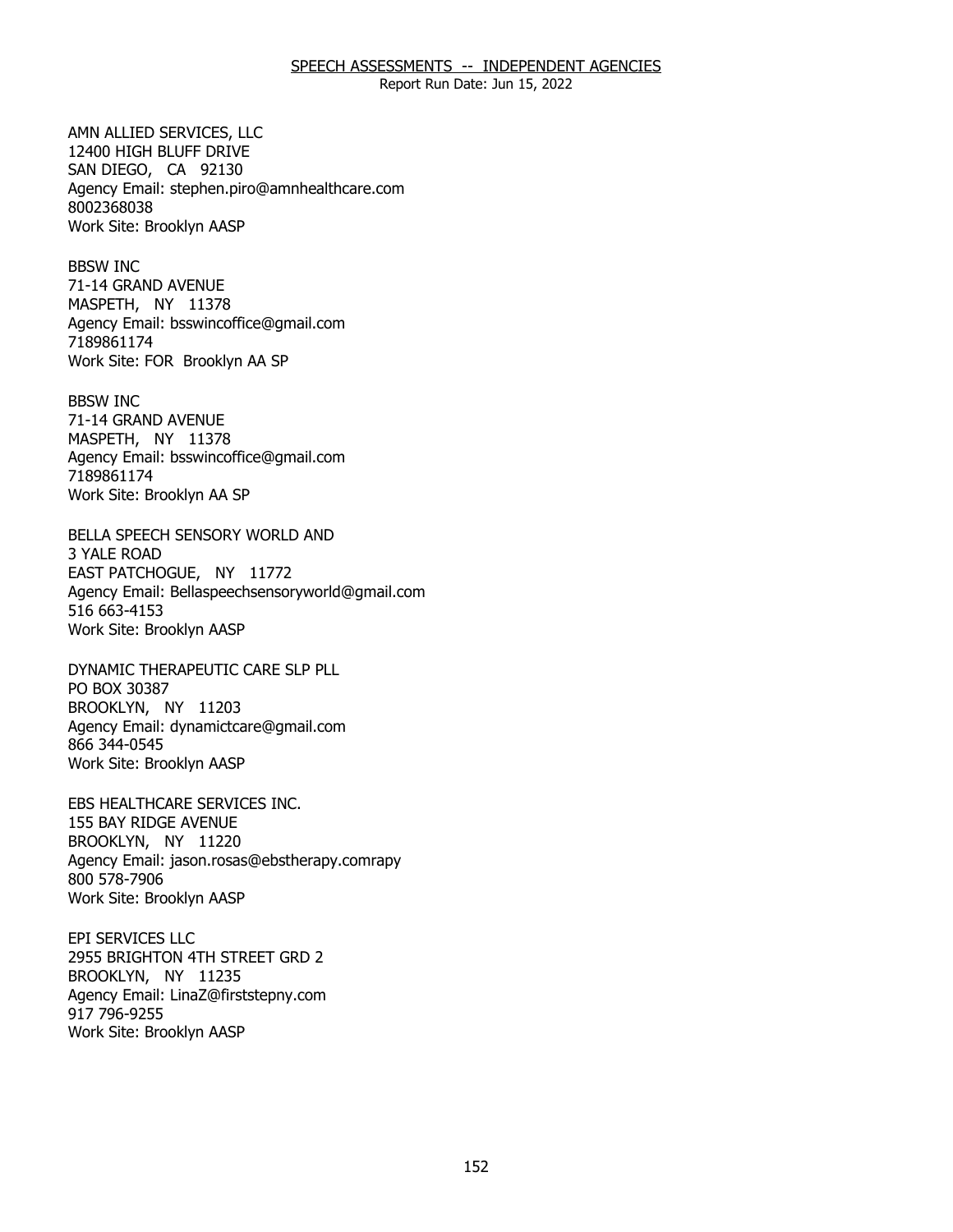Report Run Date: Jun 15, 2022

675 3RD AVE, 5TH FL. 675 3RD AVE, 5TH FL.<br>NEW YORK, NY 10017 EXECU-SEARCH HOLDINGS LLC Agency Email: [mdolan@execu-search.com](mailto:mdolan@execu-search.com) 212 871-0610 Work Site: Brooklyn AASP

158-01 CROSSBAY BLVD 158-01 CROSSBAY BLVD HOWARD BEACH, NY 11414 FRANGELICA LEO Agency Email: [thelanguageloungeny@gmail.com](mailto:thelanguageloungeny@gmail.com) 347 593-8255 Work Site: Brooklyn AASP

465 68TH STREET, STE 2<br>BROOKLYN, NY 11220 BROOKLYN, NY 11220 HEAR ME SPEAK, INC. Agency Email: [jackiehjaber@gmail.com](mailto:jackiehjaber@gmail.com)  718 833-4329 Work Site: Brooklyn AASP

159-16 UNION TURNPIKE, SUITE 308 159-16 UNION TURNPIKE, SUITE 308 FRESH MEADOWS, NY 11366 KEW GARDENS SEP INC. Agency Email: [steichman@kgsep.com](mailto:steichman@kgsep.com) 718 213-3041 Work Site: Brooklyn AASP

78 RYERSON STREET, #1 78 RYERSON STREET, #1<br>BROOKLYN, NY 11205 LISA ROBATEAU & ASSOC. LLC Agency Email: [lisa@robateauspeech.com](mailto:lisa@robateauspeech.com) 917 523-3113 Work Site: Brooklyn AASP

220-04 LINDEN BLVD. 220-04 LINDEN BLVD.<br>CAMBRIA HEIGHTS, NY 11411 LITTLE TREASURES-PETITS,TRESONS Agency Email: [gperez@littletreasures-pt.com](mailto:gperez@littletreasures-pt.com)  718 712-3358 Work Site: Brooklyn AASP

75 MAIDEN LANE, 7TH FLOOR 75 MAIDEN LANE, 7TH FLOOR<br>NEW YORK, NY 100384619 MIDPOINT ASSOCIATED PRACTITIONER Agency Email: [Vanessa.Best@gothamcompanies.com](mailto:Vanessa.Best@gothamcompanies.com) 212 505-1878 Work Site: Brooklyn AASP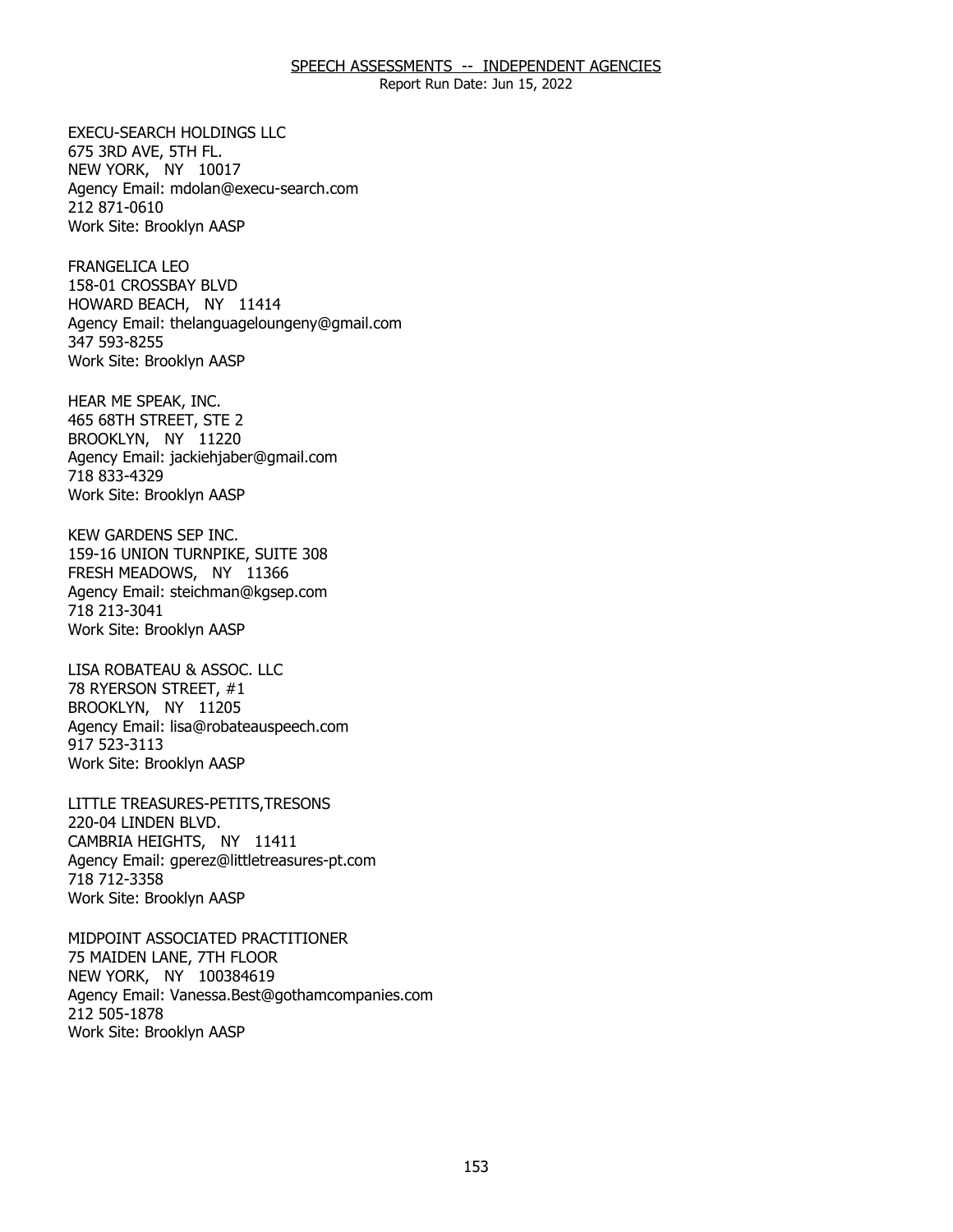Report Run Date: Jun 15, 2022

227 FRONT STREET 227 FRONT STREET<br>BROOKLYN, NY 11201 MOVEMENT MATTERS REHABILITATION Agency Email: [phil\\_labilles@yahoo.com](mailto:phil_labilles@yahoo.com) 646 872-0696 Work Site: Brooklyn AASP

**46 SYRACUSE AVENUE** 46 SYRACUSE AVENUE<br>MEDFORD, NY 11763 NY SPEAKS Agency Email: [selene@nyspeaks.com](mailto:selene@nyspeaks.com)  9178269007 Work Site: Brooklyn AA SP

655 EAST 242TH STREET<br>BRONX, NY 10470 BRONX, NY 10470 OMEGA CARE SOLUTIONS LLC Agency Email: [omegacaresolutionsllc@gmail.com](mailto:omegacaresolutionsllc@gmail.com) 9176759939 Work Site: Brooklyn AASP

 3036 A. E. TREMON AVENUE BRONX, NY 10461 BRONX, NY 10461 OUR CHILDREN FIRST INC. Agency Email: [lmora@ocfnyc.com](mailto:lmora@ocfnyc.com) 718 823-3190 Work Site: Brooklyn AASP

5030 BROADWAY, SUITE 809<br>NEW YORK, NY 10034 NEW YORK, NY 10034 PREMIUM THERAPY SPEECH SERVICES Agency Email: [PREMIUMTHERAPY@GMAIL.COM](mailto:PREMIUMTHERAPY@GMAIL.COM) 212 304-0400 Work Site: Brooklyn AASP

1890 PALMER AVENUE, SUITE 302<br>LARCHMONT, NY 10538 LARCHMONT, NY 10538 SALVEO HEALTHCARE SOLUTIONS, INC Agency Email: [christiane@salveony.com](mailto:christiane@salveony.com) 914 222-9070 Work Site: Brooklyn AASP

19 WEST 21ST STREET, #701 19 WEST 21ST STREET, #701<br>NEW YORK, NY 10010 SIGNATURE LEARNING RESOURCES Agency Email: [Vevans@mailitg.com](mailto:Vevans@mailitg.com)  646 230-8190 Work Site: Brooklyn AASP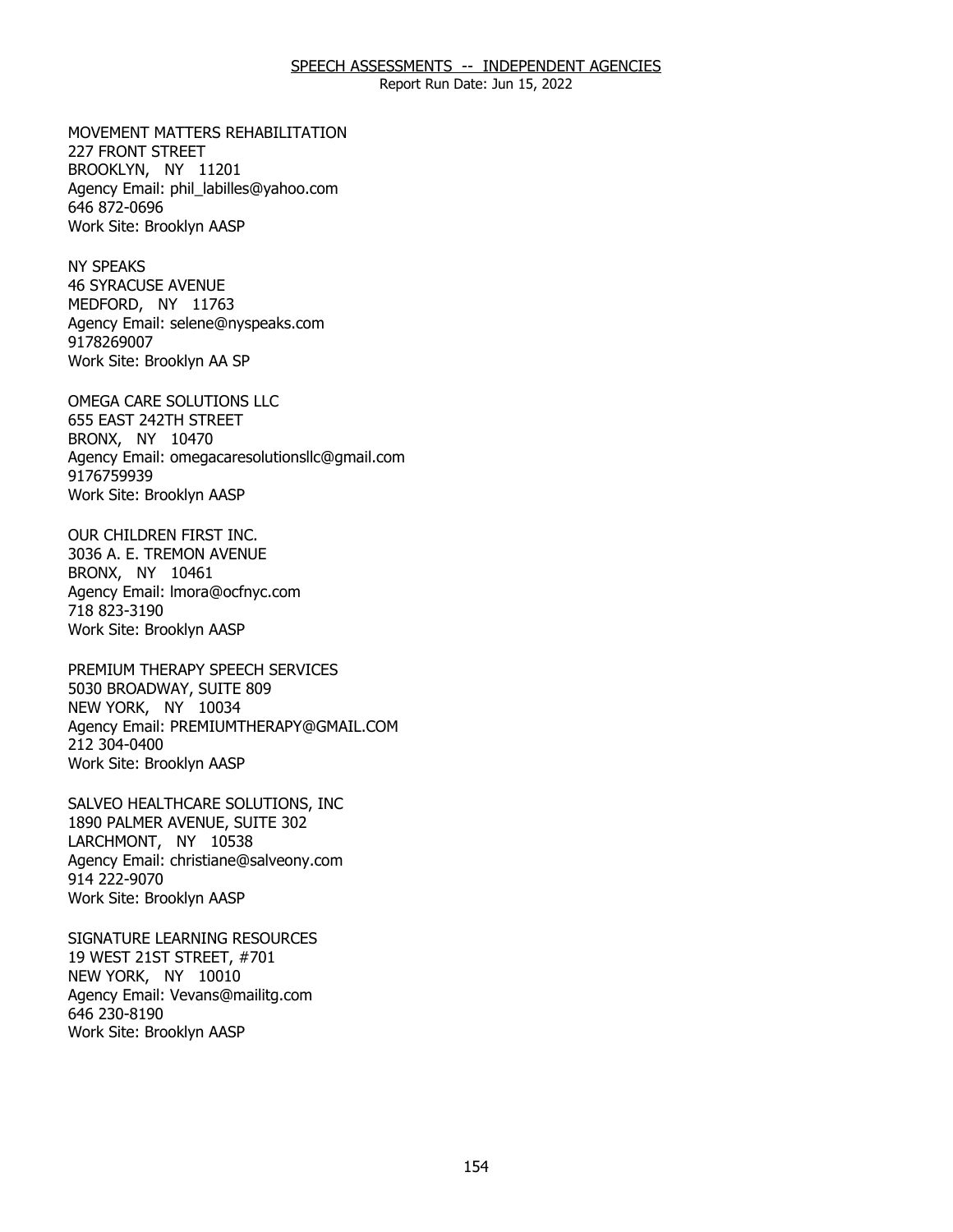Report Run Date: Jun 15, 2022

 100 READE STREET, C/O GYMBOREE NEW YORK, NY 10013 NEW YORK, NY 10013 SPEAK OUT NEW YORK Agency Email: [biku700@gmail.com](mailto:biku700@gmail.com) 917 685-8398 Work Site: Brooklyn AASP

1575 MCDONALD AVENUE 1575 MCDONALD AVENUE BROOKLYN, NY 11230 STARTING POINT SERVICES Agency Email: [oconnor1@startingkids.com](mailto:oconnor1@startingkids.com)  718 375-8885 Work Site: Brooklyn AASP

3942A EAST TREMONT AVENUE APT. 1<br>BRONX, NY 10465 BRONX, NY 10465 THERAPEUTIC LINKS, INC. Agency Email: [tr2s4@optonline.net](mailto:tr2s4@optonline.net)  917 682-0776 Work Site: Brooklyn AASP

2 STACY COURT 2 STACY COURT<br>JACKSON, NJ 08527 THERAPY WORLD INC Agency Email: [leah@thetherapyworld.com](mailto:leah@thetherapyworld.com) 7326648874 Work Site: Brooklyn AASP

5510 AVE I 5510 AVE I<br>BROOKLYN, NY 11234 WONDERWORLD OCCUPATIONAL THERAPY Agency Email: [cwilliams@wonderworldcenter.com](mailto:cwilliams@wonderworldcenter.com)  646 464-5229 Work Site: Brooklyn AASP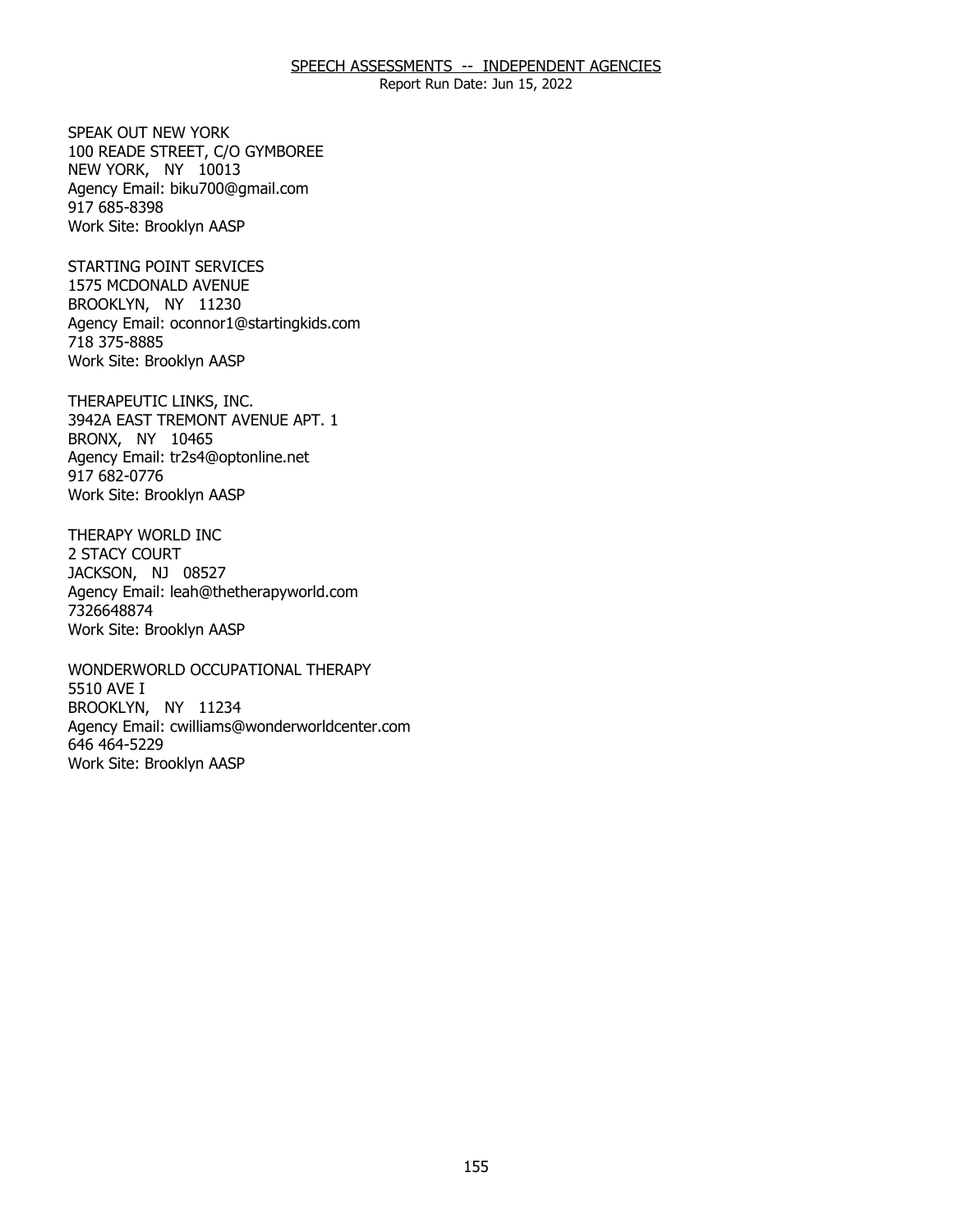Report Run Date: Jun 15, 2022

12400 HIGH BLUFF DRIVE 12400 HIGH BLUFF DRIVE SAN DIEGO, CA 92130 AMN ALLIED SERVICES, LLC Agency Email: [stephen.piro@amnhealthcare.com](mailto:stephen.piro@amnhealthcare.com) 8002368038 Work Site: Manhattan AASP

71-14 GRAND AVENUE 71-14 GRAND AVENUE<br>MASPETH, NY 11378 BBSW INC Agency Email: [bsswincoffice@gmail.com](mailto:bsswincoffice@gmail.com)  7189861174 Work Site: FOR Manhattan AA SP

71-14 GRAND AVENUE 71-14 GRAND AVENUE<br>MASPETH, NY 11378 BBSW INC Agency Email: [bsswincoffice@gmail.com](mailto:bsswincoffice@gmail.com)  7189861174 Work Site: Manhattan AA SP

3 YALE ROAD 3 YALE ROAD<br>EAST PATCHOGUE, NY 11772 BELLA SPEECH SENSORY WORLD AND Agency Email: [Bellaspeechsensoryworld@gmail.com](mailto:Bellaspeechsensoryworld@gmail.com) 516 663-4153 Work Site: Manhattan AASP

325 BROADWAY, #403 325 BROADWAY, #403<br>NEW YORK, NY 10007 CHATTY CHILD SPEECH & OCC.THERAP Agency Email: [maryannb@chattychild.com](mailto:maryannb@chattychild.com) 347 491-4451 Work Site: Manhattan AASP

155 BAY RIDGE AVENUE 155 BAY RIDGE AVENUE<br>BROOKLYN, NY 11220 EBS HEALTHCARE SERVICES INC. Agency Email: jason.rosas@ebstherapy.comrapy 800 578-7906 Work Site: Manhattan AASP

2955 BRIGHTON 4TH STREET GRD 2<br>BROOKLYN, NY 11235 BROOKLYN, NY 11235 EPI SERVICES LLC Agency Email: [LinaZ@firststepny.com](mailto:LinaZ@firststepny.com)  917 796-9255 Work Site: Manhattan AASP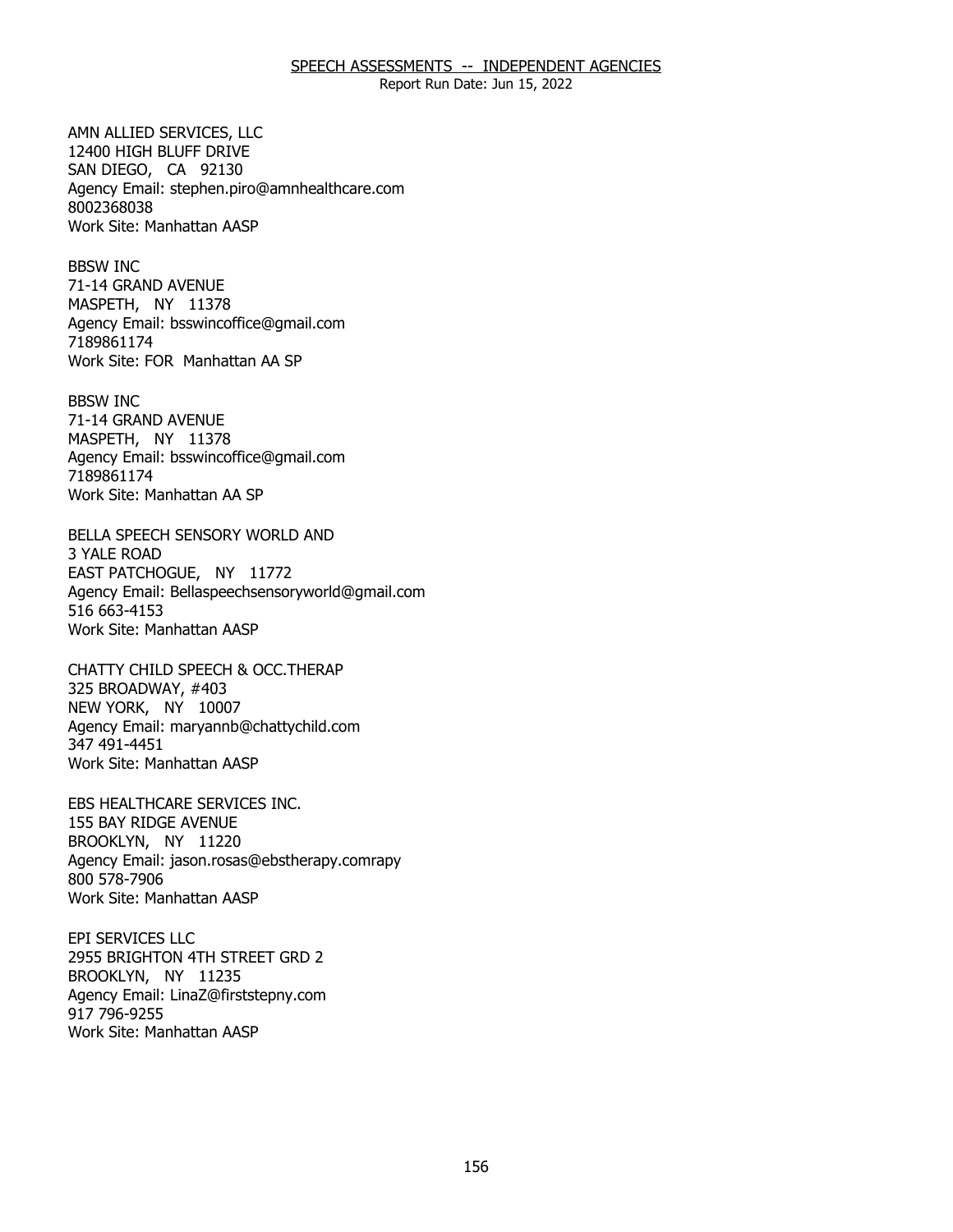Report Run Date: Jun 15, 2022

675 3RD AVE, 5TH FL. 675 3RD AVE, 5TH FL.<br>NEW YORK, NY 10017 EXECU-SEARCH HOLDINGS LLC Agency Email: [mdolan@execu-search.com](mailto:mdolan@execu-search.com) 212 871-0610 Work Site: Manhattan AASP

158-01 CROSSBAY BLVD 158-01 CROSSBAY BLVD HOWARD BEACH, NY 11414 FRANGELICA LEO Agency Email: [thelanguageloungeny@gmail.com](mailto:thelanguageloungeny@gmail.com) 347 593-8255 Work Site: Manhattan AASP

465 68TH STREET, STE 2<br>BROOKLYN, NY 11220 BROOKLYN, NY 11220 HEAR ME SPEAK, INC. Agency Email: [jackiehjaber@gmail.com](mailto:jackiehjaber@gmail.com)  718 833-4329 Work Site: Manhattan AASP

159-16 UNION TURNPIKE, SUITE 308 159-16 UNION TURNPIKE, SUITE 308 FRESH MEADOWS, NY 11366 KEW GARDENS SEP INC. Agency Email: [steichman@kgsep.com](mailto:steichman@kgsep.com) 718 213-3041 Work Site: Manhattan AASP

78 RYERSON STREET, #1 78 RYERSON STREET, #1<br>BROOKLYN, NY 11205 LISA ROBATEAU & ASSOC. LLC Agency Email: [lisa@robateauspeech.com](mailto:lisa@robateauspeech.com) 917 523-3113 Work Site: Manhattan AASP

220-04 LINDEN BLVD. 220-04 LINDEN BLVD.<br>CAMBRIA HEIGHTS, NY 11411 LITTLE TREASURES-PETITS,TRESONS Agency Email: [gperez@littletreasures-pt.com](mailto:gperez@littletreasures-pt.com)  718 712-3358 Work Site: Manhattan AASP

150 WEST 92ND ST BB 150 WEST 92ND ST BB<br>NEW YORK, NY 10025 LORI GOLDEN MA CCC-SLP & ROBIN H Agency Email: [info@makingmilestones.com](mailto:info@makingmilestones.com) 917 656-5148 Work Site: Manhattan AASP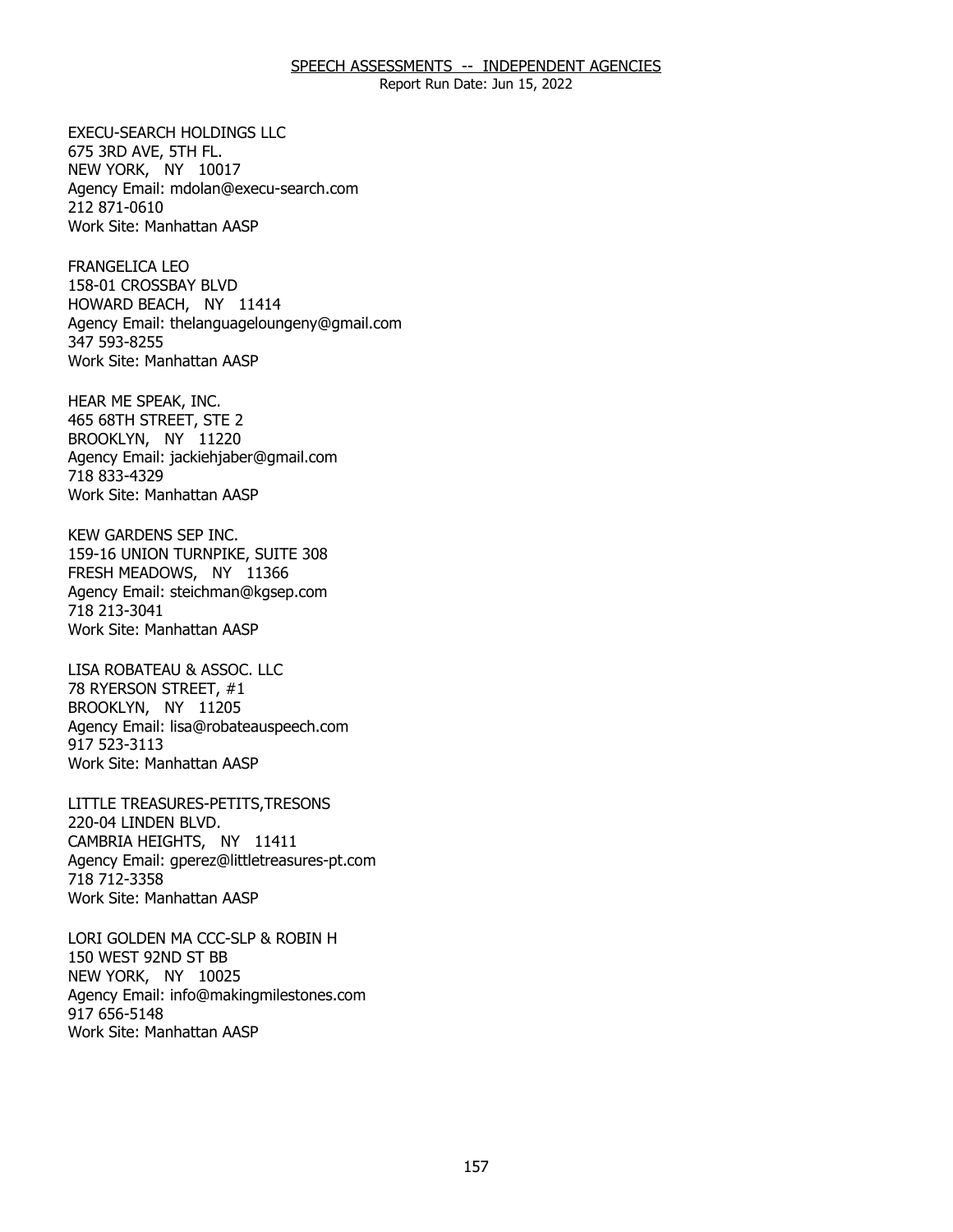Report Run Date: Jun 15, 2022

75 MAIDEN LANE, 7TH FLOOR 75 MAIDEN LANE, 7TH FLOOR<br>NEW YORK, NY 100384619 MIDPOINT ASSOCIATED PRACTITIONER Agency Email: [Vanessa.Best@gothamcompanies.com](mailto:Vanessa.Best@gothamcompanies.com) 212 505-1878 Work Site: Manhattan AASP

227 FRONT STREET 227 FRONT STREET<br>BROOKLYN, NY 11201 MOVEMENT MATTERS REHABILITATION Agency Email: [phil\\_labilles@yahoo.com](mailto:phil_labilles@yahoo.com) 646 872-0696 Work Site: Manhattan AASP

**46 SYRACUSE AVENUE** 46 SYRACUSE AVENUE<br>MEDFORD, NY 11763 NY SPEAKS Agency Email: [selene@nyspeaks.com](mailto:selene@nyspeaks.com)  9178269007 Work Site: Manhattan AA SP

655 EAST 242TH STREET 655 EAST 242TH STREET<br>BRONX, NY 10470 OMEGA CARE SOLUTIONS LLC Agency Email: [omegacaresolutionsllc@gmail.com](mailto:omegacaresolutionsllc@gmail.com) 9176759939 Work Site: Manhattan AASP

 3036 A. E. TREMON AVENUE BRONX, NY 10461 BRONX, NY 10461 OUR CHILDREN FIRST INC. Agency Email: [lmora@ocfnyc.com](mailto:lmora@ocfnyc.com) 718 823-3190 Work Site: Manhattan AASP

5030 BROADWAY, SUITE 809<br>NEW YORK, NY 10034 NEW YORK, NY 10034 PREMIUM THERAPY SPEECH SERVICES Agency Email: [PREMIUMTHERAPY@GMAIL.COM](mailto:PREMIUMTHERAPY@GMAIL.COM) 212 304-0400 Work Site: Manhattan AASP

1890 PALMER AVENUE, SUITE 302<br>LARCHMONT, NY 10538 LARCHMONT, NY 10538 SALVEO HEALTHCARE SOLUTIONS, INC Agency Email: [christiane@salveony.com](mailto:christiane@salveony.com) 914 222-9070 Work Site: Manhattan AASP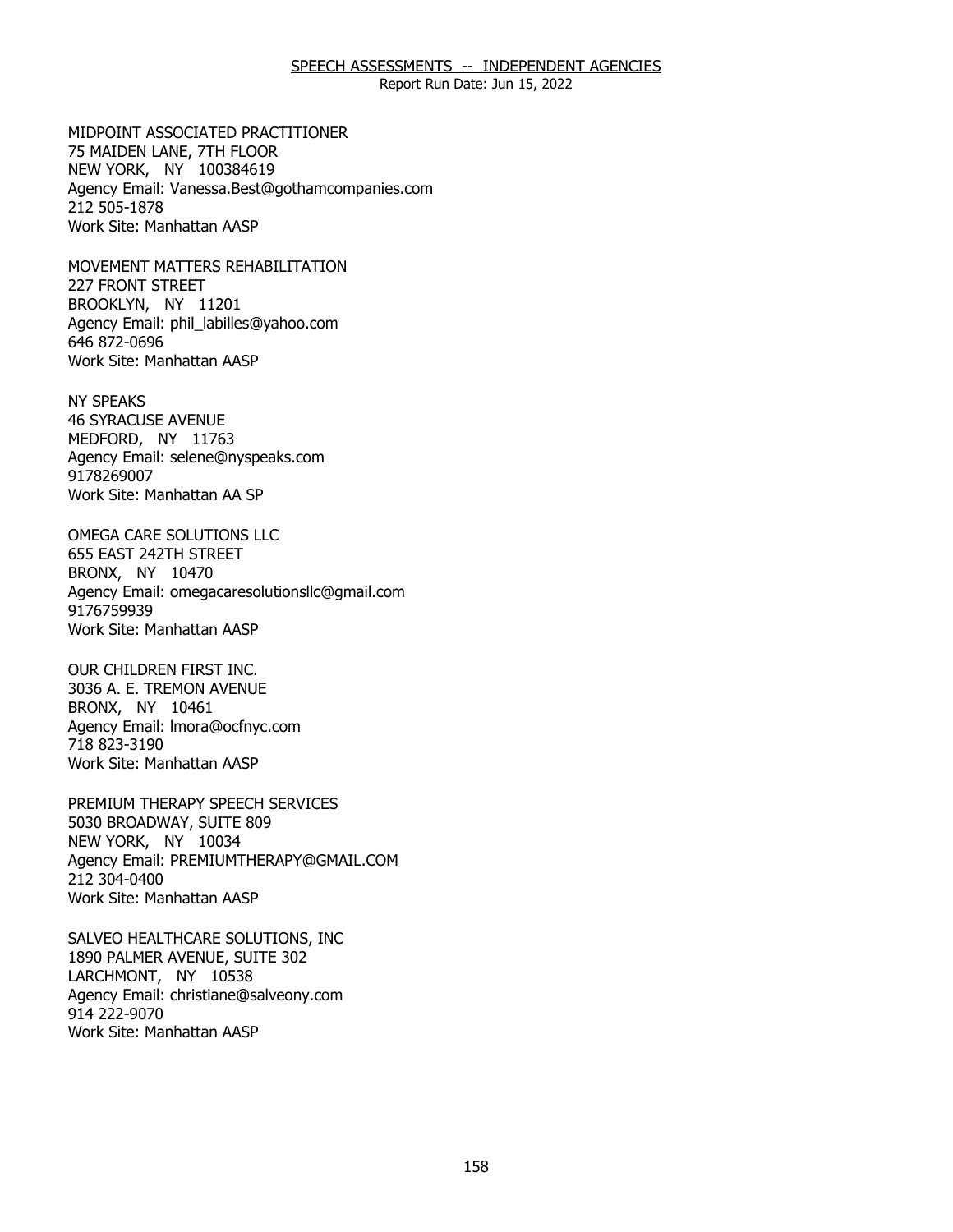Report Run Date: Jun 15, 2022

19 WEST 21ST STREET, #701 19 WEST 21ST STREET, #701<br>NEW YORK, NY 10010 SIGNATURE LEARNING RESOURCES Agency Email: [Vevans@mailitg.com](mailto:Vevans@mailitg.com)  646 230-8190 Work Site: Manhattan AASP

 100 READE STREET, C/O GYMBOREE NEW YORK, NY 10013 NEW YORK, NY 10013 SPEAK OUT NEW YORK Agency Email: [biku700@gmail.com](mailto:biku700@gmail.com) 917 685-8398 Work Site: Manhattan AASP

 1575 MCDONALD AVENUE BROOKLYN, NY 11230 BROOKLYN, NY 11230 STARTING POINT SERVICES Agency Email: [oconnor1@startingkids.com](mailto:oconnor1@startingkids.com)  718 375-8885 Work Site: Manhattan AASP

1120 MORRIS PARK AVE. 2B 1120 MORRIS PARK AVE. 2B<br>BRONX, NY 10461 THERAPEUTIC IMPRINTS, OT PT SLP Agency Email: [ipereira@theraimprints.com](mailto:ipereira@theraimprints.com) 718 409-6977 Work Site: Manhattan AASP

3942A EAST TREMONT AVENUE APT. 1<br>BRONX, NY 10465 BRONX, NY 10465 THERAPEUTIC LINKS, INC. Agency Email: [tr2s4@optonline.net](mailto:tr2s4@optonline.net)  917 682-0776 Work Site: Manhattan AASP

2 STACY COURT 2 STACY COURT<br>JACKSON, NJ 08527 THERAPY WORLD INC Agency Email: [leah@thetherapyworld.com](mailto:leah@thetherapyworld.com) 7326648874 Work Site: Manhattan AASP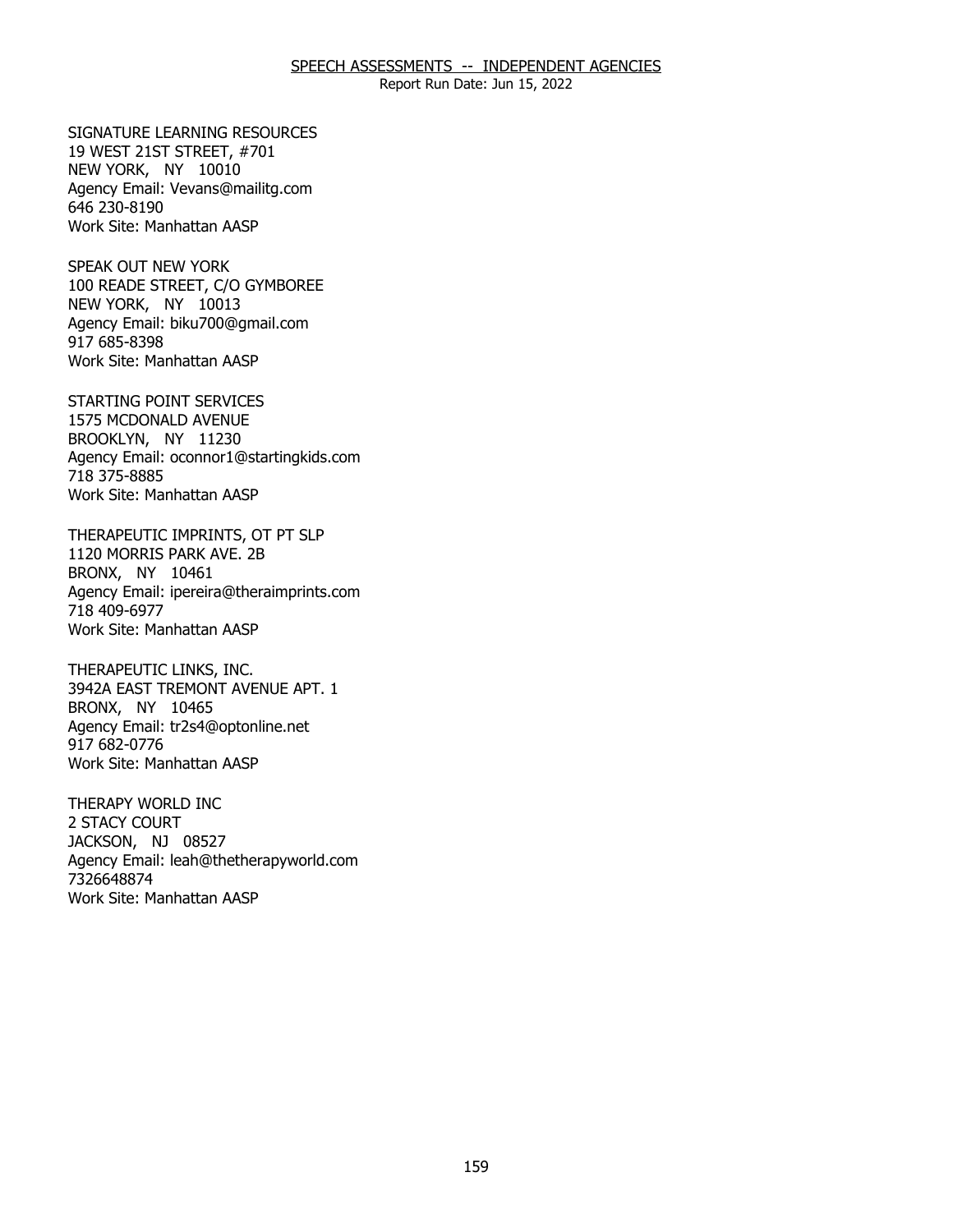Report Run Date: Jun 15, 2022

112-15 72ND ROAD, SUITE LL4 112-15 72ND ROAD, SUITE LL4 FOREST HILLS, NY 11375 AIM HIGH SPEECH AND OCCUPATIONAL Agency Email: [aimhighspeech@gmail.com](mailto:aimhighspeech@gmail.com) 718 263-3363 Work Site: Queens AASP

12400 HIGH BLUFF DRIVE 12400 HIGH BLUFF DRIVE SAN DIEGO, CA 92130 AMN ALLIED SERVICES, LLC Agency Email: [stephen.piro@amnhealthcare.com](mailto:stephen.piro@amnhealthcare.com) 8002368038 Work Site: Queens AASP

142-12 HOLLY AVENUE 142-12 HOLLY AVENUE<br>FLUSHING, NY 11355 ASPYR THERAPY SERVICES SLP, PLLC Agency Email: [Carrieuhl@aol.com](mailto:Carrieuhl@aol.com) 347 506-3975 Work Site: Queens AASP

71-14 GRAND AVENUE 71-14 GRAND AVENUE<br>MASPETH, NY 11378 BBSW INC Agency Email: [bsswincoffice@gmail.com](mailto:bsswincoffice@gmail.com)  7189861174 Work Site: Queens AA SP

3 YALE ROAD 3 YALE ROAD<br>EAST PATCHOGUE, NY 11772 BELLA SPEECH SENSORY WORLD AND Agency Email: [Bellaspeechsensoryworld@gmail.com](mailto:Bellaspeechsensoryworld@gmail.com) 516 663-4153 Work Site: Queens AASP

PO BOX 30387 PO BOX 30387<br>BROOKLYN, NY 11203 DYNAMIC THERAPEUTIC CARE SLP PLL Agency Email: [dynamictcare@gmail.com](mailto:dynamictcare@gmail.com) 866 344-0545 Work Site: Queens AASP

155 BAY RIDGE AVENUE 155 BAY RIDGE AVENUE<br>BROOKLYN, NY 11220 EBS HEALTHCARE SERVICES INC. Agency Email: jason.rosas@ebstherapy.comrapy 800 578-7906 Work Site: Queens AASP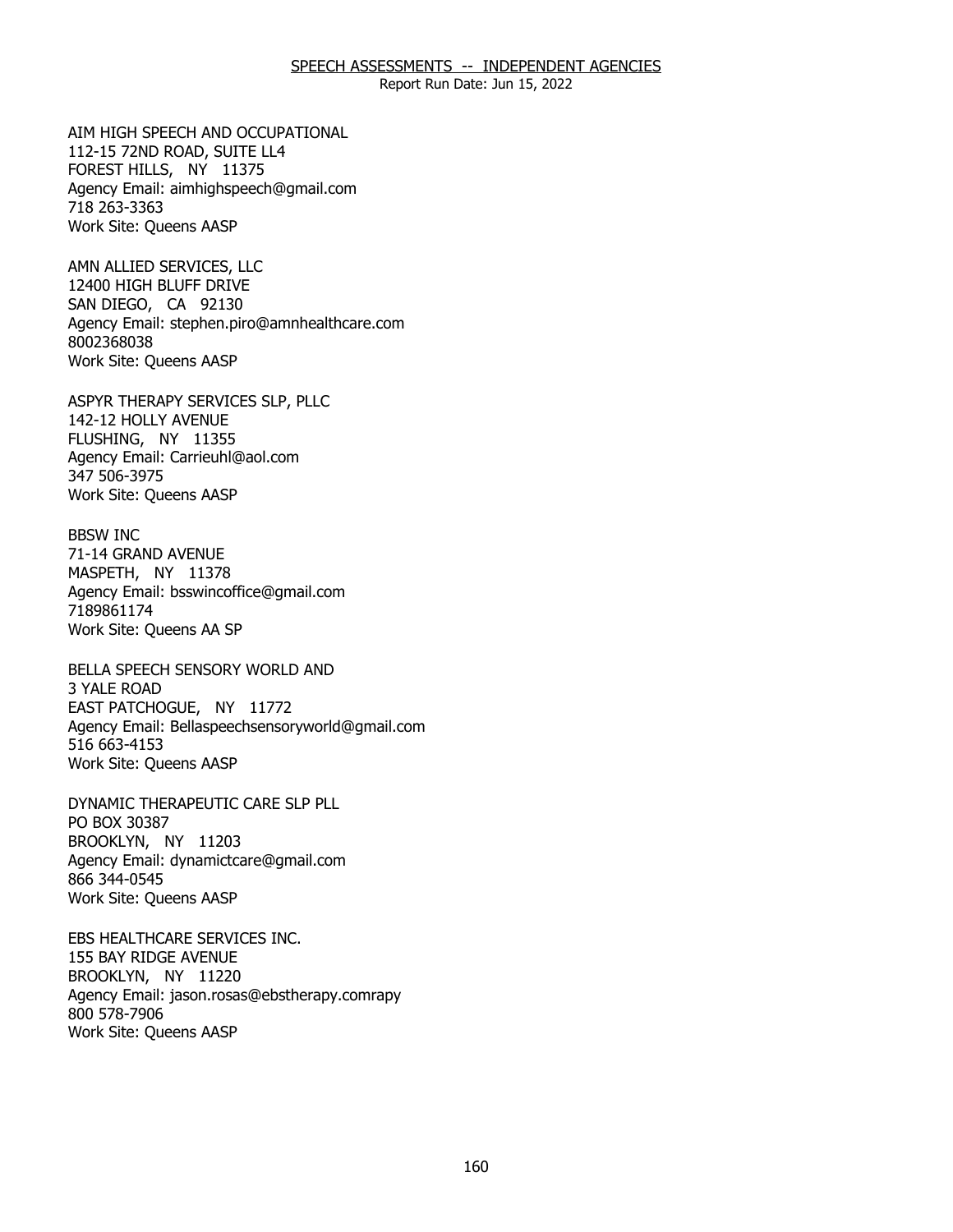Report Run Date: Jun 15, 2022

2955 BRIGHTON 4TH STREET GRD 2<br>BROOKLYN, NY 11235 BROOKLYN, NY 11235 EPI SERVICES LLC Agency Email: [LinaZ@firststepny.com](mailto:LinaZ@firststepny.com)  917 796-9255 Work Site: Queens AASP

675 3RD AVE, 5TH FL. 675 3RD AVE, 5TH FL.<br>NEW YORK, NY 10017 EXECU-SEARCH HOLDINGS LLC Agency Email: [mdolan@execu-search.com](mailto:mdolan@execu-search.com) 212 871-0610 Work Site: Queens AASP

25-32 168TH STREET, 2ND FL.<br>FLUSHING, NY 11358 FLUSHING, NY 11358 FAMILY SPEECH CENTER Agency Email: [Familyspeechcenter@verizon.net](mailto:Familyspeechcenter@verizon.net)  718 939-0306 Work Site: Queens AASP

158-01 CROSSBAY BLVD 158-01 CROSSBAY BLVD HOWARD BEACH, NY 11414 FRANGELICA LEO Agency Email: [thelanguageloungeny@gmail.com](mailto:thelanguageloungeny@gmail.com) 347 593-8255 Work Site: Queens AASP

465 68TH STREET, STE 2 465 68TH STREET, STE 2<br>BROOKLYN, NY 11220 HEAR ME SPEAK, INC. Agency Email: [jackiehjaber@gmail.com](mailto:jackiehjaber@gmail.com)  718 833-4329 Work Site: Queens AASP

 159-16 UNION TURNPIKE, SUITE 308 FRESH MEADOWS, NY 11366 FRESH MEADOWS, NY 11366 KEW GARDENS SEP INC. Agency Email: [steichman@kgsep.com](mailto:steichman@kgsep.com) 718 213-3041 Work Site: Queens AASP

999 CENTRAL AVENUE SUITE 308 999 CENTRAL AVENUE SUITE 308 WOODMERE, NY 11598 KURMAN TOMPKINS LLC Agency Email: [Allchildrenstherapy@yahoo.com](mailto:Allchildrenstherapy@yahoo.com)  516 374-7914 Work Site: Queens AASP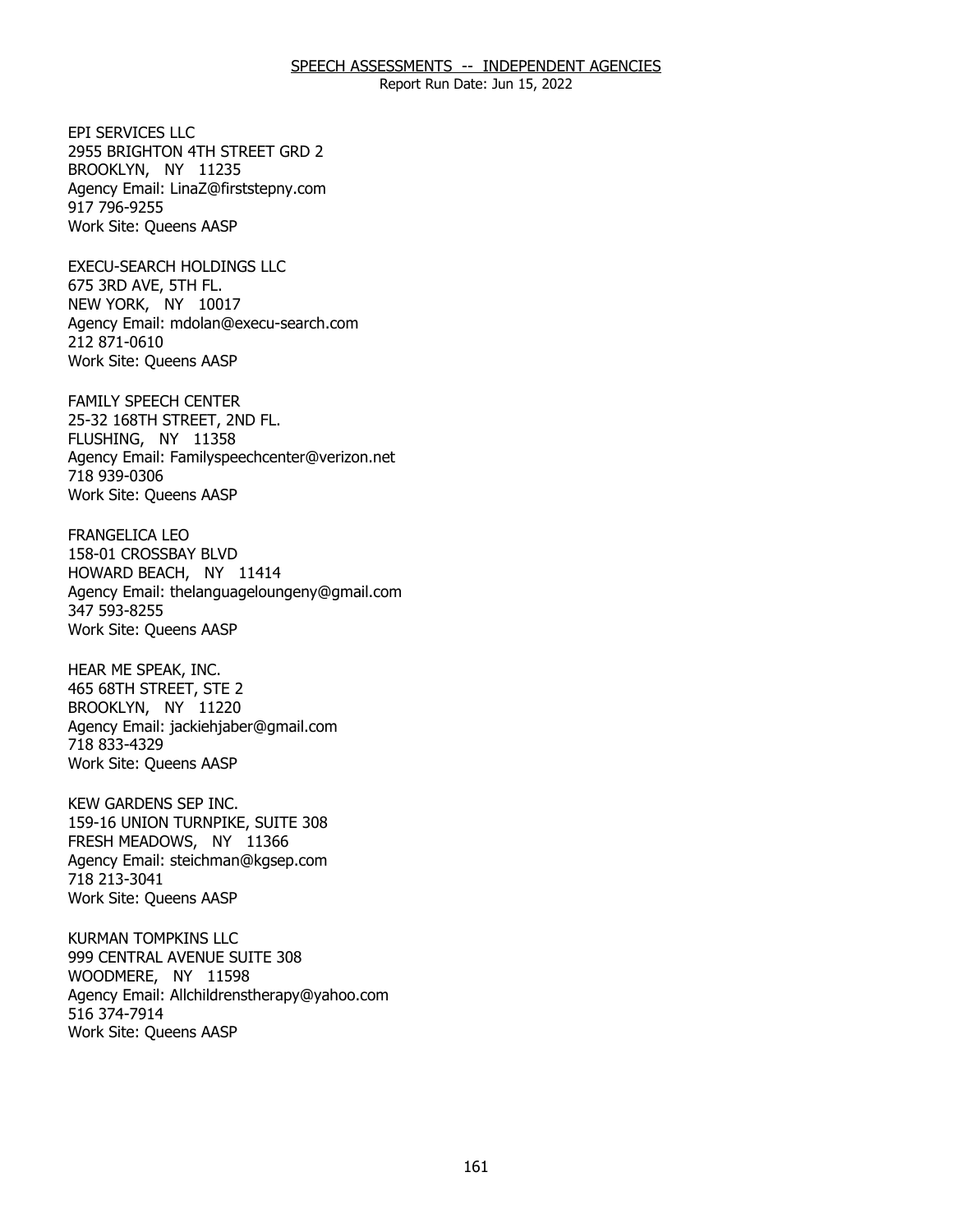Report Run Date: Jun 15, 2022

78 RYERSON STREET, #1 78 RYERSON STREET, #1<br>BROOKLYN, NY 11205 LISA ROBATEAU & ASSOC. LLC Agency Email: [lisa@robateauspeech.com](mailto:lisa@robateauspeech.com) 917 523-3113 Work Site: Queens AASP

220-04 LINDEN BLVD. 220-04 LINDEN BLVD.<br>CAMBRIA HEIGHTS, NY 11411 LITTLE TREASURES-PETITS,TRESONS Agency Email: [gperez@littletreasures-pt.com](mailto:gperez@littletreasures-pt.com)  718 712-3358 Work Site: Queens AASP

75 MAIDEN LANE, 7TH FLOOR<br>NEW YORK, NY 100384619 NEW YORK, NY 100384619 MIDPOINT ASSOCIATED PRACTITIONER Agency Email: [Vanessa.Best@gothamcompanies.com](mailto:Vanessa.Best@gothamcompanies.com) 212 505-1878 Work Site: Queens AASP

**227 FRONT STREET** 227 FRONT STREET<br>BROOKLYN, NY 11201 MOVEMENT MATTERS REHABILITATION Agency Email: [phil\\_labilles@yahoo.com](mailto:phil_labilles@yahoo.com) 646 872-0696 Work Site: Queens AASP

149-65 24TH AVE 149-65 24TH AVE WHITESTONE, NY 11357 NEW YORK SPEECH LANGUAGE PATHOLO Agency Email: [NewYorkSLP@gmail.com](mailto:NewYorkSLP@gmail.com)  718 943-6202 Work Site: Queens AASP

**46 SYRACUSE AVENUE** 46 SYRACUSE AVENUE<br>MEDFORD, NY 11763 NY SPEAKS Agency Email: [selene@nyspeaks.com](mailto:selene@nyspeaks.com)  9178269007 Work Site: Queens AA SP

7608 AOUATIC DRIVE PH 7608 AQUATIC DRIVE PH<br>ARVERNE, NY 11692 ONE STOP SPEECH LANGUAGE THERP. Agency Email: [SESHENI@YAHOO.COM](mailto:SESHENI@YAHOO.COM) 347 721-4486 Work Site: Queens AASP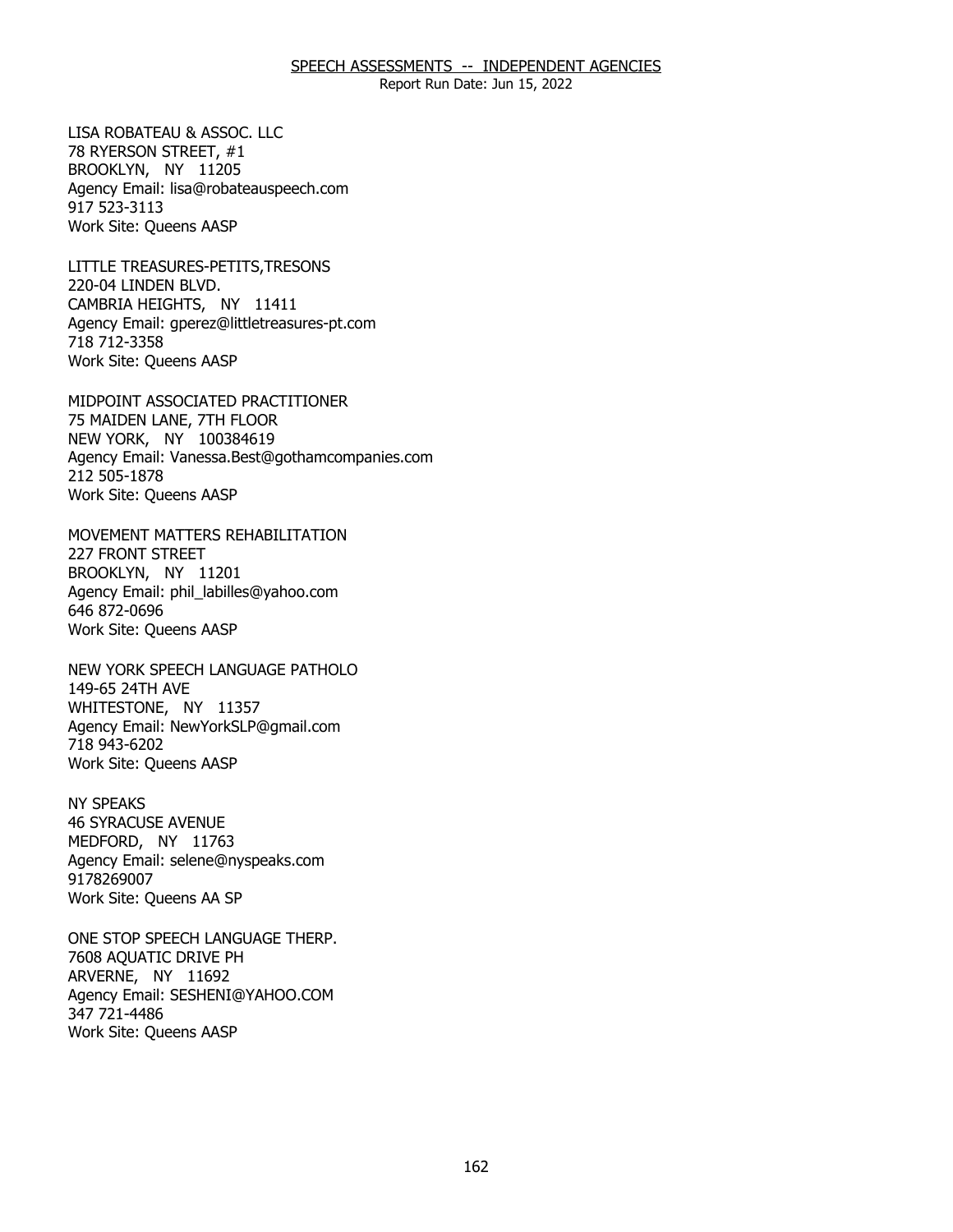Report Run Date: Jun 15, 2022

 3036 A. E. TREMON AVENUE BRONX, NY 10461 BRONX, NY 10461 OUR CHILDREN FIRST INC. Agency Email: [lmora@ocfnyc.com](mailto:lmora@ocfnyc.com) 718 823-3190 Work Site: Queens AASP

5030 BROADWAY, SUITE 809<br>NEW YORK, NY 10034 NEW YORK, NY 10034 PREMIUM THERAPY SPEECH SERVICES Agency Email: [PREMIUMTHERAPY@GMAIL.COM](mailto:PREMIUMTHERAPY@GMAIL.COM) 212 304-0400 Work Site: Queens AASP

1890 PALMER AVENUE, SUITE 302<br>LARCHMONT, NY 10538 LARCHMONT, NY 10538 SALVEO HEALTHCARE SOLUTIONS, INC Agency Email: [christiane@salveony.com](mailto:christiane@salveony.com) 914 222-9070 Work Site: Queens AASP

19 WEST 21ST STREET, #701 19 WEST 21ST STREET, #701<br>NEW YORK, NY 10010 SIGNATURE LEARNING RESOURCES Agency Email: [Vevans@mailitg.com](mailto:Vevans@mailitg.com)  646 230-8190 Work Site: Queens AASP

 100 READE STREET, C/O GYMBOREE NEW YORK, NY 10013 NEW YORK, NY 10013 SPEAK OUT NEW YORK Agency Email: [biku700@gmail.com](mailto:biku700@gmail.com) 917 685-8398 Work Site: Queens AASP

1575 MCDONALD AVENUE 1575 MCDONALD AVENUE BROOKLYN, NY 11230 STARTING POINT SERVICES Agency Email: [oconnor1@startingkids.com](mailto:oconnor1@startingkids.com)  718 375-8885 Work Site: Queens AASP

3942A EAST TREMONT AVENUE APT. 1<br>BRONX, NY 10465 BRONX, NY 10465 THERAPEUTIC LINKS, INC. Agency Email: [tr2s4@optonline.net](mailto:tr2s4@optonline.net)  917 682-0776 Work Site: Queens AASP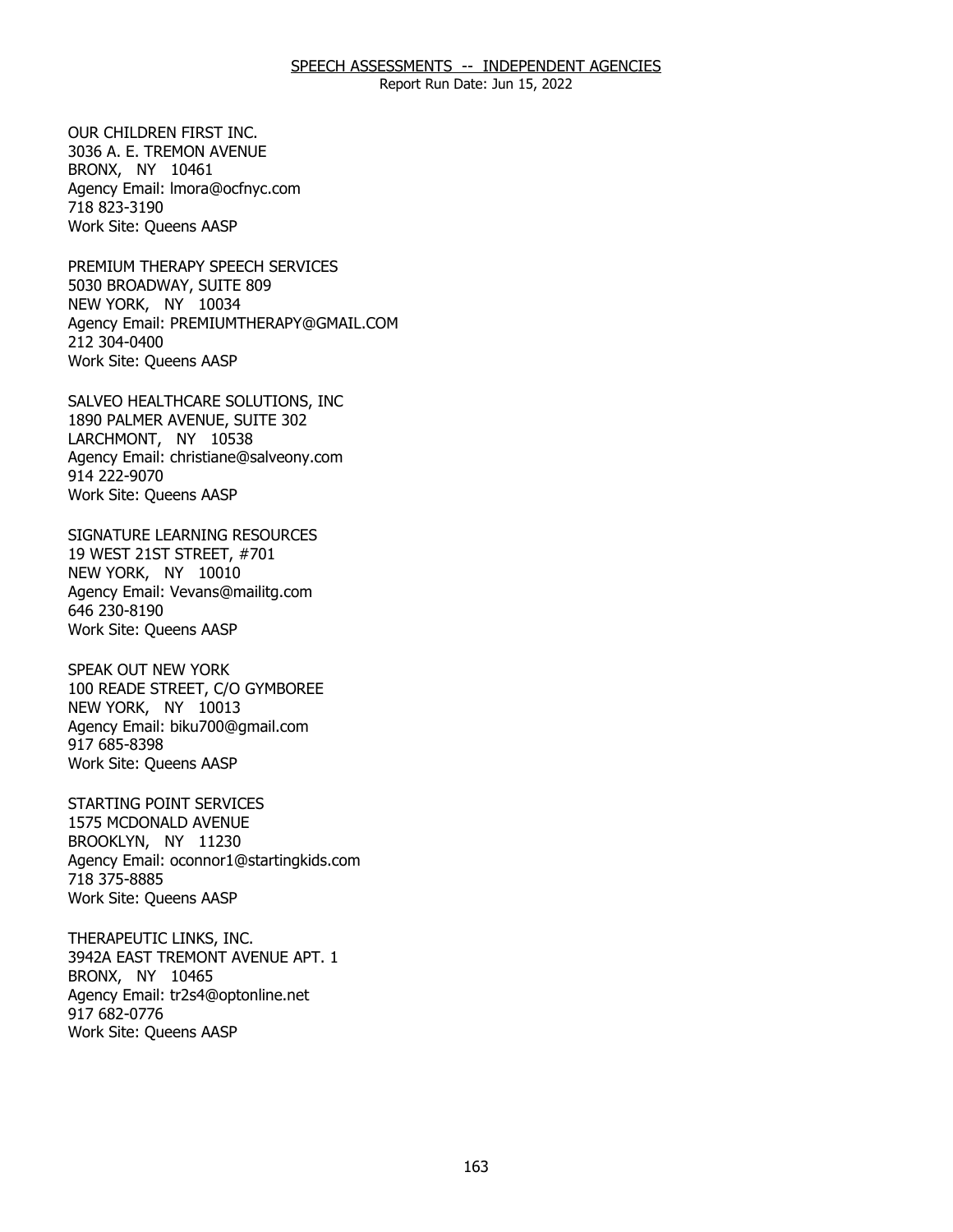Report Run Date: Jun 15, 2022

2 STACY COURT 2 STACY COURT<br>JACKSON, NJ 08527 THERAPY WORLD INC Agency Email: [leah@thetherapyworld.com](mailto:leah@thetherapyworld.com) 7326648874 Work Site: Queens AASP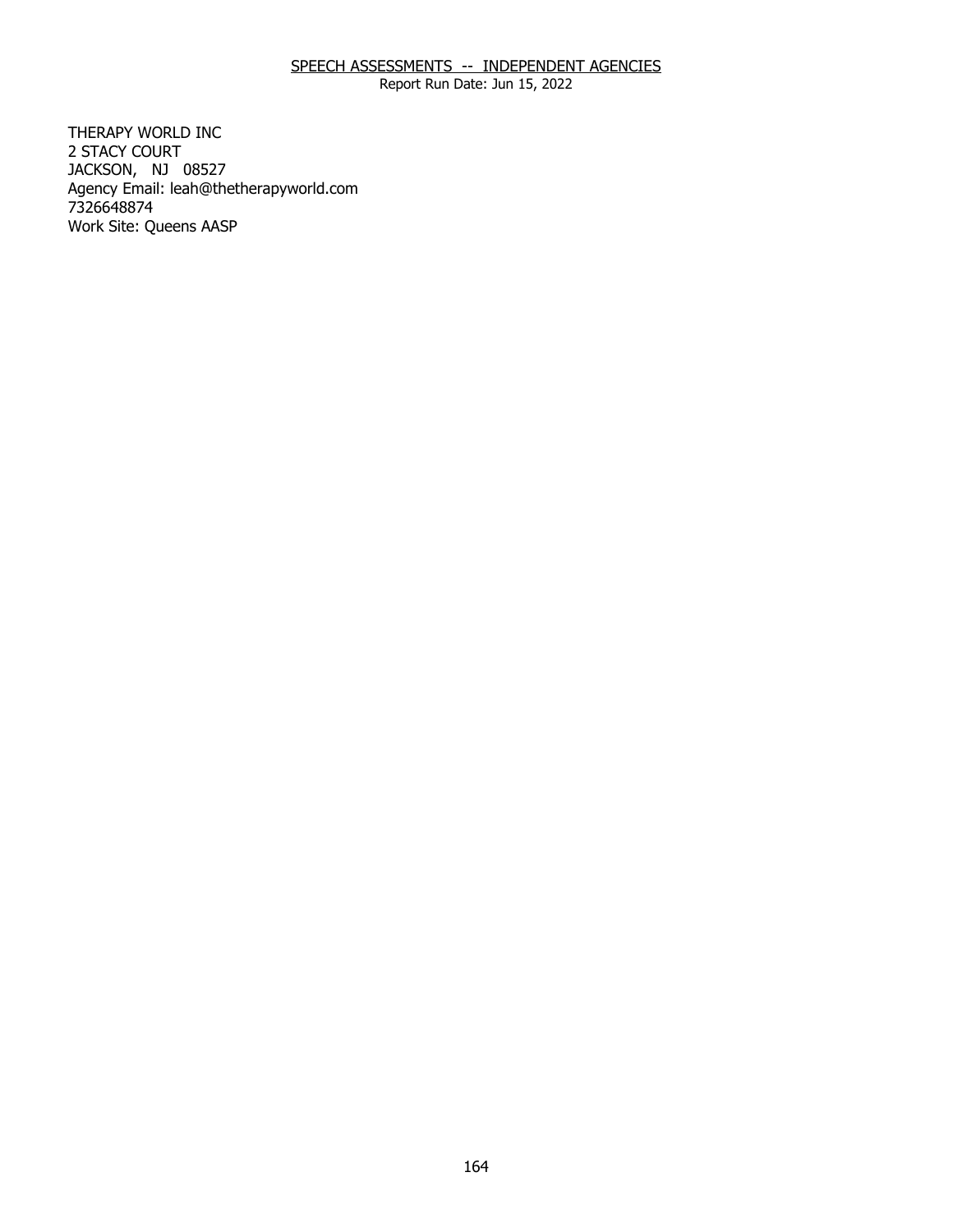Report Run Date: Jun 15, 2022

12400 HIGH BLUFF DRIVE 12400 HIGH BLUFF DRIVE SAN DIEGO, CA 92130 AMN ALLIED SERVICES, LLC Agency Email: [stephen.piro@amnhealthcare.com](mailto:stephen.piro@amnhealthcare.com) 8002368038 Work Site: Staten Island AASP

71-14 GRAND AVENUE 71-14 GRAND AVENUE<br>MASPETH, NY 11378 BBSW INC Agency Email: [bsswincoffice@gmail.com](mailto:bsswincoffice@gmail.com)  7189861174 Work Site: Staten Island AA SP

71-14 GRAND AVENUE 71-14 GRAND AVENUE<br>MASPETH, NY 11378 BBSW INC Agency Email: [bsswincoffice@gmail.com](mailto:bsswincoffice@gmail.com)  7189861174 Work Site: FOR Staten Island AA SP

3 YALE ROAD 3 YALE ROAD<br>EAST PATCHOGUE, NY 11772 BELLA SPEECH SENSORY WORLD AND Agency Email: [Bellaspeechsensoryworld@gmail.com](mailto:Bellaspeechsensoryworld@gmail.com) 516 663-4153 Work Site: Staten Island AASP

155 BAY RIDGE AVENUE 155 BAY RIDGE AVENUE<br>BROOKLYN, NY 11220 EBS HEALTHCARE SERVICES INC. Agency Email: jason.rosas@ebstherapy.comrapy 800 578-7906 Work Site: Staten Island AASP

236 LYNDALE AVENUE 236 LYNDALE AVENUE<br>STATEN ISLAND, NY 10312 FUN THERAPY OT PLLC Agency Email: [funtherapyagency@gmail.com](mailto:funtherapyagency@gmail.com)  9174962345 Work Site: Staten Island AA SP

465 68TH STREET, STE 2 465 68TH STREET, STE 2<br>BROOKLYN, NY 11220 HEAR ME SPEAK, INC. Agency Email: [jackiehjaber@gmail.com](mailto:jackiehjaber@gmail.com)  718 833-4329 Work Site: Staten Island AASP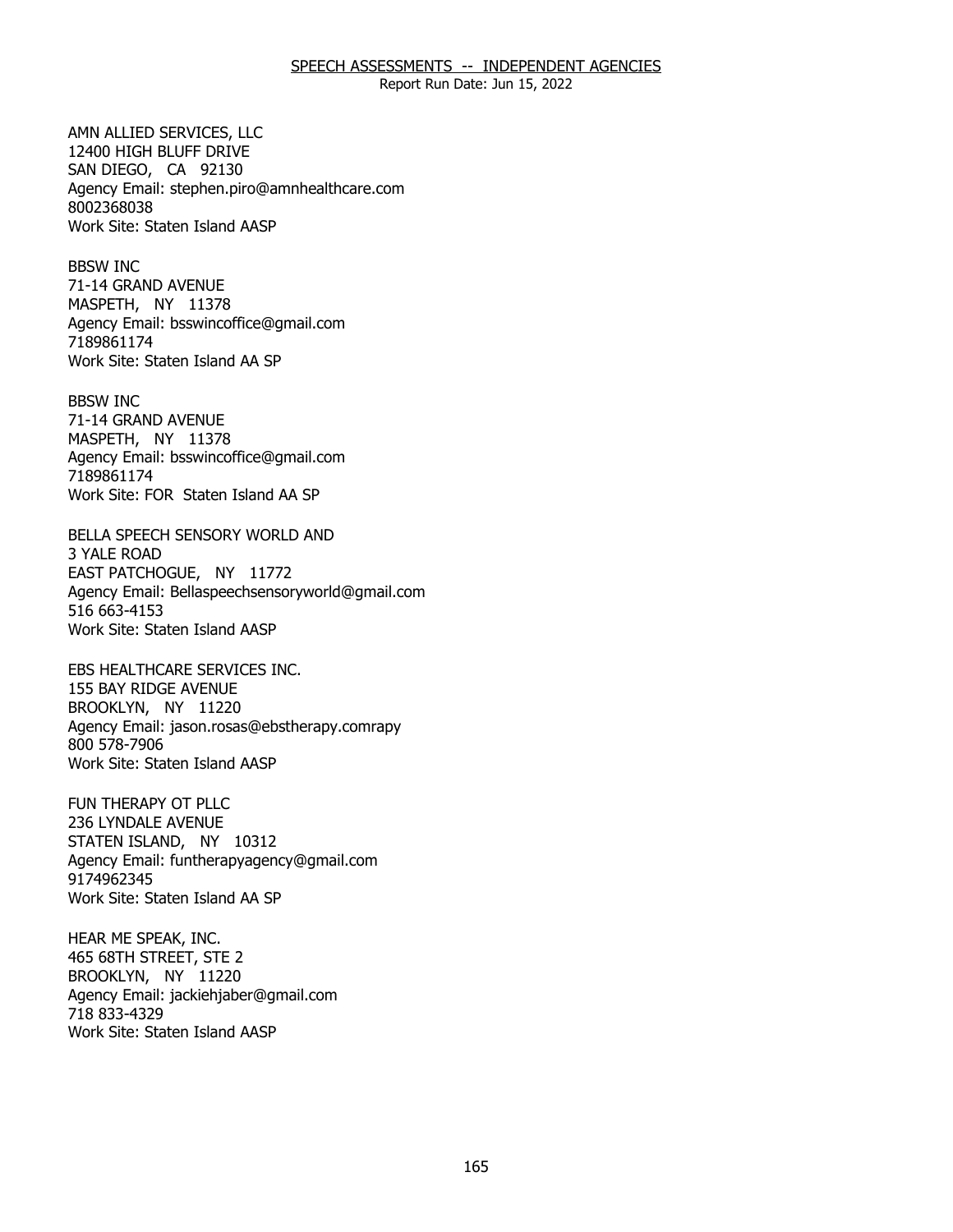Report Run Date: Jun 15, 2022

78 RYERSON STREET, #1 78 RYERSON STREET, #1<br>BROOKLYN, NY 11205 LISA ROBATEAU & ASSOC. LLC Agency Email: [lisa@robateauspeech.com](mailto:lisa@robateauspeech.com) 917 523-3113 Work Site: Staten Island AASP

220-04 LINDEN BLVD. 220-04 LINDEN BLVD.<br>CAMBRIA HEIGHTS, NY 11411 LITTLE TREASURES-PETITS,TRESONS Agency Email: [gperez@littletreasures-pt.com](mailto:gperez@littletreasures-pt.com)  718 712-3358 Work Site: Staten Island AASP

75 MAIDEN LANE, 7TH FLOOR<br>NEW YORK, NY 100384619 NEW YORK, NY 100384619 MIDPOINT ASSOCIATED PRACTITIONER Agency Email: [Vanessa.Best@gothamcompanies.com](mailto:Vanessa.Best@gothamcompanies.com) 212 505-1878 Work Site: Staten Island AASP

**227 FRONT STREET** 227 FRONT STREET<br>BROOKLYN, NY 11201 MOVEMENT MATTERS REHABILITATION Agency Email: [phil\\_labilles@yahoo.com](mailto:phil_labilles@yahoo.com) 646 872-0696 Work Site: Staten Island AASP

 3036 A. E. TREMON AVENUE BRONX, NY 10461 BRONX, NY 10461 OUR CHILDREN FIRST INC. Agency Email: [lmora@ocfnyc.com](mailto:lmora@ocfnyc.com) 718 823-3190 Work Site: Staten Island AASP

1890 PALMER AVENUE, SUITE 302<br>LARCHMONT, NY 10538 LARCHMONT, NY 10538 SALVEO HEALTHCARE SOLUTIONS, INC Agency Email: [christiane@salveony.com](mailto:christiane@salveony.com) 914 222-9070 Work Site: Staten Island AASP

19 WEST 21ST STREET, #701 19 WEST 21ST STREET, #701<br>NEW YORK, NY 10010 SIGNATURE LEARNING RESOURCES Agency Email: [Vevans@mailitg.com](mailto:Vevans@mailitg.com)  646 230-8190 Work Site: Staten Island AASP